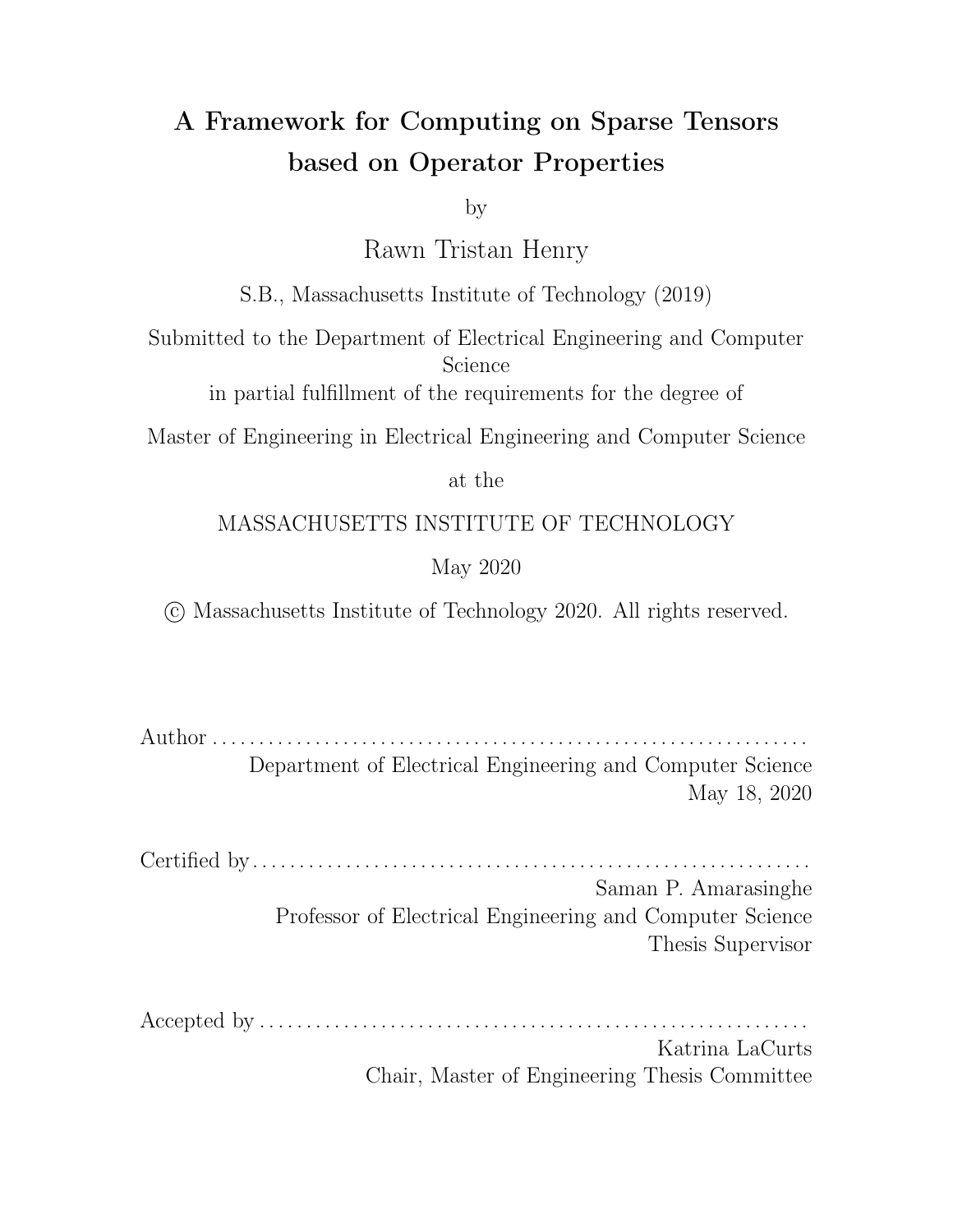## A Framework for Computing on Sparse Tensors based on Operator Properties

by

#### Rawn Tristan Henry

Submitted to the Department of Electrical Engineering and Computer Science on May 18, 2020, in partial fulfillment of the requirements for the degree of Master of Engineering in Electrical Engineering and Computer Science

#### Abstract

Tensor operations have been traditionally limited to addition and multiplication operations. For operations of sparse tensors, these semantics were extended to account for the fact that tensors usually omit zero values. However, there are many operators with a rich semantics of operator properties that can be used in dense and sparse tensor computations.

This work addresses the problem of generating code for computing on a mix of sparse and dense tensors based on the properties of the operators on those tensors. I introduce the concept of a fill value to each tensor so that the data can be sparse on non-zeros. I show how to reason about the operator properties, along with the fill values of the input tensors in order to construct an IR describing how to iterate over these tensors. I show how we can take advantage of the operator properties to perform useful optimizations for both iterating over tensors and performing reductions. Lastly, I show how a user can leverage set notation to directly describe to a compiler how it should iterate over sparse tensors.

The ideas discussed in this work have been prototyped in the open-source TACO system. The API used makes operator properties and tensor fill values have to be explicitly provided by the user. However, it makes the TACO system much more flex $i$ ble. I show how the primitives exposed in this work allows one to e ciently perform several graph algorithms by drawing on the literature about GraphBLAS. In the evaluation section, we benchmark this system against the SuiteSparse implementation of GraphBLAS on a variety of graph algorithms to demonstrate its performance.

Thesis Supervisor: Saman P. Amarasinghe Title: Professor of Electrical Engineering and Computer Science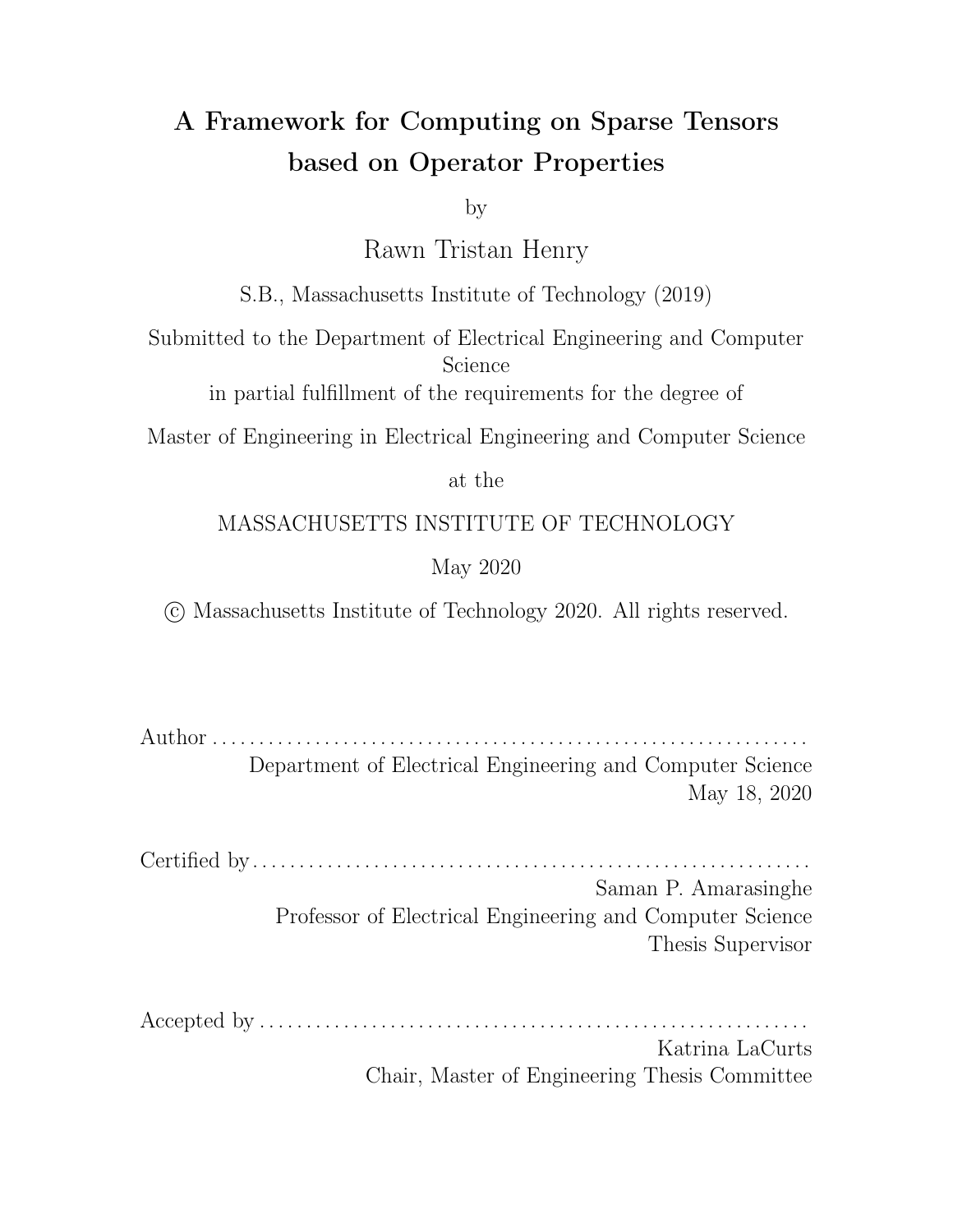## Acknowledgments

I would like to thank my research advisor, Saman Amarasinghe for all of his support over the last year and a half. Additionally, I like to thank Fredrik Kjolstad for his continued mentorship and helpful advice during our time working together. I also would like to thank Stephen Chou for all of the time spent discussing and fleshing out ideas with me. I also want to thank Stephen for seemingly always being available to answer my questions on slack! I consider myself immensely fortunate to be able to work with such devoted and talented individuals and I am very happy to have had the opportunity to learn from all of them. This work would also not have been possible without the discussions and reviews of the following people: Ryan Senanayake, Peter Ahrens, Shaoib Kamil and Amalee Wilson. Thank you so much for all of help!

I would like to thank my best friends, Dylan, Lucas and Bobby as well as my partner, Shalni. You have been the greatest friends and I will always cheerish the moments that we spent together.

But I am most grateful to my mother, Marlene Nicholas. I remember when you defended my desire to be a garbage collector when I was 6 despite fierce opposition from everyone else in our family. It reinforced what I have known my entire life - that I will always have your support. Your unwavering support allowed me to chase my dreams, culminating in me being at MIT, the school of my dreams pursuing a career I have been interested in since I was 15. Thank you for everything you have done for me. You mean everything to me.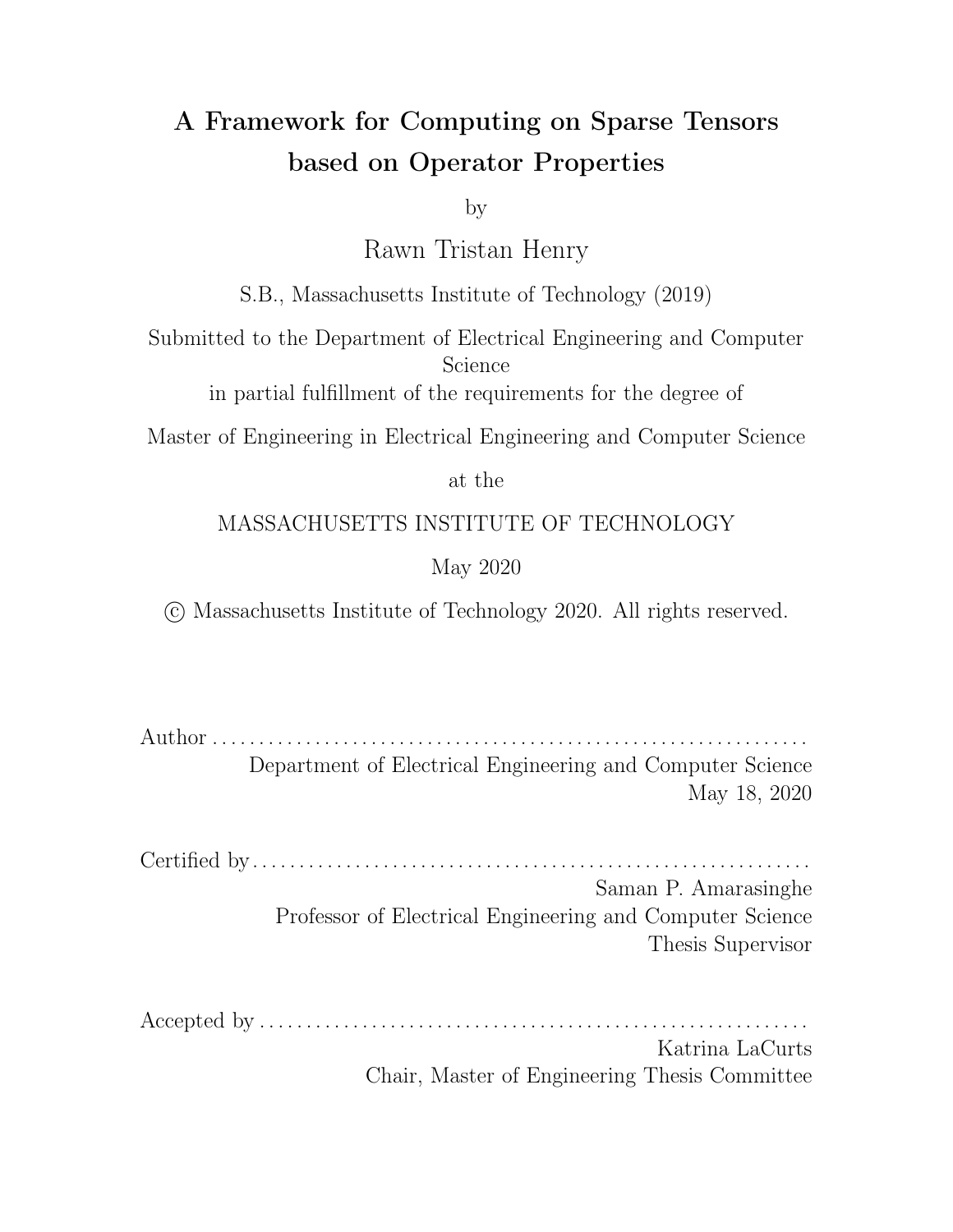# **Contents**

| 1 |                         | Introduction                                                                                                                                                                                                                   |                                                                                                                                      | 15 |
|---|-------------------------|--------------------------------------------------------------------------------------------------------------------------------------------------------------------------------------------------------------------------------|--------------------------------------------------------------------------------------------------------------------------------------|----|
| 2 | Motivating Example      |                                                                                                                                                                                                                                |                                                                                                                                      | 21 |
|   | 2.1                     |                                                                                                                                                                                                                                | .<br>In the company of the company of the company of the company of the company of the company of the company of th<br>Preliminaries | 21 |
|   | 2.2                     |                                                                                                                                                                                                                                |                                                                                                                                      | 22 |
|   | 2.3                     |                                                                                                                                                                                                                                | Linear Algebra Bellman Ford Fast Linear Albert Albert Algebra Bellman Ford Fast Linear Albert Albert Albert Al                       | 26 |
| 3 |                         |                                                                                                                                                                                                                                | Array Index Notation                                                                                                                 | 29 |
| 4 | <b>Iteration Spaces</b> |                                                                                                                                                                                                                                |                                                                                                                                      | 35 |
|   | 4.1                     |                                                                                                                                                                                                                                |                                                                                                                                      | 37 |
|   | 4.2                     | Iteration Lattices with the contract of the contract of the contract of the contract of the contract of the contract of the contract of the contract of the contract of the contract of the contract of the contract of the co |                                                                                                                                      | 40 |
|   |                         | 4.2.1                                                                                                                                                                                                                          | Iteration Lattice Background Factor Advisory Area and Article Background Factor Article Article Article                              | 41 |
|   |                         | 4.2.2                                                                                                                                                                                                                          |                                                                                                                                      | 45 |
|   |                         | 4.2.3                                                                                                                                                                                                                          |                                                                                                                                      | 48 |
|   |                         | 4.2.4                                                                                                                                                                                                                          |                                                                                                                                      | 57 |
|   |                         | 4.2.5                                                                                                                                                                                                                          | Case Lattices and Loop Lattices                                                                                                      | 58 |
| 5 | Properties              |                                                                                                                                                                                                                                |                                                                                                                                      | 61 |
|   | 5.1                     | Operator Properties                                                                                                                                                                                                            |                                                                                                                                      | 61 |
|   | 5.2                     |                                                                                                                                                                                                                                |                                                                                                                                      | 63 |
|   | 5.3                     |                                                                                                                                                                                                                                |                                                                                                                                      | 68 |
| 6 |                         |                                                                                                                                                                                                                                | Code Generation                                                                                                                      | 69 |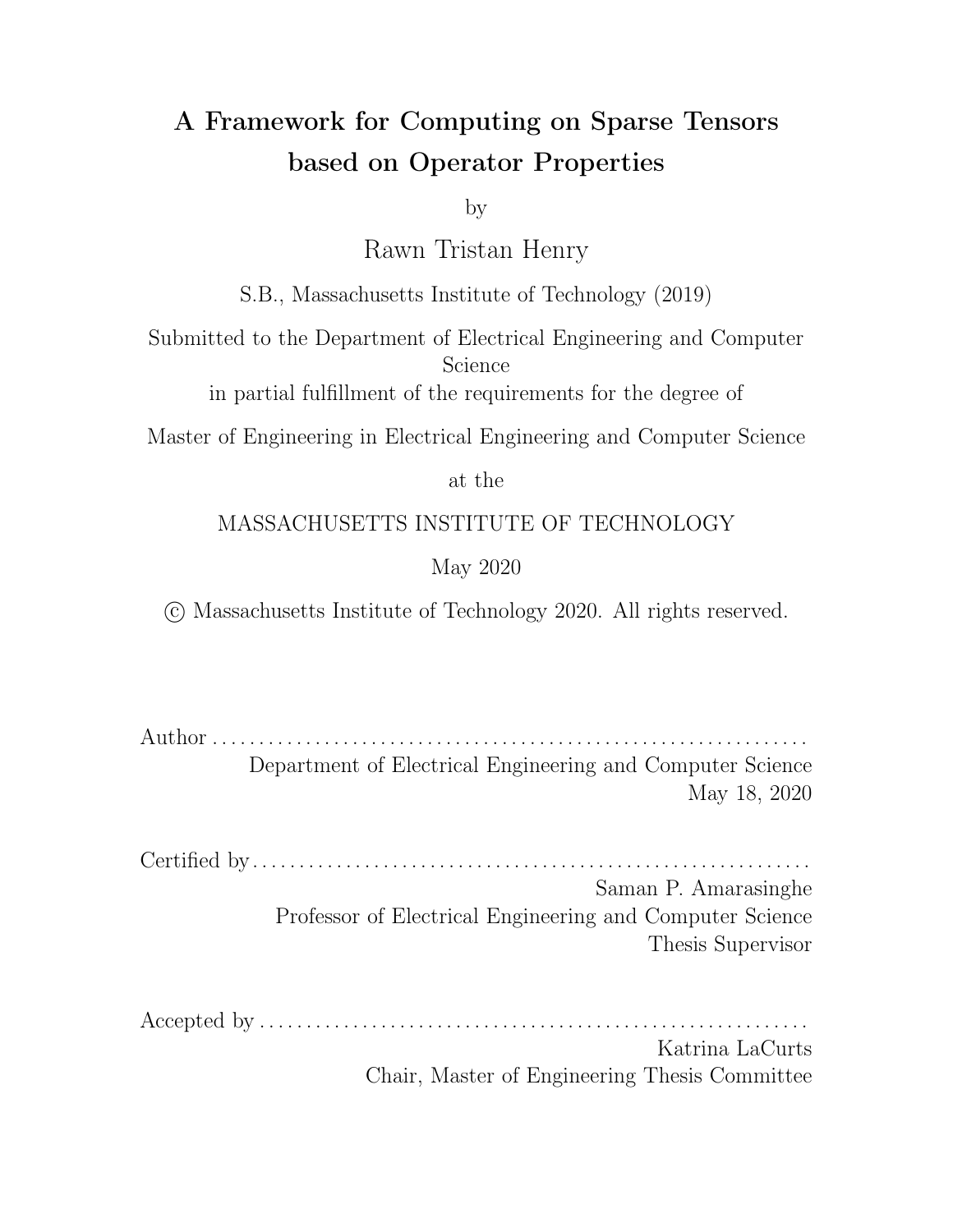|   | 6.1                              | Extracting Algebra from Index Notation Terms and an arrangement<br>69                                                                                                                                                               |    |  |
|---|----------------------------------|-------------------------------------------------------------------------------------------------------------------------------------------------------------------------------------------------------------------------------------|----|--|
|   | 6.2                              |                                                                                                                                                                                                                                     |    |  |
|   |                                  | Explicit and Implicit Fill Values<br>6.2.1                                                                                                                                                                                          | 70 |  |
|   |                                  | 6.2.2                                                                                                                                                                                                                               | 71 |  |
|   |                                  | 6.2.3                                                                                                                                                                                                                               | 72 |  |
|   |                                  | 6.2.4                                                                                                                                                                                                                               | 73 |  |
|   | 6.3                              |                                                                                                                                                                                                                                     | 74 |  |
| 7 |                                  | Operator API                                                                                                                                                                                                                        |    |  |
|   | 7.1                              |                                                                                                                                                                                                                                     | 77 |  |
|   | 7.2                              |                                                                                                                                                                                                                                     | 79 |  |
|   | 7.3                              |                                                                                                                                                                                                                                     | 80 |  |
|   | 7.4                              | API Example descriptions and contract the contract of the contract of the API Example                                                                                                                                               | 81 |  |
| 8 |                                  | Evaluation<br>85                                                                                                                                                                                                                    |    |  |
|   | 8.1                              | Methodology will be a subsequently assumed to the set of the set of the set of the set of the set of the set of the set of the set of the set of the set of the set of the set of the set of the set of the set of the set of<br>85 |    |  |
|   |                                  | Discussion of performance research and contact the contact of the property of the contact of the contact of the<br>8.1.1                                                                                                            | 87 |  |
| 9 |                                  | Related Work<br>91                                                                                                                                                                                                                  |    |  |
|   | 10 Conclusion and Future Work    |                                                                                                                                                                                                                                     |    |  |
|   | A Operator Implementations<br>97 |                                                                                                                                                                                                                                     |    |  |
|   | A.1                              | BFS Pull Implementation Theorem 2014 Contract Contract Contract Contract Contract Contract Contract Contract C                                                                                                                      | 97 |  |
|   |                                  | A.2 BFS Pull Implementation<br>the contract of the contract of the contract of the contract of the contract of the contract of the contract of                                                                                      |    |  |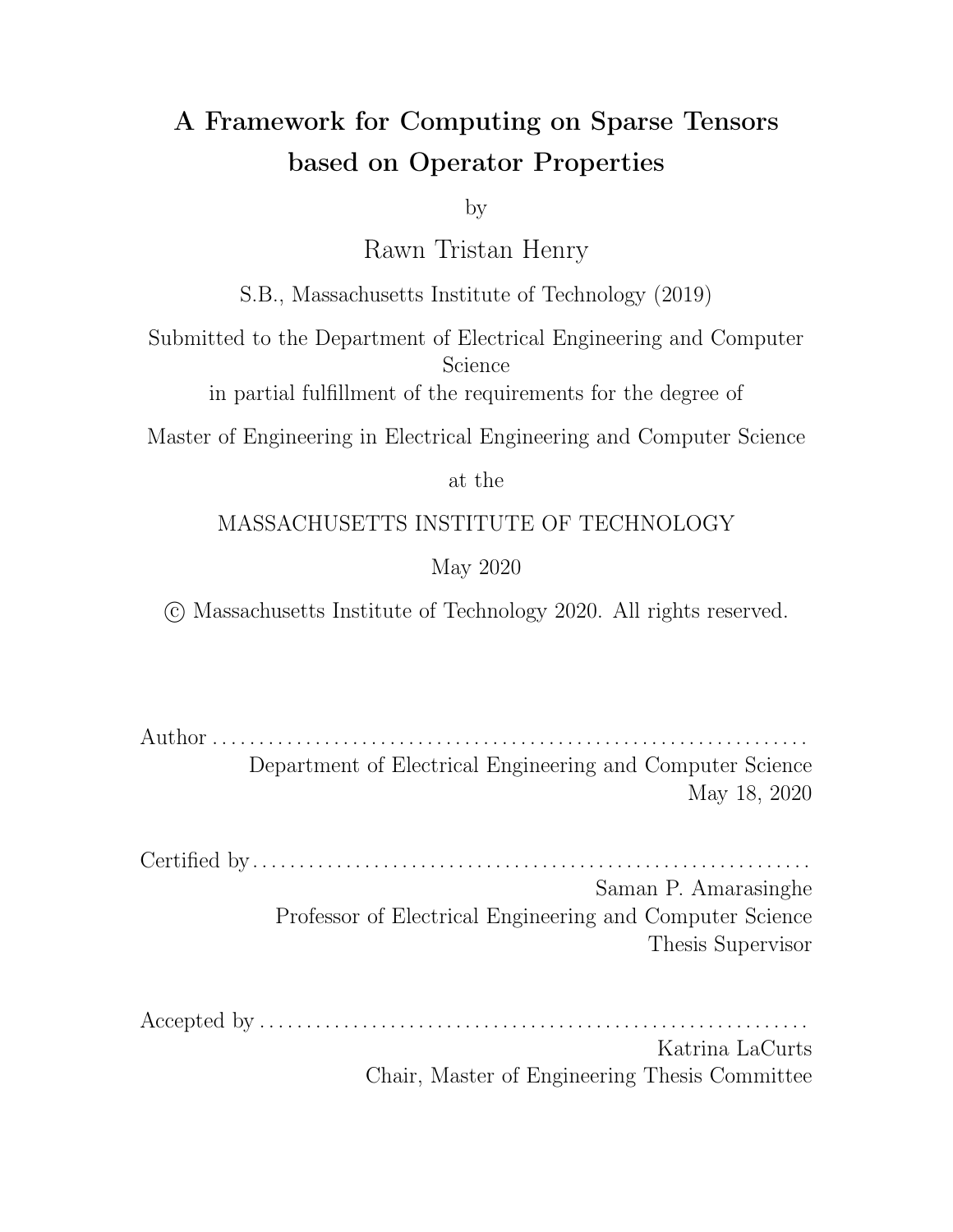# List of Figures

| $1 - 1$ |                                                                                                                | 16 |
|---------|----------------------------------------------------------------------------------------------------------------|----|
| $1 - 2$ |                                                                                                                | 18 |
| $1 - 3$ | Structure of the prototype based on TACO.                                                                      | 19 |
| $2 - 1$ | Sample Code Generated by TACO Alberta Alberta Alberta Alberta State                                            | 25 |
| $3 - 1$ |                                                                                                                | 29 |
| $3 - 2$ | Iteration patterns for the same scalar expression with di erent fill values.                                   | 30 |
| $3 - 3$ | Code for unoptimized element wise vector multiplication [11]                                                   | 32 |
| $4 - 1$ |                                                                                                                | 35 |
| $4 - 2$ |                                                                                                                | 37 |
| $4 - 3$ |                                                                                                                | 37 |
| $4 - 4$ | Venn diagram illustrations for intersection and filter operations                                              | 38 |
| $4 - 5$ | Venn Diagram of Algebra for vector element-wise multiplication with                                            |    |
|         |                                                                                                                | 39 |
| $4-6$   | Code before and after applying simplifications from algebra                                                    | 40 |
| $4 - 7$ |                                                                                                                | 42 |
| $4 - 8$ |                                                                                                                | 42 |
| $4 - 9$ | Iteration regions of $(b\cup c)\cap d$                                                                         | 42 |
|         | 4-10 Iteration domain simplifications as segments run out of coordinates .                                     | 43 |
|         | 4-11 The iterate-and-locate strategy Alberta Alberta Alberta Alberta Alberta Alberta Alberta Alberta Alberta A | 43 |
|         | 4-12 Iteration lattice of $(b\cup c)\cap d$ .                                                                  | 44 |
|         | 4-13 Lattice point segments divide into iterators and locators sets                                            | 44 |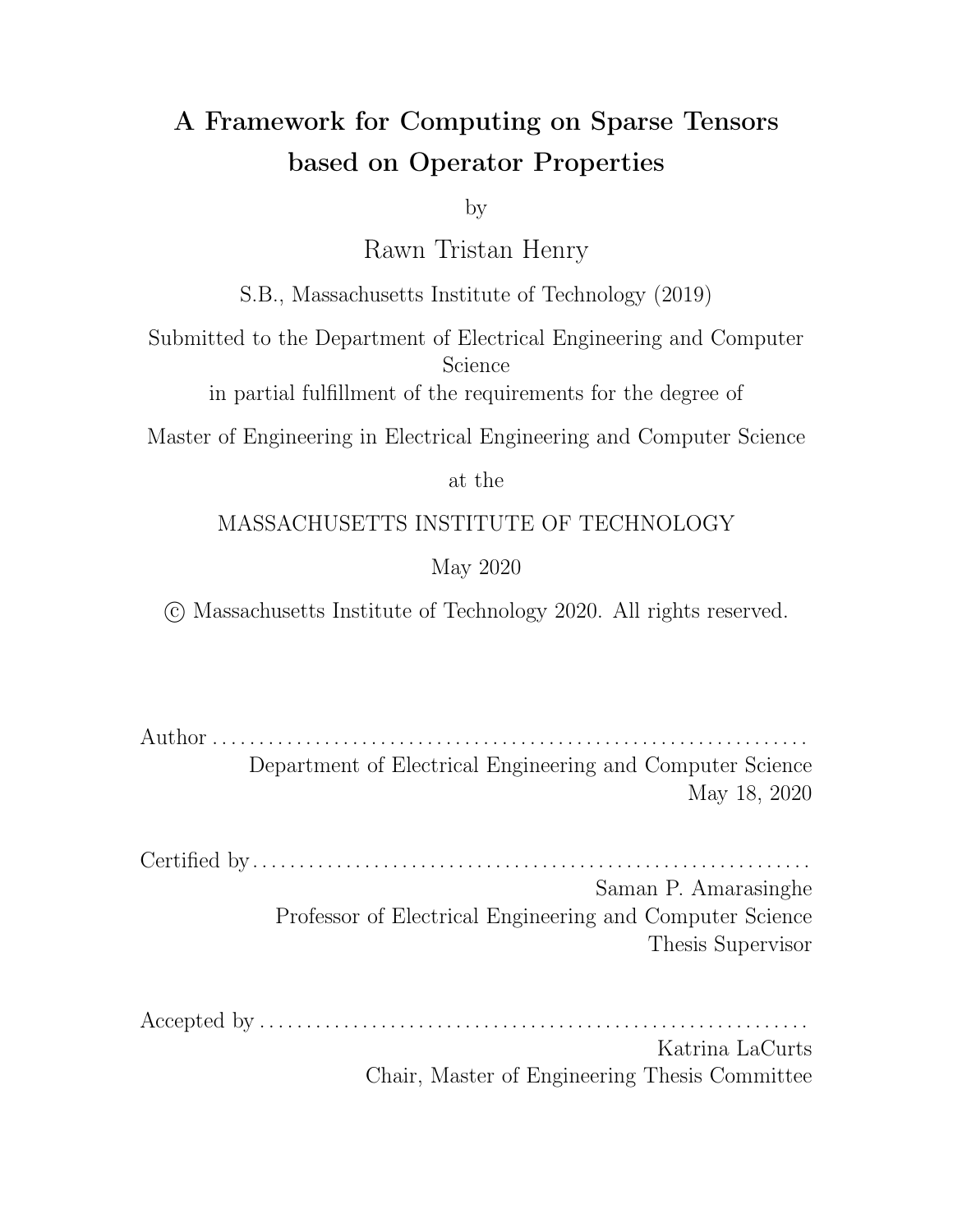|         | 4-14 A sublattice rooted at a lattice point $\mathcal{L}_p$                                                            | 45 |
|---------|------------------------------------------------------------------------------------------------------------------------|----|
|         | 4-15 Iteration lattice and coiteration pseudocode [1]                                                                  | 46 |
|         |                                                                                                                        | 47 |
|         | 4-18 Iteration lattice and coiteration pseudocode Taman and a subset of the set of the set of the set of the s         | 48 |
|         | 4-19 General Lattice Structure for an arbitrary binary operation                                                       | 49 |
|         | 4-20 Lattice for XOR from general binary template                                                                      | 49 |
|         | 4-21 Iteration lattices of a segment expression with the context of the context of the 21 Iteration and 4-21 Iteration | 50 |
|         |                                                                                                                        | 51 |
|         | 4-23 Example lattices for the first case of the Intersection rule                                                      | 52 |
|         | 4-24 Example lattices for the second case of the Intersection rule with the                                            | 53 |
|         | 4-25 Example lattices for the first case of the Union rule with the results                                            | 54 |
|         | 4-26 Example lattices for the second case of the Union rule                                                            | 55 |
|         |                                                                                                                        | 57 |
|         |                                                                                                                        | 58 |
|         |                                                                                                                        | 59 |
| $5 - 1$ | Example lattice with and without generating an algebra based on a                                                      |    |
|         |                                                                                                                        | 64 |
| $5 - 2$ | Example lattice with and without generating an algebra based on a                                                      |    |
|         |                                                                                                                        | 65 |
| $5 - 3$ | Example lattice with and without generating an algebra based on a                                                      |    |
|         |                                                                                                                        | 66 |
| $6 - 1$ | Extracting Iteration Algebra from Expression Tree                                                                      | 70 |
| $6 - 2$ | Cases generated for a symmetric di erence lattice                                                                      | 73 |
| $6 - 3$ | Example of how the code generator handles emitting cases.                                                              | 73 |
| $6 - 4$ | Two loop ordering for the same expressions showing when the compiler                                                   |    |
|         |                                                                                                                        | 76 |
|         |                                                                                                                        |    |
| $7-1$   | Code for computing symmetric di erence with sparse tensors.                                                            | 83 |
| $8 - 1$ | Comparison of TACO on BFS with and with masking and short circuiting 87                                                |    |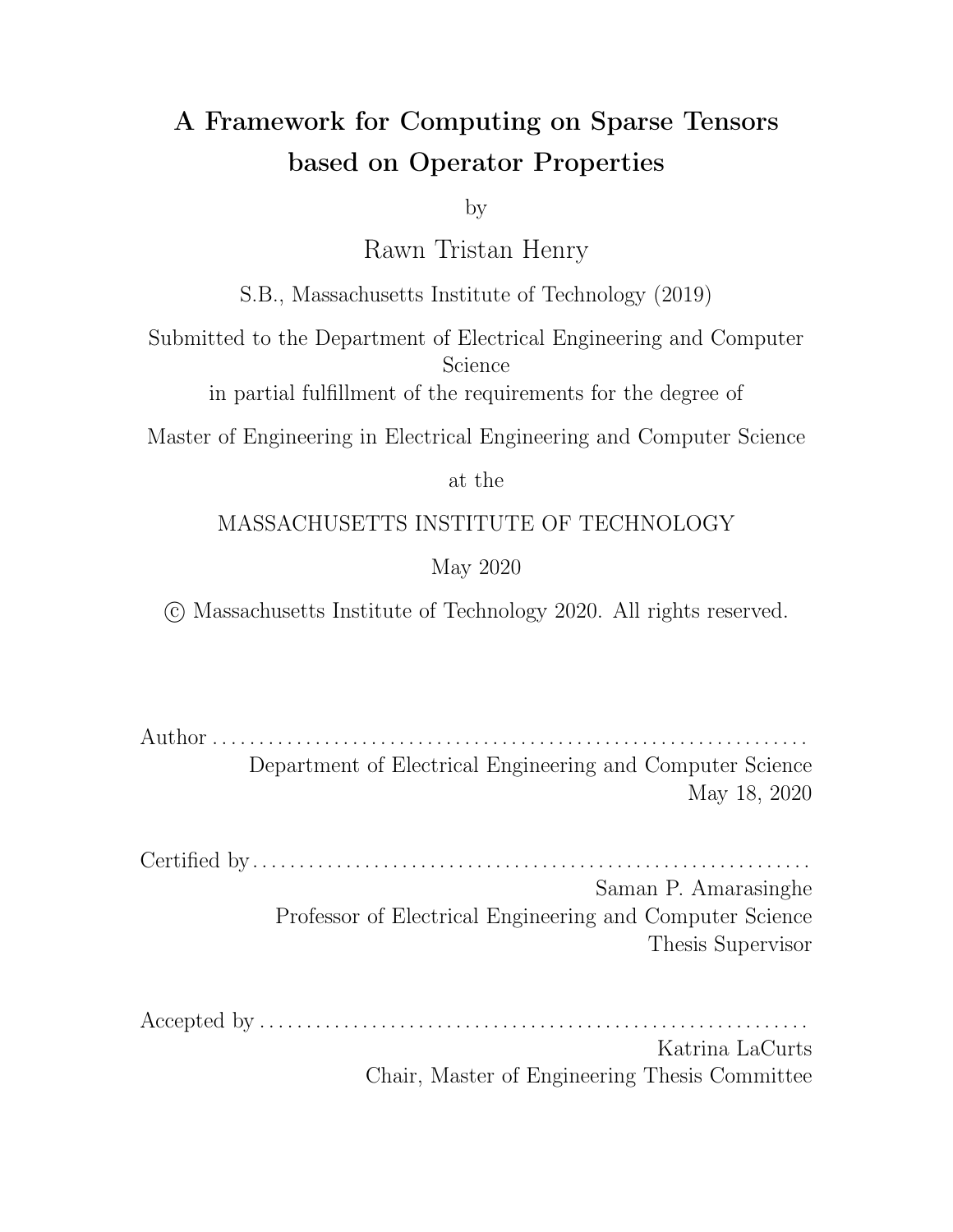|  |  |  | 8-2 Sparse vector times sparse matrix kernel www.assage.com/serverset.com/s99 |  |
|--|--|--|-------------------------------------------------------------------------------|--|
|--|--|--|-------------------------------------------------------------------------------|--|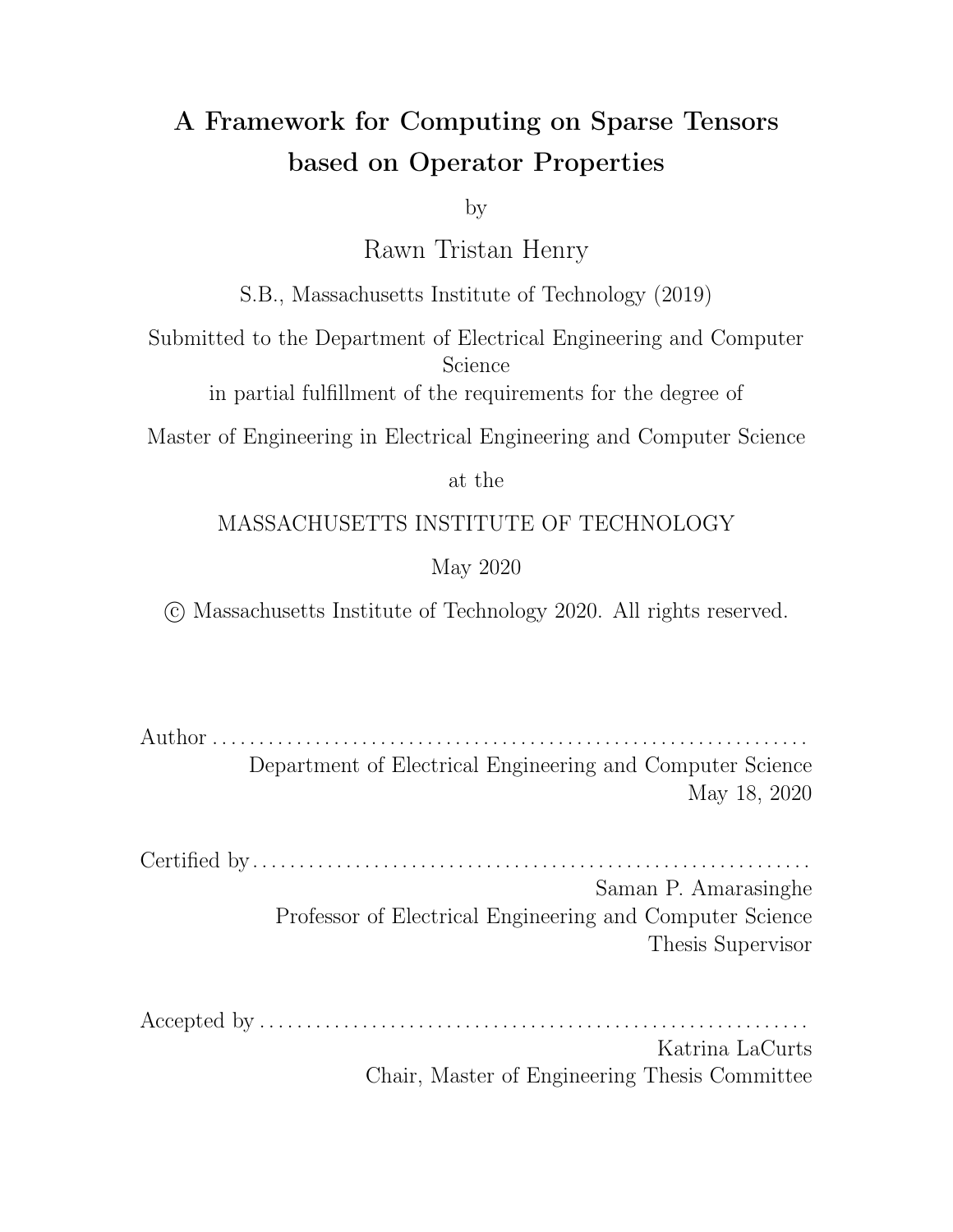# List of Tables

| 8.1 Description of Graphs used in Evaluation 86                       |  |
|-----------------------------------------------------------------------|--|
| 8.2 Summary of timing method for each algorithm evaluated 86          |  |
| 8.3 Time in seconds for running BFS on each framework 88              |  |
| 8.4 Million traversed edges per second (MTEPS) for each framework. 88 |  |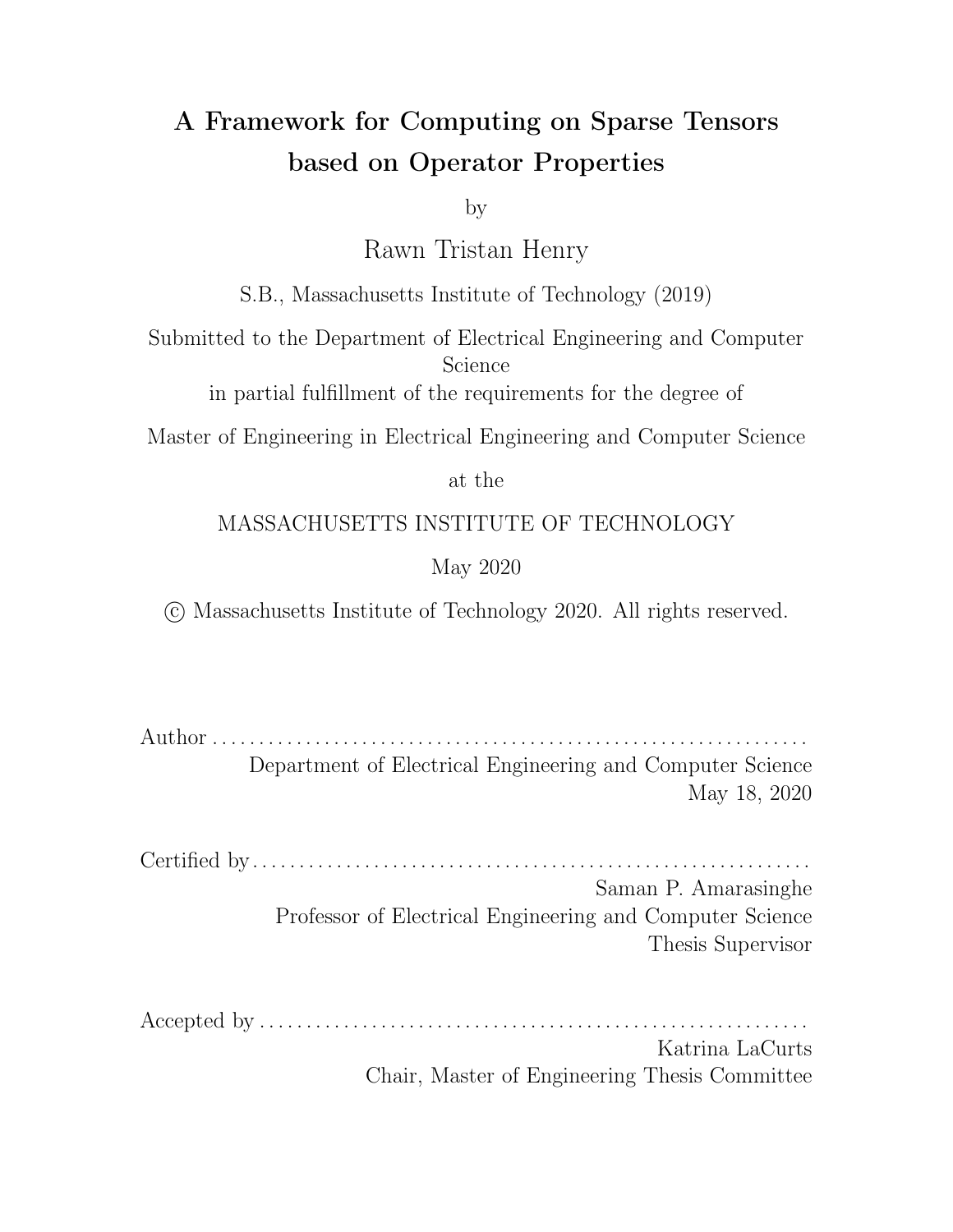# Chapter 1

## Introduction

Graph algorithms have been traditionally performed using special frameworks such as Ligra [31], GraphIt [41] and Gunrock [38]. There has recently been a push to use linear algebra primitives to support graph algorithms [10, 19]. Unfortunately, the current work on sparse compilers cannot be leveraged to  $e$  ciently perform these algorithms due to three key missing features. The first is that current sparse compilers always assumes that tensors are sparse over zero. Secondly, sparse compilers are limited to using the  $(+, \times)$  semi-ring which limits their applicability. Lastly, sparse compilers can only e ciently perform expressions that require iterating over the union or intersection of the operands of an operator.

In this thesis, I propose solutions for all three of the previously mentioned problems and also develop a framework for allowing computation outside of normal semi-rings. This will allow works by Kjolstad et al. on the Tensor Algebra Compiler (TACO) [21, 20, 12] to be used to tackle a broader set of problems. For example, this work allows Breadth First Search, Page Rank, Floyd-Warshall, Bellman-Ford and Triangle Counting graph algorithms to all be in expressed TACO by defining the appropriate semi-rings [19]. Some of these algorithms assume that the matrices and vectors are sparse over  $\infty$  instead of 0 illustrating examples where non-zero sparsity is desired. Additionally, the Viterbi algorithm which is used extensively in communication and speech recognition can be expressed over a  $(min, +)$  semi-ring [35] and will now be expressible in TACO. This work, in addition to TACO's scheduling language [30]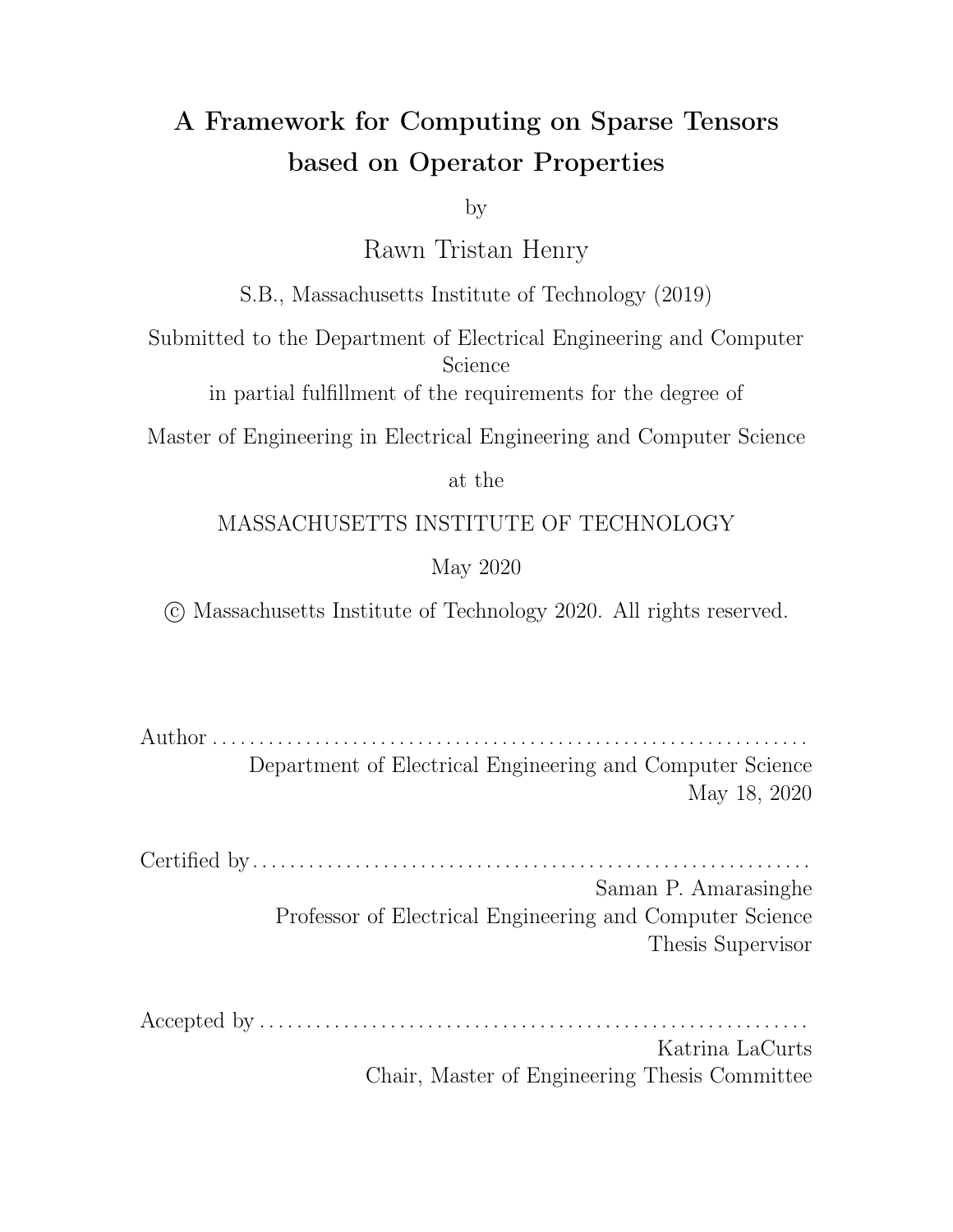could allow users to achieve good performance on a wide variety of hardware for graph and machine learning applications.



(a) XOR operation as it would be performed in current TACO. The compiler would iterate over the Union of  $B$  and  $C$  and produce explicit zeros in the result matrix A. This is due to the fact that the loop structures the compiler can generate only supports unions and intersections.



(b) XOR operation as it would be performed by TACO after it is modified by this work. The compiler can support iterating over the union of  $B$  and  $C$  while excluding the intersection. This helps to reduce the memory footprint of the result tensor.

Figure 1-1: XOR with explicit zeros stored (top) vs without (bottom)

Current sparse compilers tie the optimizations they support to specific operations. An example of this is that when adding two sparse tensors  $A$  and  $B$ , the compiler only needs to iterate over the union of  $A$  and  $B$  and can omit iterating over the space where both  $A$  and  $B$  are 0. While this is great for most cases it limits the generality of the current sparse compiler approach. Current compilers only support union and intersection operators meaning that they cannot cleanly support an operation such as an exclusive or. This leaves some performance on the table for such an operation since for a sparse result, one ends up storing needless explicit zeros in the result tensor as shown in Figure 1-1. As a result, I will first show how we can generalize the current compiler approach to generate code to iterate over any set expression. I will then show how we can decouple the implementation of the scalar operator with its iteration pattern. I will also demonstrate how a compiler can reason about the properties of scalar operations along with the fill values of the input tensors in order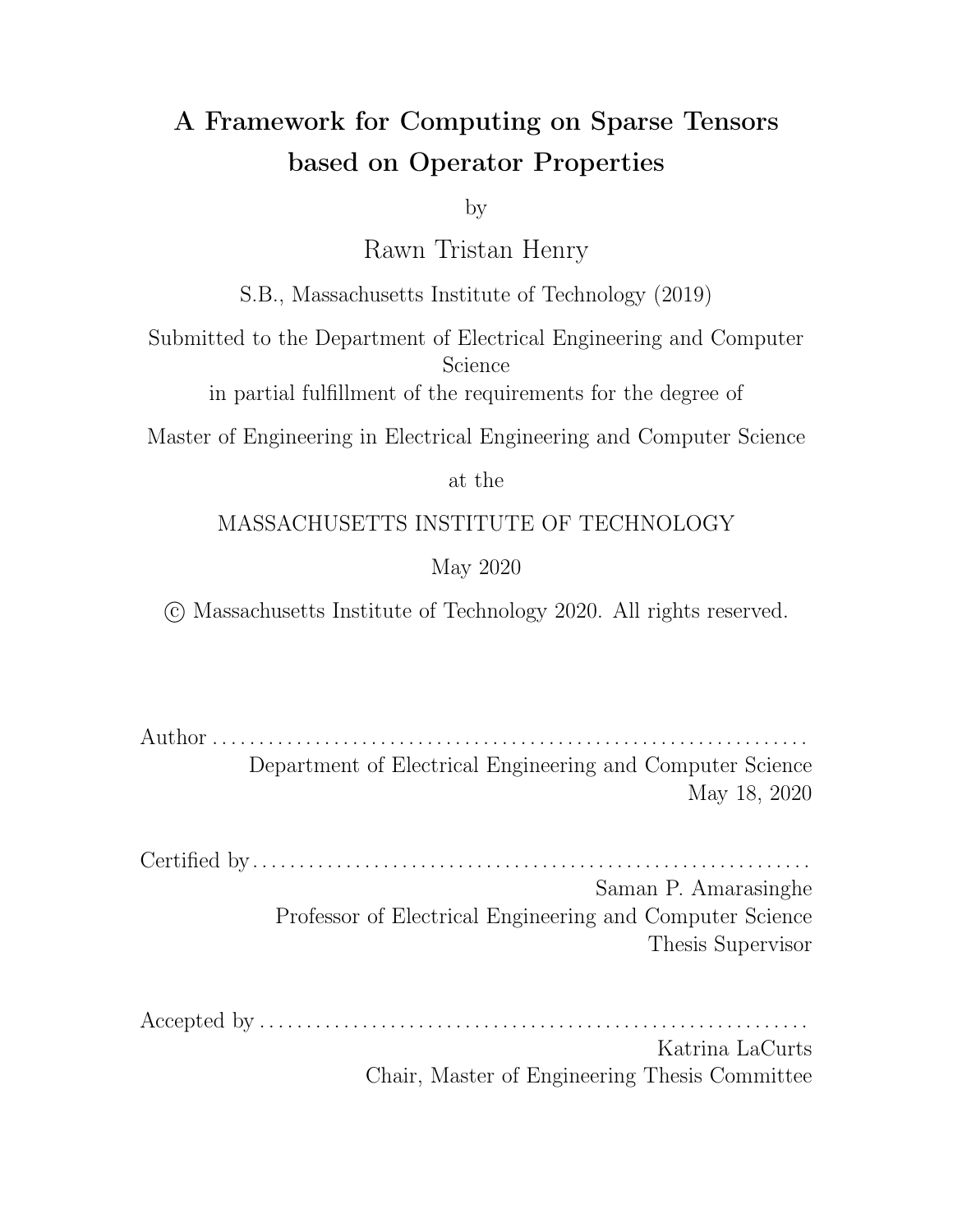to automatically infer the iteration pattern it should use when computing the result. Lastly, I will generalize the ideas in the sparse compilation literature to allow for a tensor to be sparse on any value of the primitive types that the compiler supports. The value compressed out of the tensor will be referred to as the fill value from here onward. These new mechanisms will allow sparse compilers to be applied to a much larger variety of domains.

I have prototyped these ideas in the open-source TACO sparse tensor algebra compiler [21] which generates code for any sparse tensor algebra expression. The structure of the prototype is shown in Figure 1-3. I expose the abstractions described here by extending the tensor Index Notation in TACO to include a new generic operator class. This class takes in a scalar description of the operation along with its properties as well as an algebra to describe the iteration space. This provides a clean interface which decouples the scalar computation from the iteration pattern. Figure 1-2 shows the set patterns that TACO can now iterate over as a result of this work for binary operators. Prior to this work, only the two patterns above the red line in Figure 1-2 could be iterated over by the compiler for binary operators. However, it is now possible to generate code that iterates over all 16 of the possible subsets described in Figure 1-2 for binary operators. Further, this work generalizes to an arbitrary number of sets meaning that the prototype can now generate code that iterates over any subset of tensors given as operands to an operator. My specific contributions are as follows:

- 1. Introduce the ability to define generic semi-ring and array operations in TACO,
- 2. Extend the TACO IR called merge lattices [21] or iteration lattices [22] so that any set can be represented in the new IR instead of only intersections and unions as shown in Figure 1-2,
- 3. Demonstrate that iteration patterns and optimizations such as short circuiting can be inferred from operator properties, and
- 4. Generalize tensors to allow them to be sparse over any value instead of just zero,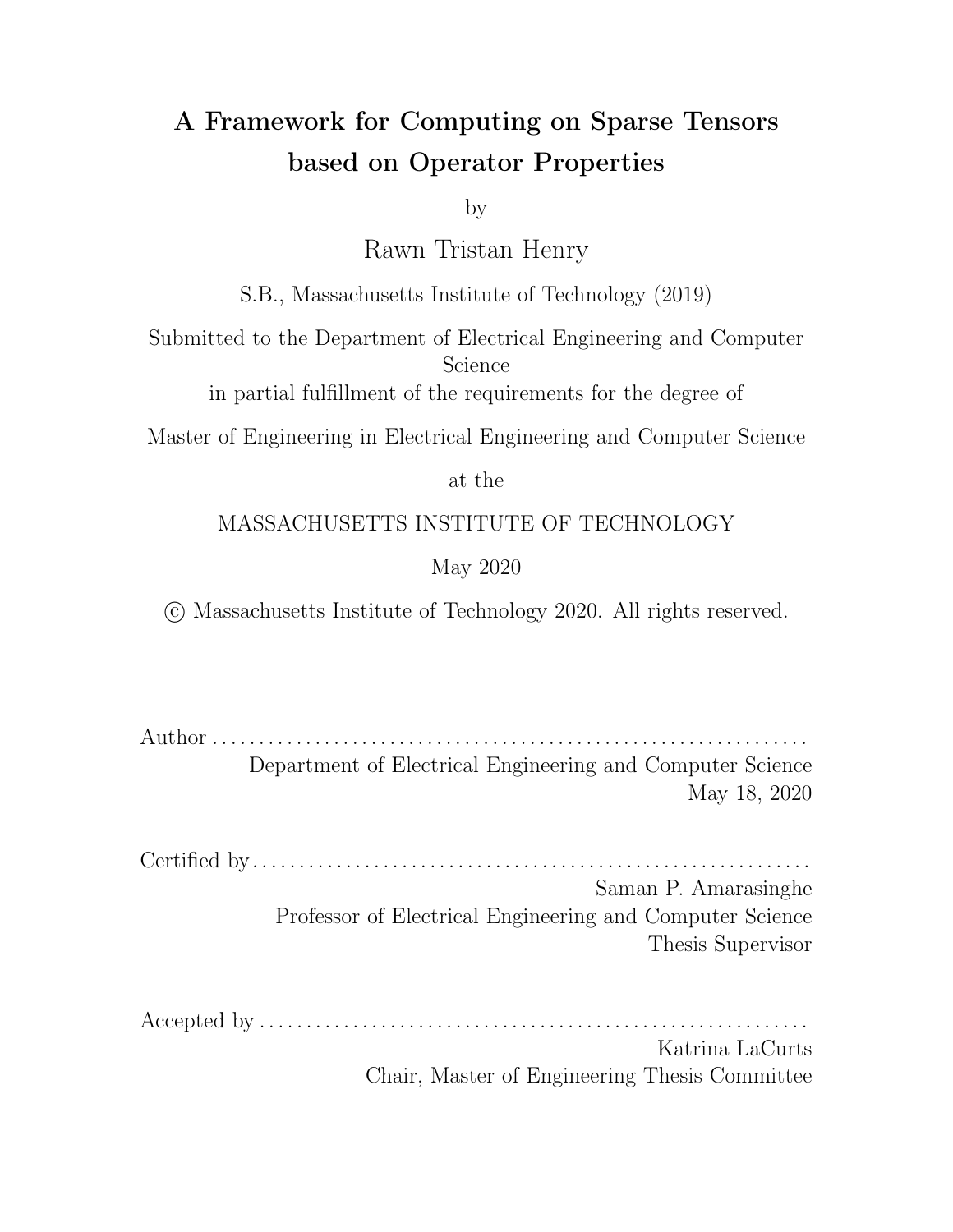

Figure 1-2: Figure showing binary sets one may iterate over excluding sets that include the universe. Previous work can only emit code to iterate over the sets above the red line. This work adds the 6 other set iteration patterns along with the 8 not shown that include the universe. In total, the remaining 14 of 16 binary iteration patterns can all be expressed with the addition of this work. The ideas expressed in this thesis also generalizes to an arbitrary number of sets.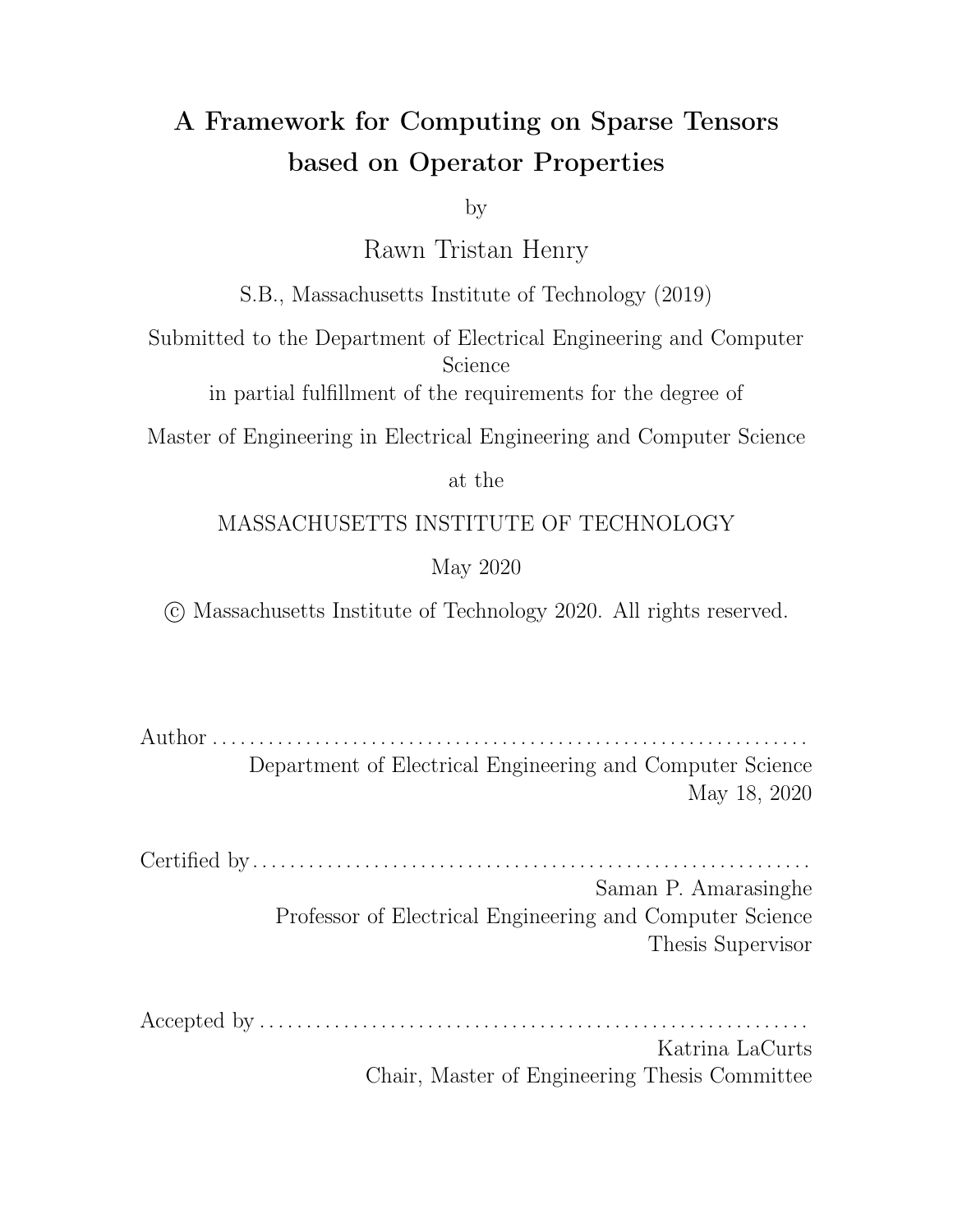

Figure 1-3: The structure of the prototype based on the Tensor Algebra Compiler (TACO). The user specifies the result in index notation along with a format and optionally a schedule. TACO transforms these through various intermediate representation before generating code that can be used to compute the expression on input tensors. The parts of TACO heavily modified in this work are highlighted in blue. This work adds two new components - operator properties and iteration algebra. The fact that the iteration algebra can be specified separately is what allows this work to separate the scalar computation from the actual loop structure generated.

The rest of this thesis is organized as follows:

Chapter 2 - Motivating Example describes two example problems and how the general ideas in this work allows TACO to be used to solve these problems. I describe a Direction Optimizing Breadth First Search [5, 40] and an algebraic bellman-ford formulation [19] and how this work allows TACO to solve these problems.

Chapter 3 - Array Index Notation describes a generalized language for computing on sparse arrays.

Chapter 4 - Iteration Spaces describes iteration spaces and the extensions to iteration space algebra and iteration lattices. These intermediate representations are crucial to the generality this work aims to achieve.

Chapter 5 - Properties describes the properties of operators supported in the prototype and how they influence iteration spaces. An explanation of how to infer iteration spaces from the scalar properties is described along with some limitations of only relying on properties. Demonstrates that there are some iteration spaces that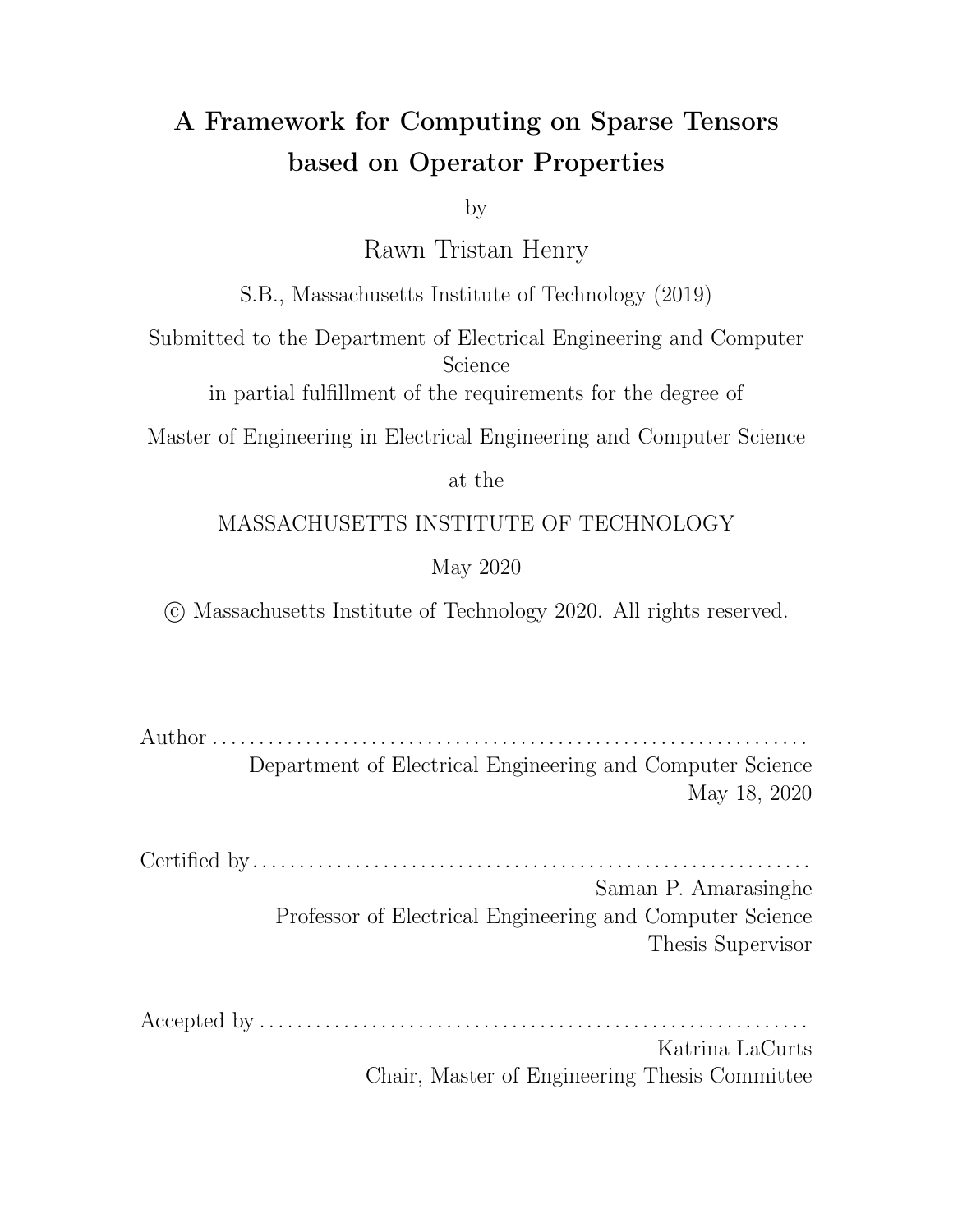cannot be derived from operator properties alone.

Chapter 6 - Code Generation describes extensions to the TACO code generator to support the new IR as well as the new construction rules for iteration lattices.

Chapter 7 - Operator API describes the interface provided for defining new generic operators to TACO.

Chapter 8 - Evaluation compares the performance of the generated code to a GraphBLAS library, SuiteSparse for the linear algebra graph algorithms and against hand-tuned works where available.

Chapter 9 - Related Work discusses this work in the context of previous work done with sparse tensor compilation.

Chapter 10 - Conclusion and Future Work concludes and provides guidance for future extensions of this work.

Appendix A - Operator Implementations provides the implementations of the operators used in this thesis.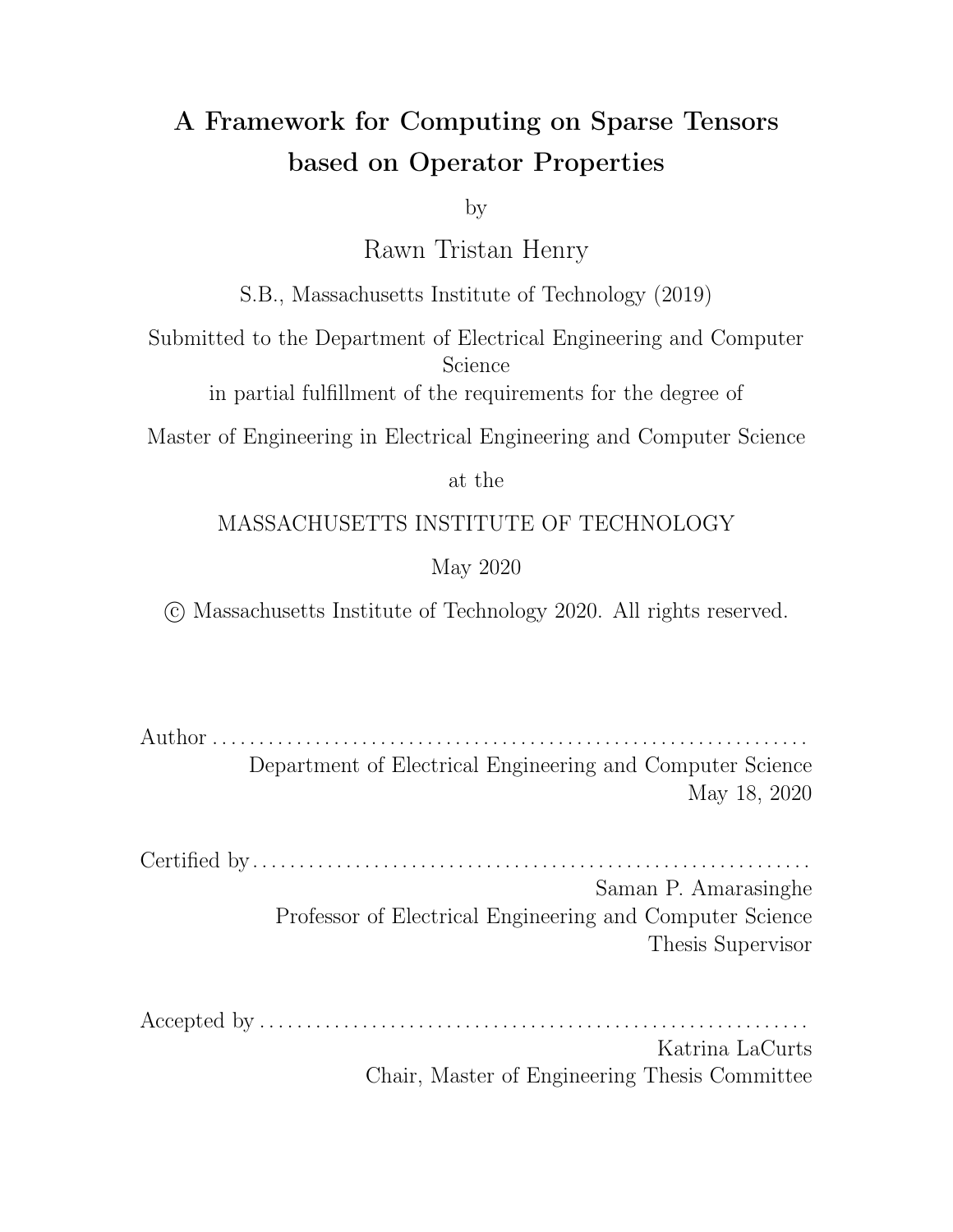# Chapter 2

# Motivating Example

In this chapter, I demonstrate a potential use case of this framework. I show how one can use the general ideas here to execute two sample graph algorithms - breadth first search and a single source shortest path (sssp) algorithm. This work enables taco to perform two new general optimizations needed to get good performance on graph algorithms performed using linear algebra. Firstly, this work allows TACO to perform masking on both sparse and dense tensors. This means that the compiler can skip performing computations based on the value of the mask. An example of this is seen in BFS allowing TACO to omit computing entire dot products. Secondly, this work allows TACO to realize when it can short circuit reductions. BFS also illustrates an example of this optimization. The ideas in this thesis also allow the expression of new algorithms that were not possible before (sssp) by taking advantage of the fact that the fill values of the tensors can be user specified.

### 2.1 Preliminaries

A monoid is a set  $A$  with a single associative binary operator and an identity element. For example, the real numbers R under binary addition. From the definition, the set is the real numbers R, the binary operator is addition and the identity element is 1. A semiring is a set S along with two binary operators ⊕ and ⊙. These operators must have the following algebraic properties: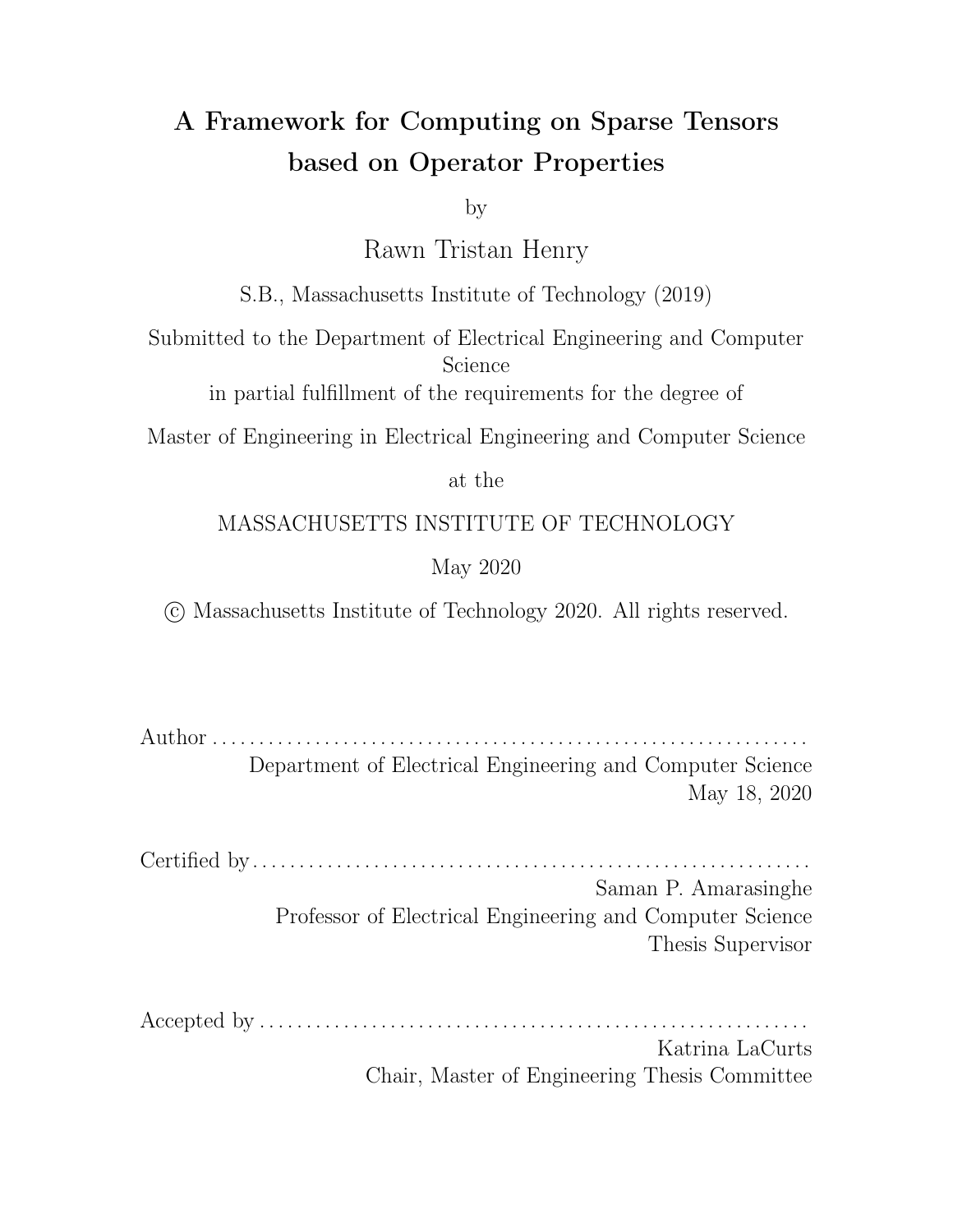- 1.  $(S, \oplus)$  is a commutative monoid.
- 2.  $(S, \odot)$  is a monoid
- 3. ⊙ distributes over ⊕
- 4.  $\oplus$  is annihilated by the identity element of  $\oplus$ .

In this work, I use the notation  $(\oplus, \odot, S)$  to denote a semi-ring. When S is omitted, I assume that it is the real numbers. Examples of semi-rings are  $(+, \times)$ , (min<sub>i</sub>+) and (max; +). An example of a semi-ring not over the reals is  $(\wedge, \vee, B)$  where B is only contains the elements  $\{0, 1\}$ .

#### 2.2 Linear Algebra Breadth First Search

I consider the breadth-first search (BFS) on graphs  $G(V; E)$  where V is the set of vertices in G and E is the set of all ordered pairs  $(u, v)$  with  $u, v \in V$ . A BFS on a graph  $G$  is an exploration of the graph that starts at some source node and explores nodes at a the current depth level before moving to nodes at the next depth level. The depth level is the number of edges needed to be traversed to get from the source to the current set of nodes. For example, the source has a depth level of 0 and all neighbors of the source have a depth of one since there is one edge the source and its neighbors them. The algorithm terminates when no new vertices can be reached from the current depth level.

There are two ways in which one can perform a breadth first search. The first is by "push" or "top-down" which is the traditional way a BFS is performed. This means that we start from a frontier of vertices and add all of the unvisited neighbors of the frontier to the next frontier. The second is "push" or "bottom-up" meaning that we start at all unvisited nodes and attach an unvisited node to the frontier if there is an edge from the frontier to that node.

Both versions of BFS can be expressed using sparse linear algebra. Graphs are usually stored as adjacency matrices of size  $V \times V$  with a one in the cell  $(u, v)$  if there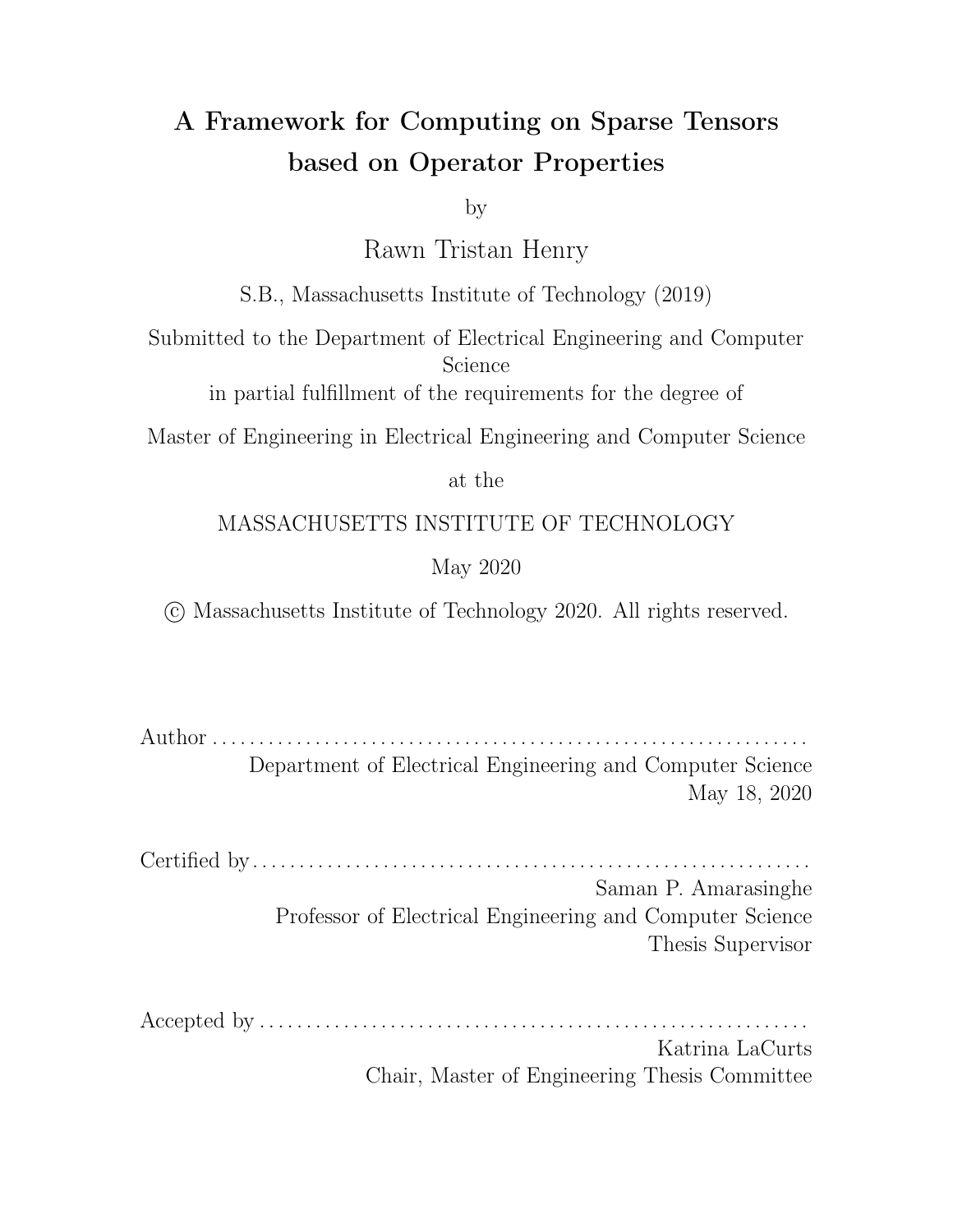is an outgoing edge from  $u$  to  $v$ . So, the rows of the matrix contain the source nodes for each edge while the columns of the matrix consists of the destination nodes for the edges. Usually, most nodes only have a few neighbors so the adjacency matrix representation is usually sparse containing only  $E$  edges where  $E \ll |V|^2$ . I will use  $\mathcal A$ to refer to the adjacency matrix representation of the graph from this point onward.

For the linear algebra formulation of the problem, a vector  $f$  is used to represent the current frontier. Typically, we want the frontier vector  $f$  to be sparse when there are only a few vertices available. This allows one to iterate over the vector to find the neighboring vertices of those in the frontier by querying the graph. That is, we want to find all of the destination nodes that can be reached from every vertex  $$ in the frontier. This is the push direction and corresponds to reading a row of the adjacency matrix A since row u has all the outgoing edges of the vertex u. Since A is sparse, then for the push direction, we want  $A$  to be stored as a CSR matrix so that the rows can be quickly queried. In the literature, the adjacency matrix  $\bm{A}$  is usually transposed and stored in the CSC format (which is the same as storing  $A$  in CSR) so that the sparse vector times sparse matrix (SpVSpM) kernel can be applied to perform the push step.

However, once the frontier gets large it is beneficial to store its dense representation and to try to attach unvisited nodes to the frontier. Intuitively, this is because once the frontier is large enough, there may be more edges going into it than going out meaning that if we switch directions, less edges need to be traversed. In this scheme, we iterate over the graph to find the source of an edge  $u$  given its destination vertex . Since all the sources of a given vertex are in the columns of the adjacency matrix, it is beneficial to store  $A$  as a CSC matrix for this scheme. This is the pull direction. Generally, graph frameworks keep both the CSC and CSR versions in memory when a graph is not symmetric. Again in the literature, the original adjacency matrix is often transposed and stored as a CSR matrix so that the well studied sparse matrix times dense vector (SpMV) kernel can be applied.

In matrix algebra, both directions perform the expression  $v = A^T \times f$ . The only di erence is that in the push direction, the vectors  $v$  and  $f$  are sparse while  $A^{\tau}$  is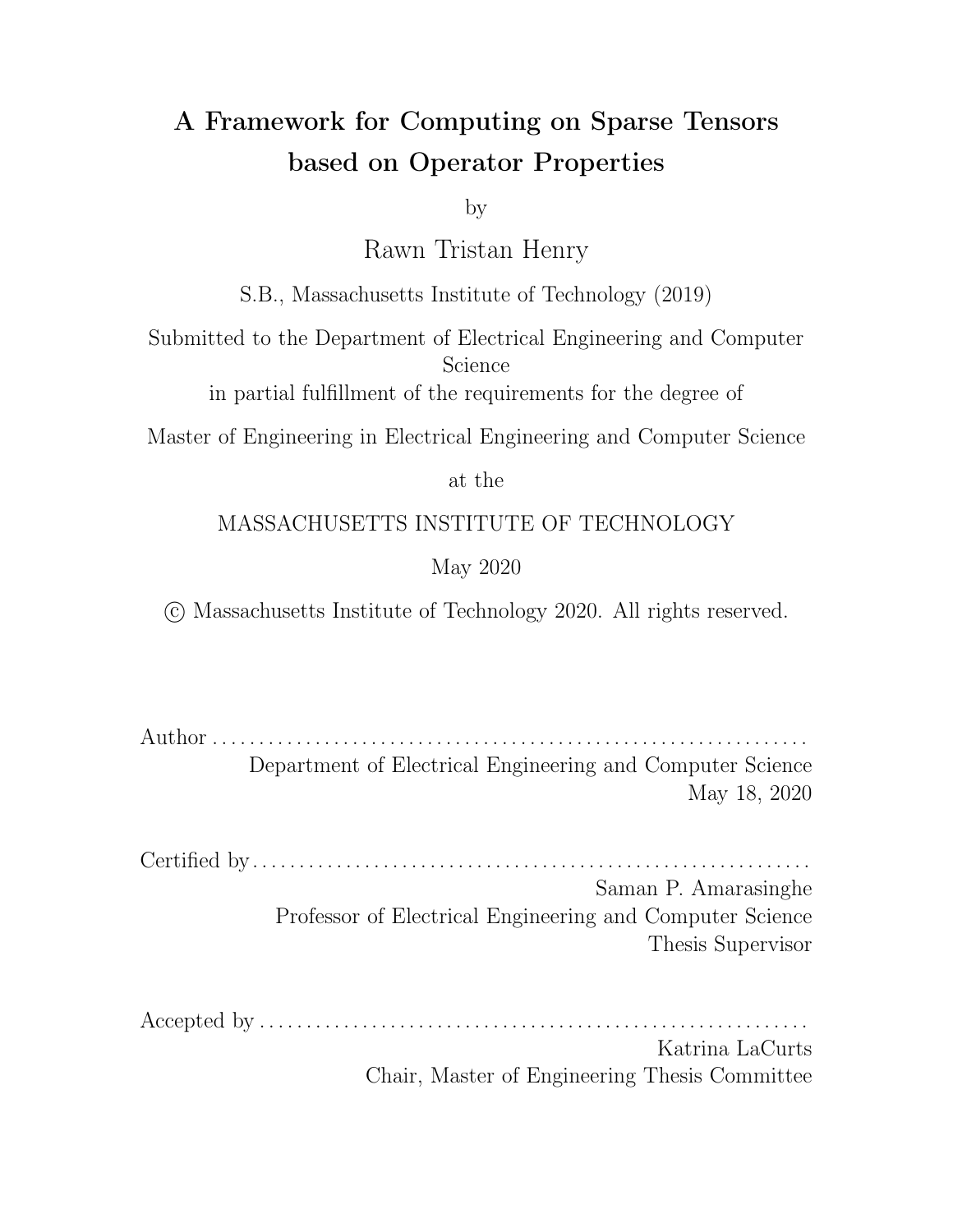stored in the CSC format. However, in the pull direction, the vectors  $v$  and  $f$  are dense and  $A^{\tau}$  is stored in the CSR format.

For both directions, BFS implementations use the  $(\vee,\wedge,\vee)$  semi-ring [40]. Both versions also update an dense vector tracking the earliest depth at which each node was seen. A depth of 0 means the node is unvisited. This vector doubles as a mask that can be used to avoid doing work for vertices that have already been visited.

State of the art work uses both directions during the BFS iterations depending on heuristics to determine which would be more beneficial. TACO can already perform this optimization by using the same expression but with dievent formats. However, the pull direction leaves opportunities for optimization on the table. Namely:

- 1. There is no way to instruct the framework to only try to attach unvisited nodes to the frontier without explicitly storing a sparse mask of all the unvisited nodes. Current work already tracks the set of visited vertices in a dense vector and updates this set after each iteration. This work in this thesis introduces general iteration spaces allowing a user to express this masking optimizations in terms of iteration spaces.
- 2. Once we find that a node can be attached to the frontier, we can exit the inner product early. TACO has no way to currently recognize this and perform this optimization. This work solves this by allowing TACO to reason about operator properties.

The code TACO would currently generate to perform an iteration of BFS in the pull direction is shown in Figure 2-1a. The code in Figure 2-1b demonstrates optimization one which is referred to ask masking [40]. We avoid expanding any visited edges which wastes work on unneeded dot products while reusing the dense visited vector. Chapter 4 describes the concept of iteration spaces which allows a user to express concepts like this to the compiler.

The code in Figure 2-1c demonstrates optimization two applied to the kernel. This optimization allows early exit from the dot product and lead to the biggest speedup in the performance of the pull direction of BFS [40]. TACO can realize this if a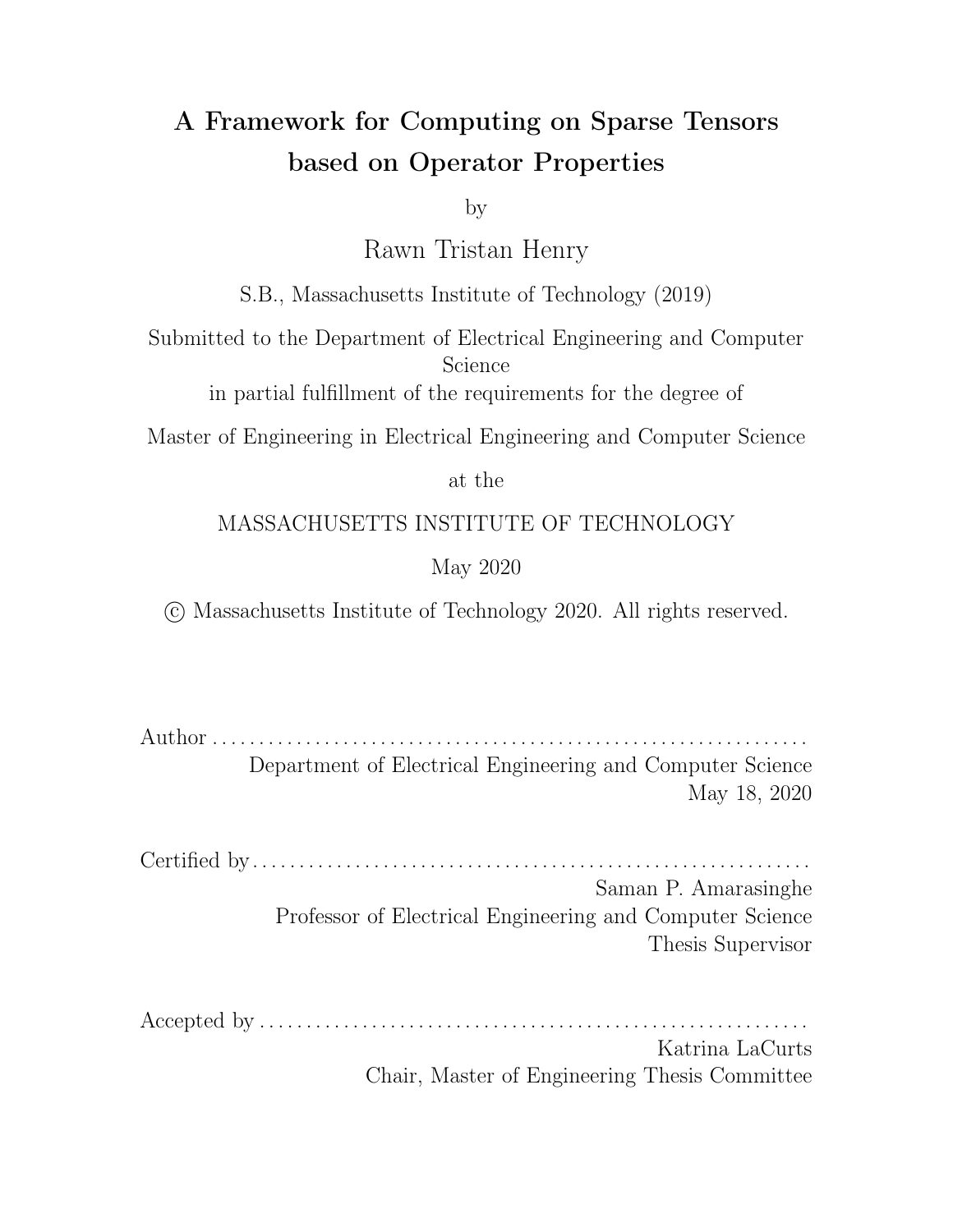```
for(int32 t i = 0; i < f dimension; i++) {
    for(int32_t jA = A_pos[i]; jA < A_pos[(i+1)]; jA++){
        int32 t j = A crd[iA];v_vals[i] = v_vals[i] + A_vals[jA] * f_vals[j];\}\mathcal{F}
```
(a) Normal SpMV

```
for(int32_t i = 0; i < f_dimension; i++) {
    if(!(\text{visited_values}[i] != 0)) {
        for(int32_t jA = A_pos[i]; jA < A_pos[(i+1)]; jA++){
             int32_t j = A_c r d[jA];v_vals[i] = v_vals[i] + A_vals[jA] * f_vals[j];\}\mathcal{F}\}
```
(b) SpMV with mask. Note that the dot product is performed only when visited\_vals is 0 since we do not need to try to attach a node that has already been visited to the next frontier.

```
for(int32_t i = 0; i < f_dimension; i++) {
    if(! (visited_values[i] != 0)) {
        for(int32_t jA = A_pos[i]; jA < A_pos[(i+1)]; jA++){
             int32_t j = A_c r d[jA];v_{vals}[i] = v_{vals}[i] + A_{vals}[jA] * f_{vals}[j];if (v_{vals}[i] == 1) {
                 break;
             \mathcal{F}\}\}\}
```
(c) SpMV with masking and short circuiting

Figure 2-1: Code showing several ways SpMV can be used to perform one BFS step. All of the matrices are assumed to be sparse and stored in the CSR format. In the above, A is assumed to be the transposed adjacency matrix, v is assumed to be the next frontier and f is assumed to be the current frontier. Additionally, there is a dense visited vals vector which stores the lowest depth at which each vertex was seen.

user replaces + with | and  $\times$  with & so that we perform the computation on the Boolean semi-ring. The graph interpretation of exiting early is that once we know an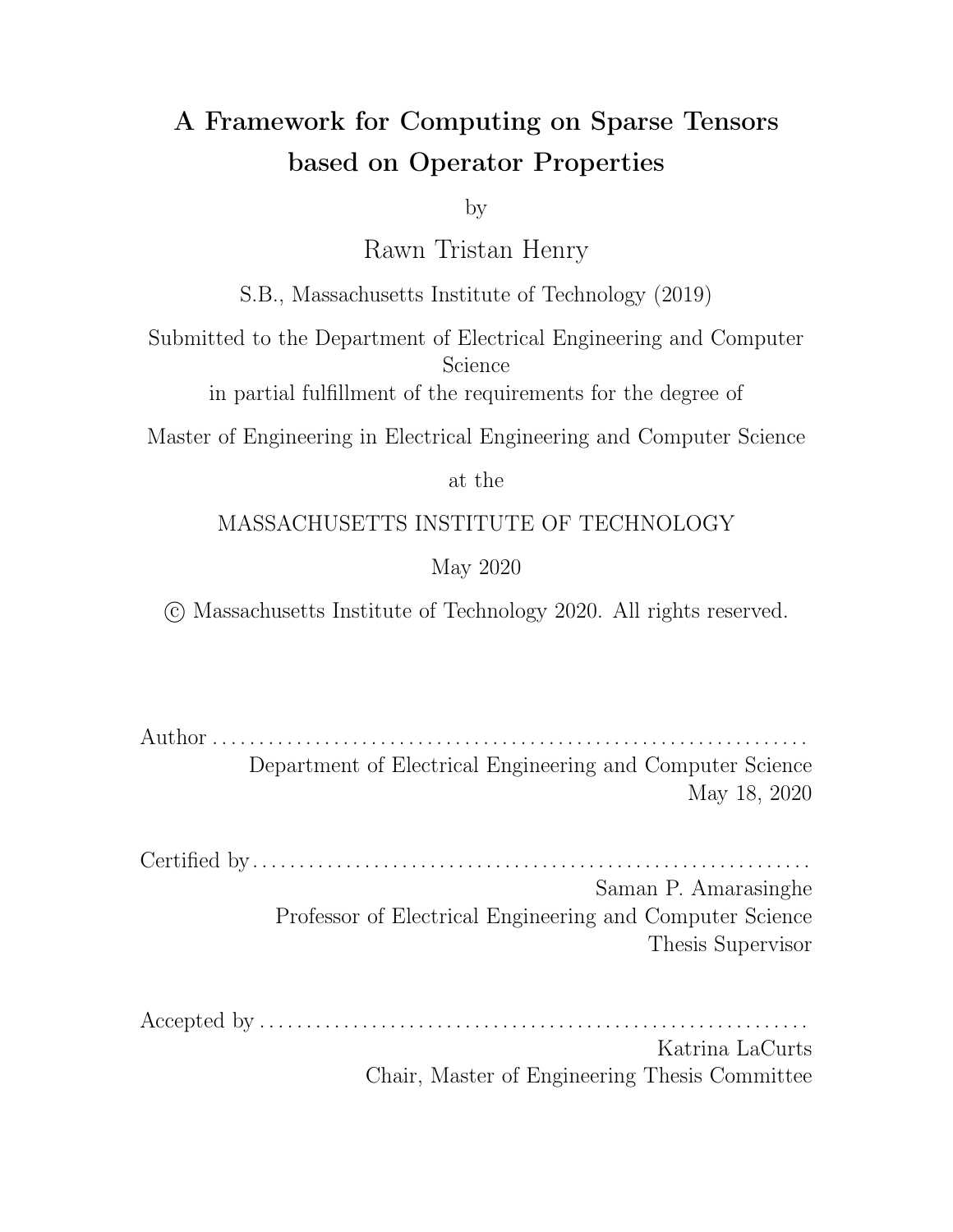unvisited vertex can be attached to the frontier by one edge, we are sure that we can add it to the next frontier and can stop exploring other edges incident to that vertex. The linear algebra justification is that the OR operator has an annihilator of 1. An annihilator of an operator has the property that  $a$  op  $x = a \forall x$ . Therefore once the reduction value ends up being 1, we can be sure the result of the reduction will be 1 since no other value can cause it to change.

While the code in Figure 2-1a can already be generated, the ideas presented in this thesis allows the compiler to generate the implementations shown in the rest of the code in Figure 2-1. Next, I describe another graph algorithm that leverages one more feature of this work.

#### 2.3 Linear Algebra Bellman Ford

The Bellman-Ford algorithm solves the single source shortest path problem (sssp). Given a graph  $G(V; E)$  with edge weights w and a source  $s \in V$ , the algorithm determines the shortest path distances  $(s, v)$  for all  $v \in V$  and the corresponding paths assuming that there are no negative weight cycles.

Intuitively, Bellman-Ford proceeds by performing a series of edge relaxations. For each vertex v it stores an estimate  $d(v)$  for the shortest path distance maintaining the invariant that  $d(v) \ge (s, v)$ . Relaxing an edge  $(u, v)$  means that  $d(v) = min(d(v),$  $d(u)$  +  $W(u; v)$ ) where W is the adjacency weight matrix for the graph. |V| iterations are performed and every iteration relaxes every edge in the graph.

In algebra terms, relaxing all edges incident on a vector  $\nu$  can be expressed as:

$$
k(s; v) = min_{u} (k_1(s; u) + W(u; v))
$$

where  $k$  represents the shortest path using at most  $k$  hops. This is kept in the distance estimate vector  $d$ . Therefore, the above can be translated to a dot product between  $d$  and a row of the weight matrix  $W$  where we reduce using min and replace the usual  $\times$  with the + operator. Unlike usual operators,  $\infty$  annihilates + and also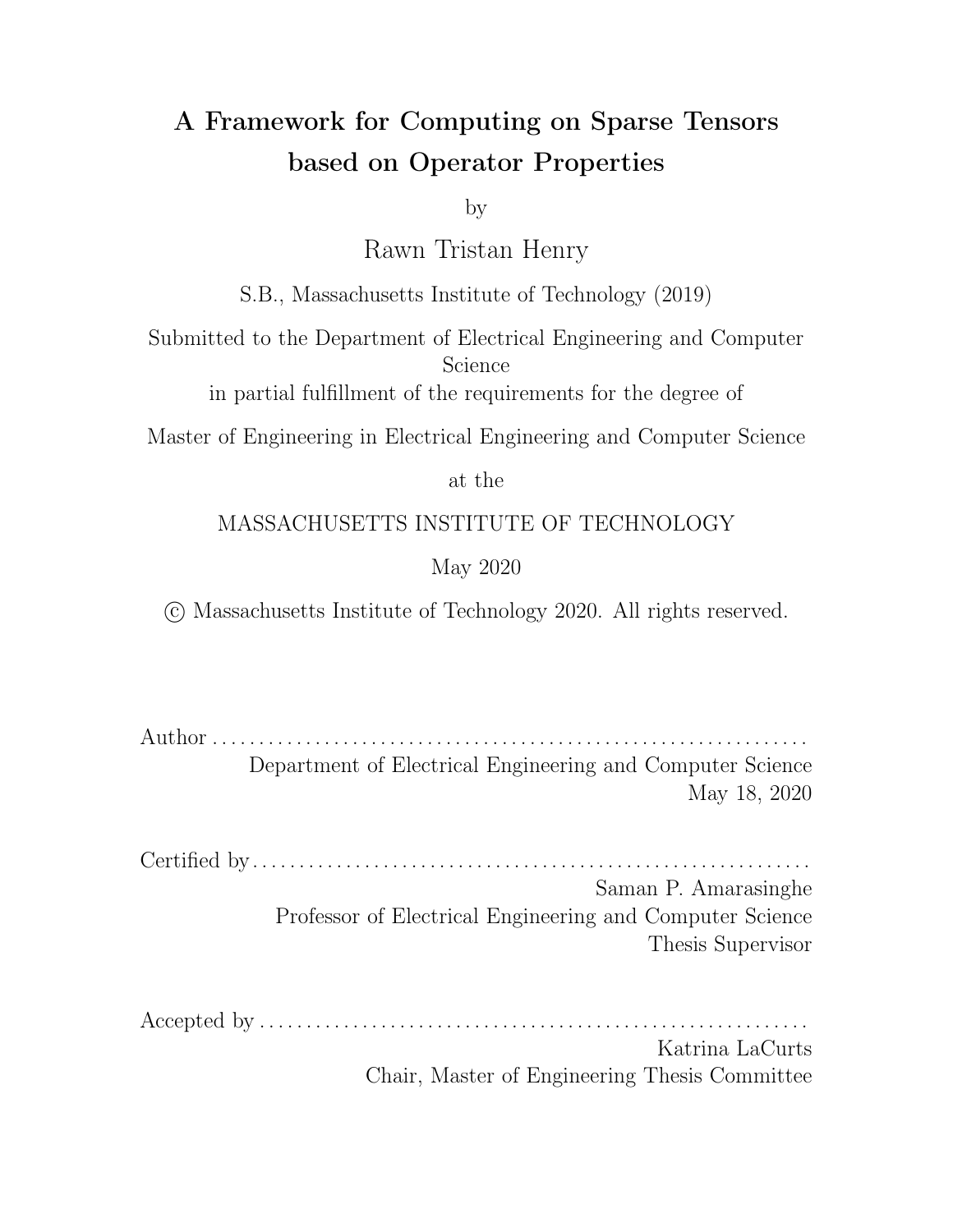is the identity of min. Therefore, our tensors must be sparse over  $\infty$  for TACO to realize that it only needs to iterate over the defined values in  $W$  when performing this dot product. The initial distance estimate  $d$  is initialized as follows:

$$
d_0(v) = \begin{cases} 8 \\ \geq 0 \\ \geq 0 \end{cases}
$$
 if  $v = s$   
 $\geq \infty$  otherwise

The algorithm computes the SpMV expression  $d_k = d_{k-1}$  min :+ W for N iterations then terminates. The notation ⊕.⊙ implies that we are operating on a semiring with ⊕ as the usual plus operator and ⊙ as the usual multiply operator. The structure of the code is exactly the same is shown in Figure 2-1a except the plus and multiply operators are replaces with min and + respectively in the code above. TACO now recognizes this by reasoning about fill values and operator properties. This shows the benefit of TACO being able to reduce and compute on arbitrary scalar operators based on their properties.

Like BFS, it is also crucial that the algebraic Bellman-Ford changes direction. It uses a SpVSpM algorithm when the input vector is sparse then switches to SpMV when the number of non-zeros in the input vector is above some threshold. In order to switch correctly, TACO must use the general fill value of the sparse vector so that the dense vector is correctly defined everywhere its sparse representation was missing a value.

Finally, Bellman-Ford also benefits from the general concept of masking but in a different form to the one shown in BFS. In Bellman-Ford, active vertices are those whose shortest path weights changed during the previous iteration of the algorithm. We only need to consider active vertices when performing a relaxation since other edge weight would have been accounted for in previous iterations. This means that ideally, when performing  $d_k = d_{k-1}$  min : + W that the vector  $d_{k-1}$  only consists of vertices that changed during the previous iteration since this is the only new information we need to take into consideration.

To make the discussion of masking clearer, I introduce a temporary  $t$  so that  $t = d_{k-1}$  min : + W. Now setting  $d_k$  to be the active vertices is done as follows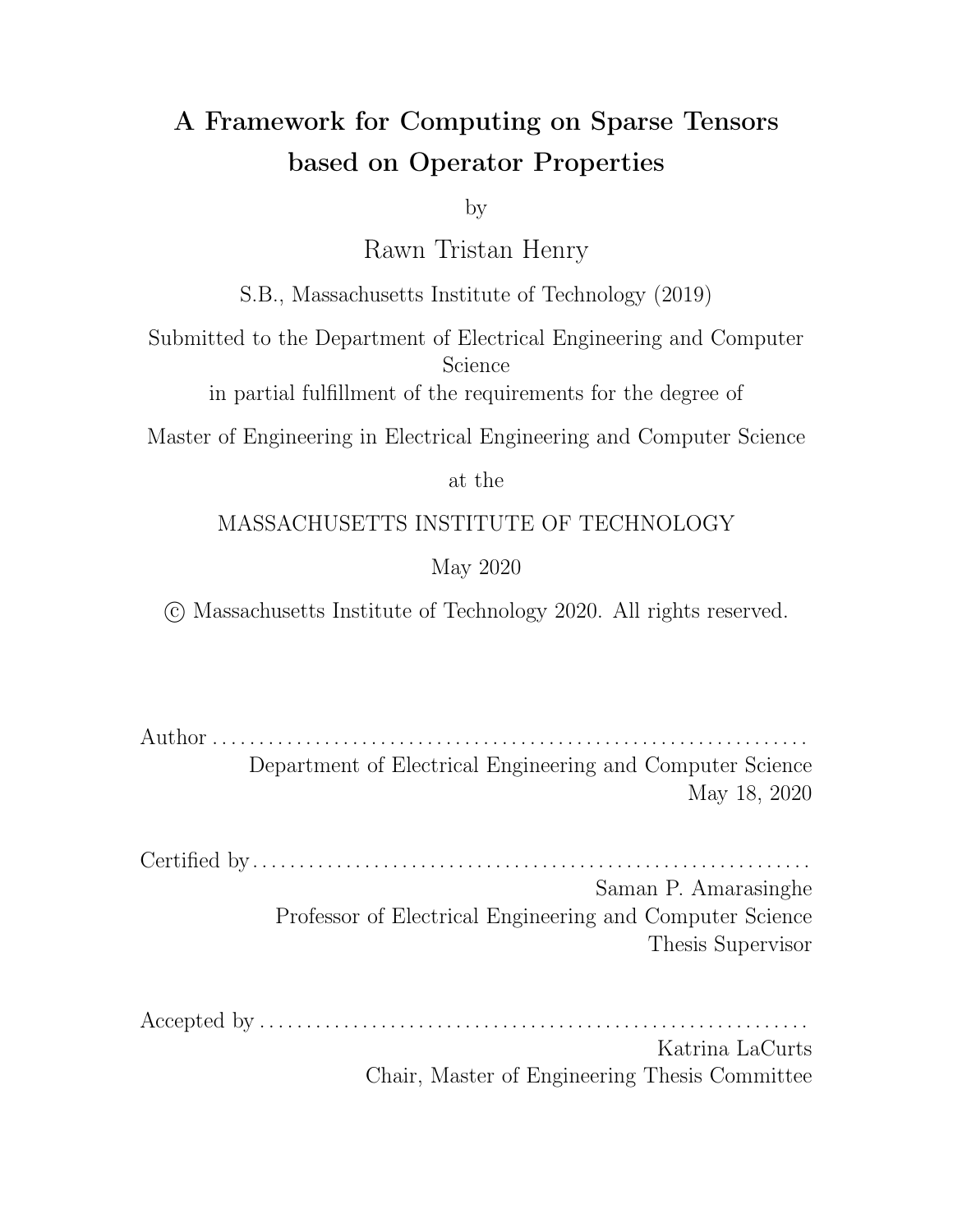$d_k = t \times (t < d_{k-1})$  so now  $d_k$  only consists of vertices that were updated. I note again that having properties allows TACO to realize that for the mask sub-expression  $(t < d_{k-1})$ , it only needs to iterate over the union when t and  $d_{k-1}$  are sparse over ∞. Additionally, a new multiply operator can be defined to perform final masking multiply with  $\infty$  as the annihilator so that TACO can set  $d_k$  to the intersection of the mask and  $t$ .

The examples shown in this chapter demonstrate how the general ideas expressed in this work can be applied to graph algorithms. General iteration spaces and fill values are two key elements that allow TACO to be extended to this domain. The rest of this thesis describes how this generality is achieved in TACO and the APIs through which it can be used.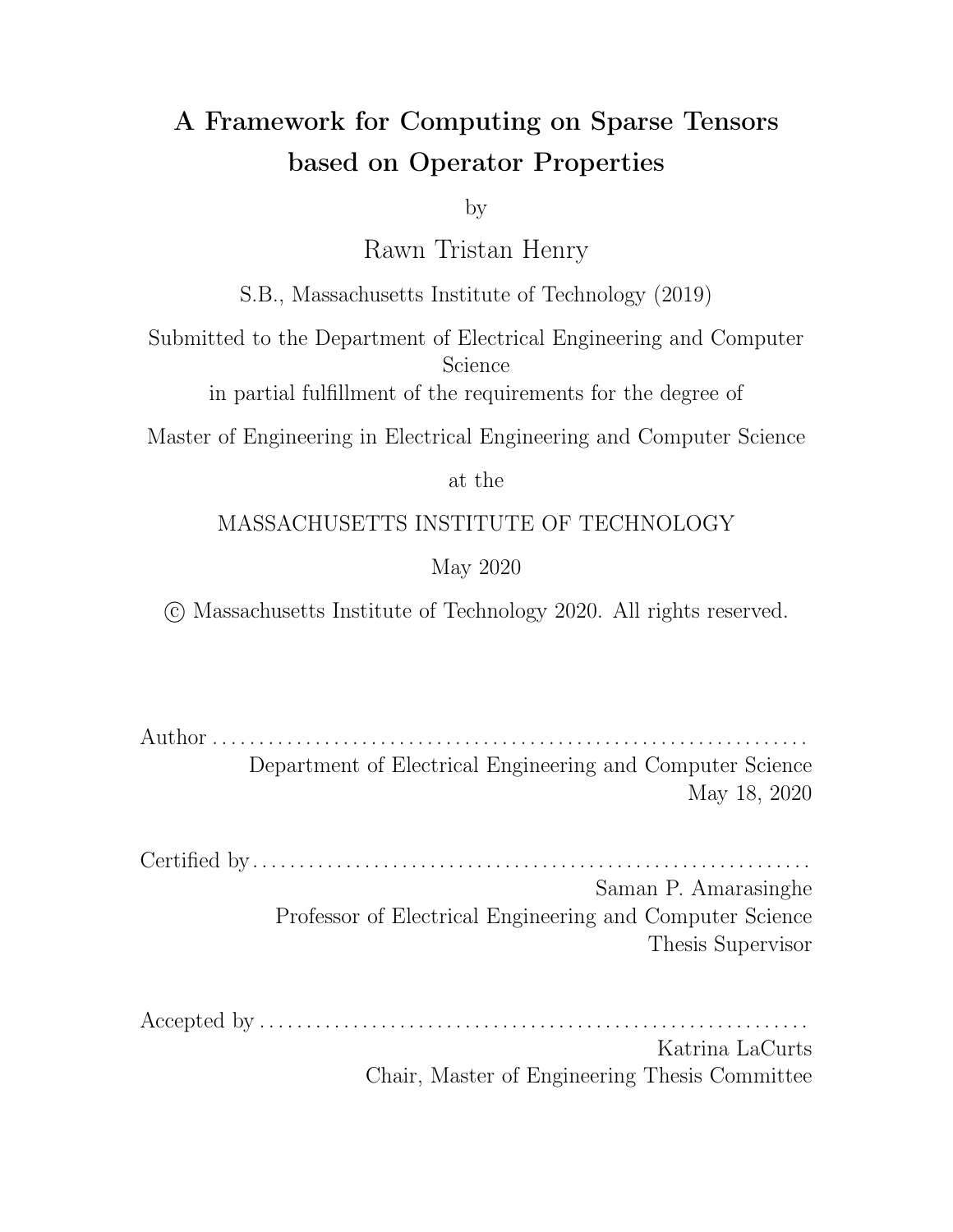## Chapter 3

## Array Index Notation

Tensor Index Notation [21] is a tensor language where an indexed assignment describes how each component on the left-hand side relates to an expression of the operands on the right-hand side as shown in Figure 3-1. The expressions on the righthand sides consist of tensor operands indexed by index variables, scalar operators that combine the indexed tensors, and reduction expressions that introduce an index variable that is reduced (e.g., summed) over. An index variable is a variable that is bound to a set of coordinate values in the corresponding tensor modes. For example, in Figure 3-1, the index variable *i* is bound to coordinates in mode zero of  $\bm{A}$  and mode zero of  $B$  while *I* corresponds to coordinates in mode two of  $A$  and mode one of  $C$ .

$$
A_{ij1} = \begin{cases} \n\times & \text{if } A_{0,3,1} = \frac{1}{k} \\
1 & \text{if } A_{0,3,1} = \frac{1}{k} \\
1 & \text{if } A_{0,3,k} \n\end{cases}
$$

Figure 3-1: A tensor index notation example of a 3-order tensor multiplied by a matrix. The second expression shows, with indices separated by commas, the expression that describes the component of  $A$  at location  $(0, 3, 1)$ .

Array Index Notation is an extension to Tensor Index Notation [22]. It allows a user to perform arbitrary operations on sparse or dense arrays. The main di erence between the two notations is that Tensor Index Notation bundles the iteration pattern with the operator and assumes that all input tensors are sparse over zero. An example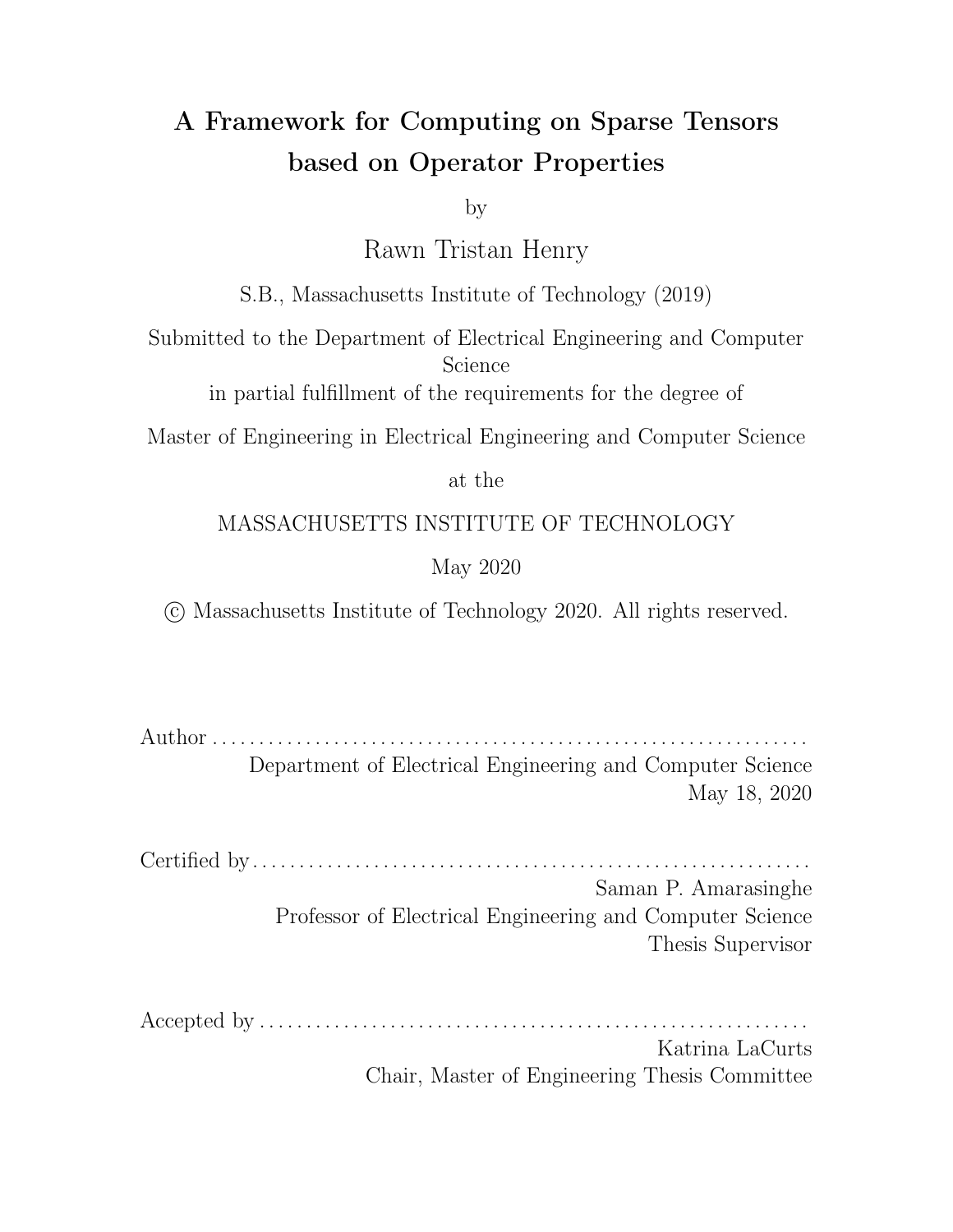```
int32_t pal = al_pos[0];
int32_t pal_end = al_pos[1];
int32_t pb1 = b1_pos[0];
int32_t pb1_cend = b1_pos[1];while (pal < pal_end & pbl < pbl_end) {
 int32_t ia = al_crd[pal];
  int32_t ib = b1_crd[pb1];
  int32_t i = TAC0_MIN(ia, ib);if (ia == i && ib == i) {
   c_vals[i] = a_vals[pal] * b_vals[pb1];\}pal += (int32_t)(ia == i);pb1 == (int32_t)(ib == i);\mathcal{E}
```
(a) Code for  $c_i = a_i \times b_i$  where a and b are sparse over  $0$  and  $c$  is dense

(b) Code for  $c_i = a_i \times b_i$  where a is sparse over 0 and  $b$  is sparse over 1

Figure 3-2: Iteration patterns for the same scalar expressions  $c_i = a_i \times b_i$  where the value compressed out is changed. Tensor Index Notation always generate the code in (a) whereas Array Index Notation can generate code in both (a) and (b).

of this is when performing a sparse vector-sparse vector multiply  $c_i = a_i \times b_i$ , the  $\times$ operator always assumes that it only needs to iterate over the intersection of the two vectors. The code that would be emitted is shown in Figure 3-2a. This is because the result would be 0 when either of the input tensors is 0. However, tensors could be sparse over any value meaning that the assumptions made by the operators in Tensor Index Notation cannot generalize to cases where arbitrary values are missing. For example, if only  $a$  was sparse over 0 but  $b$  was sparse over 1, then the compiler would need to iterate over just  $a$  instead of the intersection. The code for this case is shown in Figure 3-2b.

To solve this problem, Array Index Notation introduces a generic operator that decouples the computation from the iteration pattern. Thus, Array Index Notation is simply tensor index notation with at least one generic operator used in the expression. In its simplest form, an operator can be described by just a scalar computation to be done for each value of a sparse array including the value that has been compressed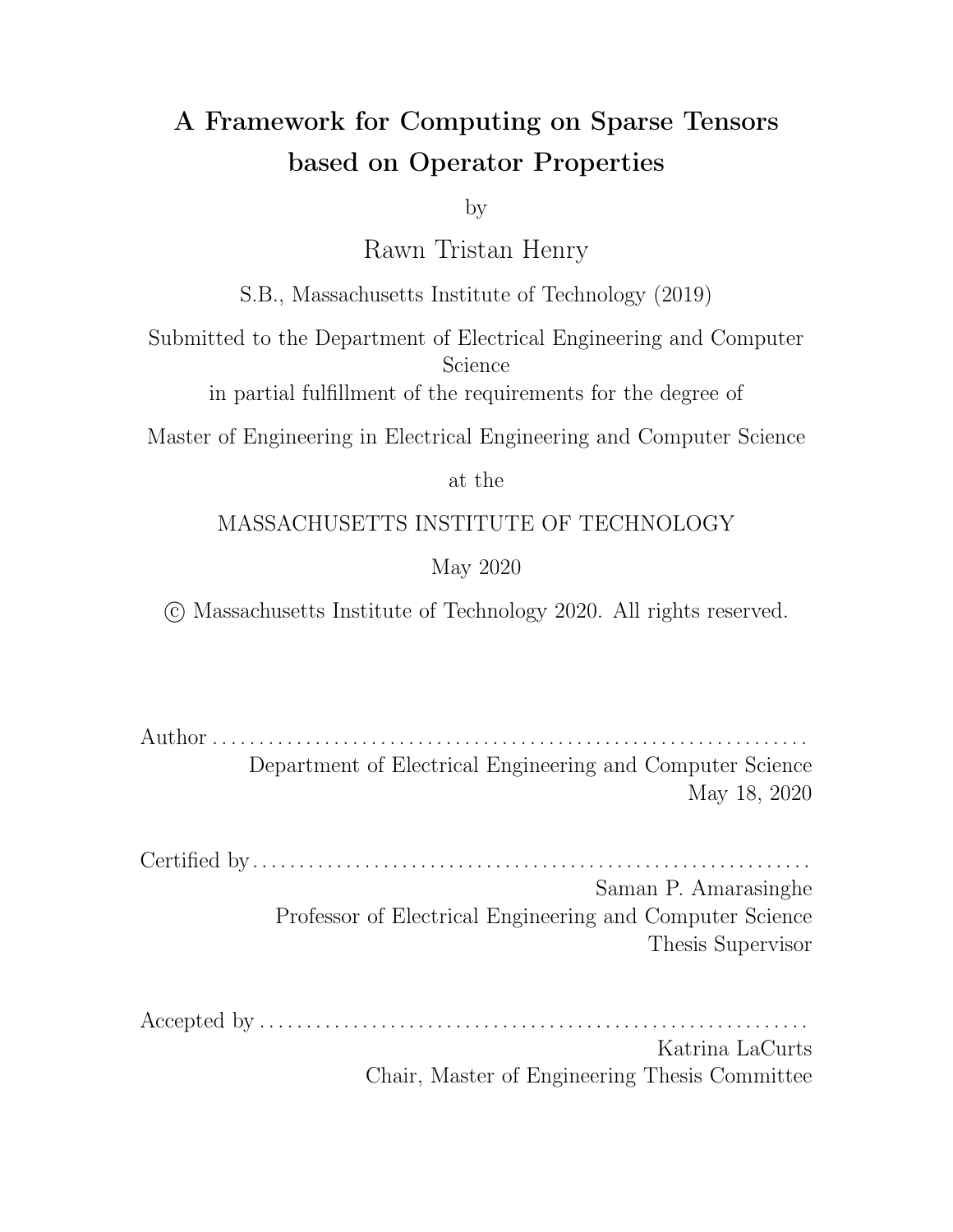out. This computation is defined via a functor that is passed into the generic operator. For example, we can define and use a generic multiply operator as shown below. The last value in the tensor constructor is the value compressed out which defaults to zero.

```
struct MulImpl {
 ir::Expr operator()(const std::vector<ir::Expr> &v) {
   return ir::Mul::make(v[0], v[1]);
 }
};
IndexVar i;
Tensor<double> c("c", {10}, {Dense};
Tensor<double> a("a", {10}, {Compressed});
Tensor<double> b("b", {10}, {Compressed}, 1);
Op mulOp(MulImpl());
c(i) = \text{mulOp}(a(i), b(i));
```
Using this simple form causes the compiler to generate correct but ine cient code since it assumes it needs to perform computations at every coordinate including those where both  $a$  and  $b$  are missing values. In those cases, it generates the expression given but replaces  $\hat{a}$  and  $\hat{b}$  with their missing values. An example of the code that would be generated in this case is shown in Figure 3-3. In order for the operator to generate the code shown in Figure 3-2b one needs to add properties to the operator. These are explained in detail in Chapter 5 and Chapter 6 but I used them here for illustration. One would only need to change the instantiation of the Op to the following:

Op mulOp(MulImpl(), {Annihilator(0), Commutative});

From this, the compiler can infer that when any input expression is 0, the operator returns 0. It can use this knowledge to decide what iteration pattern is required. The compiler uses this information to enable it to generate the code shown in Figure 3-2b instead of the suboptimial code in Figure 3-3.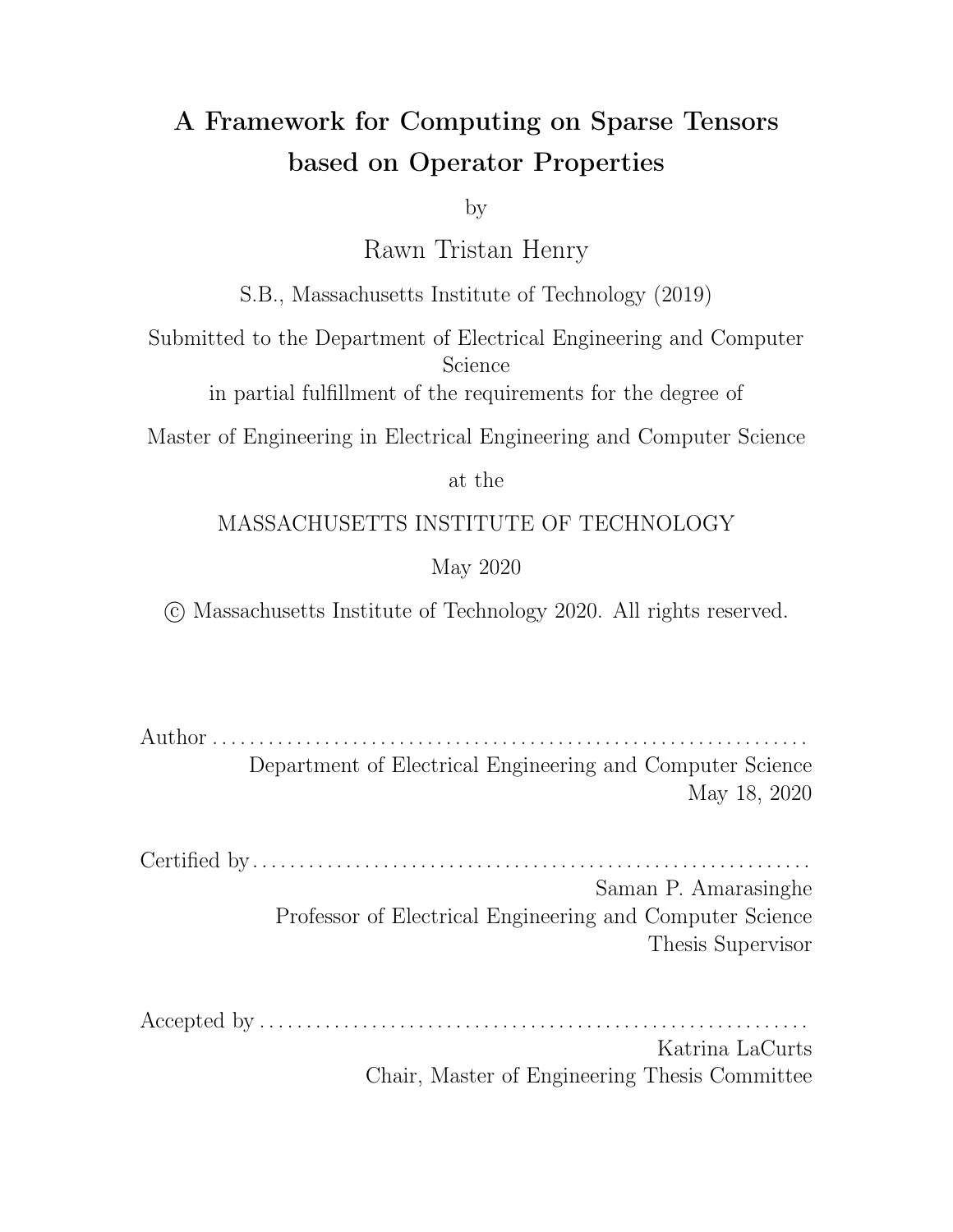Figure 3-3: Code showing unoptimized versions of sparse vector-sparse vector multiply. The compiler has applied no optimizations to the compute code in the sparse example above. Later chapters will discuss this snippet showing how the compiler can optimize this code given the properties and algebra defined in the operator.

In addition to the properties, the generic operators introduced with array index notation also allows the user to specify an iteration algebra that describes the iteration pattern. This is described in Chapter 4 but I mention them here to give the reader a full overview of generic operators.

Array Index Notation extends Tensor Index Notation by introducing generic operators. These operators can be defined by just specifying a scalar operator. However,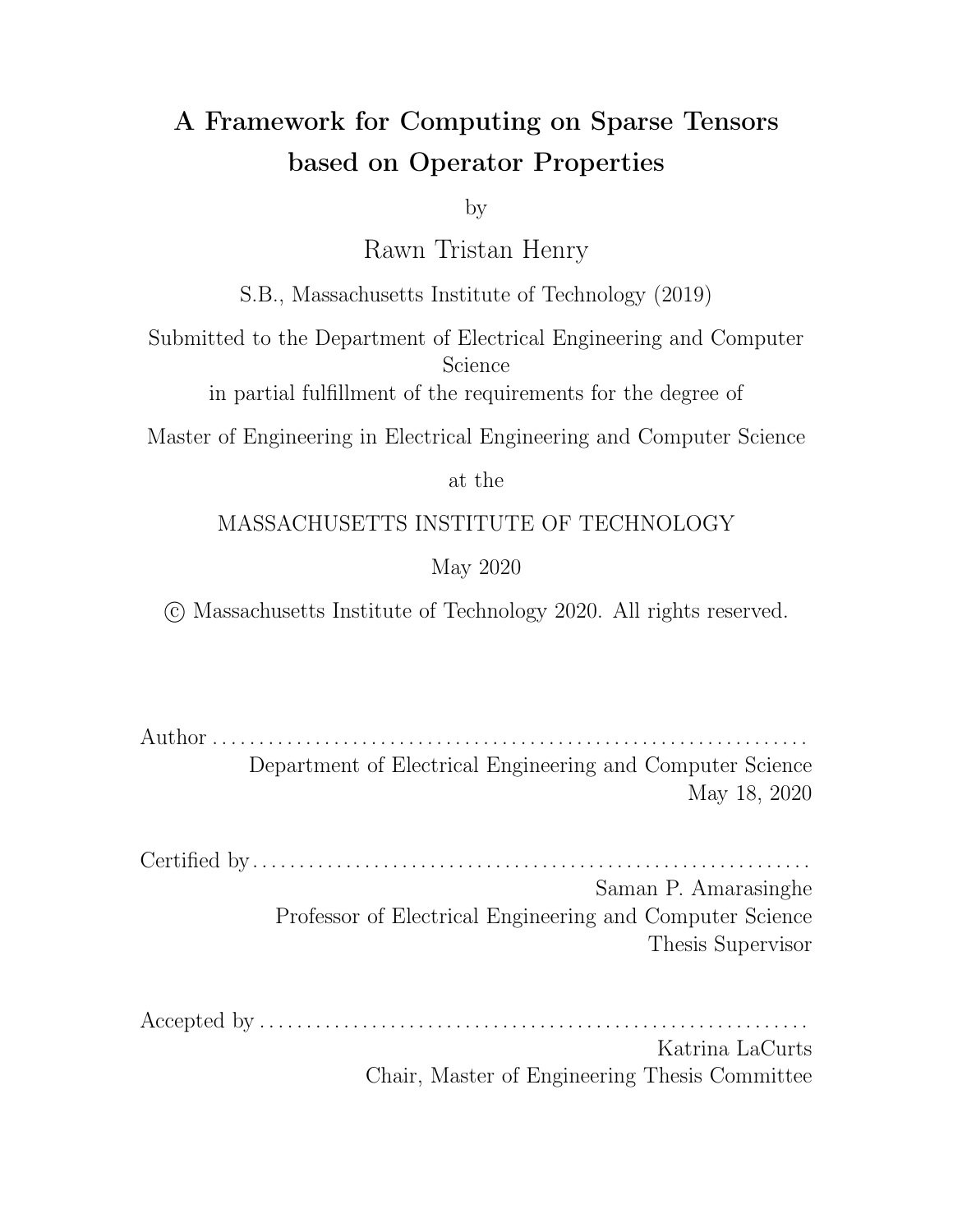supplying properties and iteration algebra to the operator allows the compiler to emit e cient code over the scalar computation when computing on sparse tensors. In the rest of this thesis, I describe the iteration algebra and properties that are tagged with the generic operator's scalar definition and how it all comes together in order to generate code that computes over sparse arrays.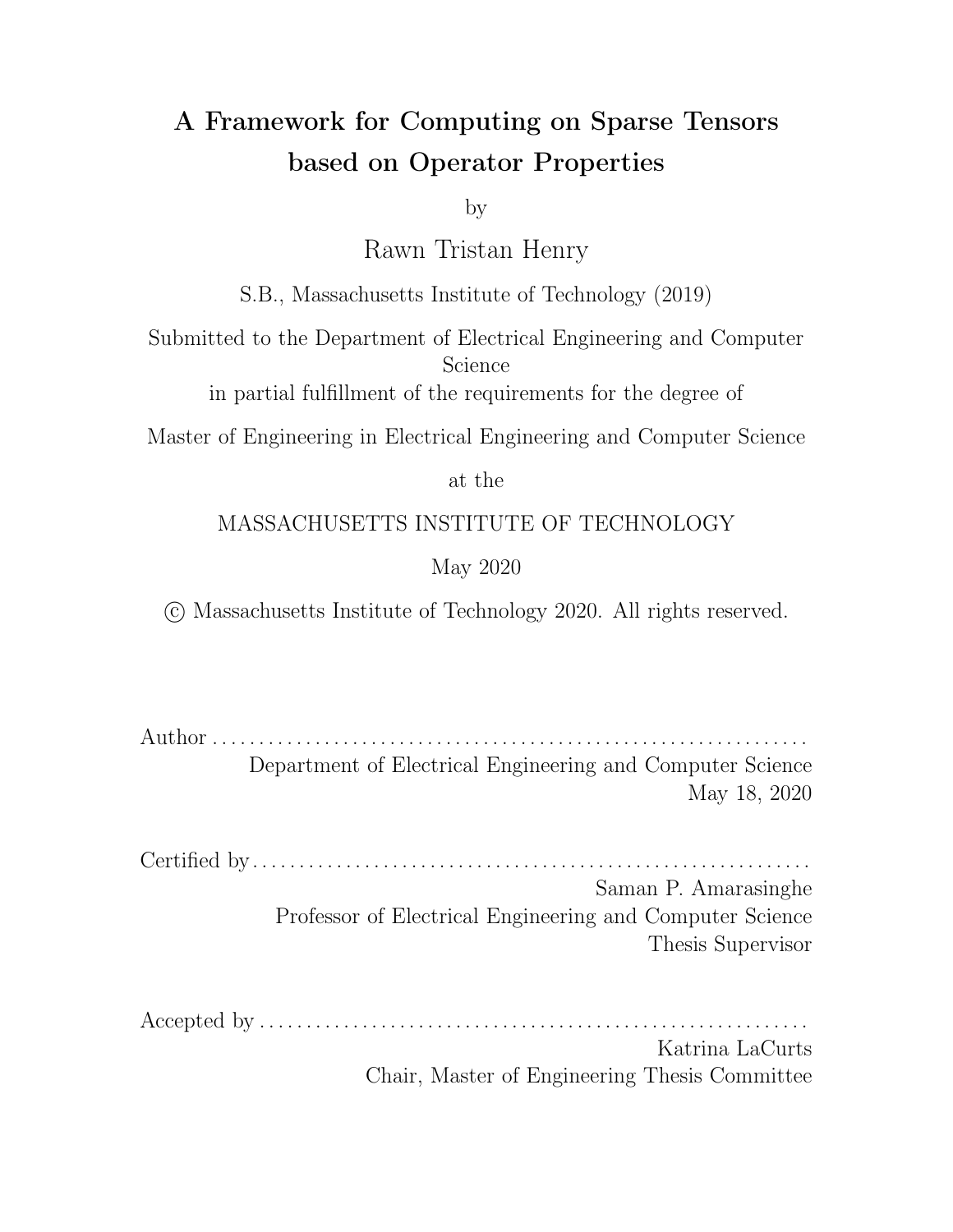## Chapter 4

## Iteration Spaces

The iteration space of loops that iterate over dense tensors can be described as a hyper-rectangular grid of points by taking the Cartesian product of the iteration domain of each loop [22]. A sparse iteration space is a grid with missing points called holes [22]. In traditional sparse tensor algebra, the holes come from tensor components whose values are zero. Figure 4-1 illustrates this way of thinking about iteration spaces. In this work, the holes can be any value of the primitives types that the compiler supports which are integer, oating point and Boolean data types.



present.



Figure 4-1: The Grid Representation of Iteration Spaces showing a dense and sparse iteration space for4 3 matrix

In this chapter, we will extend the iteration space algebra from TACO [22] to include complements of iteration spaces instead of only unions and intersections. We will see a generalization of the iteration lattices from the tensor algebra compiler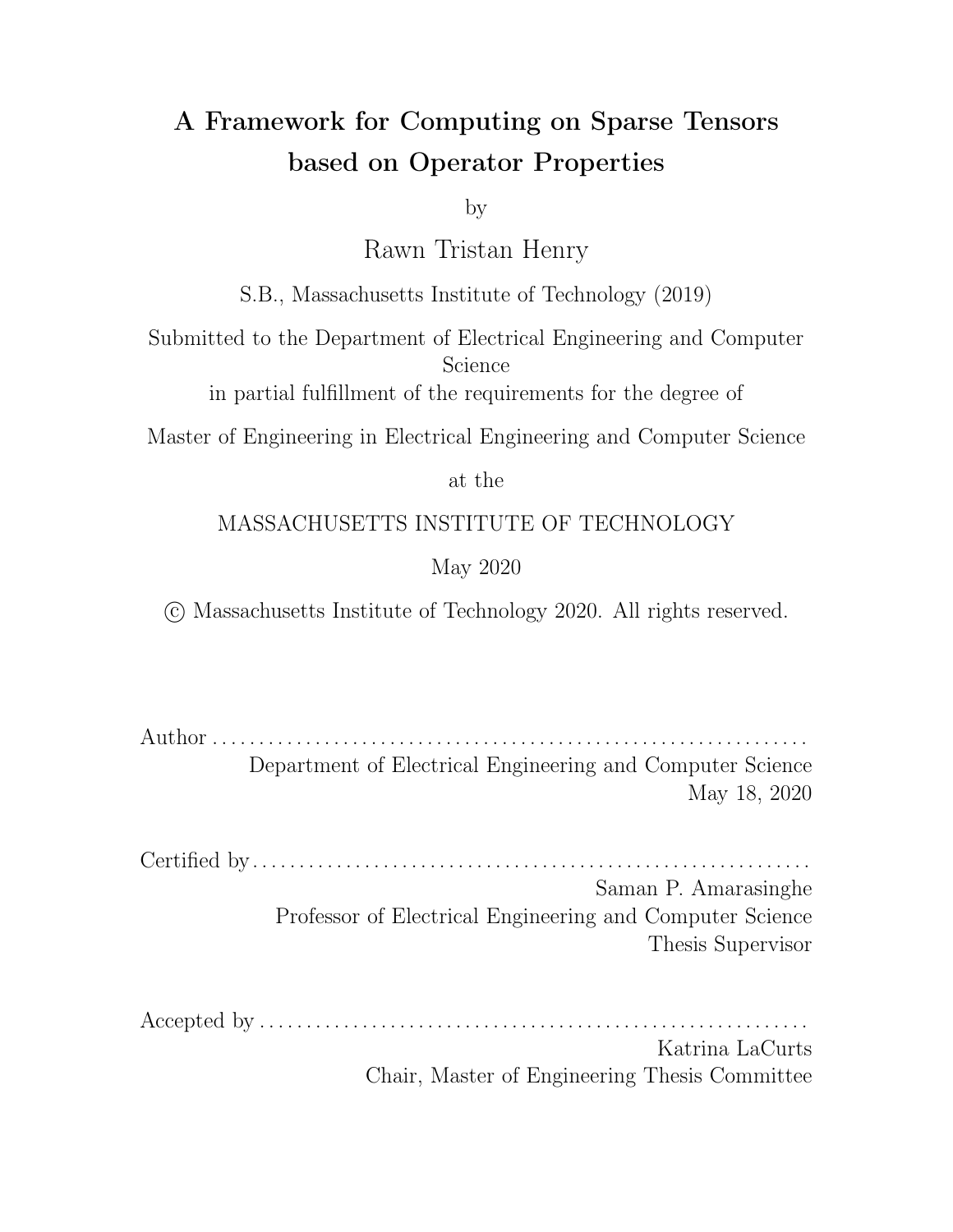that allows the complements introduced in the iteration space algebra language to be expressed. This will allow any iteration pattern to be described to the compiler instead of only union and intersection patterns. The extension to the iteration lattice will include a new type of point called anomitter point which allows a user to skip computing when speci c subsets of the input tensors have holes in their iteration spaces. The introduction of this new point requires a rede nition of the existing lattice points in the tensor algebra compiler. They will be rede ned to beroducer points meaning that they emit a compute statement whenever a specic subset of tensors all have a value dened at a given coordinate. Additionally, we will see a distinction between the new omitter points andmissing points which are simply points that are not in the lattice. Lastly, I show how compute statements can be tied to lattice points to allow entirely di erent computations to be performed at each lattice point. The ideas in this chapter builds the representations needed to compile code to compute on sparse arrays and shows how to translate from an iteration algebra expression to an iteration lattice. Figure 4-2 gives a high level overview of this chapter. The properties, iteration algebra and region computations are bundled with the generic operator. The properties tell the compiler what mathematical properties the operator possesses such as its identity and whether it is commutative or associative. The properties are discussed in detail in Chapter 5. The iteration algebra is a set language for describing iteration spaces. It can be inferred from the properties and tensor ll values or it can be user specied. The region computations allow dierent computations to be done when a certain subset of the tensors that form the iteration space have a coordinate dened. For example, if the operator denes addition fora; b and c, the region computation allows the user to specify thata and b should be multiplied if c lacks a coordinate instead of being added. The iteration lattice is an IR used by TACO to reason about the loops that should be generated to compute on sparse iteration spaces. Finally, the imperative IR is another intermediate representation TACO uses before it generates code for its di erent backends. Chapter 6 demonstrates how these representations can be compiled into C code that iterates over and computes on any iteration space.

36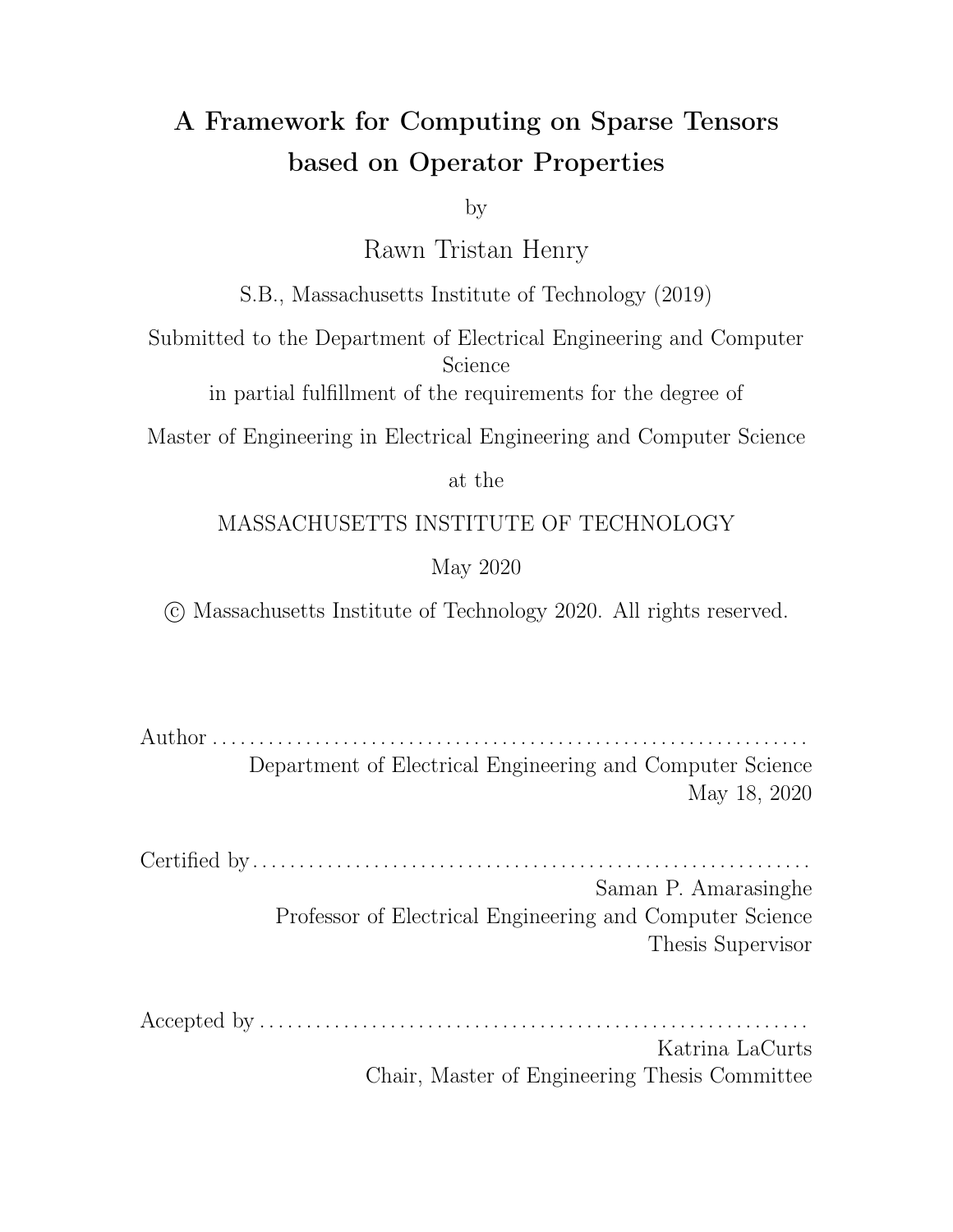

Figure 4-2: Iteration spaces overview that highlights the iteration algebra, iteration lattices and special region computations described in this chapter. Arrows in this diagram imply that one representation is used to build the other. Dashed lines imply that the prior representation is optional. For example, properties are optional when constructing iteration algebra since the algebra can be user specied. Likewise, region computations are not needed in order to construct an iteration lattice if the same expression is being performed in every lattice point.



Figure 4-3: Venn Diagram showing which sets tensor coordinates belong to. All the coordinates belonging to A are in the subset A within the universe of coordinates. This is a Venn Diagram representation of Figure 4-1

.

## 4.1 Iteration Space Algebra

One can also think about iteration spaces as a Venn Diagram of coordinates. The Universe of this Venn Diagram is equivalent to set of all points in a dense iteration space such as the one shown in Figure 4-1a. Since sparse tensors only de ne some of the possible coordinates in the dense space, they form subsets within the universe of points. This way of thinking naturally leads to a set expression language for describing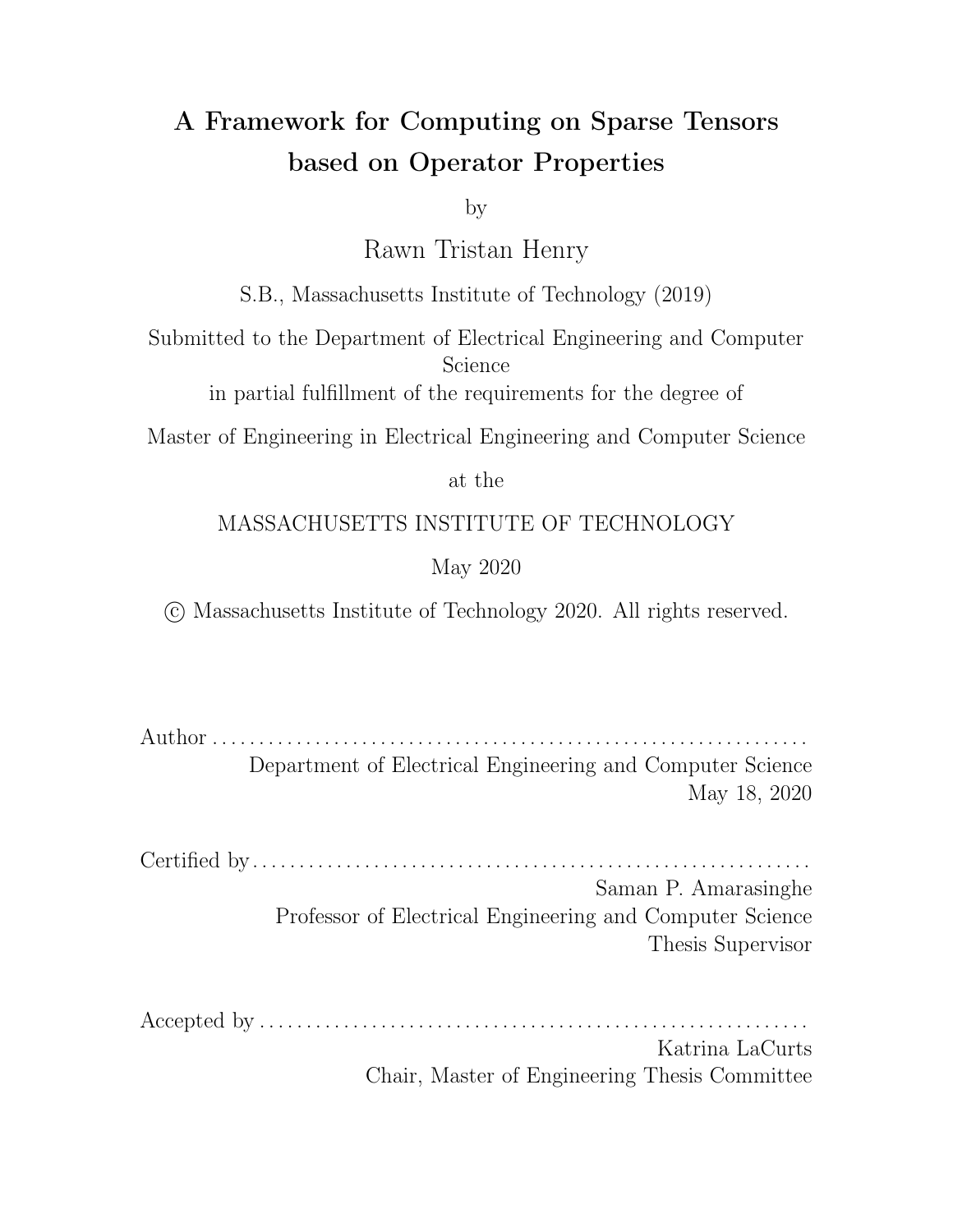

Figure 4-4: The above shows the Venn Diagram regions of the iteration spaces two set expressions with tensors and  $B$ . The colours are mixed where the tensors overlap.

tensor iteration spaces callediteration space algebra [22]. Figure 4-3 illustrates this way of thinking about iteration spaces. Prior to this thesis, it was only possible to combine iteration spaces by taking the intersections and unions of their points. However, this work adds the capability to take the complement of point sets which opens up a much wider range of iteration spaces that can be considered.

The representation of the algebra remains the same as the one described in section 3.1 of Sparse Tensor Algebra Compilation [22] with the addition of set complement, which opens up all set combinations beyond intersections and unions. Brie y, the notation uses index variables to index tensor expressions in order to control what coordinates should be compared in the set operation. For example, one could write  $A_{ij} \setminus B_{ij}$  to indicate the intersection of two sparse matrice A and B as required for element-wise multiplication (assuming II values of). However, with the introduction of complements, one can use expressions suc $A \boxtimes_{ij} \overline{B_{ij}}$  to denote an operation that only uses results from a matrixA wheneverB has no value dened at that coordinate. An algebra such as this is useful for expressing a ltering operation between two matrices. For example, ifA represents the set of MIT Computer Science students and B represents the set of MIT students with glasses then the result of the set operation would return the set of MIT Computer Science students without glasses. These set expressions are shown in Figure 4-4.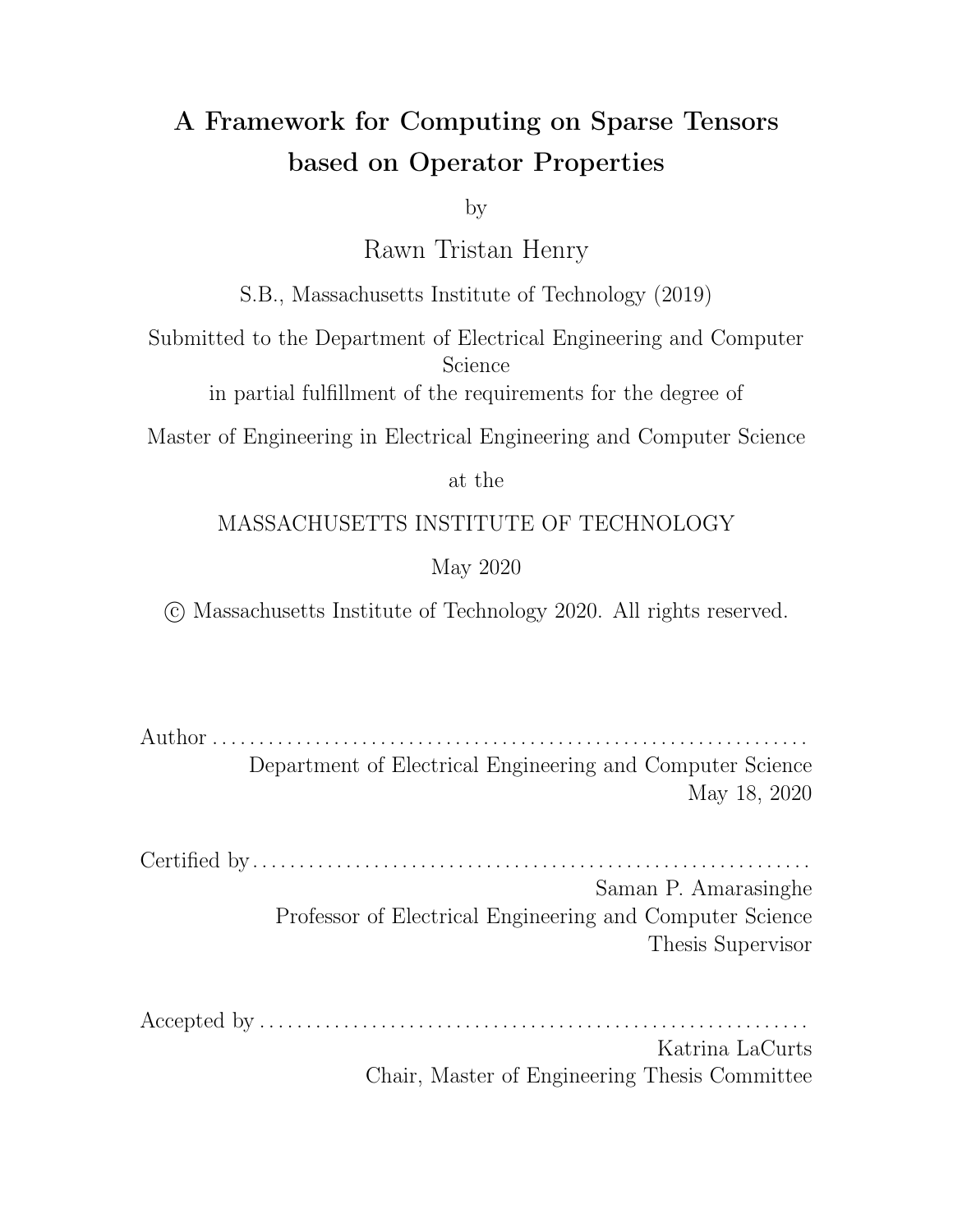

Figure 4-5: Venn diagram fora. The colors are mixed where both tensors need to be coiterated. Shows that outside ofa multiplication does not been to be performed since the result of the operation is known to be zero.

The Iteration Algebra is one of the extra pieces of information that can be tagged to the operators described in Chapter 3. This tells the compiler the exact set of values that needs to be iterated over to compute the nal result. The compiler can then reason about this set to reduce the number of while loops and conditionals needed to iterate over sparse iteration spaces that arise from sparse tensor algebra.

Now, we go back to the sparse-sparse vector multiplication discussed in Chapter 3. Suppose our two input vectors werea with a ll value of 0 and b with a ll value of 1. Since the ll value of a is 0, any time a is missing a coordinate, the value of the nal result is known to be 0 since  $0 \times 0 = 0$  for all x. Therefore, this operator can be tagged with the algebraa<sub>i</sub> meaning results are only generated when has a dened coordinate. A graphical depiction of this algebra is shown in Figure 4-5. This algebra allows the generated code to be simplied from the original code shown in Figure 4-6a. For the simpli ed code shown in Figure 4-6b, assume the compiler has initialized the result vector c to the correct value of0. Figuring out the initialization value can be done by compile time constant propagation where tensor operands are replaced by their ll values.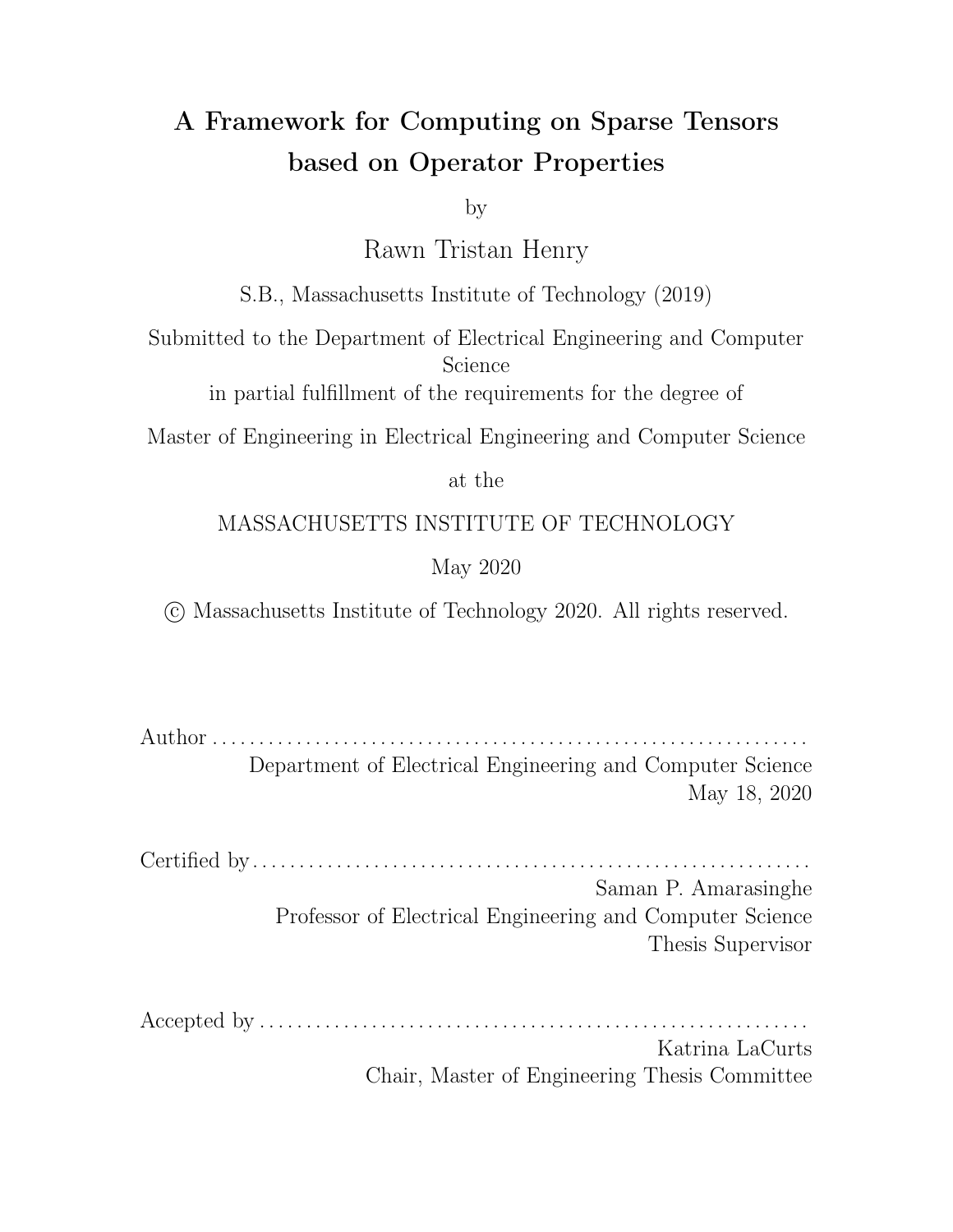(a) Code for computing  $c_i = a_i$  b where a has a ll of 0 and b has a ll of 1. In this example, the algebra is not used so the compiler unnecessarily iterates over the entire space.

(b) Code after using algebra to iterate over the minimal part of the iteration space.

Figure 4-6: The above is shown to illustrate the di erence in code size and complexity when the iteration algebra is used to reduce the iteration space. It shows an example of a code snippet the compiler generates when no iteration algebra is specied with the operator compared to the code generated when an iteration algebra is passed in. The code with the algebra simpli cations is much shorter since there are less regions the compiler needs to iterate over.

## 4.2 Iteration Lattices

In this section, I discuss the iteration lattice representation while highlighting the contributions of this thesis. TACO uses iteration lattices (formerly merge lattices [21]) to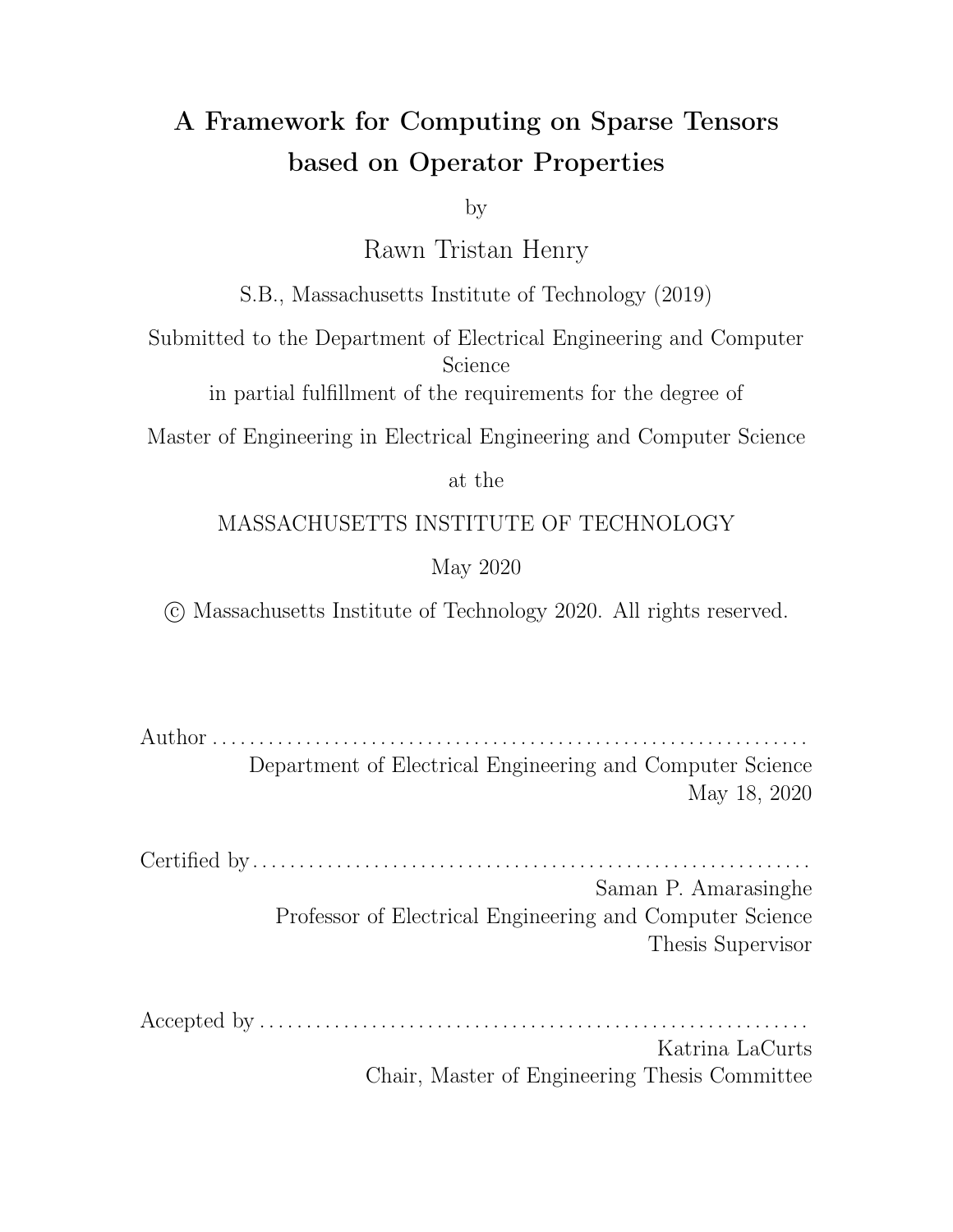generate code for sparse iteration spaces. I extend the iteration lattice representation by introducing a new point type called an omitter point. I also modied the existing lattice construction rules to account for the new representation and introduced a new rule when constructing lattices to allow for complements to be performed. Finally, I explain the dierence between loop lattices and case lattices. In prior works, the iteration lattices are used both to generate loops as well as cases within those loops. However, with the extensions in this work, the two use cases of the iteration lattices need to be distinguished. This section discusses these modications.

#### 4.2.1 Iteration Lattice Background

This section is an adaptation of the description of iteration lattices provided in section 3.3 of Sparse Tensor Algebra Compilation [22].

The iteration space is divided into regions described by the tensors that intersect there. These regions are the powerset of the tensors that form the iteration space; that is, the set of all subsets. Thus, an iteration space withk tensors divides into  $2<sup>k</sup>$  iteration region s (the last region is the empty set, where no sets intersect). Figure 4-7 shows the Venn diagram of the union of three tensors with labels marking the seven non-empty regions where subsets of tensors intersect (the last region is the background, where no segments intersect). For notational convenience, the regions in the Venn diagrams are labeled only with the sets that intersect there, leaving out of the expression a subtraction of regions where other sets also intersect. Thus, for example, the region where only and d intersects is labeled

#### $c \land d$ ;

whereas the full expression is

$$
c \setminus d \quad b \setminus c \setminus d
$$

To iterate over union spaces, we must iterate through each of these regions. But if the iteration space contains intersections, we only need to iterate through some of the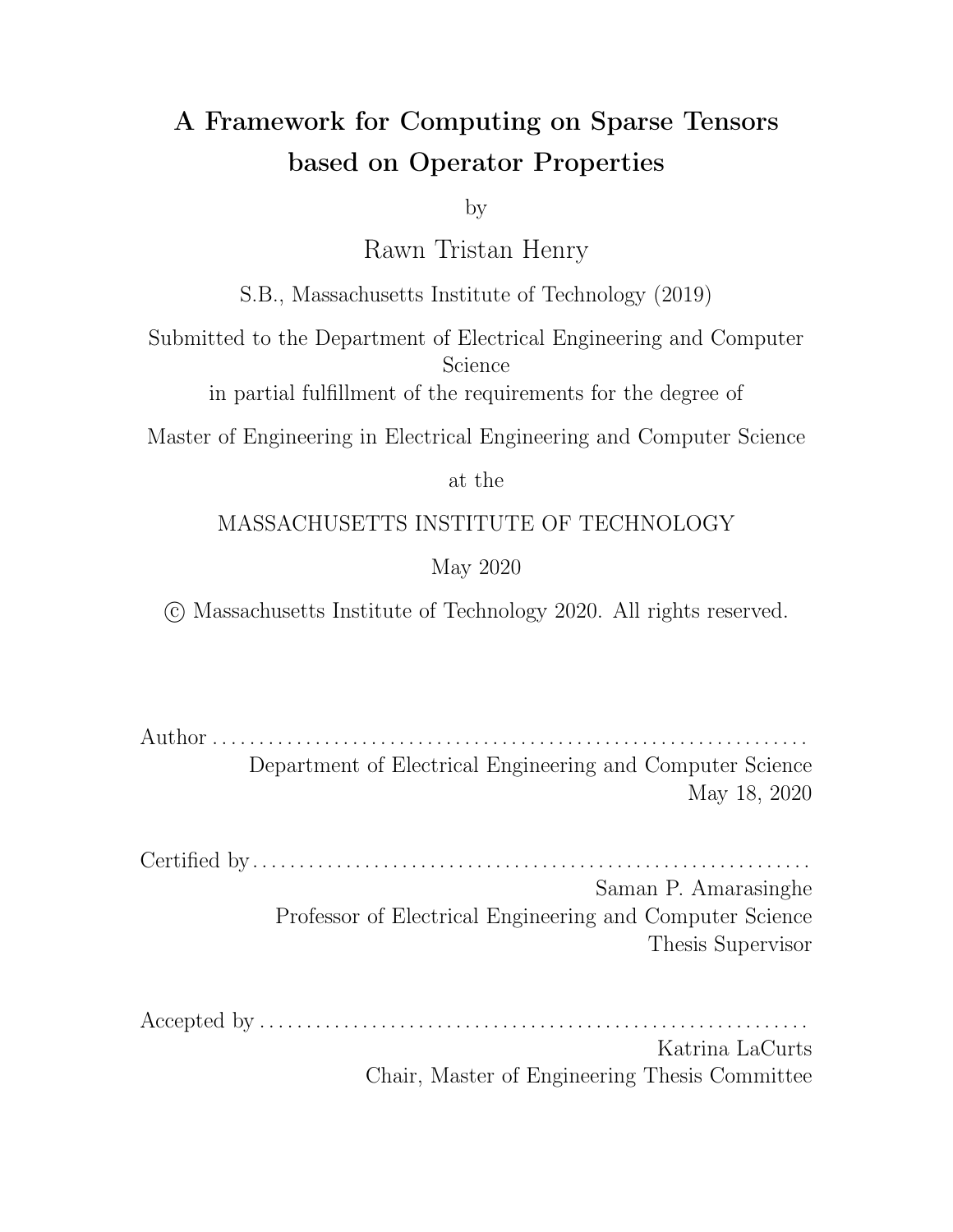regions (a subset of the powerset). For example, in the intersection in Figure 4-8, we only need to iterate through the single region described by the intersection of all three tensors. Figure 4-9 shows that when the iteration space is a combination of union and intersection operations, we need to iterate over more than one but not every region.



Figure 4-7: Venn dia-Figure 4-8: Venn dia-Figure 4-9: Venn diagram of iteration regions gram of the iteration reof  $b$ [ c[ d.

gions of b  $\mathsf{c} \setminus \mathsf{d}$ .

gram of the iteration regions of  $(b \mid c) \setminus d$ .

The coiteration over an iteration space is organized so that when a region runs out of coordinates, the coiteration algorithm jumps to a simpler algorithm that excludes the tensors that ran out of coordinates (Figure 4-10). How, and whether, the algorithm can detect when segments run out of coordinates depends on the coiteration strategy. Two coiteration strategies are discussed over two segments and then generalized to any number of segments using a lattice formulation. The two-way coiteration strategies are called mergeand iterate-and-locate and they demonstrate the coiteration patterns that the lattices implicitly use to construct n-way coiteration strategies for any number of tensors combined with any combination of set intersection and union operators.

The two-way merge coiteration strategy is a common technique that is used in the merge sort and merge join algorithms. It coiterates over two segments  $\mathbf{O}(n)$  time, wheren is the number of coordinates in the larger segment. A two-way merge can be used to coiterate over any region, but it requires that the sparse tensors de ning that region have coordinates that are ordered. It coiterates through the tensors in order until either runs out of coordinates. At each step, it compares their coordinates to determine whether or not they match. If they do, then that coordinate lies in their intersection, and both segments are advanced. If not, then the smaller coordinate is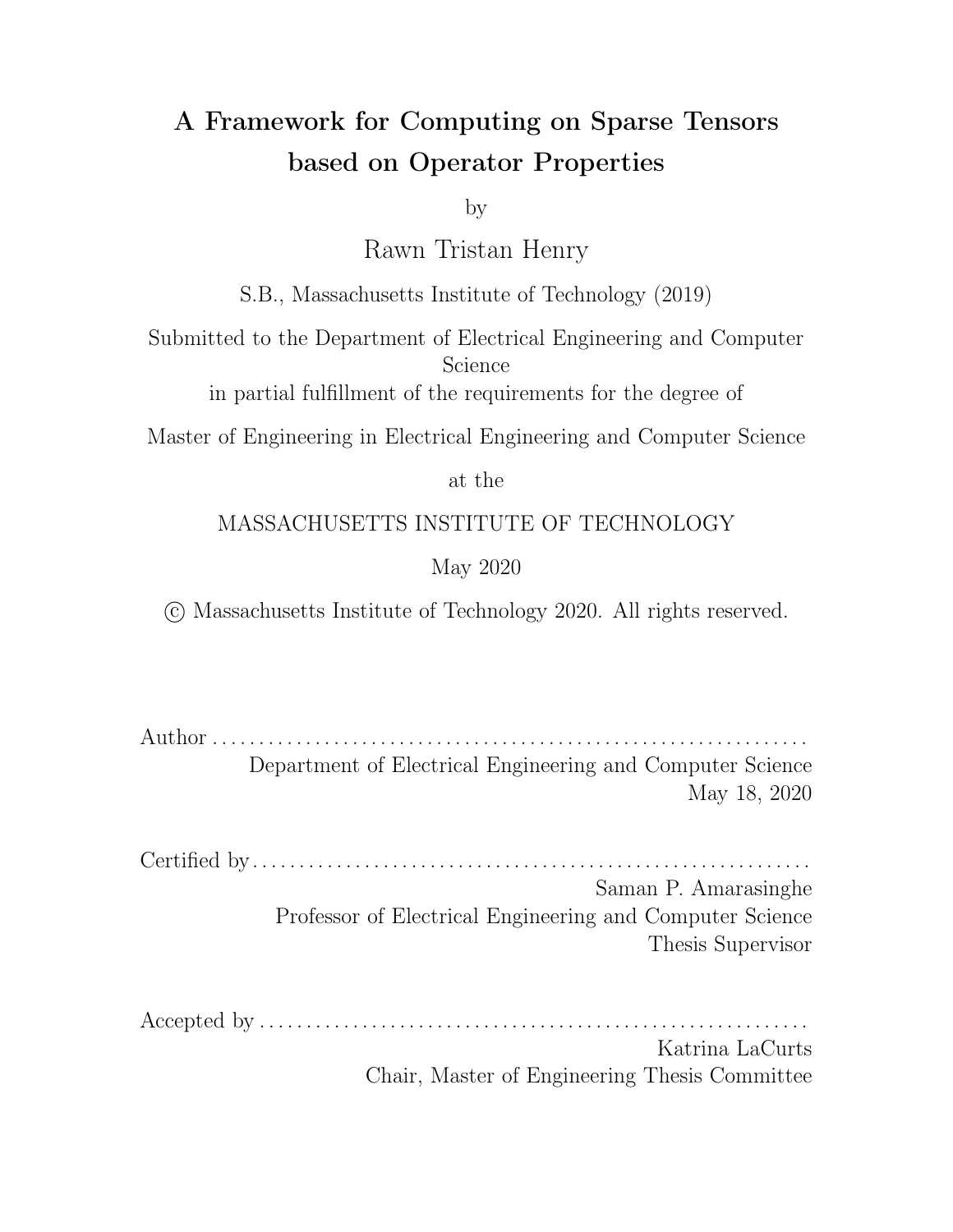| b\c<br>$\mathbf{C}$<br>b | c          |   |
|--------------------------|------------|---|
| b\ c\ d<br>b\d c\d       | $c \mid d$ |   |
| d                        | d          | d |

Coiterate over regions with b, c, and d

b runs out of values

c runs out of values

Figure 4-10: Coiterate over the coordinates dot, c, and d, considering all regions. When b runs out of values the coiteration proceeds to coiterate over only and d, ignoring regions that containb. And when c also runs out of values the coiteration proceeds to only iterate overd, ignoring regions that containb or c.

considered next. It lies in the iteration region that contains only one tensor, and only that tensor's coordinate is advanced. The iteration terminates when either tensor runs out of coordinates. At this point, the intersection variant of the merge strategy has completed, whereas the union variant must iterate through whichever segment still has coordinates left, if any.

The iterate-and-locate strategy is a simpler coiteration strategy that can be used to coiterate over either an intersection, shown in Figure 4-11, or a union where one of the regions is a superset of the other region. The two-way iterate-and-locate algorithm iterates over one of the region and locates coordinates from the other region if the tensors in that region support random access. Examples of tensors with this feature are dense arrays and hash maps.



Figure 4-11: The iterate-and-locate strategy iterates over one operand and locates the coordinates in another.

An iteration lattice is a partial ordering of the powerset of some set of tenso $\mathbf{\hat{s}}$ by the number of tensors in each subset. It is, in other words, a lattice of increasingly fewer tensors to coiterate over until all tensors run out of coordinates (Figure 4-12).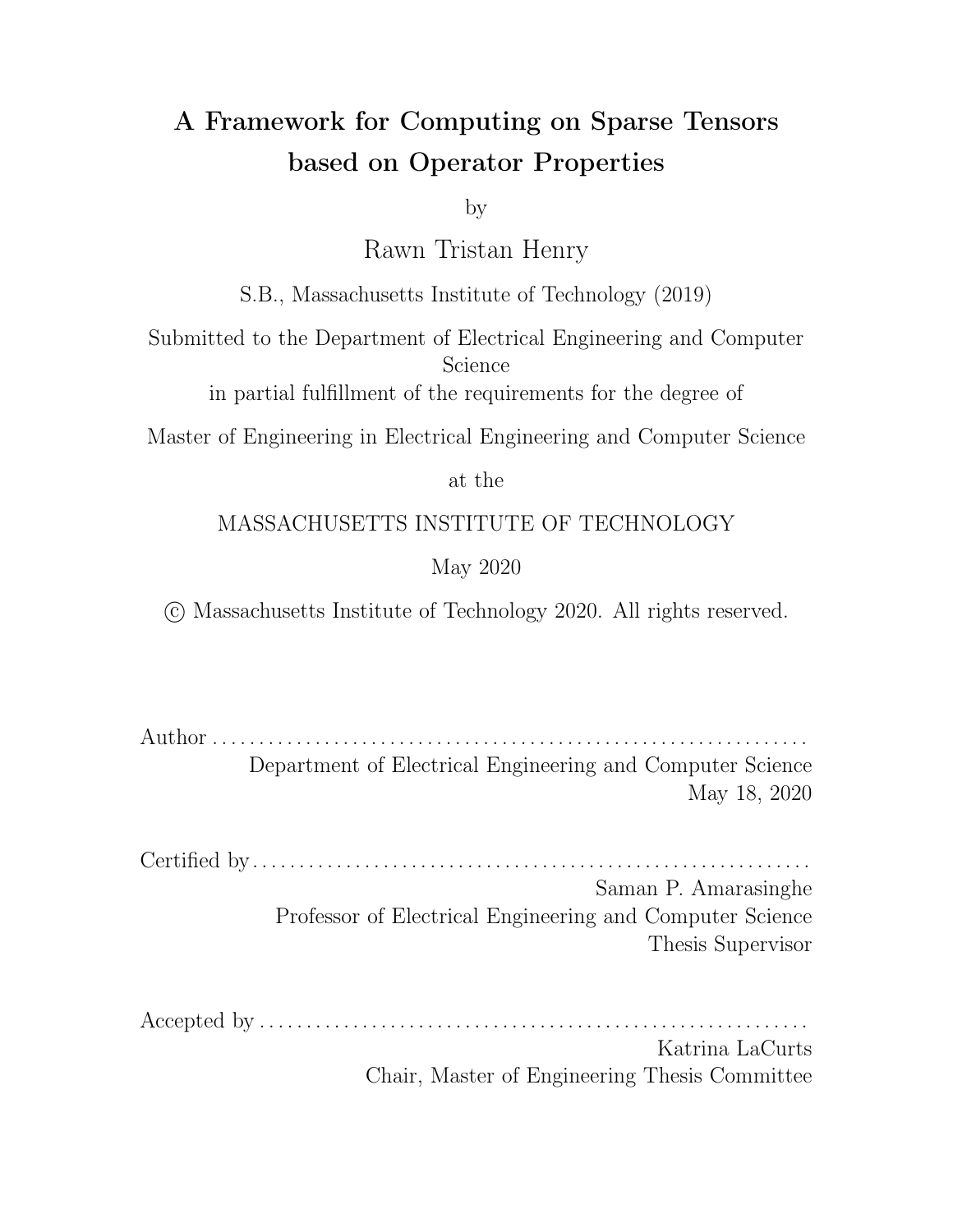Each one of the sets in the  $P(S<sub>t</sub>)$  corresponds to one of the iteration regions in the Venn Diagram corresponding to the iteration lattice. The sets within the powerset are called iteration lattice points. The tensors of a point are divided into two sets called its iterators and locators (Figure 4-13). The iterators are the tensors to coiterate over in the lattice point, using a multi-way merge strategy, whereas the locators are segments we can simply locate from using the iterate-and-locate strategy.



Figure 4-12: The iteration lattice of the iteration domain(b[c) \ d shown in Figure 4-9. Nodes are lattice points with tensors to coiterate over (the top coiterates over all tensors) and edges move to another point when a tensor runs out of coordinates.

A lattice can be viewed as a state machine that coiterates through subsets of regions as in Figure 4-10. Figure 4-15 shows an example with pseudocode. But we do not simply iterate over one region at a time. Instead, we coiterate over several regions until a segment runs out of values and then proceed to coiterate over the subset of regions that do not have that segment. Thus, the lattice points are used in two ways. First, they enumerate the regions we will successively exclude until all segments have run out of values; second, they enumerate the regions we must consider at the present moment. To iterate over an iteration lattice, we proceed in the following manner. We begin at the top lattice point:

1. Coiterate over the current lattice point's iterators until any of them runs out of values.



Figure 4-13: The tensors in a lattice point are divided into iterators to coiterate over coordinates, and locators to locate the coordinate in.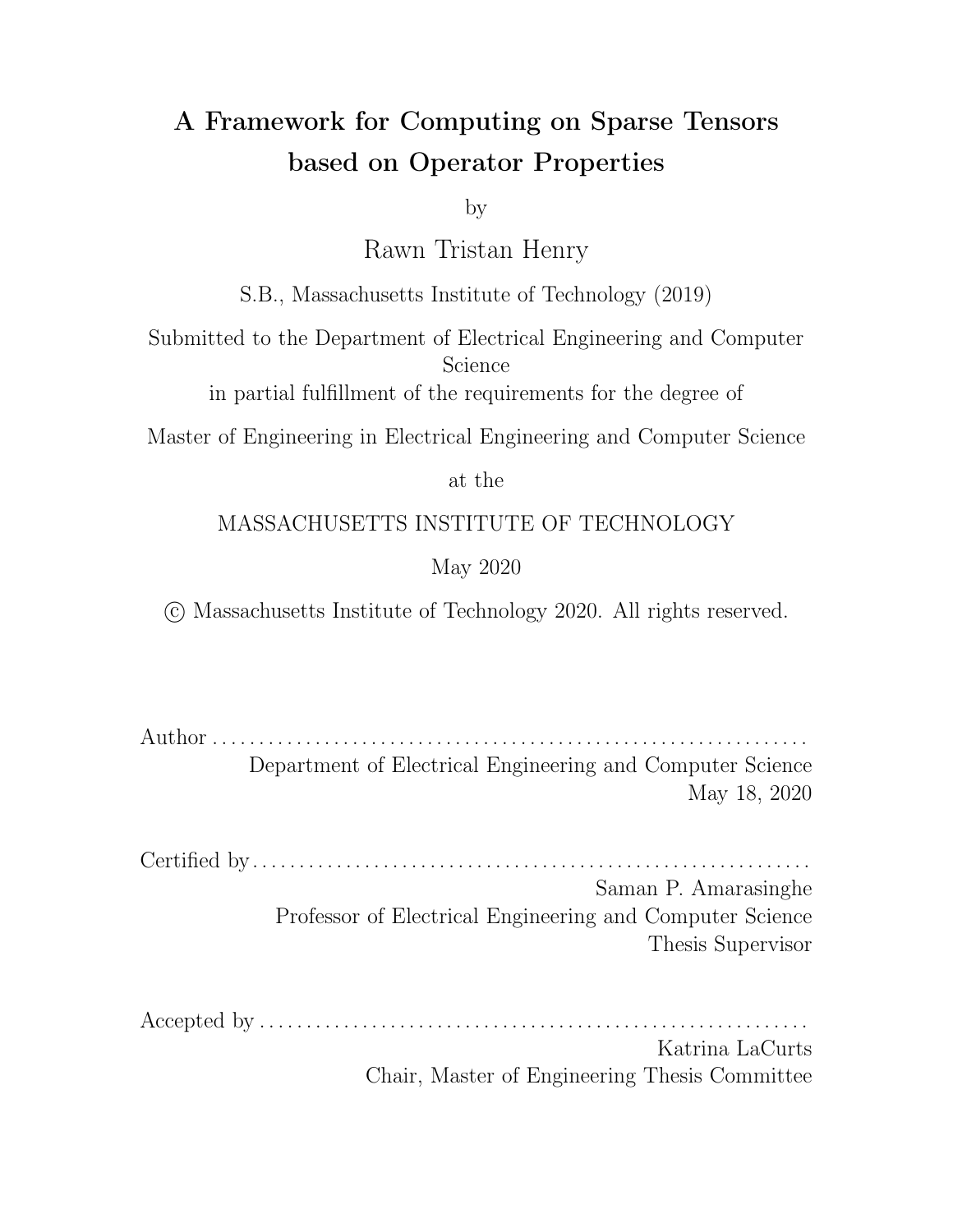

Figure 4-14: The sublattice of the lattice points below a lattice point  $_{p}$ . These are the lattice points that exclude segments that have run out of values.

- 2. Compute the candidate coordinate, which at each step is the smallest of the current coordinates of the tensors.
- 3. Determine which region the candidate coordinate is in by checking what tensors are currently at that coordinate. The only regions we need to consider are those of the lattice points underneath the current lattice point (Figure 4-14).
- 4. When any tensor run out of values, follow their lattice edge to a new lattice point and repeat the process until reaching the bottom.

This strategy leads to successively fewer segments to coiterate and regions to consider. We can use lattices, and this observation, to write code for any iteration space made of unions and intersections. This code consists of a sequence of coiterativity loops that become simpler as we move down the lattice.

### 4.2.2 New Representation

I introduce the concept of an omitter point to the original iteration lattices described previously. An omitter point is simply a point where computation must be skipped inside of the if statement for that lattice point. We still need these points in the lattice because the code generator must still emit while loops that coiterate over the tensors dening that point. A pseudocode example of this is shown for performing the symmetric dierence of two sparse tensors in Figure 4-18. To distinguish omitter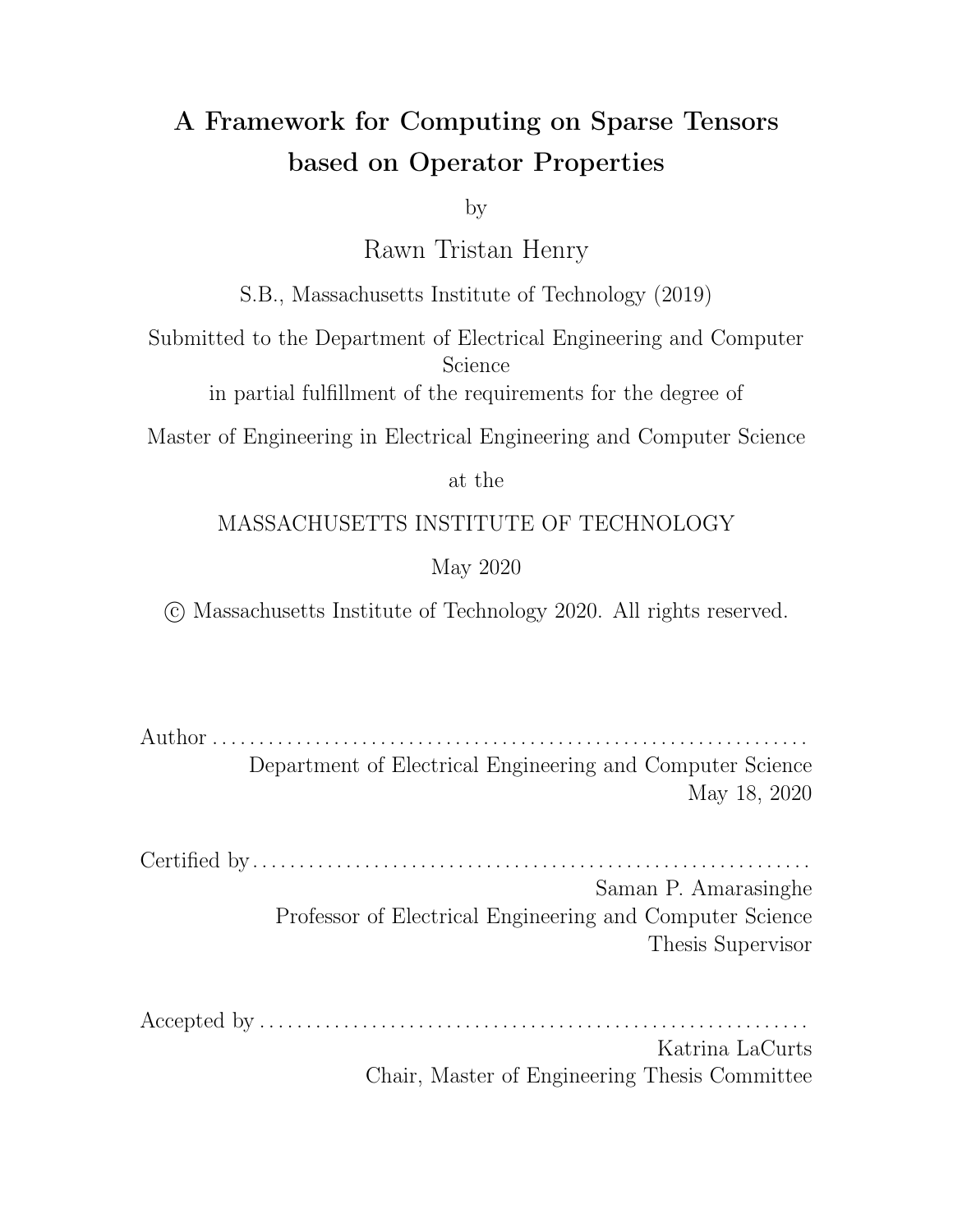

Figure 4-15: Iteration lattice and corresponding coiteration pseudocode for the iteration domain (b\ c)  $\lceil$  d. There is onewhile loop per lattice point and eachwhile loop contains oneif statement per sub-lattice point. Next to eachwhile loop is a Venn diagrams showing the regions it coiterates over. The hile loops iterate until a tensor in its region runs out of values, and the statements check which region a coordinate is in. Depending on the region, di erent actions are taken.

points from the original lattice points, I rename the original lattice points toproducer points since they always produce a computation inside of their if statements. Omitter points are semantically dierent from missing points since we do not iterate over the missing regions. However, omitter points are equivalent to missing points when the omitter has no non-empty set children points that are producers, since no loops or conditionals need to be emitted for the entire lattice sub-tree. The beauty of this extension is that all of the other concepts in the original iteration lattice remains unchanged while giving us the ability to describe any iteration space instead of just intersections and unions.

Figure 4-17b shows the lattice representation for the Venn Diagram shown in Figure 4-5. A lattice point is not explicitly needed to omit the regionbsince it would have no children that are producers. However, Figure 4-16 illustrates an iteration space for the xor operator along with the corresponding iteration lattice for that space. The xor example is shown since the old lattice representation does not support this space and it illustrates the expressive power of omitter points in the new representation. The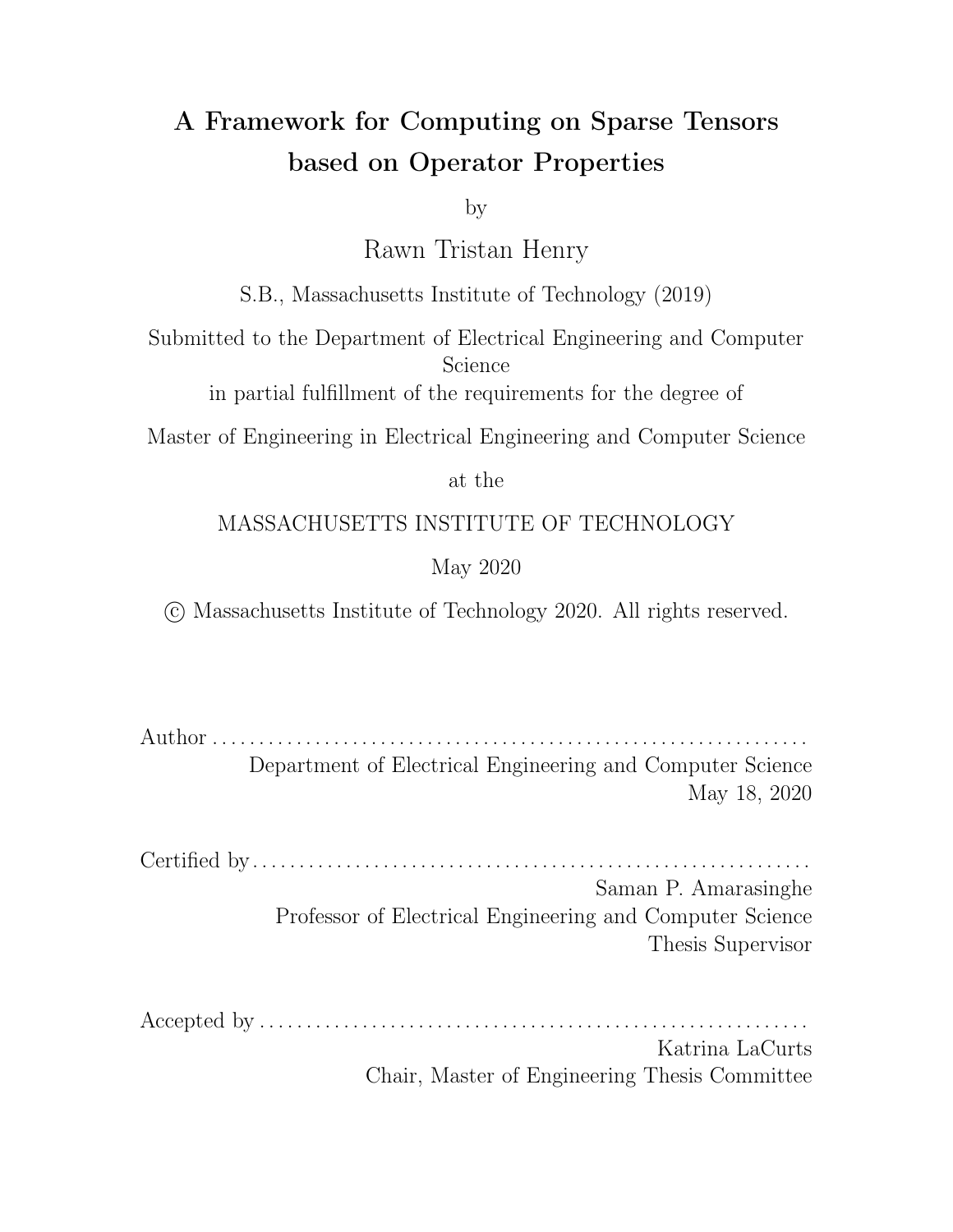



(a) Venn Diagram for computing the symmetric dierence of a and b.



Figure 4-16: This shows the Venn Diagram for computing the XOR between two tensorsa and b and the lattice corresponding to that diagram. This iteration space cannot be represented in the old representation since there is no way to instruct the compiler that it does not need to produce a value when both and b have values dened at a particular coordinate.



Figure 4-17: Lattice representation and Venn Diagram for the sparse vector - sparse vector multiplication where we only need to iterate overa. The lattice point b is absent because when is empty, we are done iterating.

omitter point is needed so TACO knows that it needs to co-iterate over the tensors and b but it can avoid computing and storing values when both tensors are de ned during the co-iteration.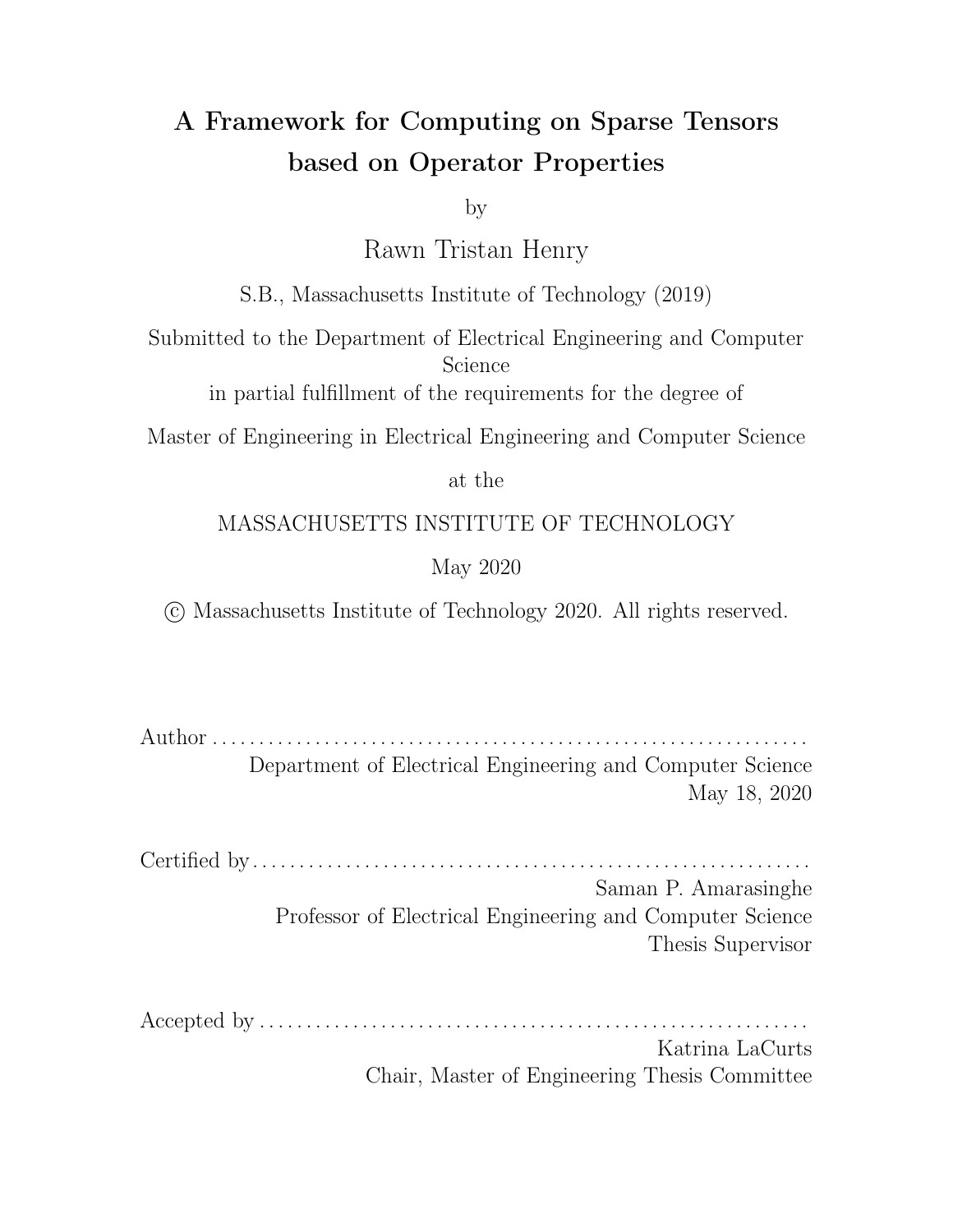

Figure 4-18: Iteration lattice and corresponding coiteration pseudocode for the iteration space describing a symmetric dierence. The treatment of the omitter point is the same when emittingwhile loops. However, when emitting f statements, we do nothing in the intersection ofa and b to ensure that it is skipped. Without this explicit skip, we may accidentally end up performing computations inside the region  $a \, \bmod$ 

#### 4.2.3 Construction

Iteration Lattices are constructed directly from the iteration algebra discussed previously. Before a lattice is constructed, the iteration algebra for the entire expression is constructed then the lattice construction rules are applied to that algebra. Before discussing these rules formally, I will describe an intuitive way of thinking about constructing merge lattice. This will always provide the correct lattice but not necessarily the most optimized lattice.

The input to the lattice construction algorithm is an iteration algebra expression. An intuitive way of thinking about the result lattice is to visualize the space using a Venn Diagram. First, one can draw the Venn Diagram for the iteration algebra set expression. We can then list the powerset of the set of input tensors in an ordered lattice and include an extra point in that lattice for the universe. I refer to this lattice as atemplate lattice from here onward. An example of this structure is shown in Figure 4-19 for an arbitrary binary operation. After writing out this structure, we mark each point corresponding to an unshaded region in the Venn Diagram as an omitter point. Finally, to get the result lattice, we insert the universe into every point (except itself) if the universe was not marked as omitted.

I will use the expressiona b, where is the XOR operator that iterates over the symmetric dierence ofa and b. The Venn Diagram for this operator is shown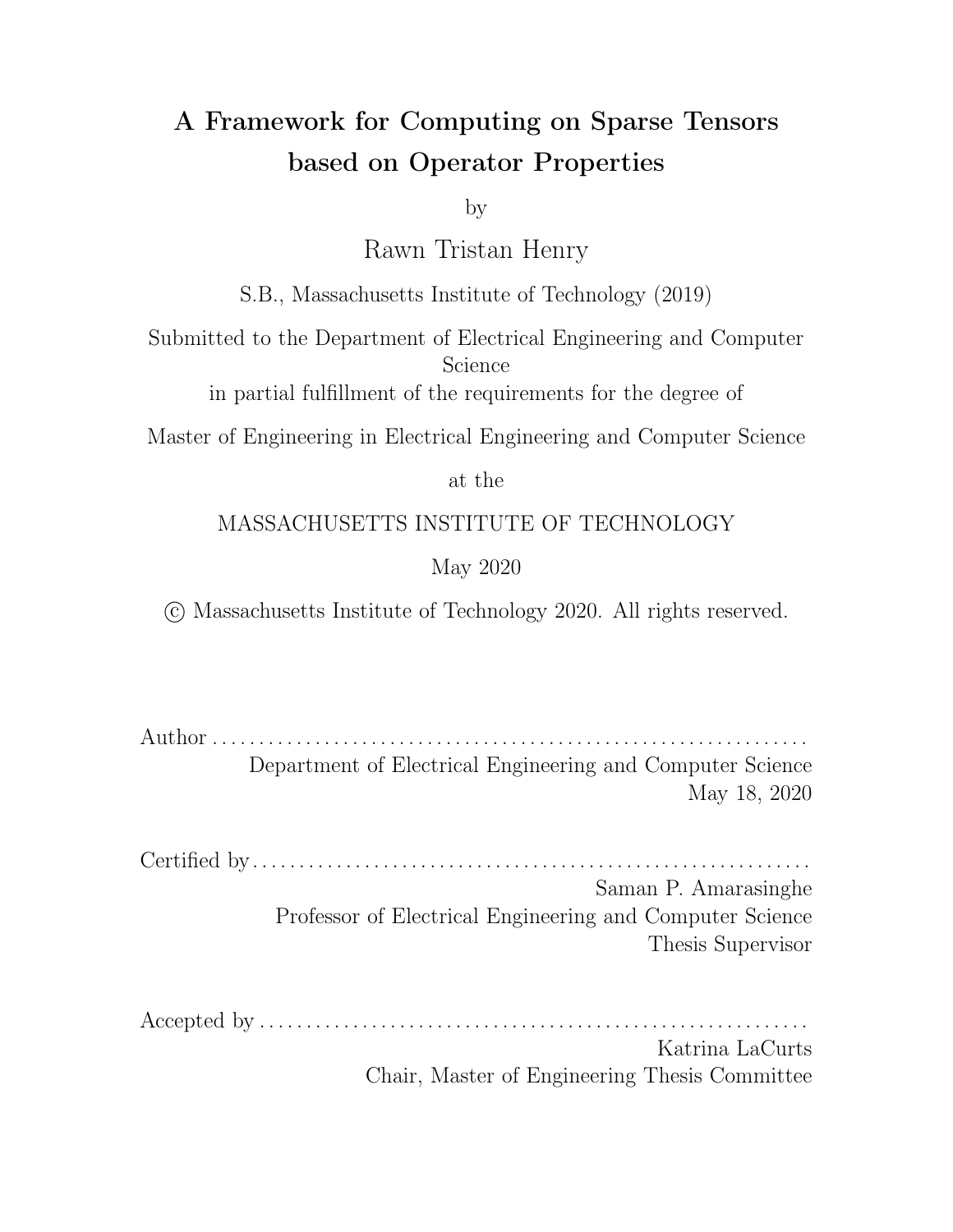in Figure 4-16a as an example to demonstrate this intuitive framework. The actual iteration algebra would be(a \ b) \ (a [ b). Sincea and b are the inputs to the xor operation, we observe that  $P(f \, a; b g) = f f \, a; b g; f \, a g; f \, b g f g g$ . The result lattice after including the universe and marking the necessary points as omitter points is shown in Figure 4-20. This lattice is correct but contains a point for every region in the Venn Diagram, which is unnecessary. It is also based on having the venn-diagram, which the machine would not have when constructing the lattice.



Figure 4-19: Lattice showing the structure a template lattice takes for an arbitrary binary operation before marking points as omitters. The diagram assumes the input arguments are regionsa and b.



Figure 4-20: The lattice corresponding to the XOR Venn Diagram in Figure 4- 16a with the unshaded regions marked as omitters. The universe is not included with the other points since it was marked as an omitter point in the template. Note that this lattice is different from the one in Figure 4-16b since it explicitly includes the universe as an omitter point.

Now that an intuitive framework has been established, I describe a revised bottomup algorithm from the one detailed in sparse tensor algebra compilation [22]. I will introduce the new complement rule and then describe the revised union and intersection rules. I will also introduce a rule called the augmentation rule that is used to attach extra information to the iteration algebra in special cases to simplify the construction algorithm. The segment rule remains unchanged from the original work of TACO.

Before applying any of the rules to the input iteration algebra, we rst apply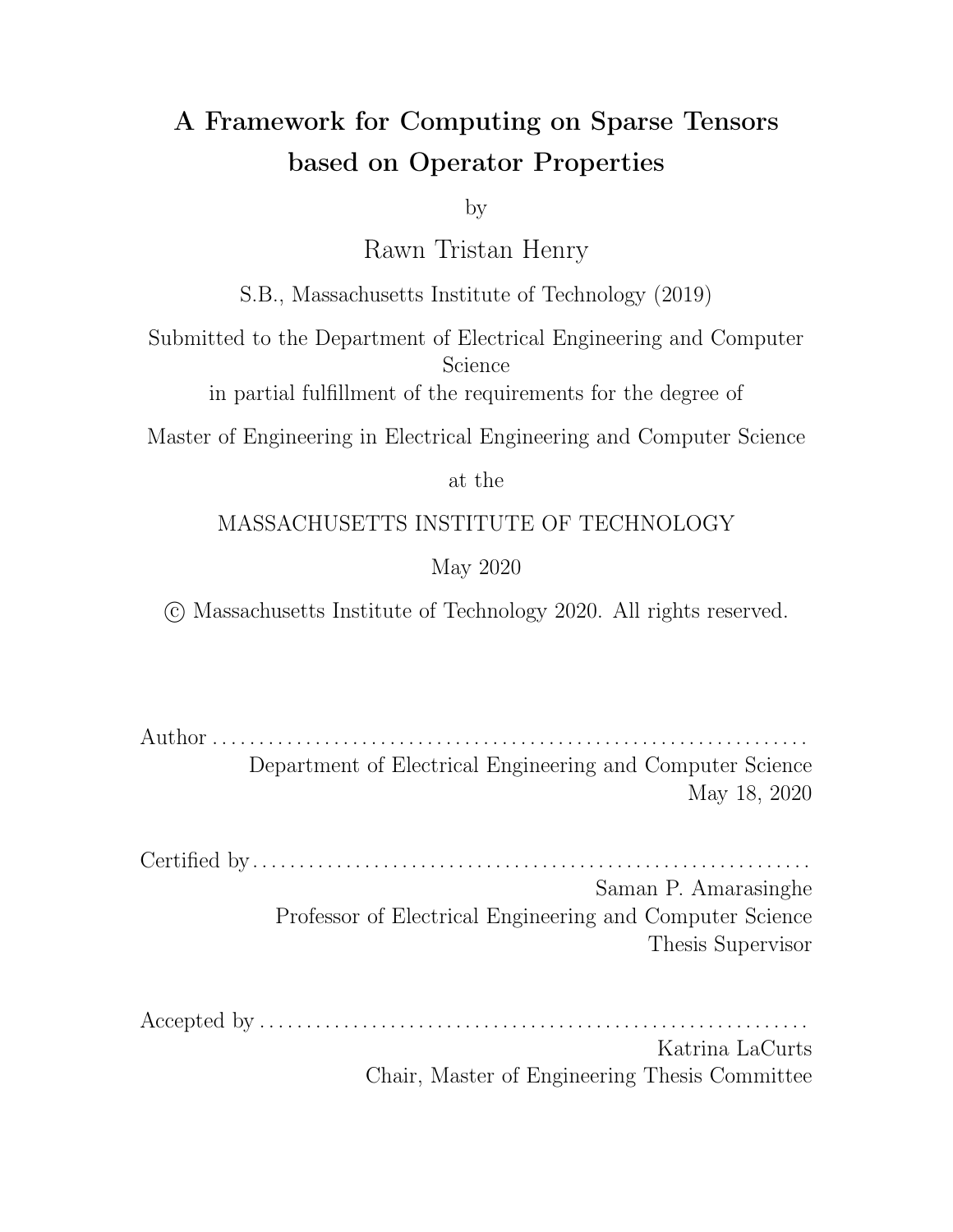De Morgan's laws to simplify the algebra expressions. The primary reason for this is to push complements down the algebra expression so that all complements are applied to tensors and not complex algebra expressions. This preserves the meaning of the algebra while making the complement rule much simpler than it would have been otherwise. This simplicity is due to the fact that the algorithm would need to reason about intersections, unions and dimensions separately in the complement rule whereas now, the complement rule only needs to reason about segments containing single tensors. With the algebra simplied, we can apply the lattice construction rules below.



Figure 4-21: The iteration lattices of a segment expression, that supports an iterator capability (left) and that instead only supports locate (right).

Segment Rule : When we get to a tensor in the iteration algebra expression, we construct a segment for that tensor. This is the base case of the lattice construction algorithm. The segment rule has two cases:

Case 1: The tensor can be iterated over.

Rule: Return a lattice with a single non-bottom lattice point whose set of iterators contains the iterator for the tensor and whose set of locations is empty.

Case 2: The tensor cannot be iterated but can be located into.

Rule: Returns a lattice with a single non-bottom lattice points, the iterators set of which contains the dimension of the tensor and the locators set contains the tensor.

Figure 4-21 contains an example of the application of both rules on a tenstor

Complement Rule : The complement rule only has one case. It can only complement a single lattice point representing an input tensor. When given a single lattice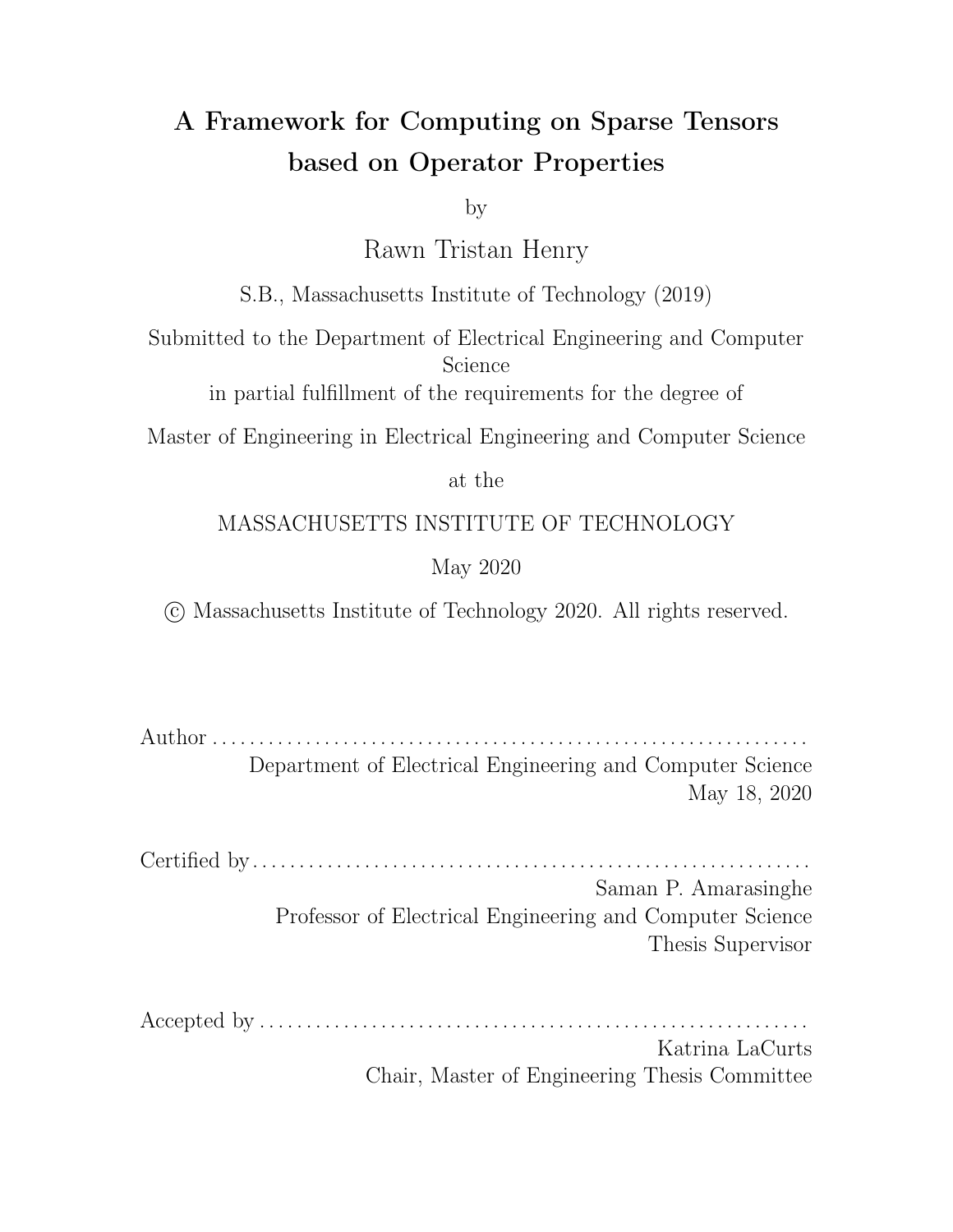

Figure 4-22: The stages of the complement rule. The dimension is needed so that TACO knows it needs to iterate over the entire space and must coiterate witha and the dimension until a runs out of values.

point, the complement rule marks that lattice point as an omitter, adds a dimension iterator to the new omitter point if one is not already present and inserts a lattice point with just the dimension iterator at the bottom. A ow of this is shown in Figure 4-22. The simplicity of this rule is due to the fact that De Morgan's laws are applied to the algebra before applying the lattice construction rules. Therefore, complements always appear around a single tensor expressions instead of arbitrary set expressions.

Intersection Rule : The intersection rule takes two lattices as its operands and combines the lattices to produce a new lattice that describes iteration over the intersection. To intersect two lattices, we rst take the Cartesian product of their lattice points which produces a set of ordered lattice point pairs. Next, we merge the lattice points in each pair: the union of the iterators and the union of the locators become the iterators and locators of the merged point. Finally, we need to gure out the type of the result lattice point being intersected. There are two cases when guring out the type of the result point formed by intersecting two lattice points. They are:

Case 1: The region described by the results a producer in both input lattices.

Rule: The result should always be a producer.

For example if intersecting lattice pointa and lattice point b from two lattices, we must check if the regiora  $\setminus$  b is a producer in both lattices. If so, the result point type must be a producer point.

Intuitively, this is because the intersection takes elements both in set and set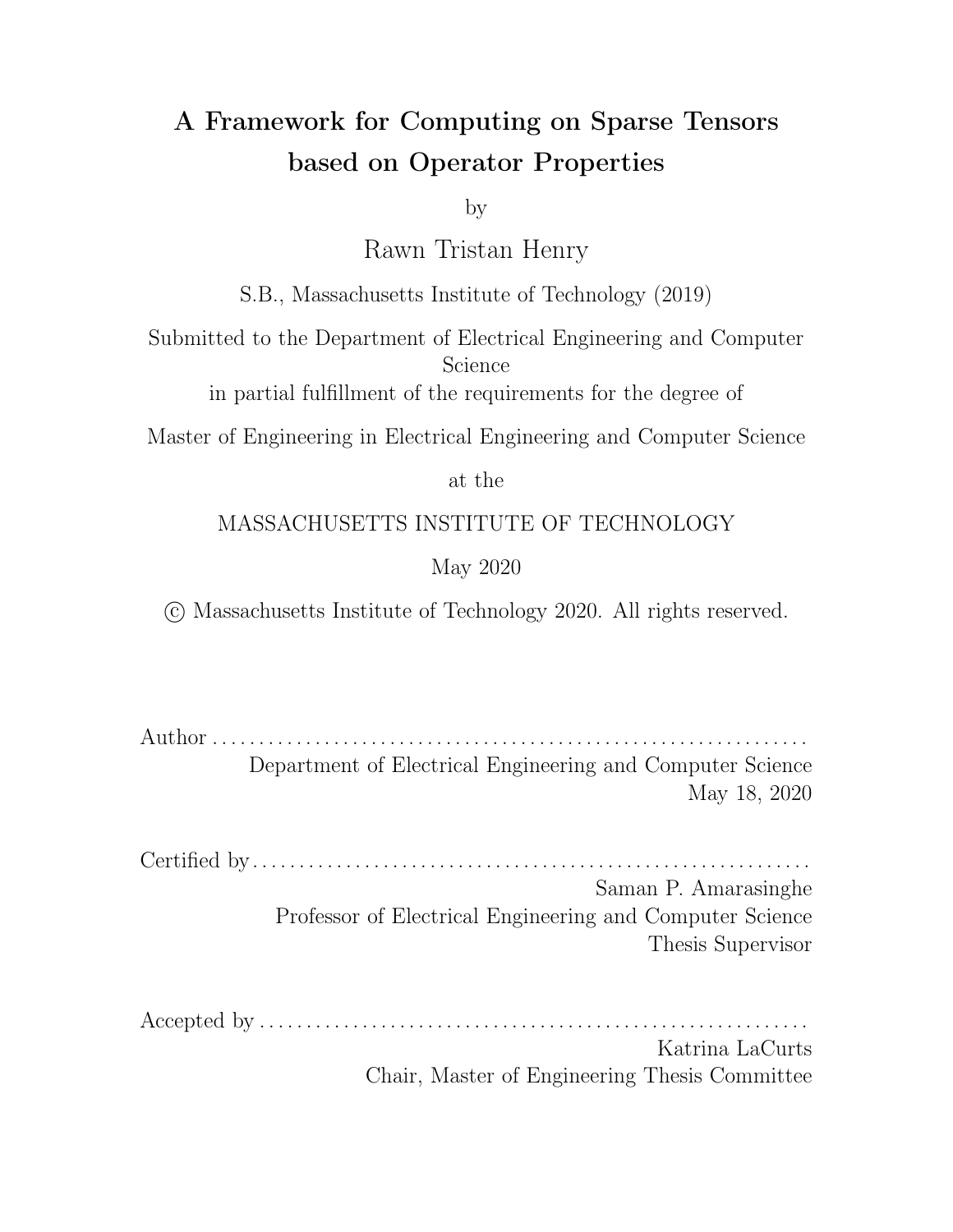b. Therefore, if a subset exists on both sets (indicated by the fact that both sets have a producer) it must also exist in the result.

Note that in this case, the types of the lattice points being intersected do not matter.

An example showing the necessity of this rule is shown in Figure 4-23.



Figure 4-23: Here, we are computin $\circ$  \ (a | b) and the inputs to the intersection rule are shown in (a) and (b). At this point, we do not have the rules required to construct the operand lattices. However, they can be derived by using the intuitive framework described previously and removing the universe point. I use these lattices since they allow a non-trivial example of the rules to be shown. This example shows case 1 for the intersection rule using the lattice points highlighted in orange. When intersecting the lattice points highlighted in orange, we get the region; b. This region is marked as a producer in both of the input lattices as seen by the blue highlighted lattice points. Therefore, it must be a producer in the result lattice shown in (c).

Case 2: The region described by the result not a producer in both input lattices. This means that the region is either absent or an omitter.

> Similar to case 1, this means that if intersecting the lattice pointsa and b from two lattices, and we nd that  $a \setminus b$  is not a producer in both lattices (it is either missing or an omitter) then the result type depends on the types a fand b and is given by the rule below.

Rule: If both of the lattice points being intersected are producers then the result is a producer. Otherwise, the result should be an omitter.

An example showing this rule is shown in Figure 4-24.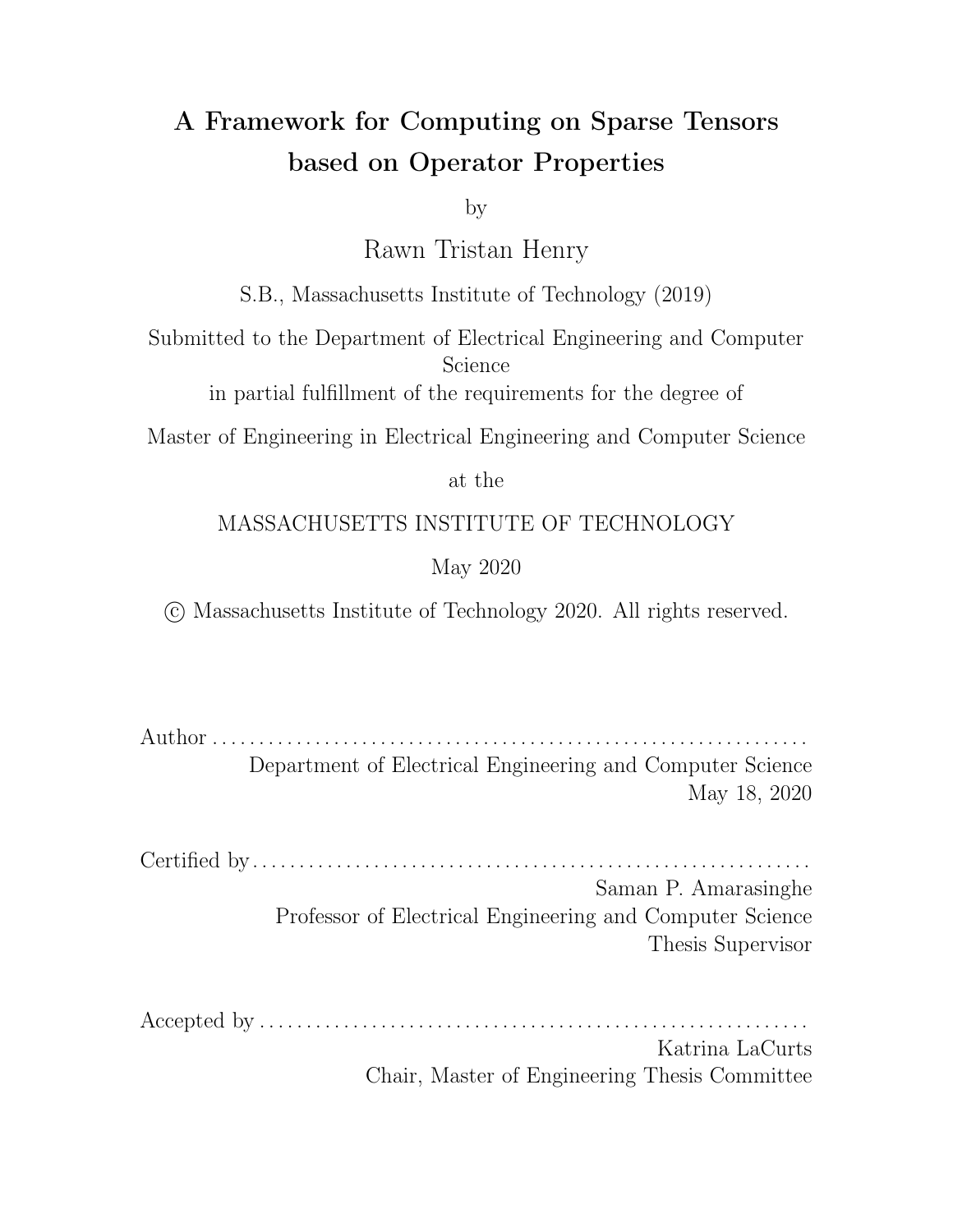

Figure 4-24: Example showing case 2 of the intersection rule using the highlighted lattice points. As before, we do not have the rules required to construct the operand lattices. They can be derived by using the intuitive framework described previously and removing the universe point. I use these lattices since they allow a non-trivial example of the rules to be shown. When intersecting the two highlighted points, we get the region dened byb. This region is not marked as a producer in both lattices so we apply the rule in case 2 of the intersection rule. This results in an omitter point for b as seen in the result lattice.

Union Rule : The union rule combines lattice of its operands to produce a new lattice that describes iteration over the union of the iteration spaces described by the operands. To union two lattices, we rst apply the intersection rule to get an intersection lattice then take the union of the lattice points of the intersection lattice and the two input lattices. As with the intersection rule, there are two cases when guring out the type of the result point formed when intersecting two lattice points under the union rule. They are:

Case 1: The region described by the results an omitter in both input lattices.

Rule: The result must be an omitter point.

Note that, in this case, the types of the lattice points being unioned do not matter.

For example, if intersecting two lattice pointsa and b, under the union rule we check to see if their intersectiona  $\setminus$  b is present as an omitter in both of the operands to the union rule. If this is the case then we ignore the types a fand b and mark the result as an omitter.

Intuitively, this is because the union takes elements in either set or set b.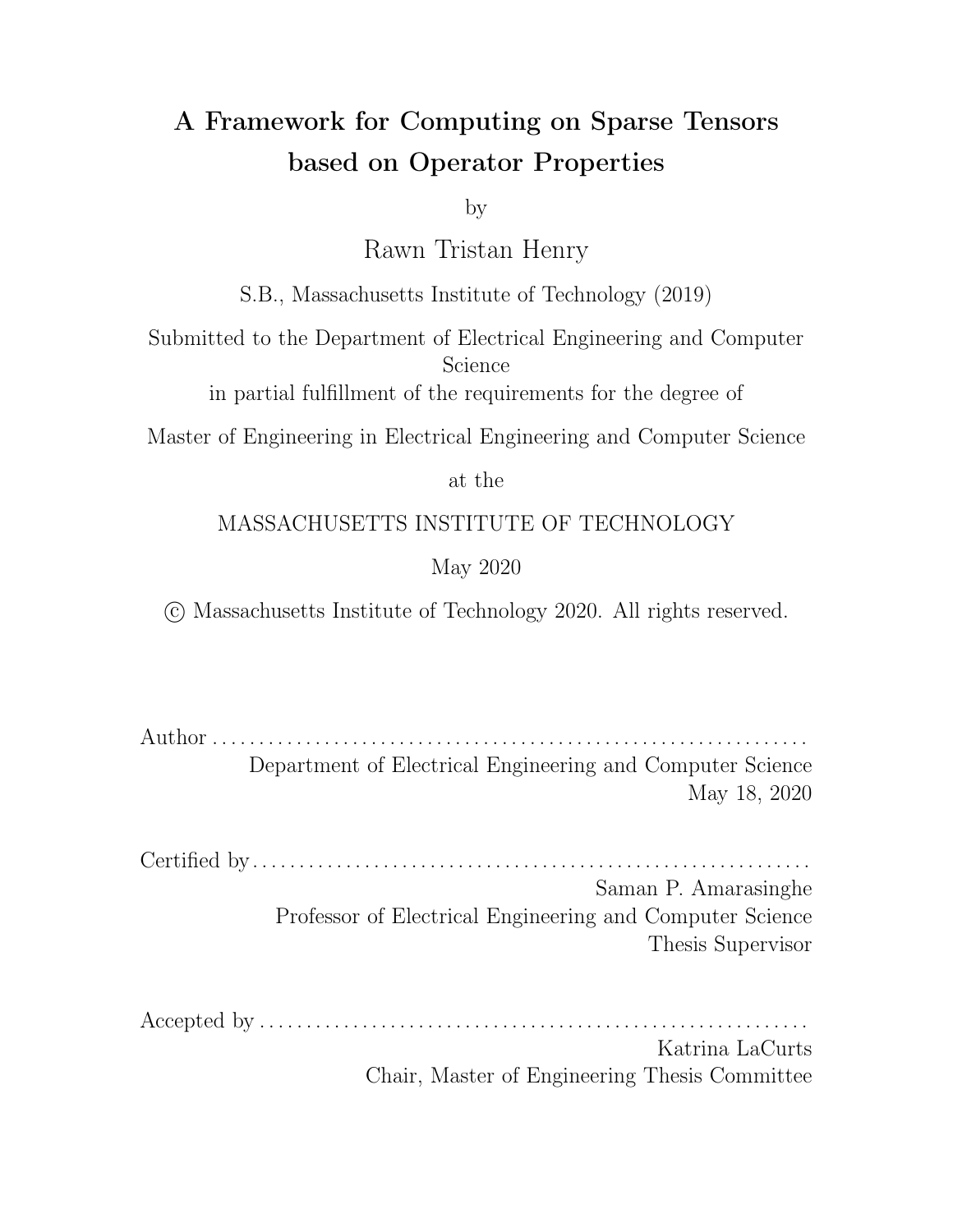However, if an element is omitted from both sets then it cannot appear in the result.

An example showing the necessity of this rule is shown in Figure 4-25.



Figure 4-25: Example showing case 1 of the union rule using the points highlighted in orange. The lattices in the operands are derived using the intuitive framework and removing the universe point as in the prior examples. When intersecting the highlighted points a and b, we get the region dened bya; b which is highlighted in blue in the operands. Since this region is an omitter in both of the operands it must be an omitter in the result as seen in the result lattice in (c).

Case 2: The region described by the result is not an omitter in both input lattices.

For example, if intersecting two lattice pointsa and b, under the union rule we check to see if their intersectiona  $\setminus$  b is present as an omitter in both of the operands to the union rule. If the lattice point describinga; b is missing or is a producer in either operand then the point type returned when intersecting and b is given by the rule below:

Rule: If both of the input lattice points being intersected under the union rule are omitters, then the result must be an omitter. Otherwise, the result is a producer.

An example showing the necessity of this rule is shown in Figure 4-26.

These construction rules are sucient when all operator operands are present in the iteration algebra. However, in the sparse vector-sparse vector element-wise multiplication discussed in Section 4.1 and shown in Figure 4-5, the entire iteration algebra can be accurately speci ed with justa. Although the iteration space and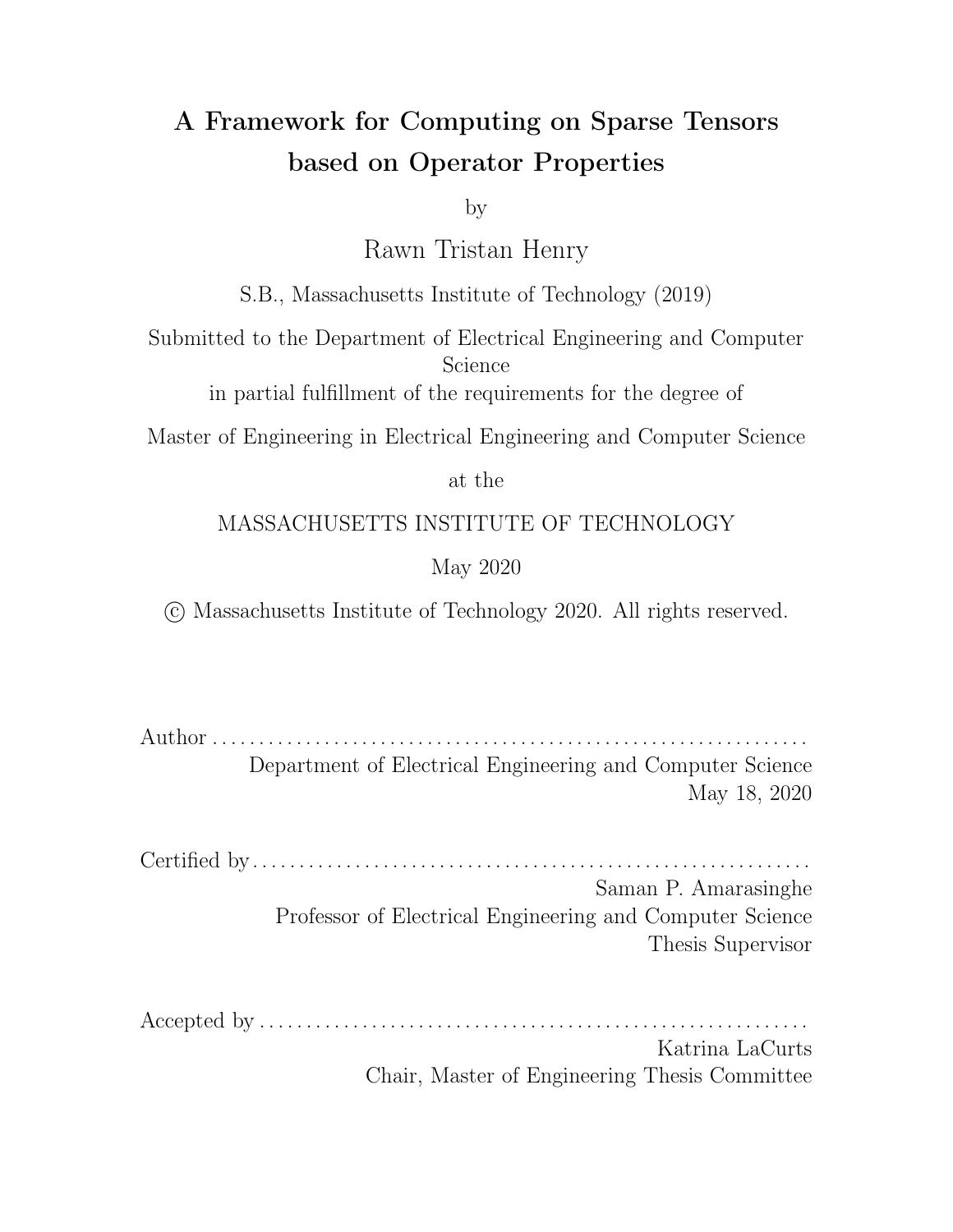

(a) Operand 1: symmetric dierence set (b) Operand 2: set: a (c) Result lattice a [ b

Figure 4-26: Example showing case 2 of the union rule using the highlighted lattice points. The lattices in the operands are derived using the intuitive framework and removing the universe point as in the prior examples. When unioning the highlighted points  $(a, b)$  and  $(a, b)$ , we get the region de ned by $(a, b)$ . This region is not marked as an omitter in both operands so we apply the rule in case 2 of the union rule. This results in a producer point in the result lattice for the region (a; b)

is fully speci ed by the algebraa, the computation partially happens overa and b and so they must be coiterated. Since the construction algorithm only recurses on the iteration algebra, there is no way for it to get information aboutb. This means that TACO will only make a lattice point for a during construction since there is no notion of the iteration space containing the tensob in the algebra. Intuitively this can be described as coiterating over a set of operands, and if one of the operands is a set complement then you want to iterate over everything else instead. But you don't have information about everything else in that iteration algebra node, so you need an environment that contains every tensor so that you know about them. As a result, before running the construction algorithm the augmentation rule is applied to add in elements that are in the operator's operands but not present in the iteration algebra.

Augmentation Rule : The augmentation rule handles case where operands appear in an operator's scalar denition but not in the iteration algebra. These set expressions are valid but cause issues for the lattice construction algorithm since it only recurses on iteration algebra for simplicity. To augment an algebra with information about missing operands, I note two set relations. Given a s<sup>et a set T</sup> and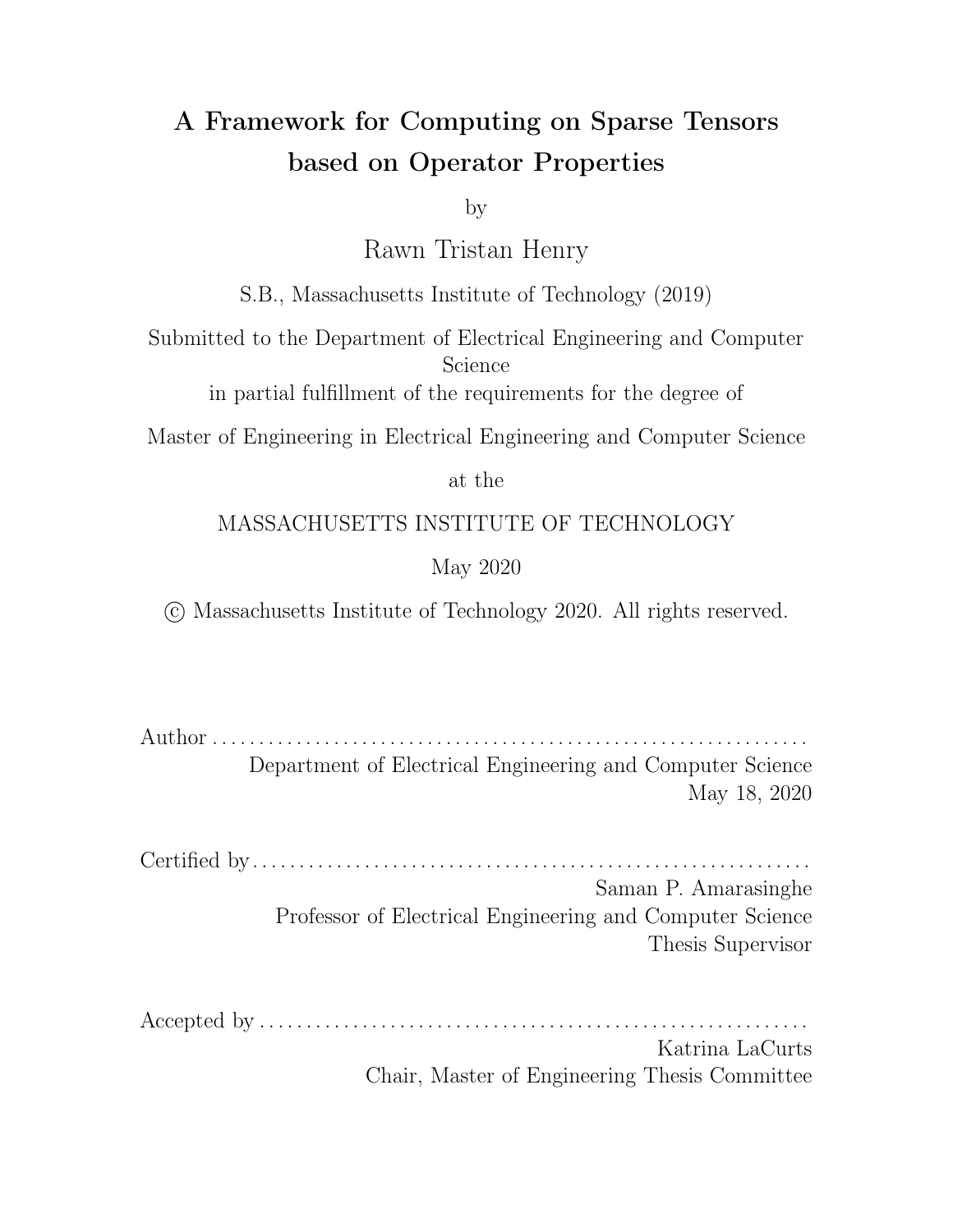the empty set; the following relations hold:

$$
S[: = S
$$
  

$$
T \setminus \overline{T} = ;
$$

Therefore, we can combine these relations to see that

$$
S[ (T \setminus \overline{T}) = S \qquad (4.1)
$$

The above gives us a way to augment an arbitrary set expressine with information about another setT without changing the semantics ofS. This relation forms the foundation for the augmentation rule and it can now be stated.

Rule: If operands exist in the operator's scalar de nition but not in the iteration algebra, the iteration algebra is augmented using Equation (4.1) whereS is iteration algebra tagged with the operator and is an operand to the operator that is not in the algebra. The result is updated to be the new tagged algebra of the operator. This rule is then repeated once for each operand in the operator's de nition that is missing from the iteration algebra. If T is a set expression instead of a single tensor, De Morgan's laws are applied to  $\overline{T}$  to simplify the expression.

I note that the trick above only works due to the fact that simplications to the lattice are done after the lattice has been fully constructed. This would not work if simplifying was done during construction since the augmented expressibe  $\overline{T}$  would return a lattice with no lattice points.

So for the algebraa with operandsa and b, the augmentation rule will update the tagged operator algebra to include information aboub by applying Equation (4.1) as shown below:

$$
S_{\text{new}} = a [ (b \setminus \bar{b})
$$

It will then set  $S<sub>new</sub>$  as the new tagged algebra. If there were more operands in the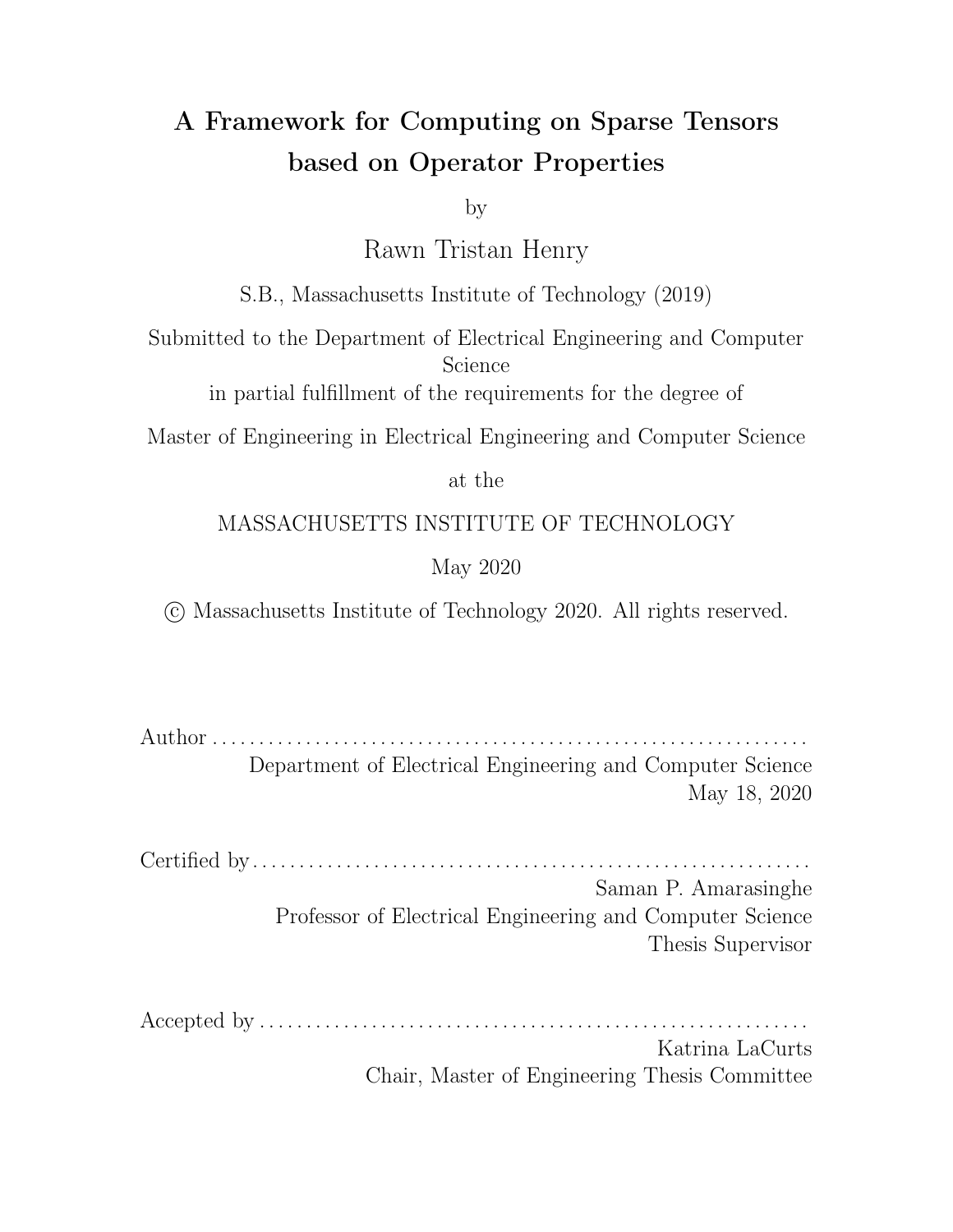operator, the augmentation rule would be applied once for each of operands missing from the algebra.

As a nal note about lattice construction, I add that there are cases where duplicate lattice points dening the same region appear with conicting point types. These are resolved each time the intersection and union rules are applied as a nal step. When applying the intersection rule, omitters always win the con ict and when applying the union rule, producers always win the conict. Example input lattices that con ict for both intersections and unions are shown in Figure 4-27.



Figure 4-27: An example showing lattices that cause duplicate points for intersections and unions along with the result for both operations. When combining the two input lattices (a) and (b) above, the highlighted points always combine to result in a producer(a;U) while the points that are not highlighted always combine to give an omitter (a;U). Intersections always resolve duplicates by preferring omitters so the region  $(a;U)$  is an omitter in the result in  $(c)$  while the opposite is true for unions as seen in (d).

#### 4.2.4 Special Region De nitions

The introduction of generic operators also allows for special computations to be performed at each lattice point. This is another piece of information that can be tagged to the operator. This is done by specifying the input tensors that should have a dened non-ll value and the computation to perform when all of those input tensors have a non-ll value dened at a given coordinate. This can be conceptualized as attaching a computation to each lattice point. By default, TACO will replace exhausted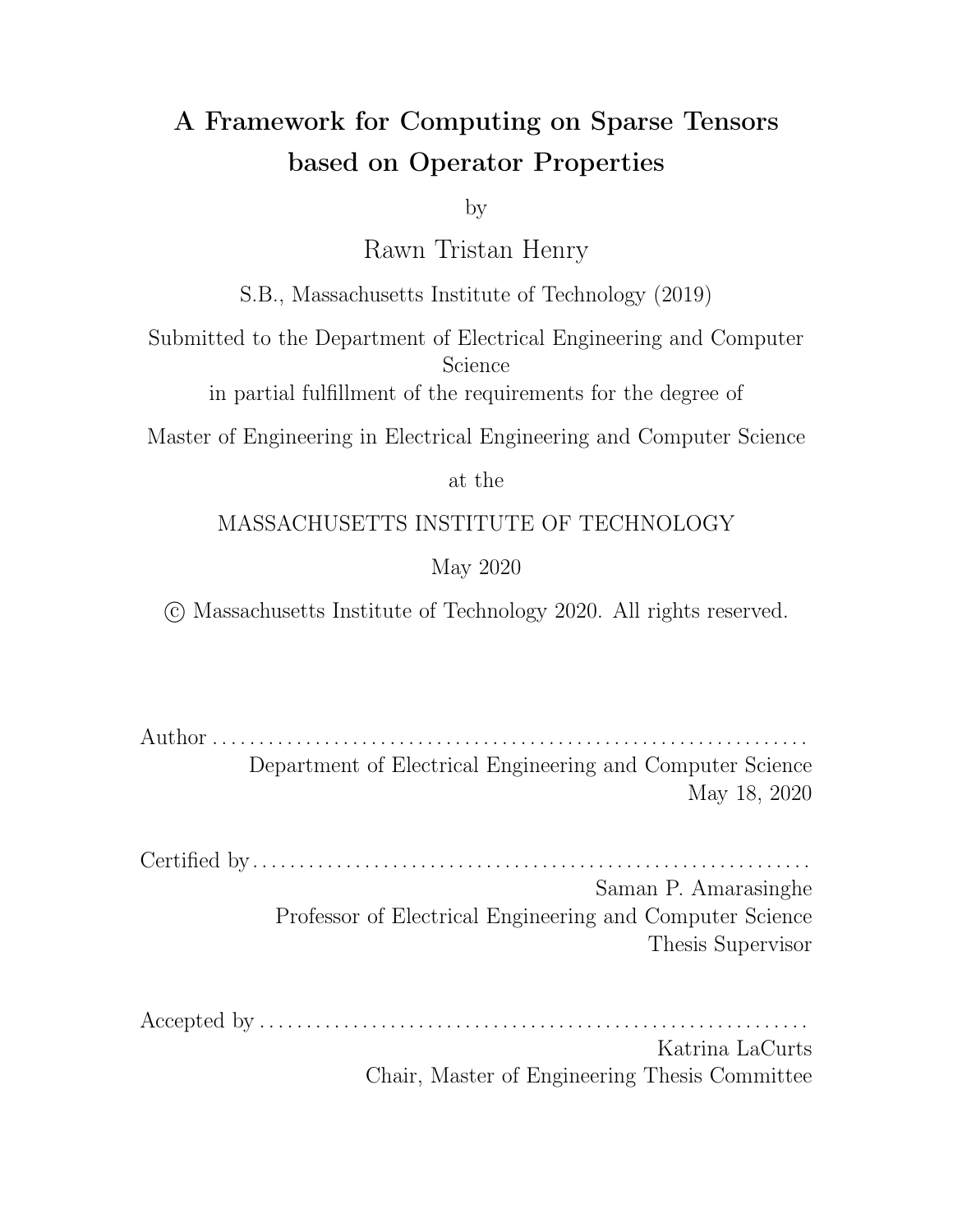

Figure 4-28: The above shows how TACO handles computations in special regions. Assume the II values of all of the tensors are. Regions(a; b;  $\dot{q}$ , (a; c) and c highlight the default behaviour of TACO as the exhausted tensors are replaced with and the expression is simplied. All the other points in the lattice perform a dierent operation speci ed in the operator interface.

tensors in the default operator with their ll values unless a special computation has been dened for a given lattice point. In that case, TACO will perform the special computation at that lattice point instead. Figure 4-28 shows an example of special operator where the default operator is a ternary addition  $a + b + c$ .

#### 4.2.5 Case Lattices and Loop Lattices

Optimizations can be applied to the lattice after it is constructed in order to prune points. However, we can no longer unconditionally apply optimizations in lattice construction since we have to account for omitter points and points where some special computation must be performed. If one of these points is removed during construction, the code generator downstream will lose the information telling it to skip computing in some regions or to compute a special function in some region. As a result, these special points must be kept when applying optimizations during construction and leads to the distinction between loop and case lattices.

A case lattice is simply an iteration lattice after construction with no points removed. It is called a case lattice since it will have all the lattice points where a computation has to be performed under the emitted if cases along with all the lattice points where computation should be skipped in the if cases. A loop lattice is a case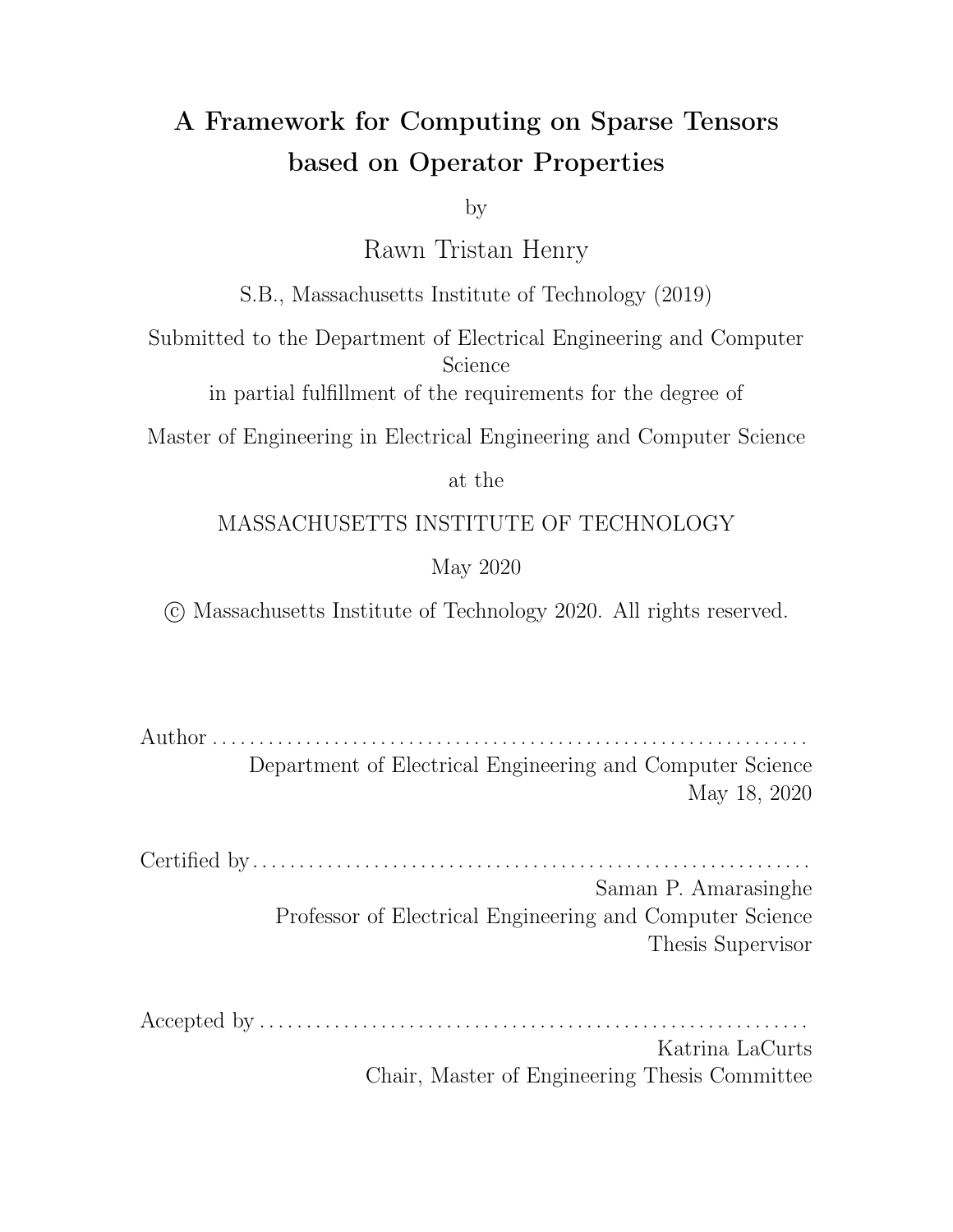



Figure 4-29: This example shows a case and a loop lattice  $(\mathsf{a}\mathsf{k}\ \mathsf{b})$  ( $(\mathsf{a}\mathsf{k}\ \mathsf{c})$  (a\  $\mathsf{b}\mathsf{k}\ \mathsf{c})$ . The highlighted lattice point denotes a special region. The code generator only needs to generate a loop oven, so when generating loops it is ne to use the lattice in (b). However, if attempting to generate cases within the loops using the lattice (b), the code generator lacks information saying it needs to perform a dierent computation in the highlight lattice point. It also has no way of knowing that it should not compute when a and c have de ned values but not when all ofa, b and c are de ned. The case lattice in (a) contains all of this information and therefore this is the lattice that will be given to the code generator as input.

lattice formed after pruning unneeded lattice points. It dictates what loops should be emitted but it lacks all special points where dierent computations should be done or computations should be omitted.

The lattice construction algorithm always returns a case lattice. The code generator simplies the case lattice to a loop lattice later when generating loops and uses the case lattice to generate the conditionals inside of those loops. These two uses of lattice already existed in TACO, but the addition of new point types required an explicit distinction between the two uses of the iteration lattices.

Figure 4-29 illustrates a case lattice for the expression  $\mathbf{a} \setminus \mathbf{b}$  [ (a) c) (a) b) c) along with the loop lattice. This example assumeb and c support locate while a only supports iterate.

This concludes the discussion about iteration spaces and iteration lattices. In Chapter 5, I describe how one can derive iteration algebras from reasoning about the scalar properties of operators along with their input values to allow the compiler to automatically generate the correct lattices. Additionally, Chapter 6 describes how omitter points and special regions are handled when lowering the iteration lattices.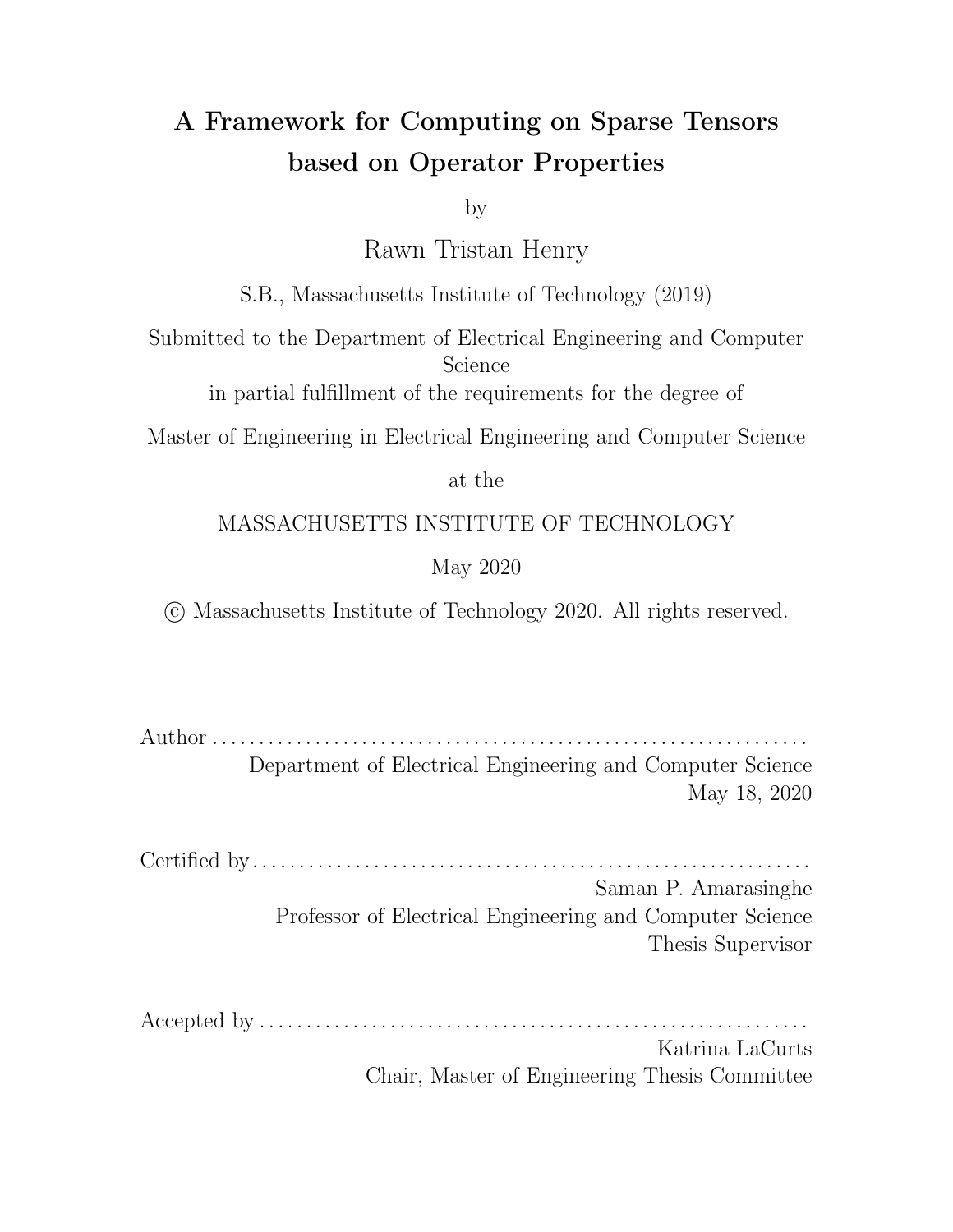## Chapter 5

# **Properties**

In this chapter, I introduce the concept of operator properties to the TACO system of Kjolstad et al. [21]. I describe how these properties, along with the ll value of the input tensors to the operators can be used to reason about the iteration space of the operator. I show that these properties allow the compiler to infer the iteration space algebra and hence the iteration pattern needed to compute the operator. I also discuss some limitations of the properties and consider iteration spaces that they cannot describe. I demonstrate that in these cases, a user can simply supply the compiler with the desired algebra that describes the space they would like to iterate.

## 5.1 Operator Properties

This work introduces six operator properties to the Tensor Algebra Compiler. Properties are another piece of information that can be tagged with an operator along with the iteration algebra and the special region de nitions. This list is in no way exhaustive; it may be bene cial to add more operators in the future. Each operator can be tagged with a list of properties which can be any one of the following properties:

1. Associative - This property is only applied to binary operators. In an expression containing two or more occurrences of a binary operator, this property tells the compiler that the order in which it performs the computations does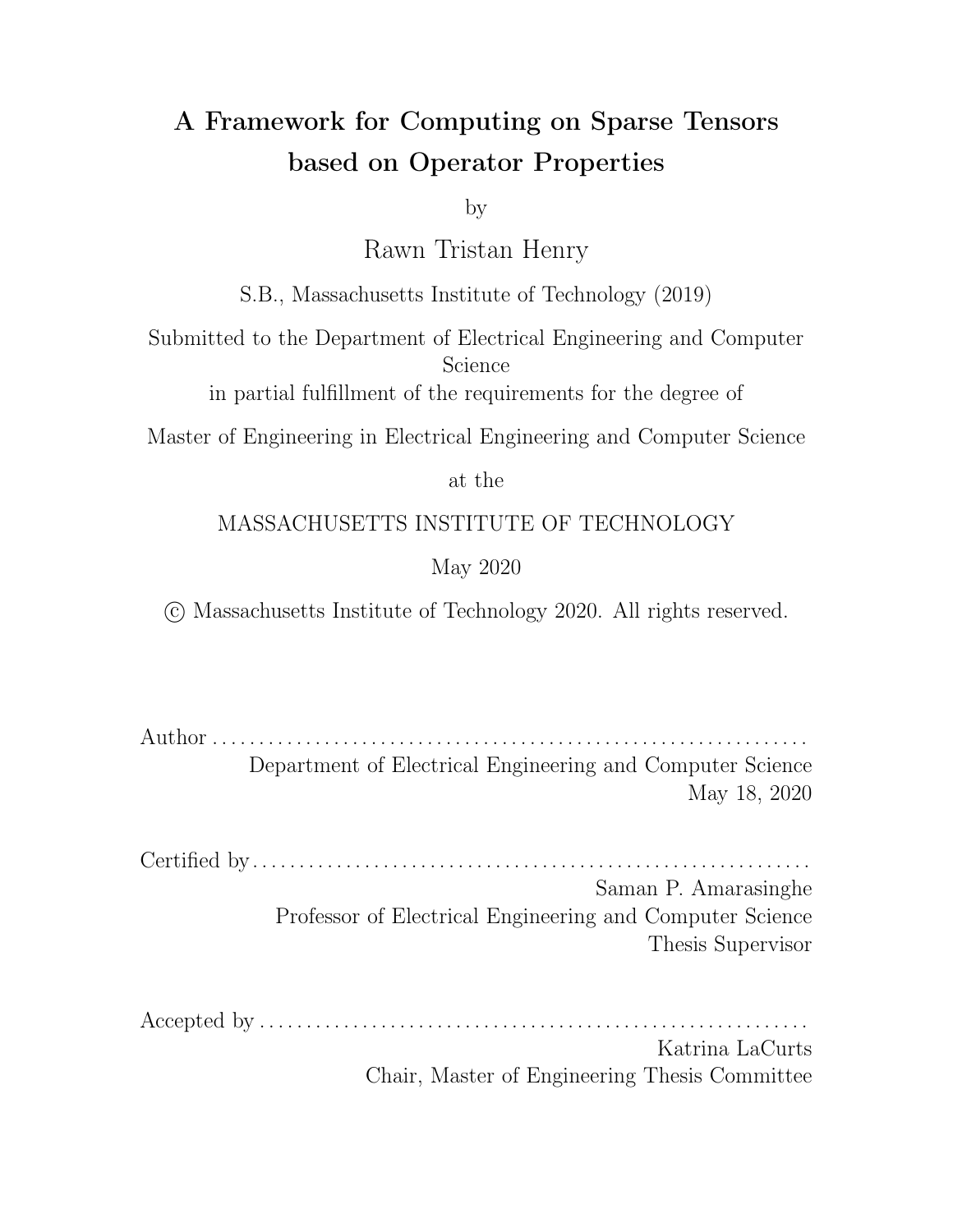not matter as long as the sequence remains the same. This tells the compiler that it can parallelize reductions over the binary operator.

- 2. Commutative This means that the order in which the operands appear in the operator does not change the result. An operator with this property allows TACO to rearrange forall loops in concrete index notation, and therefore the reorder command in the TACO scheduling language [30] requires that the operands aected by changing the loop ordering are used by operators with the commutative property.
- 3. Idempotent This is only dened for binary operators. An idempotent operator is one where the operator can be applied multiple times without changing the result beyond the rst application. The idempotent law for an operator states that 8x,  $x = x$ . This property helps the compiler realize when it does not need to iterate over the ll values when performing reductions. It also helps the compiler infer the iteration algebra for a given operator. Examples of idempotent operators are max and min.
- 4. Annihilator The annihilator property species a valuea for an operator such that 8x,  $x \neq a$ . This property is used to short circuit during reductions and to infer what the iteration algebra should be for a given operator based on the ll value of its operands. An example of an operator which benets from this is multiplication, which has an annihilator of 0.
- 5. Identity The identity property species a valuei for an operator such that  $8x$ ,  $x$  i = x. This property helps the compiler realize when it can skip reducing all of the ll values of the input tensors since, if the ll value is the identity value, explicitly reapplying it does not change the result. It also helps with inferring what the iteration algebra of an operator should be based on its input tensors.
- 6. Distribution This is a special property that species a relationship between two operators and . This tells the compiler that distributes over and is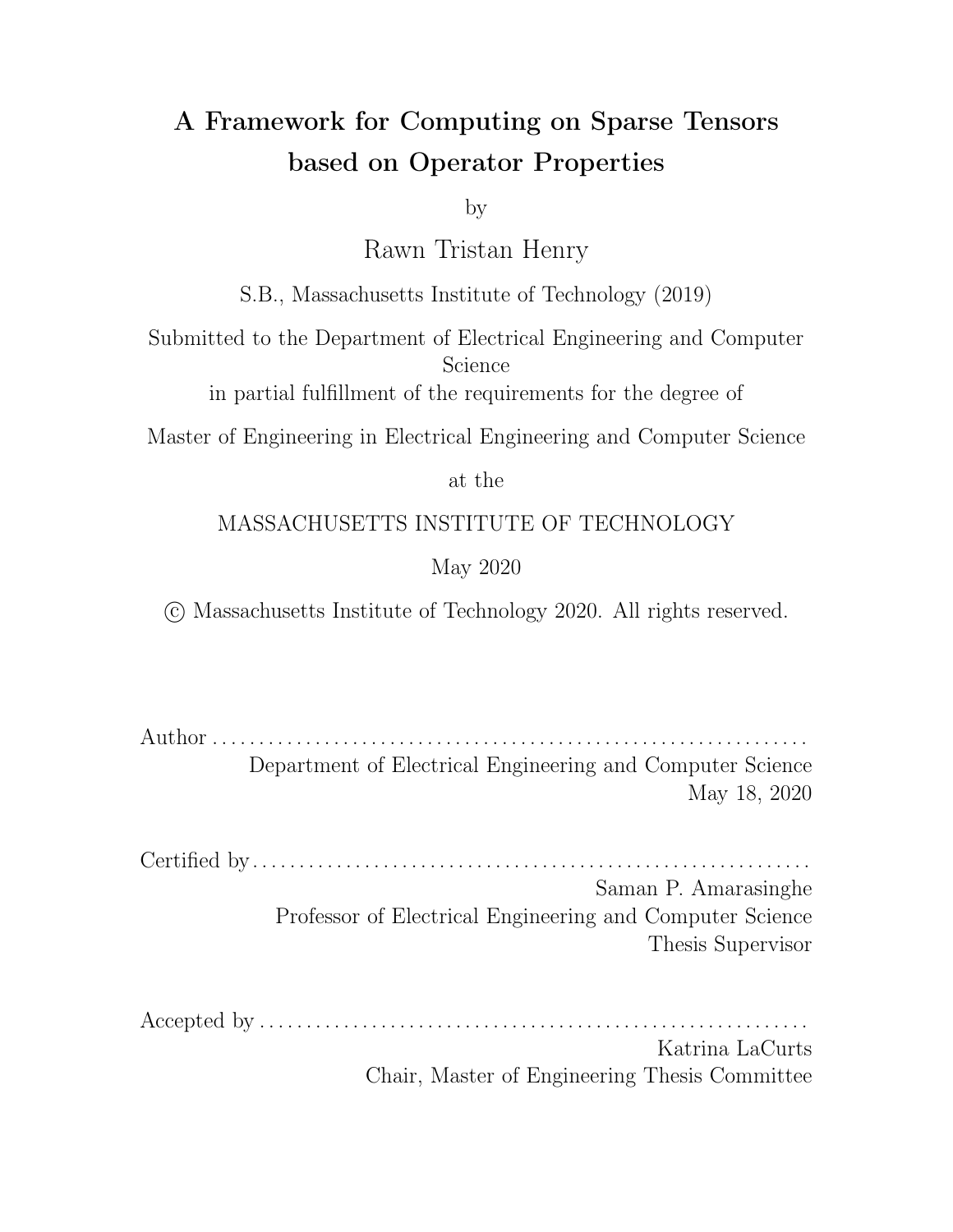essential for performing the workspace transformation [20] for an arbitrary pair of operators. In this work, the operators and must be binary operators. So the distributive property tells the system that:

a (b c) = ( a b) (a c)

For example, distributes over  $+$ ,  $+$  distributes over max and min and  $\wedge$ distributes over\_. I show this rule concretely for the(max; +) pair of operators below. In this case, the max assumes the usual role of addition while assumes the usual role of multiply.

$$
a + \max(b; \theta = \max(a + b; a + c)
$$

As mentioned, it is possible to use some of these scalar properties in order to infer what the iteration algebra given the operands and the properties. The rest of this chapter details the method for inferring iteration algebra from properties and operand ll values then discusses iteration spaces that the properties above are not sucient to describe.

### 5.2 Deriving Algebras from Properties

Of the six operators introduced, TACO can leverage four of those in order to automatically infer an iteration algebra for a given operator. TACO attempts to generate the fewest number of lattice points needed to correctly evaluate an expression since this generally reduces the overall code size since there fewer loops and conditionals that have to be generated. The properties are checked in the order below, since properties earlier in the list will generate algebras resulting in weakly fewer lattice points that those later in the list. This derivation is only attempted if the user did not specify an iteration algebra explicitly. In that case, this step is skipped and the user's algebra is used to lower the operator.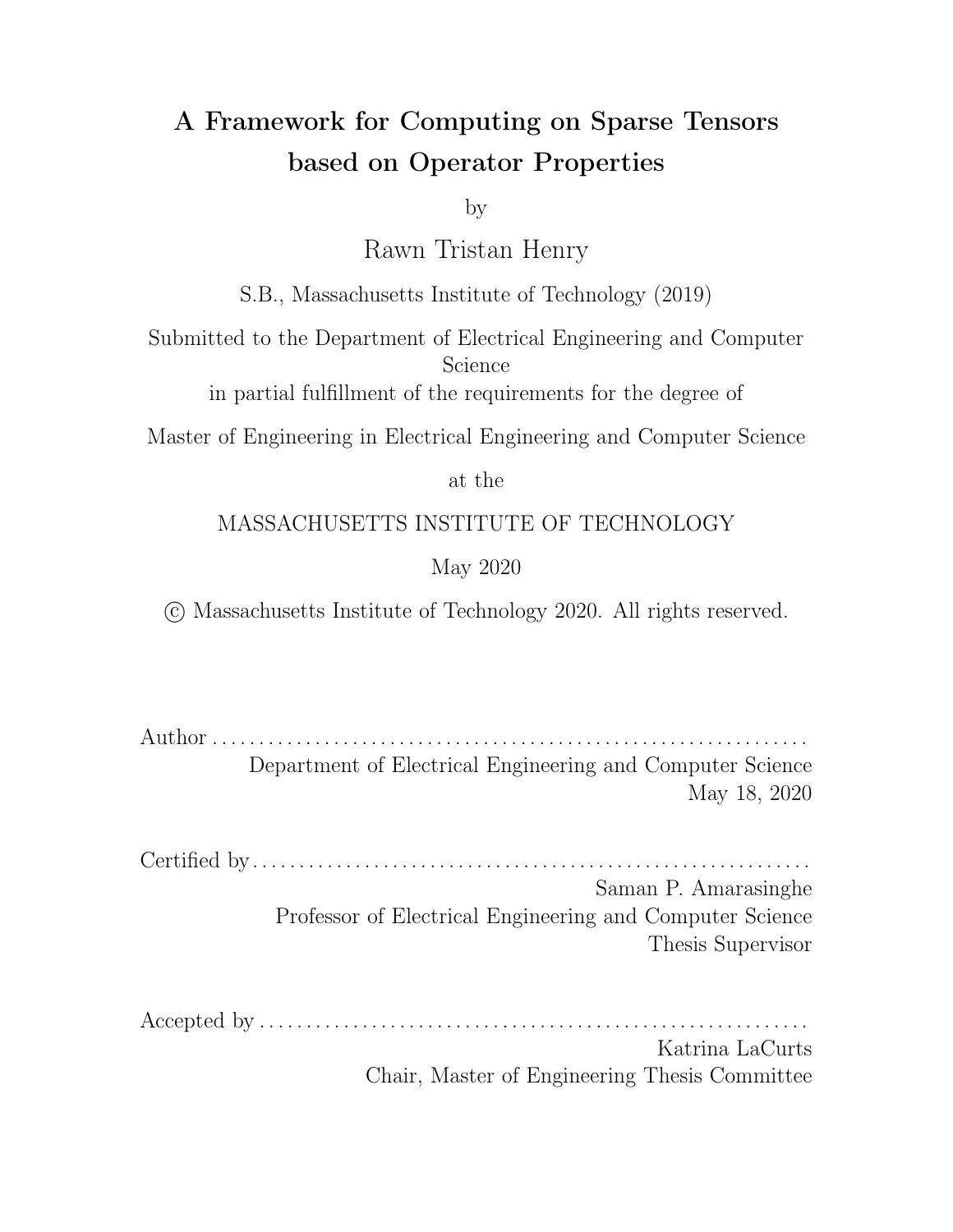Each operator starts with a default algebra which is simply the universed. This implies that the compiler needs to iterate over every point in the dense space. I did not include an explicit representation of the universe in the set language so the algebra is initialized to the complement of the empty set in the implementation. In the examples below, I use the notatio $\overline{\mathsf{n}}_{\mathsf{f}}$  to refer to a tensorT with a II value of f.



Figure 5-1: Example lattice with and without generating an algebra for an operator with a commutative annihilator. The augmentation rule is crucial in both cases to inform the compiler of all the tensors forming the iteration space.

1. Commutative Annihilator: The system gathers all tensors with ll values equal to the annihilator and intersects them. This is because any time one of those input tensors is missing a coordinate, we know that its ll value will annihilate the expression meaning there is no need for it to be explicitly evaluated. In the case where there is only one tensor with its ll value equal to the annihilator, the system generates an algebra only for that tensor.

For example, I consider the ternary max operatomax $(A_1; B_1; C_0)$  with 1 speci ed as an annihilator. Sincemax is commutative, the compiler will check the ll values of all of the tensors and since onlyA and B have ll values of 1, the compiler will generate an algebra fo $A \setminus B$  and override the default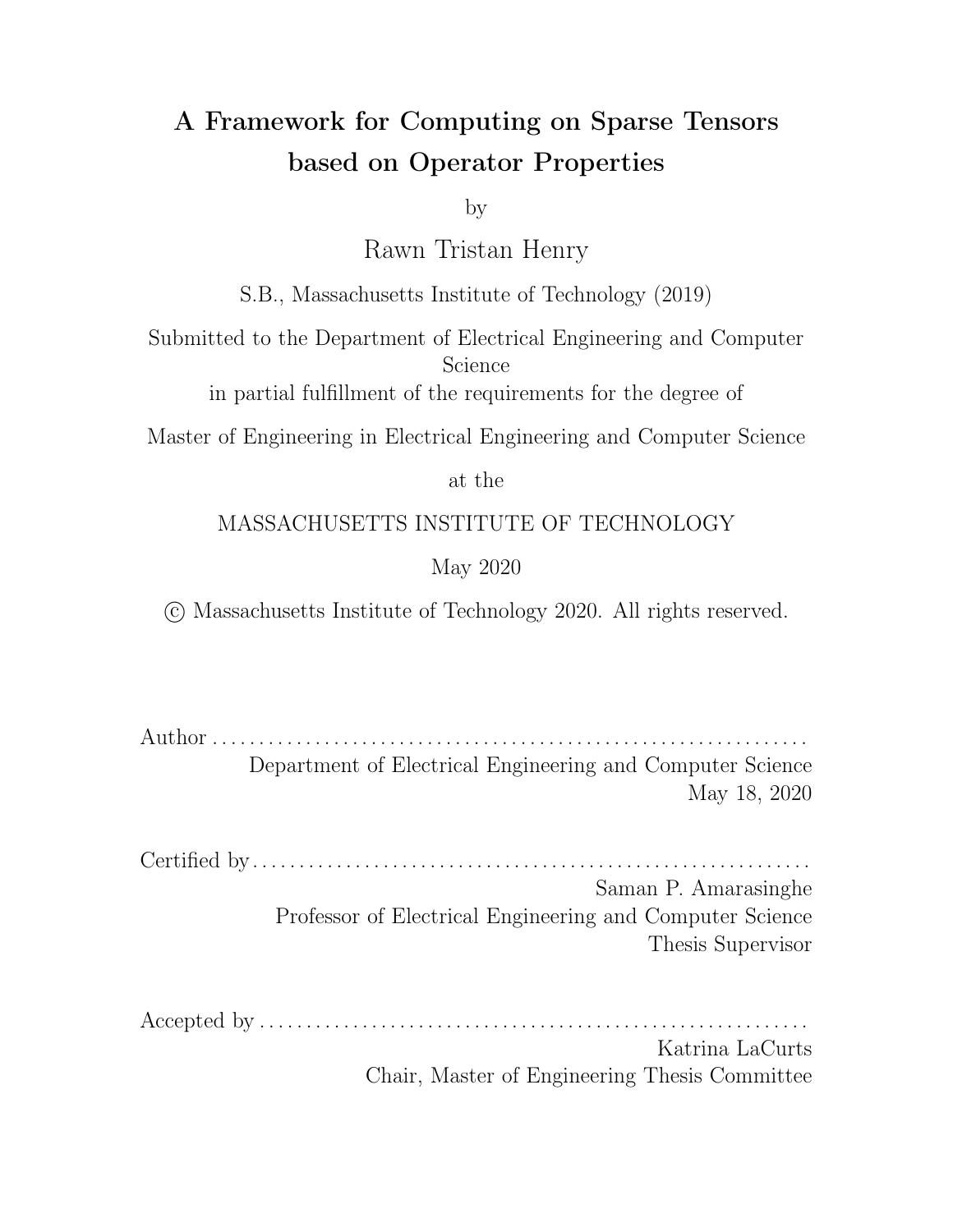algebra of U. This is because outside of the intersection  $\alpha$  and B at least one of the inputs tomax will be 1 meaning the result will be1 . Figure 5-1a illustrates the lattice that would be generated if the default algebra was used instead of the generated algebra while Figure 5-1b shows the lattice produced for the generated algebra.



Figure 5-2: Example lattice with and without generating an algebra for an operator with a non-commutative annihilator. This optimization allows the compiler to skip considering points whereA is not dened. However, it must still co-iterate with B to actually perform division where the values oB are de ned.

2. Non-commutative Annihilator: In this case, the user must specify which arguments in the operator can annihilate the expression. This is done by passing in a vector of argument positions that can annihilate along with the annihilator value. The system uses this value and the vector of argument positions to perform the same check as above with the exception that it only considers the tensors that the user specied.

To illustrate an example, I consider the division operator  $di(A_0; B_4)$ . The user can pass in a property to the operator as follow Annihilator( $0, \{0\}$ ). This tells the compiler that the  $0<sup>th</sup>$  operand annihilates the expression when it has a value of0. Since division is not commutative and the annihilator has a position value, the compiler will only check the ll value ofA and will realize that is is0. This will cause it to generate an iteration algebra that only iterates ove A and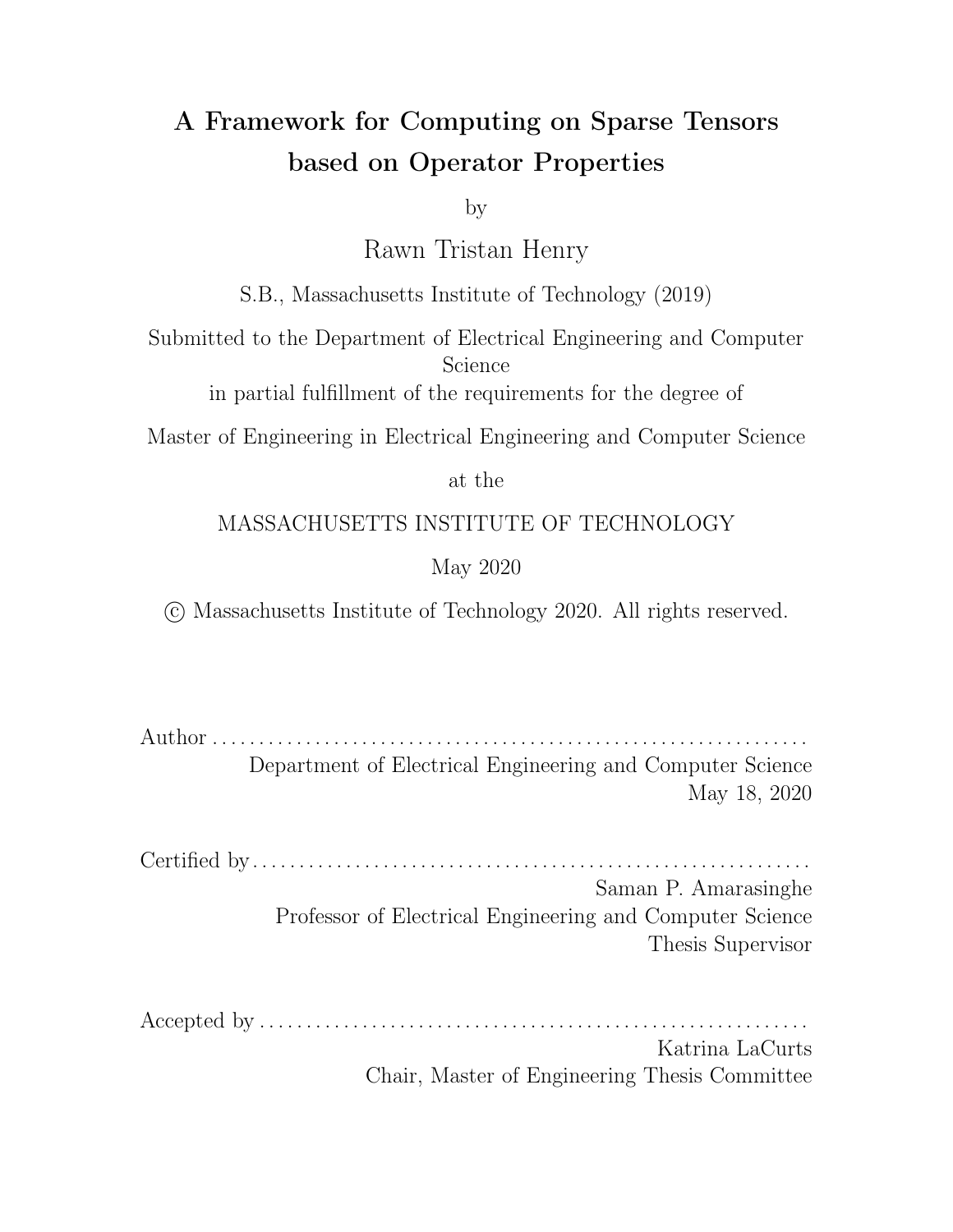ignores everywhere wher A lacks a coordinate since it knows that the result of the expression will be 0. Therefore, the default algebra of the operator  $U$  will be overridden to contain the algebra oA. Figure 5-2a illustrates the lattice that would be generated without using the properties while Figure 5-2b illustrates the lattice generated when the algebra is inferred to  $b\mathbf{A}$  from the properties. In the cases where has a coordinate but B does not, the compiler will perform the division using the ll value of B.



Figure 5-3: Example lattice with and without generating an algebra for an idempotent operator. This optimization allows the compiler to skip considering the points where both A and B lack coordinates.

3. Idempotent Operator: This is similar to the commutative identity case. If we fall through to this case, the system checks if all of the input tensors have the same ll value. If this is true and the operator is idempotent then the system generates an algebra to iterate over the union of the tensors. This is because of the idempotent law above; if the two ll values are the same then applying the operator to them will not change the result.

Here, I consider themin operator min( $A_x$ ;  $B_x$ ). I do not set the II values to any speci c value for this example since for idempotent operators, the only requirement is that the ll values are equal. A user can specify that an operator is idempotent by specifying the dempotent property in the operator's property list. Since A and B have the same II value in this example, the compiler can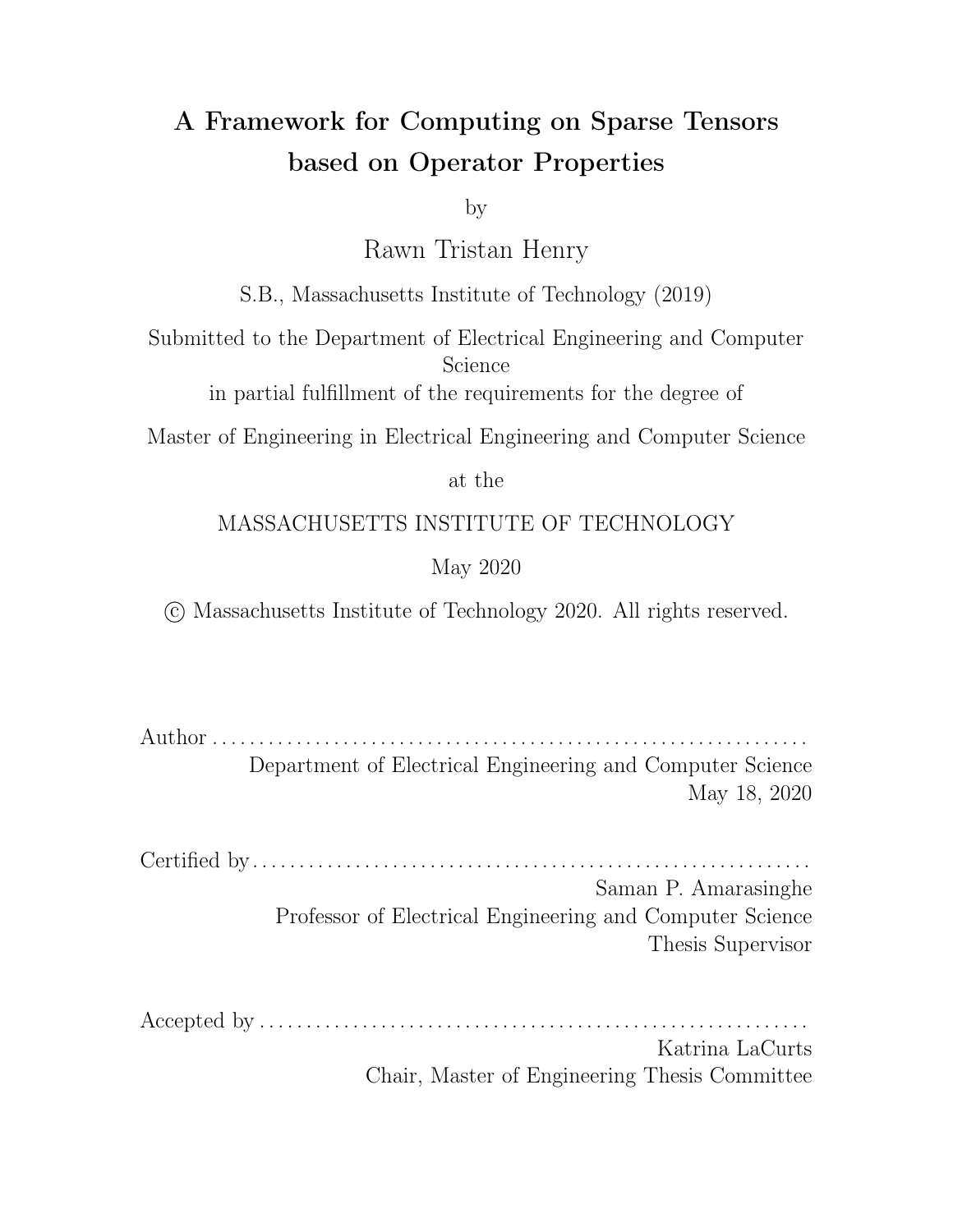infer that the result of the operator when both tensors lack a coordinate is. This means that the compiler will replace the default iteration algebra with the algebraA [ B since the code generator only needs to consider coordinates where eitherA or B is dened. Figure 5-3a illustrates the lattice without the properties while Figure 5-3b illustrates the lattice generated for computing the minimum of these two tensors.

4. Commutative Identity: Once we fall through to this case, the best the system can do is generate a union algebra. If all of the input tensors have a ll value that is the identity of the operator then TACO can emit an algebra to iterate over the union of the sparse spaces to avoid computing on the entire dimension. TACO can also emit a union algebra if only one of the input tensors has a ll value that is not the operator identity. This case is examined in the example below.

An example of an operator where this is useful is themax operator. Suppose the operator is called as max( $A_1$ ;  $B_{42}$ ) and 1 is specied as the identity of the operator. The identity of max is 1 since max(1; x) = x. In this example, TACO realizes that since only one operand has a ll value that is not the identity, it can infer the result of the computation when both tensors lack a de ned coordinate. More concretely, since S II value is 1 and is the identity of the operator, TACO knows the result has to beB's ll value which is 42. This means that the compiler can emit a union algebra since when both A and B lack a coordinate, it knows the result of the computation so it does not need to consider this space. The iteration lattices are the same as the ones shown in Figure 5-3a for the default algebra and Figure 5-3b for the union algebra inferred from the operator's properties and ll values.

5. Non-commutative identity: Again, the user must specify which arguments to the operator can actually be identity elements using the same interface as the non-commutative annihilator case. We can only generate a union algebra here if all of the tensors are specied as possible identity elements and all of the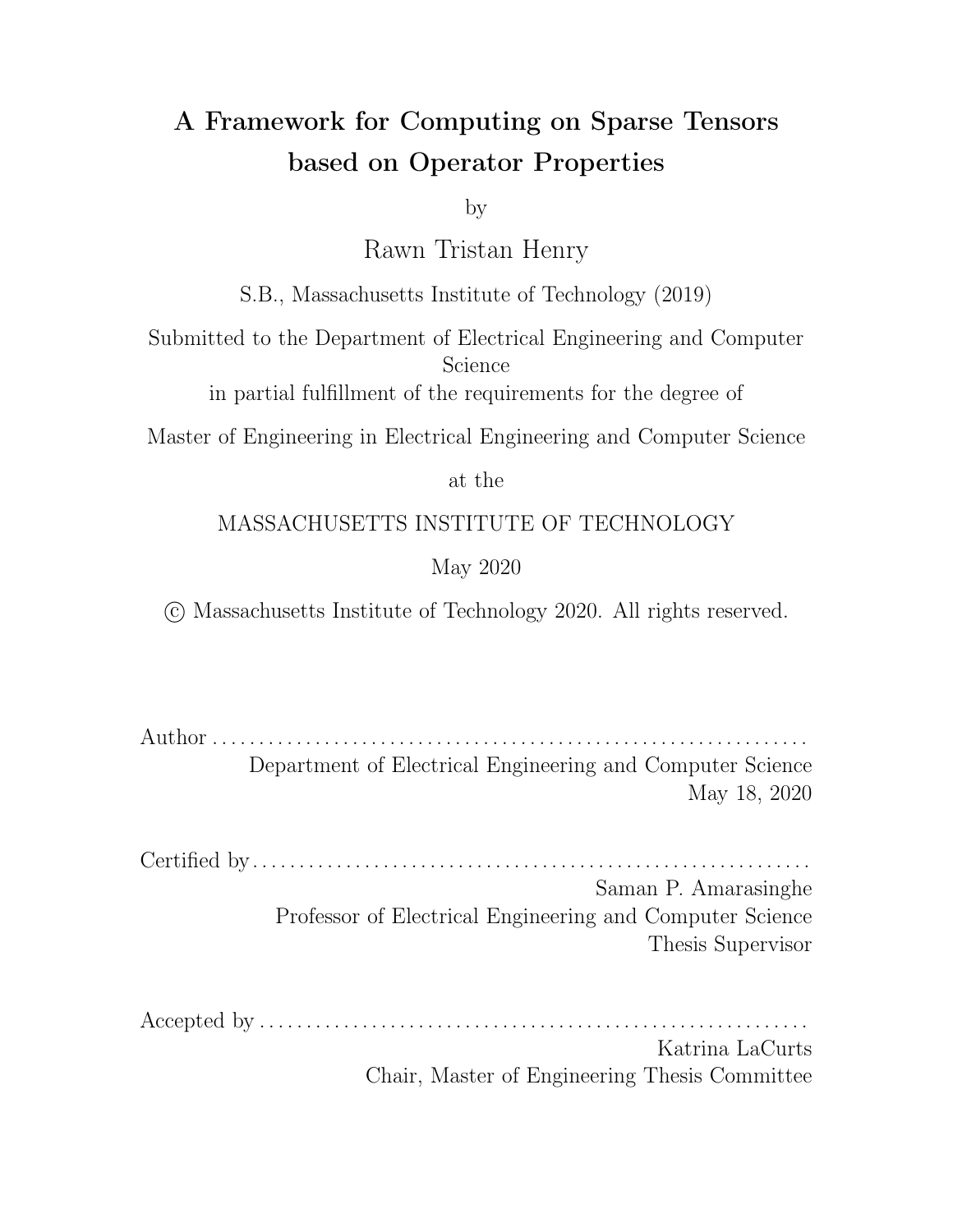ll values are equal to the identity element. If this does not hold then we need to generate an algebra for the entire space.

However, the code generator can avoid using tensors whose ll values are the identities when performing computation since it will know that the identity element will not change the result. Currently, this is only possible for binary operators since the generator can simply return one side of the operator when the other is the identity element.

In general, the result tensor can have any ll value. Therefore, these algebras can only be generated if either the result tensor's ll value is left undened (it is illegal to do this for any other tensor), allowing TACO to constant to replace the tensors in the expression with their ll values and constant propagate to set the ll value of the result. Once this is done, TACO can leverage the operator properties.

## 5.3 Limitations of Properties

As seen from above, properties cannot generate algebras for every iteration space. For example, we cannot infer a symmetric set di erence or infer that we need to iterate over a tensorA without its intersection with other tensors. In general, it is unclear how to extract the notation of complements from properties so any iteration space requiring a complement cannot currently be inferred. It is for this reason that the algebra was exposed directly to the user.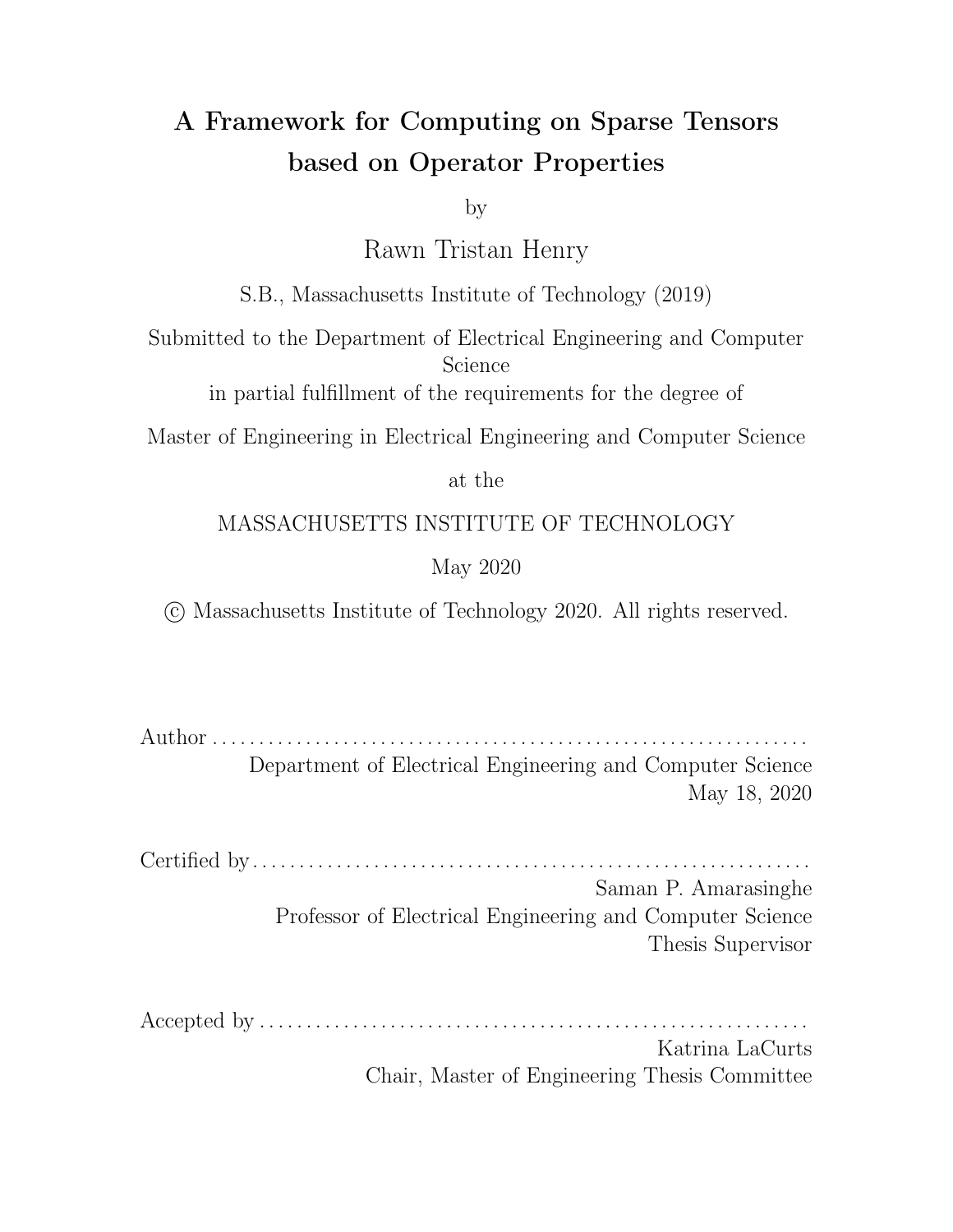# Chapter 6

## Code Generation

In this chapter I explain how the representations described earlier are used to extend the sparse tensor algebra compiler code generator described by Kjolstad et al. [22, 21] to generate code for any iteration space as well as for any ll value. I will begin by describing how an iteration algebra is extracted from a general expression before it is fed as input to the lattice construction algorithm. I will then describe places where the code generator needs to change to account for the extensions made to the iteration lattices described in Chapter 4. Finally, I will describe how the code generator can use ll values and the properties of operators to realize certain optimization when performing generic contractions and relate these optimizations to the BFS and Bellman-Ford algorithms described in Chapter 2.

## 6.1 Extracting Algebra from Index Notation

The rst change to the code generation algorithm is that instead of just lowering Index Expressions, we must rst generate iteration lattices from explicit iteration algebra so that the correct loops and cases can be constructed. Prior to this work, it was possible to simply recurse on the index expressions since the iteration lattices were inferred directly from the operator. To convert index expressions to algebra, we recurse down each node in the expression tree and query these nodes for the algebra that should be used. We combine the algebra of dierent nodes by combining the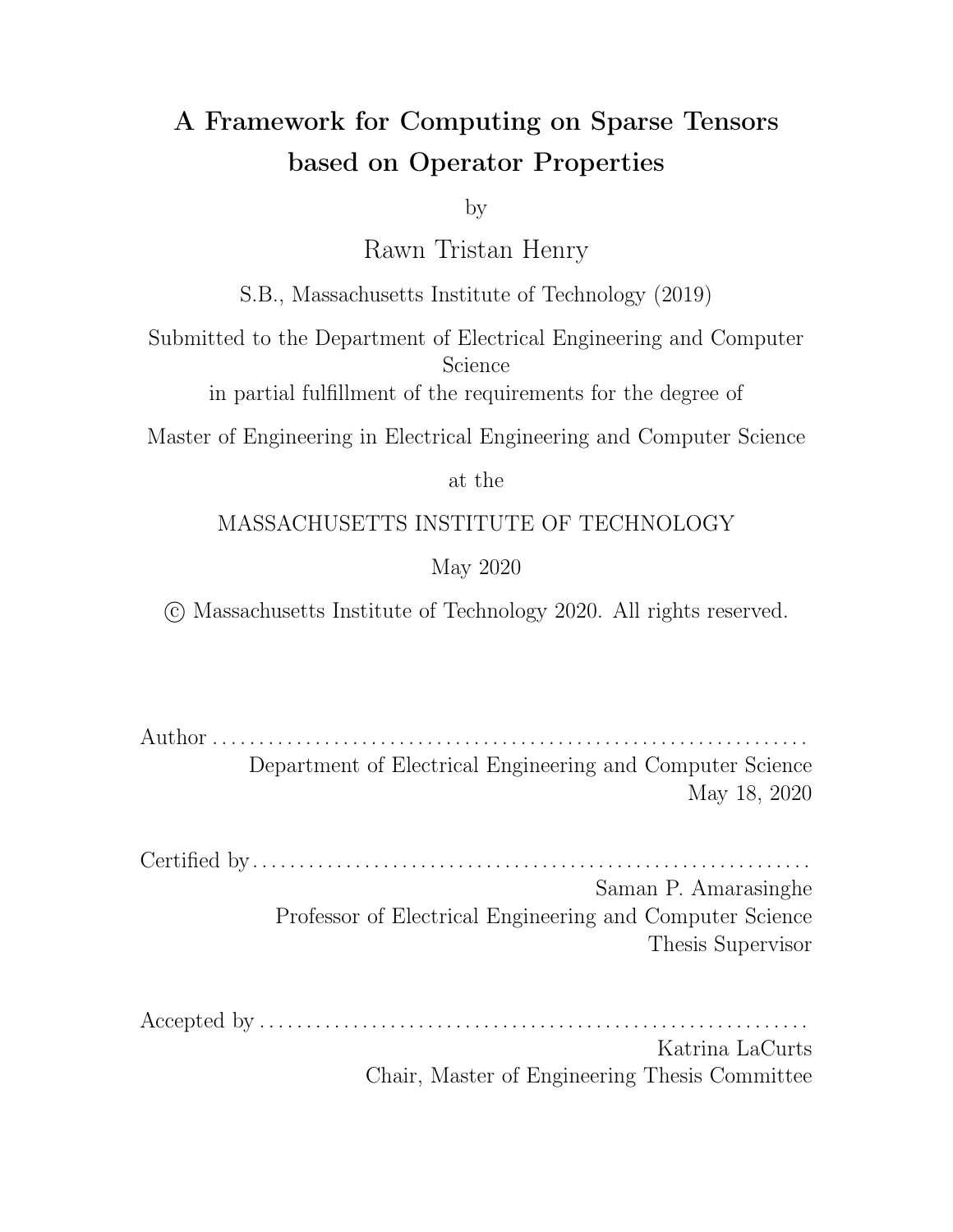iteration algebras returned by their operands. This is shown schematically in gure Figure 6-1.



Figure 6-1: The above shows a schematic of how the algebra is extracted from an index expression. Assume an expression in the form  $f$  ao b; c+ d) where foo has the algebral  $\binom{r}{r}$ . The above depicts how the algebra is derived by combining nodes bottom up in the expression tree. Complements are applied to each operand which are surrounded by boxes and operands are either unioned or intersected and combined at the circles above.

## 6.2 Lowering Iteration Lattices

The construction algorithm describe in Chapter 4 is used to generate iteration lattices from the extracted iteration algebra. I will describe the changes made to the lowering mechanism in TACO to account new concepts introduced in the iteration lattices and the minimal changes made to case and loop generation.

### 6.2.1 Explicit and Implicit Fill Values

The code generator interprets complements to mean that it should skip computation everywhere a tensor has a non-ll value. Since complements are expressed by omitter points, this means that the code generator needs to check for two conditions when deciding if to omit computing using certain tensors. These are: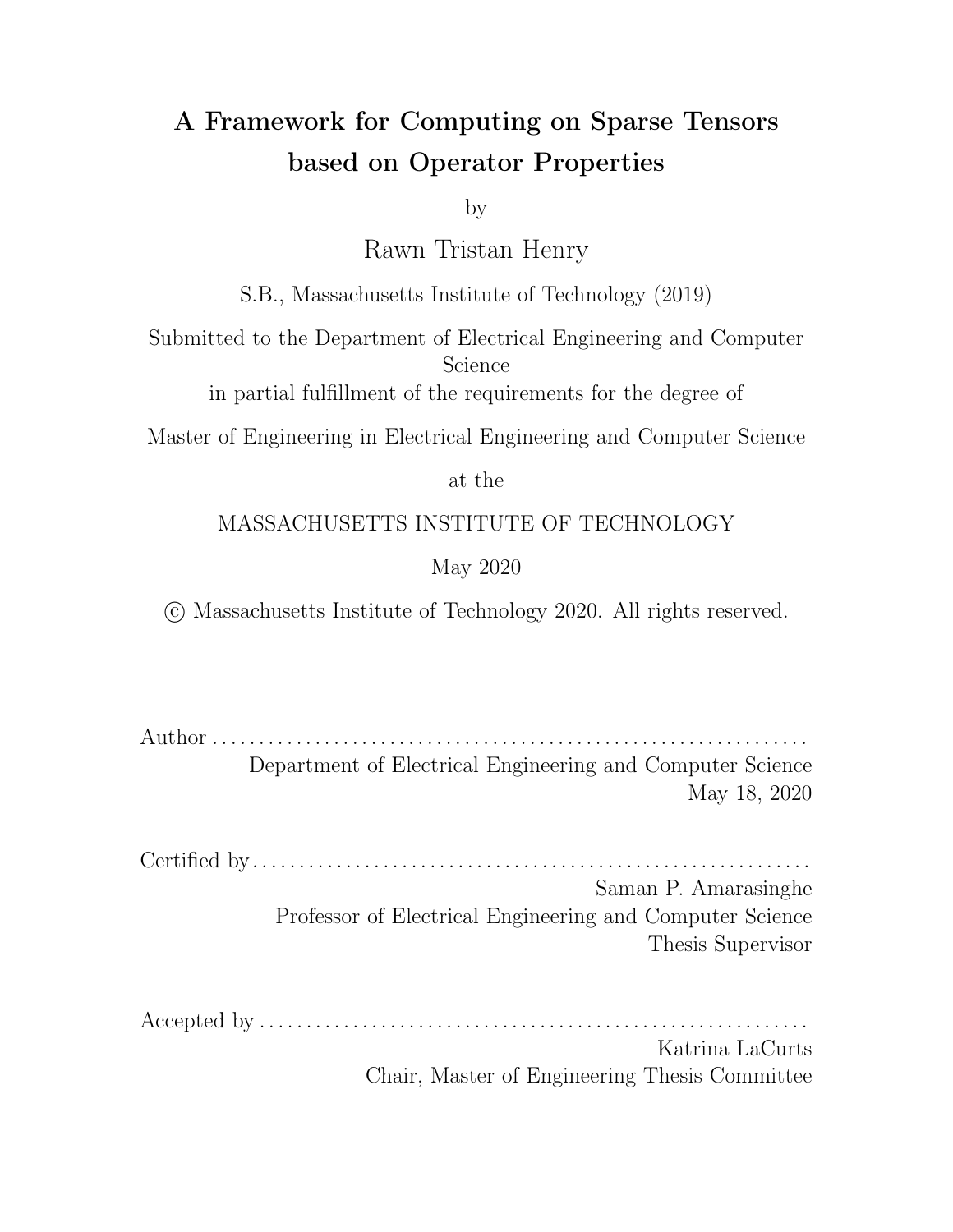- 1. The sparse tensor data structure does not have a coordinate for some point in the iteration space. This means that the structure has an implicit value at that coordinate which is equal to the ll.
- 2. The value at some coordinate is equal to the ll value. In cases where a coordinate is dened and equal to the ll value, this is called an explicit ll.

When deciding if to omit computing using certain tensors, both conditions need to be satis ed for sparse tensors in order to omit the region. However, to omit a dense tensor region, only condition two needs to be satis ed.

The explicit ll value checks allow the code generator to ensure that the semantics of the lattice for sparse tensors matches the semantics for dense tensors. Without the explicit checks omitter points including a dense space would remove the entire iteration space. However for sparse spaces, it would only remove the coordinates that have been dened in tensor's data structure. This would break the core principle of the compiler generating the same results regardless of the format used.

The code generator will only perform checks for explicit ll values when there is an omitter point present in the lattice or there are special regions of computation dened in the lattice.

#### 6.2.2 Loop Generation

The way the code generator generates loops from the merge lattice changes minimally from the original work. One dierence is that the part of the code generator that lowers loops is always passed a case lattice. The code generator must now remove lattice points that have the same iterators itself in order to get a lattice describing the loops that need to be lowered. Loops are lowered for producer points as well as omitter points. Figure 4-29 demonstrates the application of the subset optimization to a case lattice and shows the resulting loop lattice which lets the code generator know that only one loop is needed over the tensor.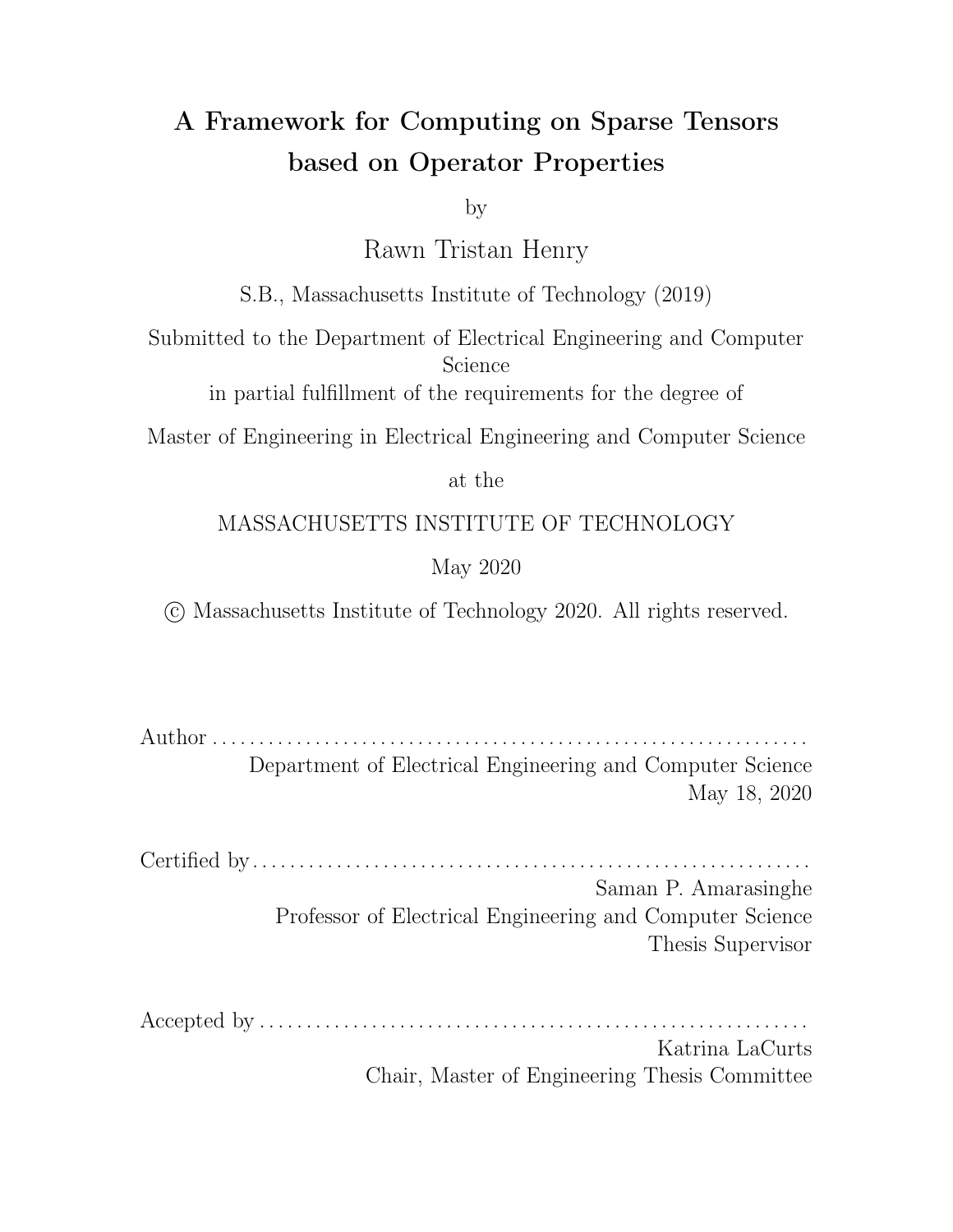#### 6.2.3 Case Generation

Inside the loop body, the code generator emits cases from the full case lattice. If the input lattice only consists of producer points without any special region de nitions, the code generator uses the original method of generating cases within the loop body [22, 21]. However, if this is not the case the code generator emits a boolean ag indicating whether a tensor value is non-zero. It emits this check for each tensor whose value array can be read at the current level. This ag is true if the tensor coordinate is dened and the value at that coordinate is non-zero. Since coordinates are always dened for dense structures the code generator does not perform the coordinate check for dense tensors.

There are two ways in which one could perform the case checks with the boolean ag. The rst is that the method used by the current work which is to check if increasingly larger subsets are dened. In this case, compute statements would be excluded for omitter points meaning omitter points would simply have empty conditionals. The other option is to only emit checks for producer points. In this case, the code generator sometimes needs to include extra checks to ensure that it doesn't accidentally compute in a region that should be omitted. I implement the latter strategy since it seemed more readable but I show the two possible strategies in Figure 6-2 for performing a symmetric di erence. These strategies may exhibit di erent performance based on the input data so it may be best to leave the decision about what case generation format to use for the scheduling language.

In order to gure out if extra checks are necessary, the code generator queries the lattice to gure out if any other lattice points are omitters and are subsets of the current lattice point. Specically, the code generator checks if there are any parent lattice points that are omitters and contain the same tensors as the current lattice point. If this is true, the code generator needs to emit a check to ensure that it is not in one of those subsets. To do so, it collects all tensors present in the omitter points in a set and removes all tensors from that set that are part of the current lattice point. Figure 6-3 demonstrates an example of this check.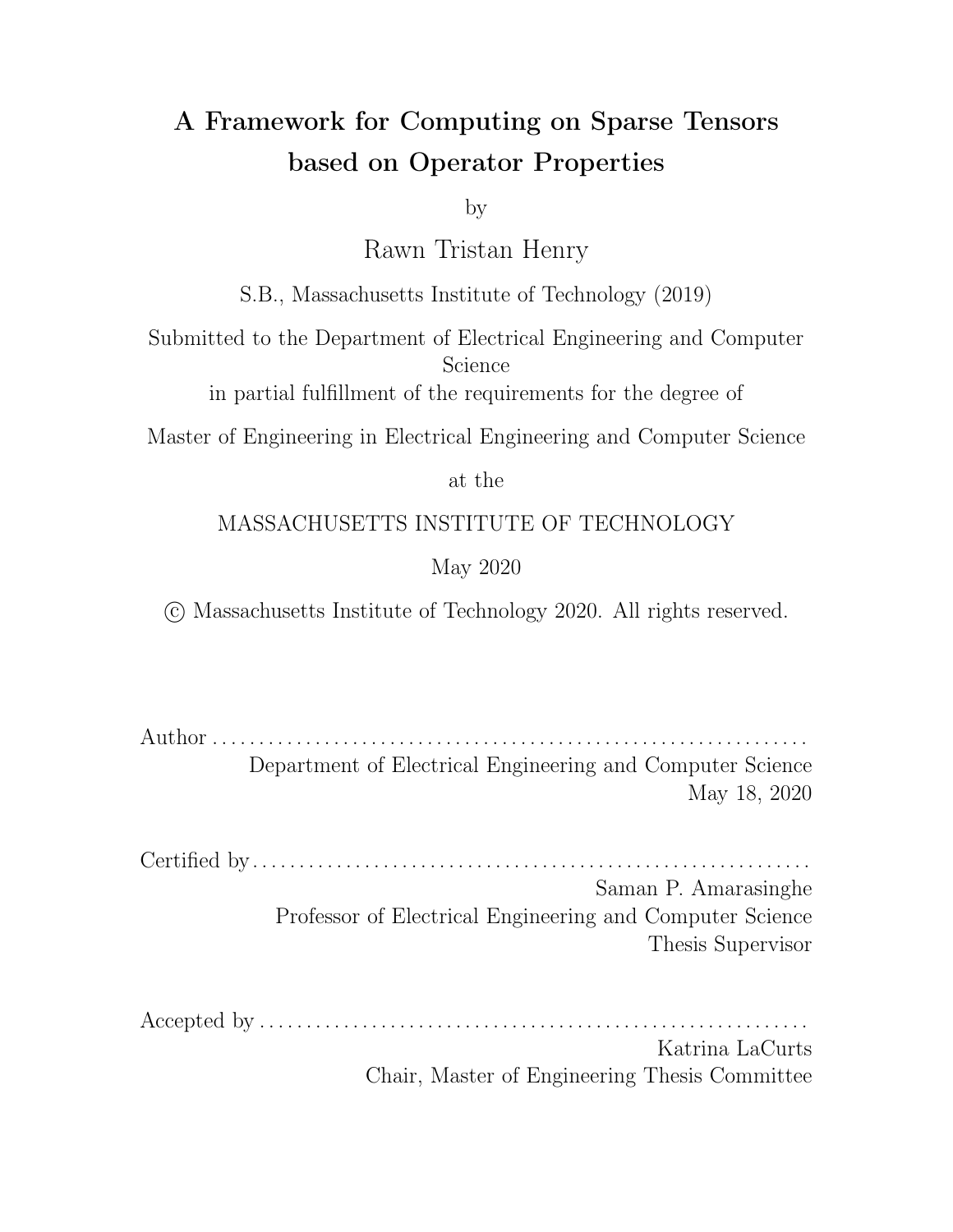(a) Old Cases: Here a case is generated for each lattice point and computation omitted for omitter points

(b) New Cases: A case is only generated for producer points and extra checks are added when necessary to ensure we are not in some other region.

Figure 6-2: Two potential ways for generating the cases for the symmetric di erence lattice such as the one shown in Figure 4-16b



Figure 6-3: This demonstrates how the code generator handles lowering cases. When lowering the merge point fora, the code generator sees that  $a; c$  is an omitter and realizes it must emit a check to ensure that is zero before computing within a. However, when emitting a check forb, the code generator knows that it has emitted checks for all of the subsets withinb so will avoid added extra checks in the if statement.

#### 6.2.4 Special Regions

To emit special compute statements described in Section 4.2.4, the code generator leverages the fact that TACO zeros tensors that are exhausted. That is, when we are lowering a lattice point that does not contain an iterator for some tensor expression, it is removed from the index expression. In this work, 'zeroing' means replacing the tensor with its ll value. However, the code generator also keeps track of the indices of the tensors that are still dened for a given operator. Since the user gives a list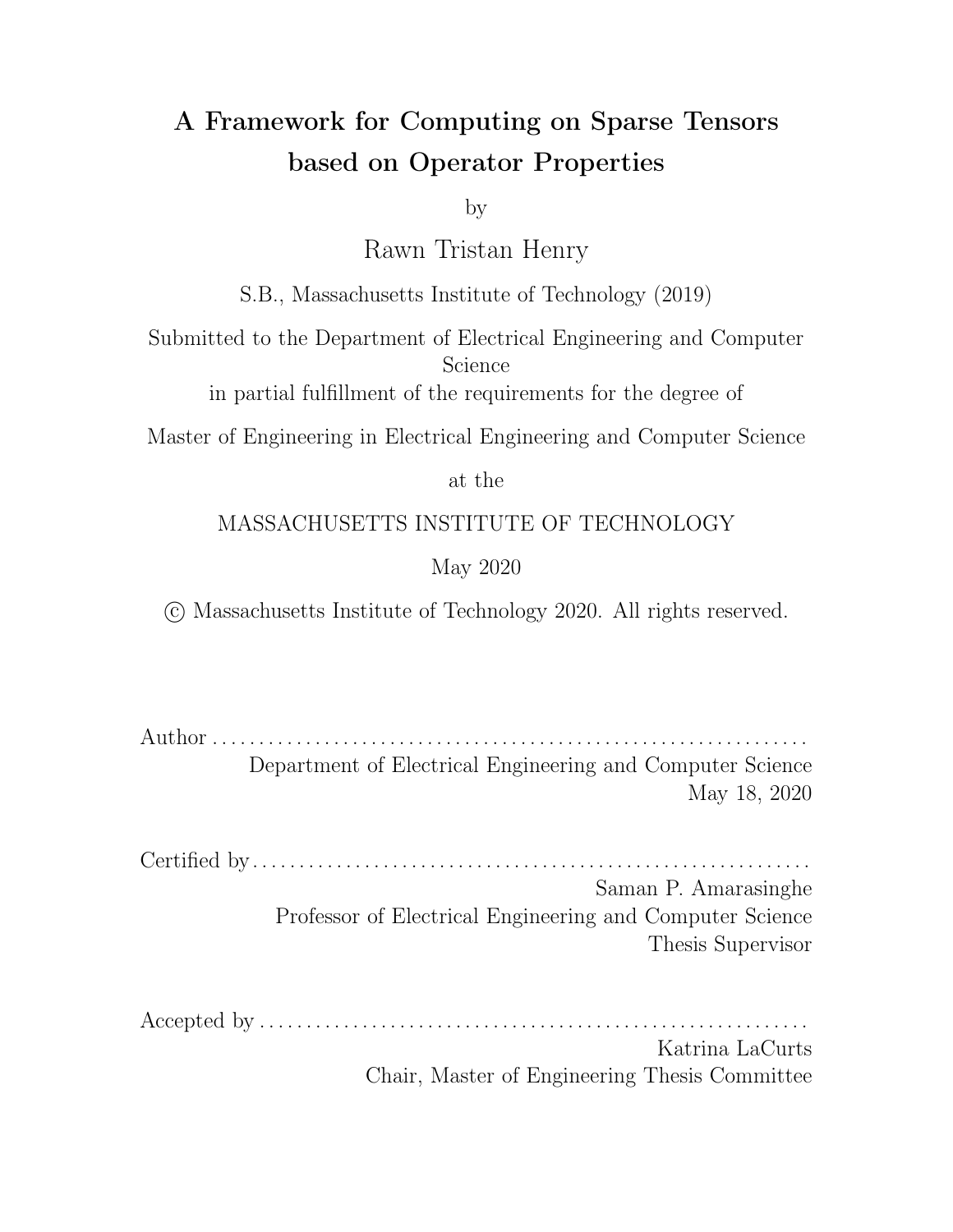of the argument indices that must be dened in order to emit some special code, the code generator queries the operator for this list. If the code generator's current list of dened arguments matches one of the lists the user gave as input, the code generator substitutes the users computation in the lowered code.

#### 6.3 Reduction Optimizations

Currently, the code generator can leverage three of the operator properties when emitting reductions. It does this by rst attempting to infer the ll value of the tensor expressions during lowering and comparing that ll value against properties. This means that it replaces all the tensors in the expression tree with their ll values and attempts to simplify this to a single Literal. For now the code generator uses properties to attempt to simplify the expression with the tensors replaced by ll values. This can be generalized by allowing the TACO system to constant fold through the low-level IR so that any expression can be simplied regardless of its operator properties. The properties used to simplify reductions are useful since without them, the system would be forced to assume it needed to iterate over the entire dimension even in the sparse case instead of simply reducing over the dened values. The three properties I currently use in the code generator are as follows:

1. Identity: If the ll value of the tensor expression being reduced is equal to the identity of the operator then for sparse tensors this tells TACO it can skip iterating over the entire dimension since the explicit ll values will not change the result.

The code generator implements this by checking if there is a reduction being performed inside of an Assignment Node. If this is the case, it infers the ll value of the tensor expression being reduced after removing all tensors that are not indexed by the forall loop variable that is currently being lowered. This is so that the computation controlled by that loop can be captured by the code generator. Once the generator infers the ll value for the input expression with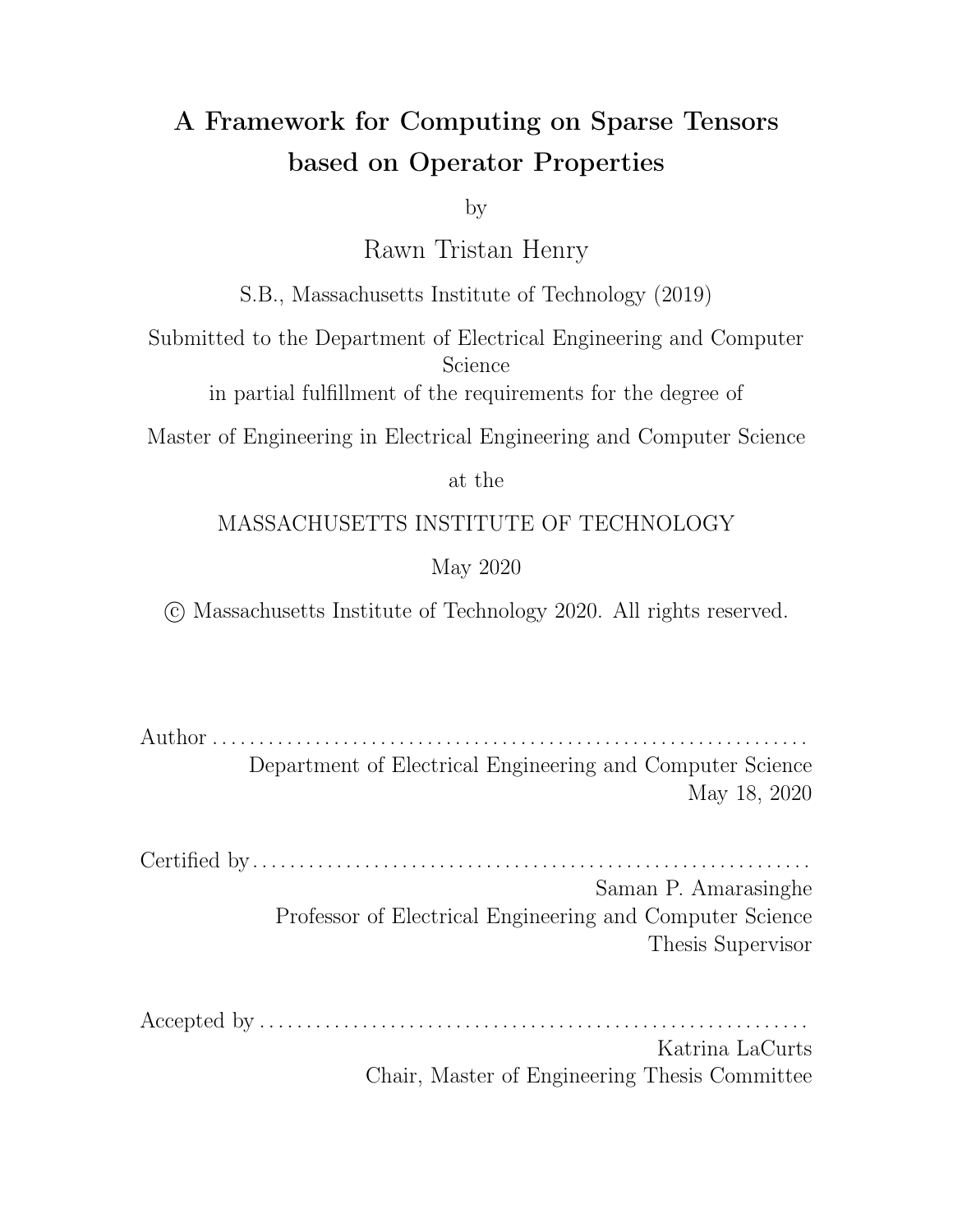unneeded tensors removed, it checks if the ll value of that expression is the identity of the reduction operator. If this is the case, then the code generator leaves the lattice returned by the construction algorithm as is. However, in the event that the ll of the expression is not the operator identity, the code generator unions a dimension iterator forcing the ll values of the sparse tensors to be considered.

An example of this is the well-known SpMV kernel which can be expressed in TACO as  $y(i) = A(i; j)$   $y(j)$ . Since there is an implicit reduction using addition being performed, the code generator will check the II value of against the addition identity when lowering the i loop. When lowering thej loop, it will check the II value of the expression A(i; j) v(j) against the identity of the addition operator.

I note that this optimization alone allows TACO to realize when the identity of the addition is equal to the annihilator of the multiplication operator as is the case in a semi-ring. In the SpMV example for instance, if the II of a is 0, TACO keeps thei loop sparse sinc $\Theta$  is the identity of addition. Additionally, since  $0 \quad v(j) = 0$  (because 0 annihilates multiply), the inferred II value of the expression in the reduction loopj is 0. Again, since0 is the identity of the addition operator, the j loop also remains sparse due to the relationship between the annihilator and the identity of the operators being used in the expression.

2. Idempotent: If reducing over an idempotent operator, the code generator can simply initialize the result variable to be the ll value of the reduction expression and iterate over the sparse space. This is because the ll value of the expression is some constant and applying idempotent operator repeatedly to a constant does not change its value.

For example, suppose in the SpMV expression above the reduction was over a max instead of addition. Sincemax( $0$ ;  $0$ ) = 0 then there is no need to explicitly apply the max operator to all the ll values. As a result, the code generator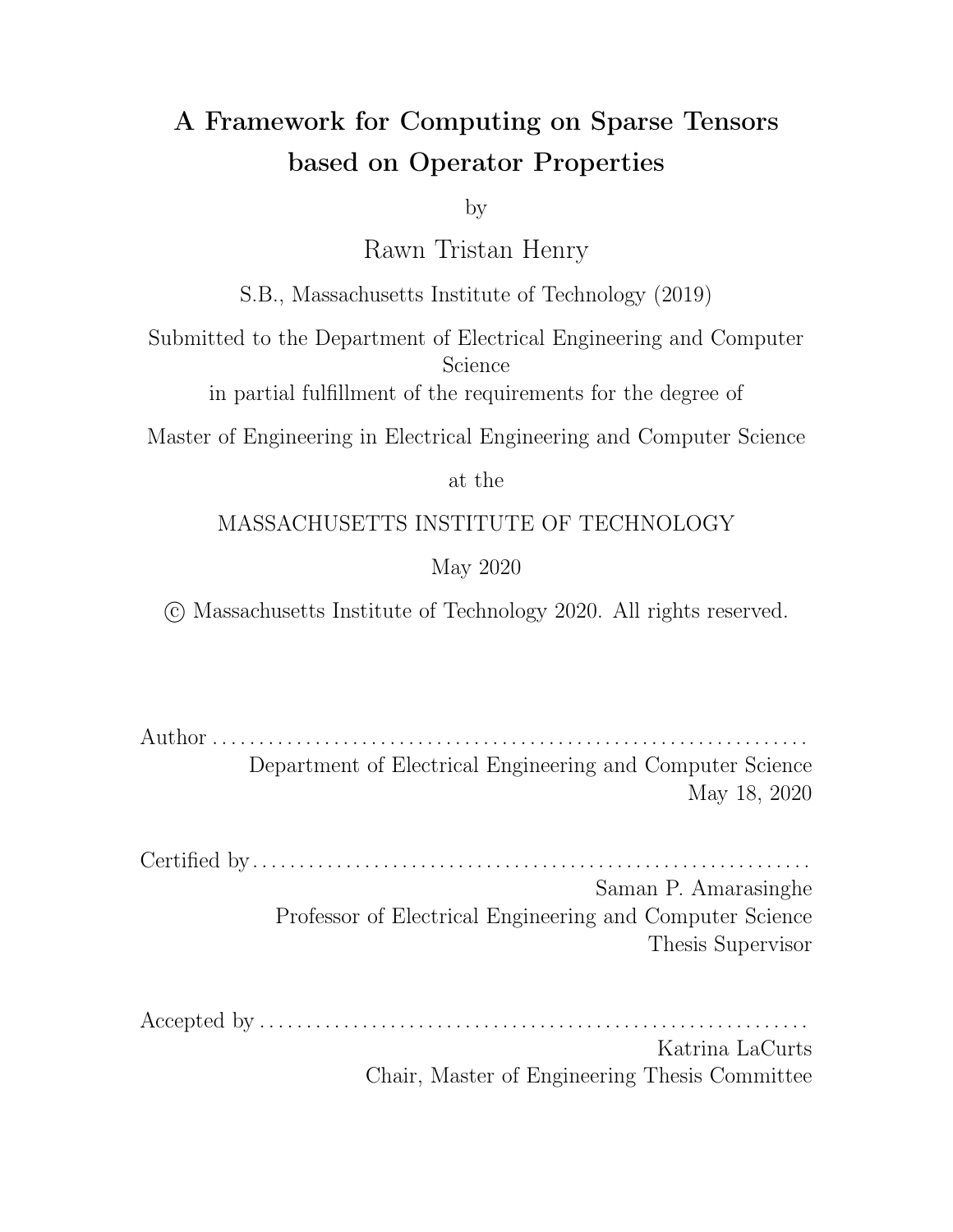only needs to initialize the reduction variable to0 then perform the reduction as normal.

3. Annihilator: If the reduction operator has an annihilator, then the code generator can insert code to short circuit only if the reduction is being performed into a scalar. That is, we cannot short circuit scatter reductions since it is possible that value updates would be missed by erroneously exiting early.

To check if the reduction is into a scalar, the code generator simply checks the ordering of the forall loops in concrete index notation and sets a ag indicating if the reduction is a scatter. Reductions into scalars will always maintain a loop ordering with all of the loops over free variables coming before all of the loops over reduction variables. If any loop over a reduction variable appears before a free variable loop, then a scatter is being performed. Figure 6-4 demonstrates loop orderings where short circuiting can and cannot be performed.

If the code generator detects that reduction is being done into a scalar, it will emit a condition in the reduction loop that checks if the value of the reduction variable is the annihilator of the reduction operator. If this is true, if will break out of the loop to early exit.

(a) A loop ordering where short circuiting is not possible

(b) A loop ordering where short circuiting is possible

Figure 6-4: Loop orderings for the expressio $A(i,j) = B(i;k) \wedge C(k,j)$  where I assume the reduction is being performed over the logical or operator. In the rst case, the code generator cannot short circuit because the reduction variable ppears before the free variable. However, in the second case short circuiting is possible since the loops appear with the free variables loops followed by the reduction variable loops.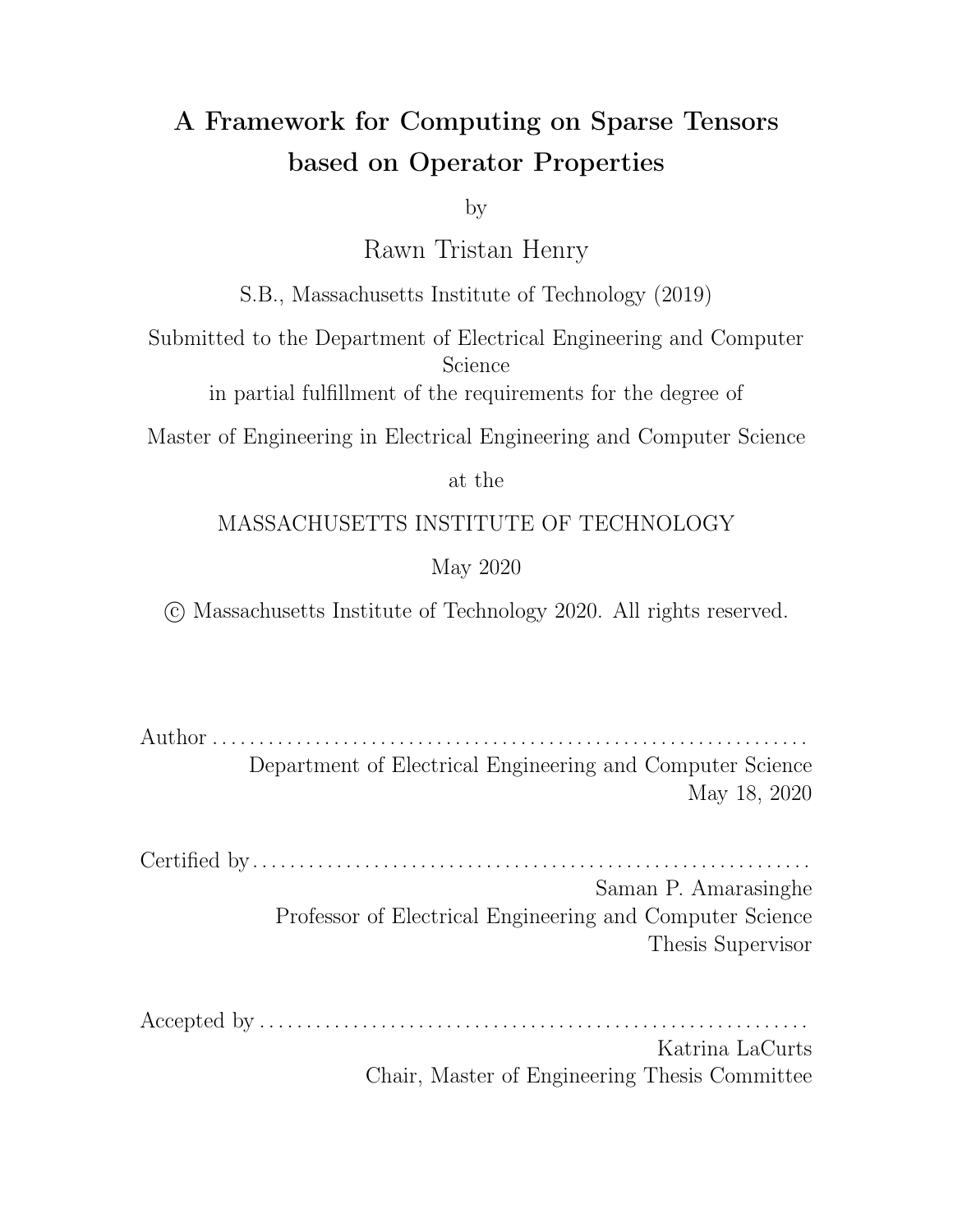## Chapter 7

### Operator API

I expose the iteration algebra explicitly in the TACO system. This is needed since the iteration algebra was decoupled from scalar computation performed inside the loop in this work and because the properties of the operators were not sucient to describe any iteration space. I also introduce a new class called the Properties class which is a super class for all of the properties described in Chapter 5. Lastly, I expose a class needed to dene new operators in taco as a new class called TensorOp. This class takes in a scalar implementation for a function and optionally an iteration algebra, properties of the operator and scalar implementations for special regions described in Chapter 4. This new class is an extension of the IndexNotation class in TACO.

#### 7.1 Iteration Algebra Class

The declarations below are the constructors that a user would use to create an IterationAlgebra expression.

Region(IndexExpr expr); Complement(IterationAlgebra alg); Intersect(IterationAlgebra left, IterationAlgebra right); Union(IterationAlgebra left, IterationAlgebra right); IterationAlgebra(IndexExpr expr);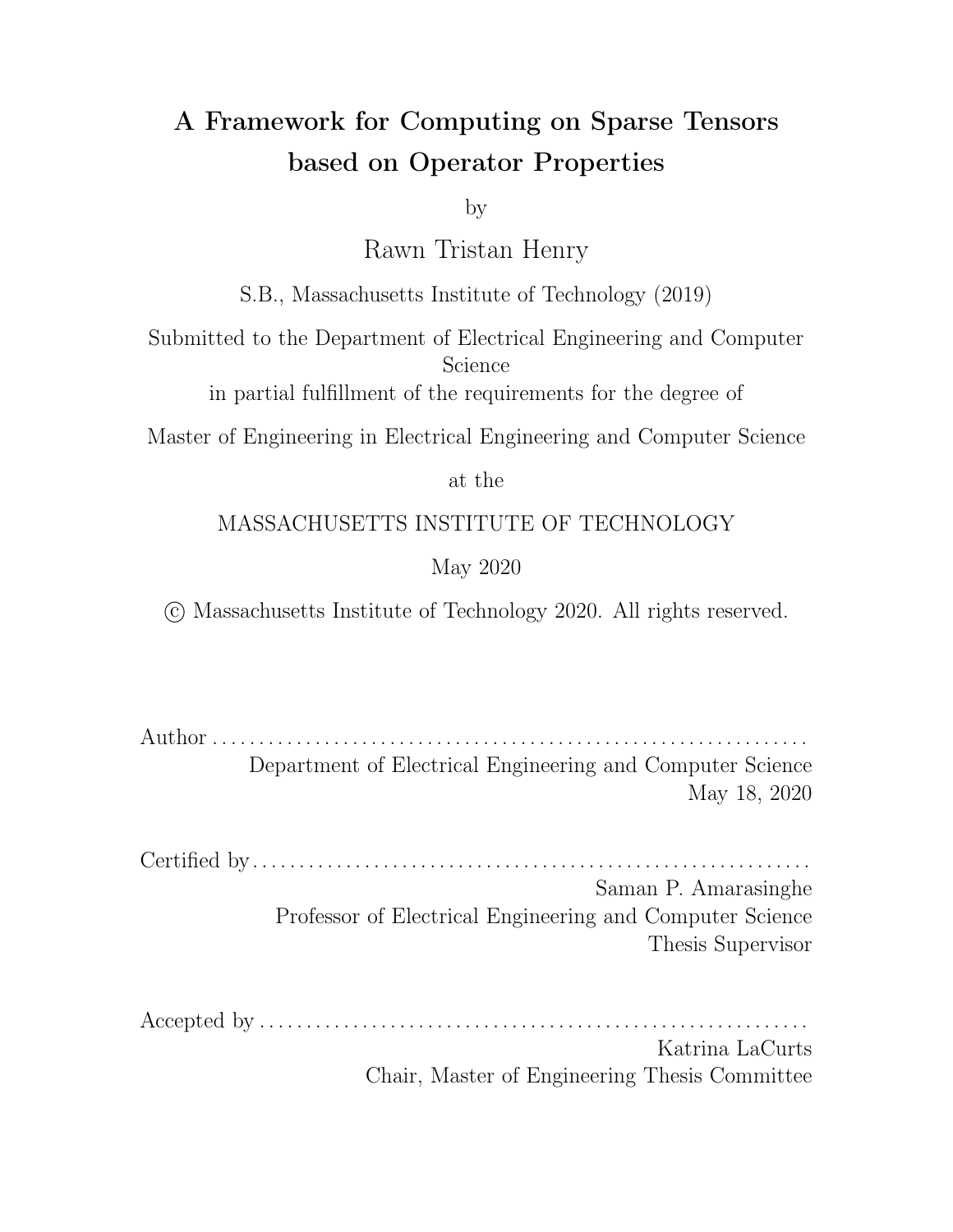These classes only have one method called accept which allows algorithms to be expressed over these data structures using the visitor pattern. I now show how a user could dene the symmetric dierence set algebra using the classes above.

Tensor<double> a("A", {NUM\_I}, {Compressed}); Tensor<double> b("x", {NUM\_I}, {Compressed});

IndexVar i, j; IterationAlgebra tensorUnion =  $Union(a(i), b(i));$  $Iterationalgebra$  noIntersect = Complement(Intersect(a(i), b(i)); IterationAlgebra symDiff = Intersect(tensorUnion, noIntersect); ...

The constructors are simple and self explanatory but I explain them brie y below:

Region(IndexExpr expr): This instantiates a region in the iteration space that one can intersect, union and complement. These regions can be arbitrary tensor expressions and their iteration algebras can be extracted when combining iteration spaces.

Complement(IterationAlgebra alg): Instantiates a class that represents the complement of the input iteration algebra. That is, represents complement(alg).

Intersect(IterationAlgebra left, IterationAlgebra right): Instantiates a class that represents the intersection of the left and right algebras.

Union(IterationAlgebra left, IterationAlgebra right): Instantiates a class that represents the union of the left and right algebras.

IterationAlgebra(IndexExpr expr): Instantiates an IterationAlgebra region from an IndexExpression.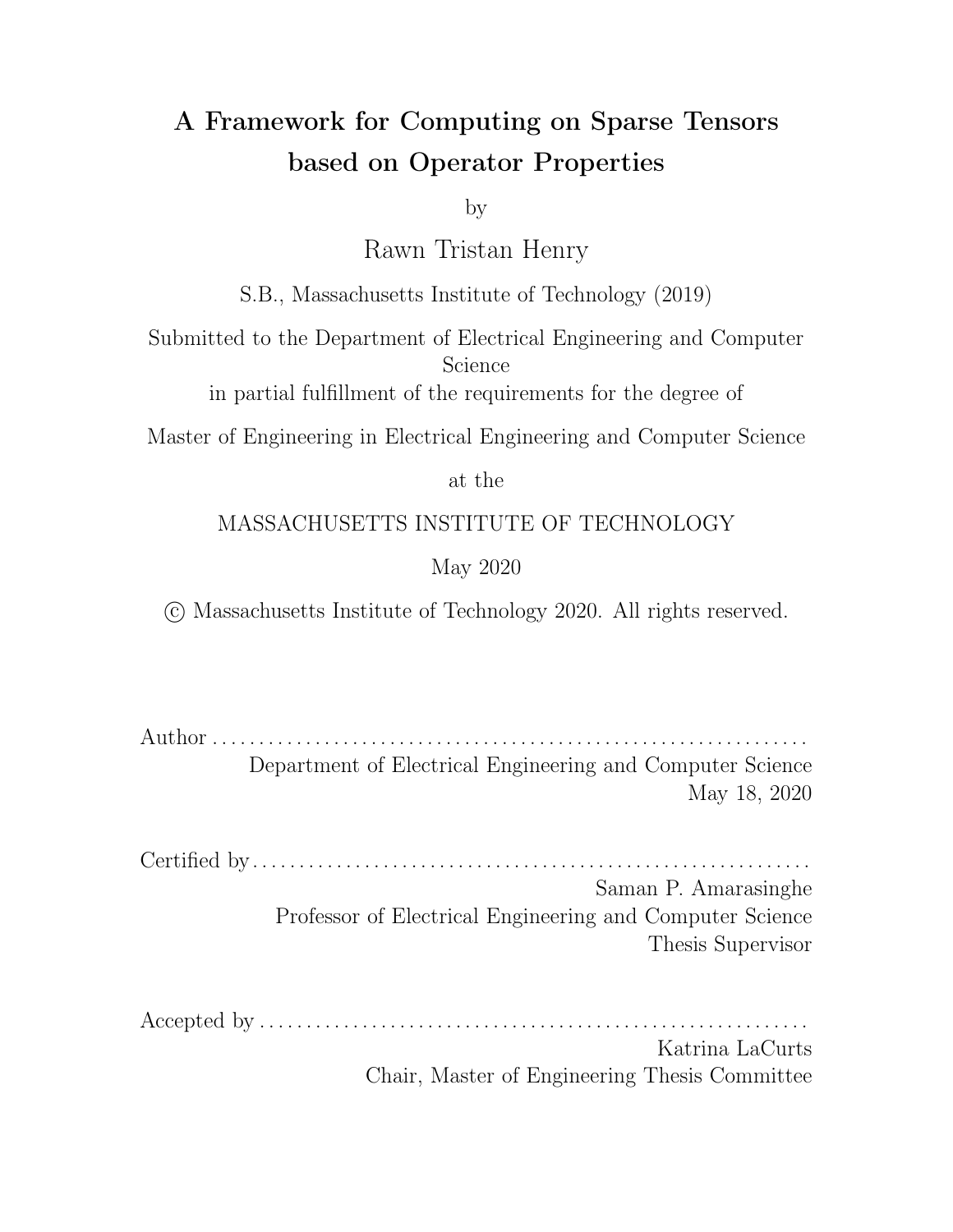#### 7.2 Properties

In addition to the algebra, the six properties explained in Chapter 5 were also introduced as new classes. Their class constructors are shown and explained below.

Commutative(std::vector<int>& positions): Instantiates a properties class that implies that the associated operator is commutative. The positions list is optional and omitting it implies that the operator is fully commutative (any of the elements can be swapped). However, if only some subset of the arguments to the operator can be swapped while maintaining the correctness of the operator, then their argument positions can be specied.

Associative(): Instantiates a properties class that implies that the associated operator is associative. The operator tagged with this property must be a binary operator.

Idempotent(): Instantiates a properties class that implies that the associated operator is idempotent. The operator tagged with this property must be a binary operator.

Annihilator(Literal annihilator, std::vector<int>& positions): lnstantiates a properties class that implies that associated operator has annihilator given by annihilator. The positions list can be left empty implying that any input can annihilate the operator. However, a list of positions in the operator's arguments can be specied to let the compiler know that only the inputs at these specic positions can annihilate an expression.

Identity(Literal identity, std::vector<int>& positions): Instantiates a properties class that implies that associated operator has identity given by identity. The positions list can be left empty implying that any input can annihilate the operator. However, a list of positions in the operator's arguments can be specied to let the compiler know that only the inputs at these speci c positions can annihilate an expression.

Distribute(TensorOp op1, TensorOp op2): Instantiates a properties class that informs the code generator that op1 distributes over op2.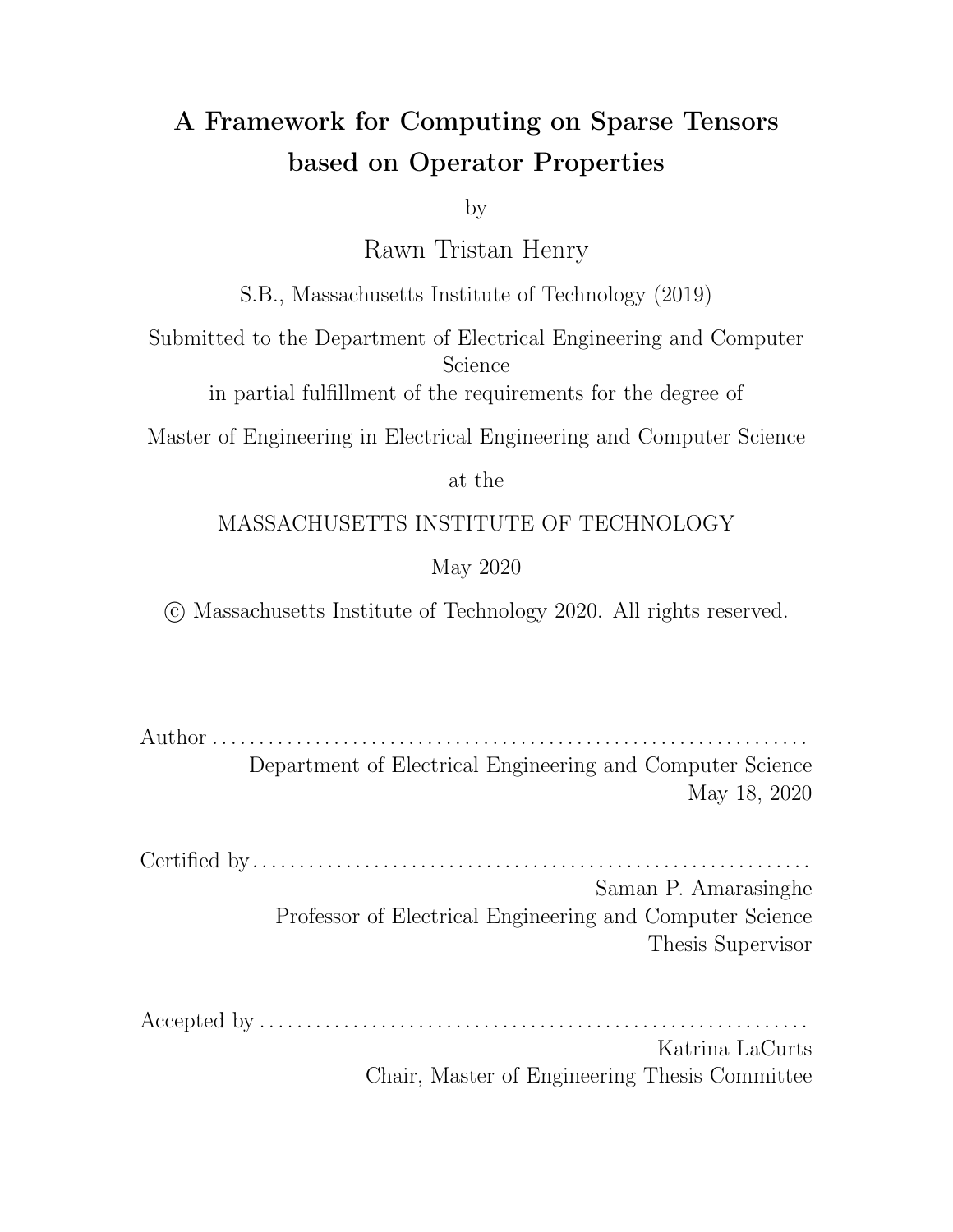### 7.3 TensorOp Class

Before I describe the TensorOp class, I rst introduce two typedefs to simplify the operator denition. I introduce an opImpl which is a functor that takes in some scalar expressions in the TACO IR and returns a single expression representing the computation that should occur using the input. Similarly, algebraImpl is also a functor that takes in some IndexExprs and returns an iteration algebra describing how the regions described by those IndexExprs should be iterated. These typedefs are shown below:

typedef std::function<ir::Expr(const std::vector<ir::Expr>&)> opImpl; typedef std::function<IterationAlgebra(const std::vector<IndexExpr>&)> algebraImpl;

Now I introduce the constructor of a TensorOp. The only required input to construct the operator is the lowererFunc.

TensorOp(std::string name, opImpl lowererFunc, algebraImpl algebraFunc, std::vector<Property> properties, std::map<std::vector<int>, opImpl> specialDefinitions = {});

The arguments of the TensorOp constructor are as follows:

- 1. name: This is the name of the operator that will be used when debugging. If no name is given, the compiler generates a random name for the operator.
- 2. lowererFunc: This is a functor that the lowerer calls to get the TACO imperative IR expressing the computation this operator performs. The functor takes in a vector of exprs that it combines based on the body in the IR. Part of the reason a functor is used is because it makes the issue of matching formals to actuals trivial. Additionally, a user has more exibility with a functor as they can analyze the arguments themselves and potentially return optimized IRs when certain arguments are certain values.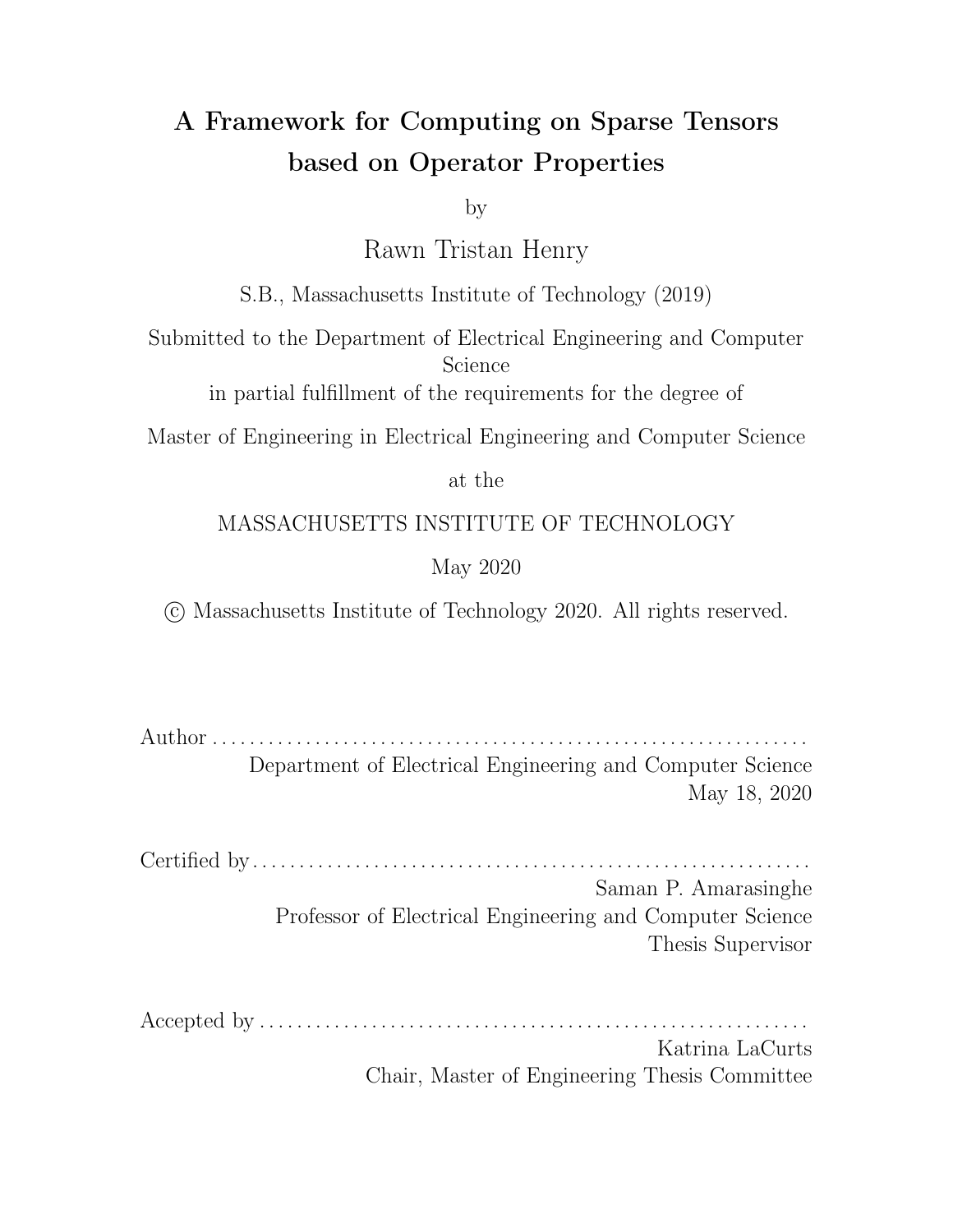- 3. algebraFunc: This is a functor used to create an iteration algebra from a vector of IndexExpr. If this is functor specied, TACO will not attempt to infer the algebra from the operator properties and will trust what the user gave. If this is not specied, and no properties are given, TACO will attempt to iterate over the entire space.
- 4. properties: A vector of properties which can be any of the six properties shown above. It is illegal to have duplicate properties in this vector.
- 5. specialDe nitions: A map containing a vector of indices that must be de ned and the corresponding computation to perform when these indices are dened. By default, when a tensor is exhausted or not involved in an expression TACO replaces it with the tensor's II value. However, if this region map species that some special operation needs to be performed when a tensor is de ned then the IR given by the user is used instead.

Once a TensorOp has been instantiated, there is one method that the user can call on the TensorOp which is shown below:

#### TensorOp operator()(IndexExprs&&... exprs);

The call operator is overloaded to take in an arbitrary number of index expressions. The order of the expressions passed in here is the same as the order of the expressions passed to the algebra and lowerer functions.

#### 7.4 API Example

Appendix A shows a comprehensive example using operators on a series of graph algorithms. However, I include a simple example here to show how one can compute the symmetric di erence between two tensors. This has a relatively complex algebra and illustates the use of both the algebra and the operator properties.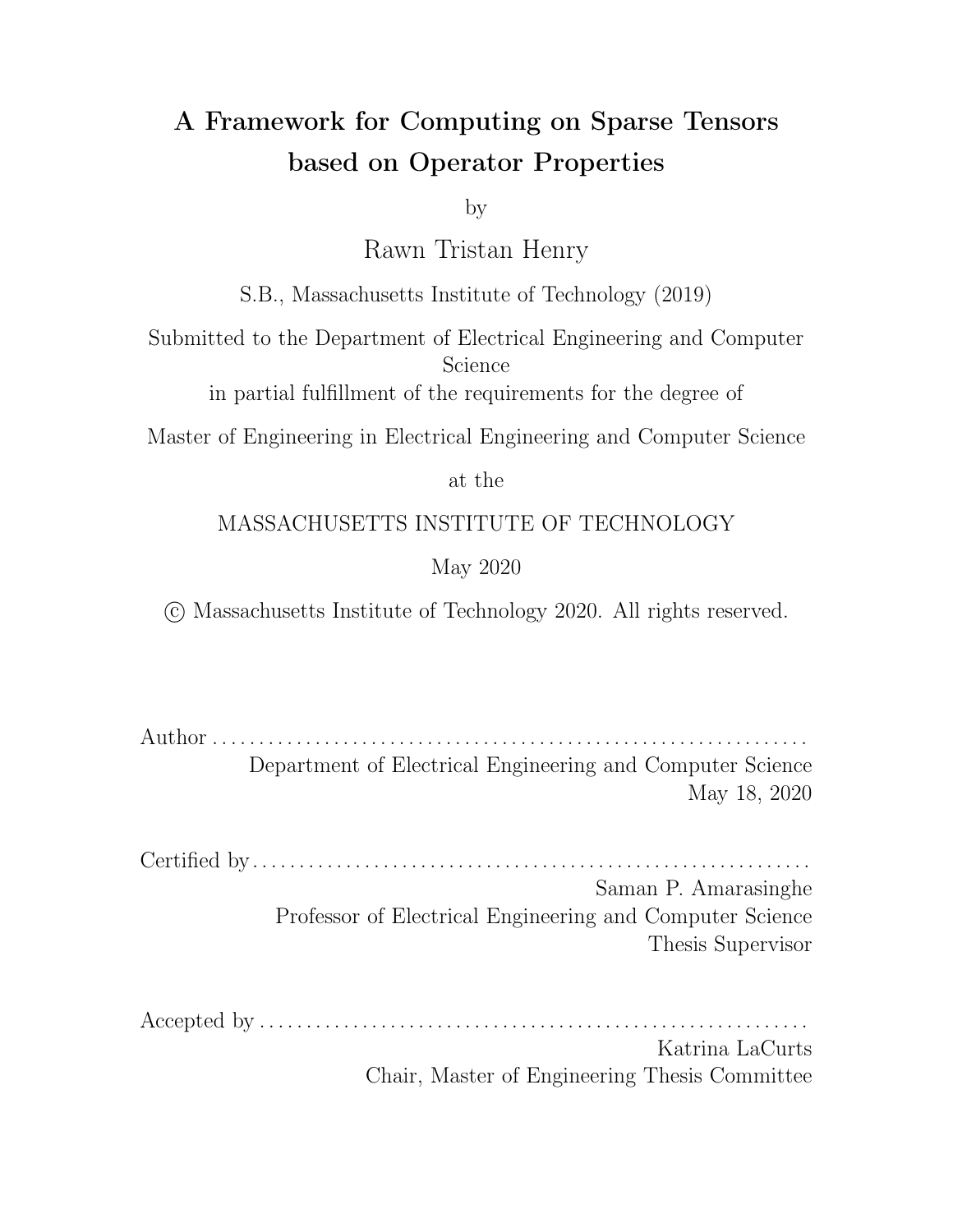```
// Define a functor to return the algebra for XOR.
struct XorAlgebraGenerator {
  IterationAlgebra operator()(const std::vector<IndexExpr>& regions) {
    // First, remove the intersection
    IterationAlgebra noIntersect = Complement(Intersect(regions[0], regions[1]));
    // Intersect the set without the intersection with the union of the sets to
    // remove the background.
    return Intersect(noIntersect, Union(regions[0], regions[1]));
 }
};
// Define a functor that actually performs XOR.
struct XorImpl {
  ir::Expr operator()(const std::vector<ir::Expr> &v) {
    return ir::Xor::make(v[0], v[1]);
 }
};
// Default fill value is 0.
Tensor<double> a("a", {NUM_I}, {Compressed});
Tensor<double> b("b", {NUM_I}, {Compressed});
Tensor<double> c("c", {NUM_I}, {Compressed});
...
```
IndexVar i;

Op xorOp(XorAlgebraGenerator(), XorImpl(), {Associative(), Commutative(), Identity(0)});  $c(i)$  = xorOp( $a(i)$ ,  $b(i)$ );

Figure 7-1 demonstrates the code generated for the example in this section. The algebra causes the compiler to skip computing when in the intersection of the two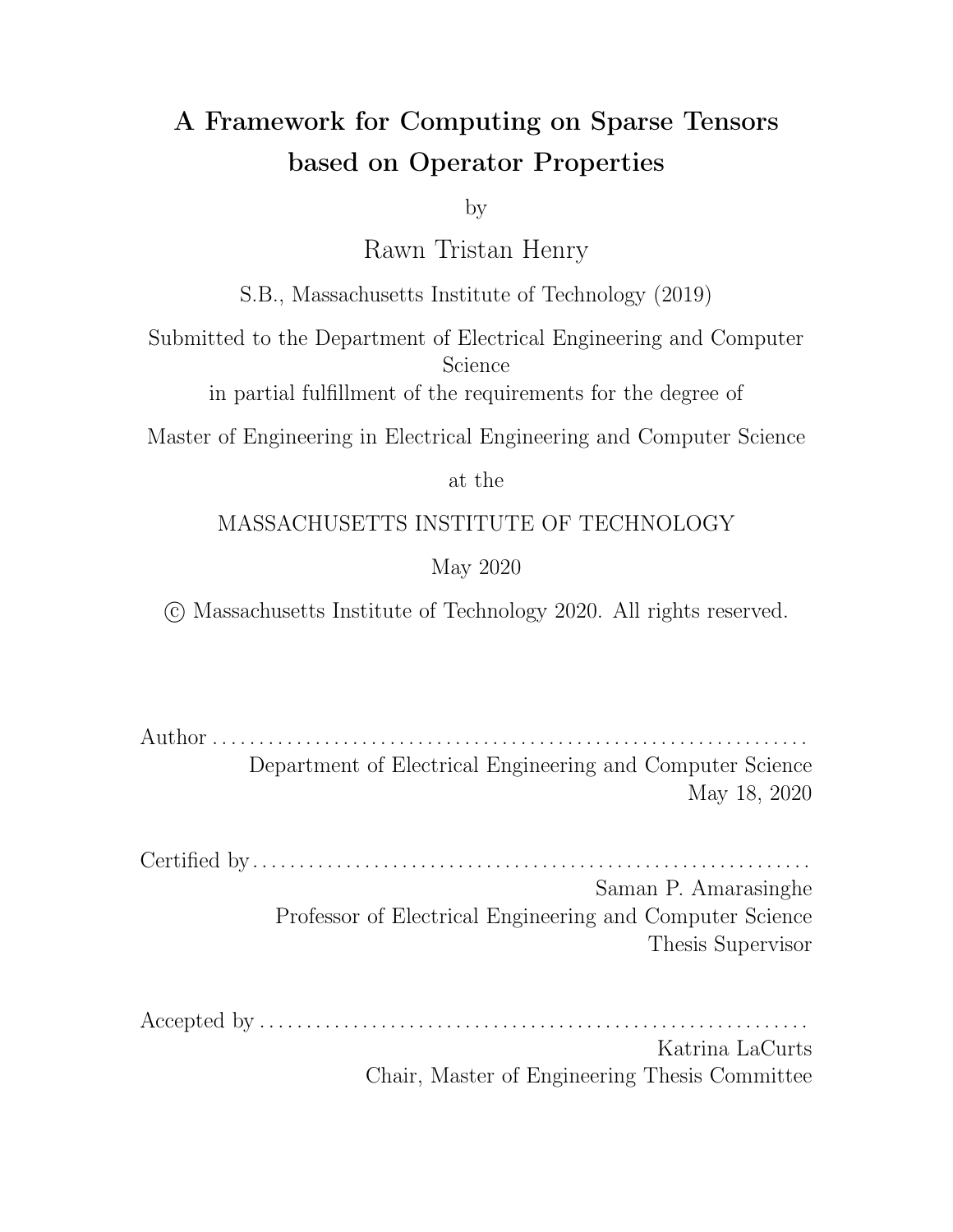tensors. This means that in the sparse case, the compiler never actually emits an xor operation since the loop structure can describe the operator.

Figure 7-1: Code for computing symmetric di erence with sparse tensors.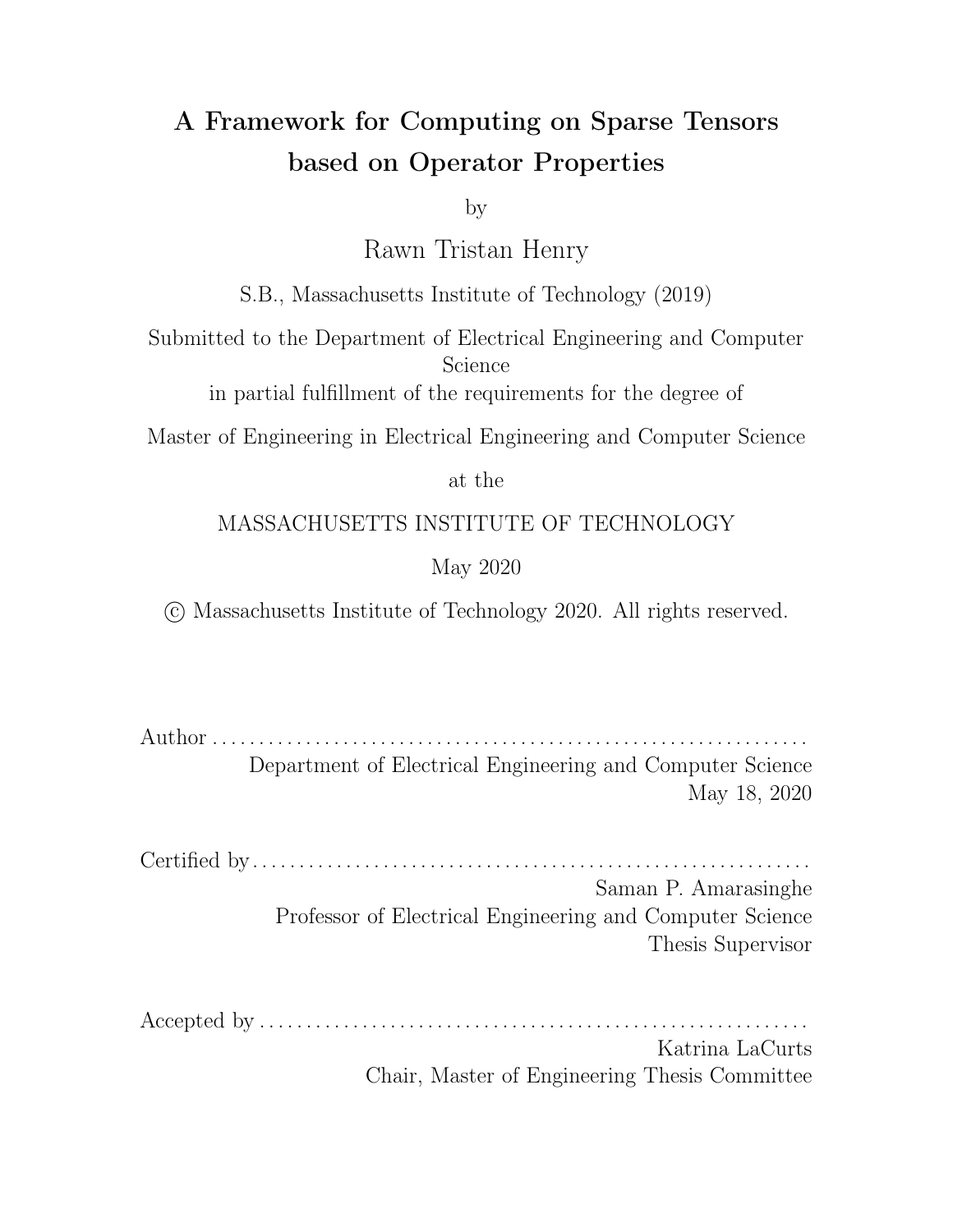### Chapter 8

### Evaluation

I carry out experiments to compare the performance of the code generated by this technique with other libraries for Breadth-First search. I chose to focus on this kernel since it is prevalent in the performance engineering literature. However, the generality of this work extends to more applications such as the Viterbi algorithm or general sparse array operations similar to numpy. This work also allows graph algorithms other than BFS to be expressible in TACO since custom operators, properties and general ll values allow users to dene arbitrary semi-rings. I demonstrate that this work has the potential to deliver good performance on these graph algorithms as TACO's scheduling language matures to support parallel sparse assembly.

#### 8.1 Methodology

The work in this thesis is implemented as an extension to the Tensor Algebra Compiler (TACO). To evaluate the performance of this work on CPUs, I compare against the optimized versions of the graph algorithms in the GAP Benchmark Suite [6], GraphIt (commit 7973721) and LAGraph 0.0.1 with SuiteSparse:GraphBLAS 3.2.2 as the back-end.

I used the ve graphs from the GAP Benchmark Suite as inputs to test BFS on each library. The graphs used are listed in table 8.1 and represents a diverse range of properties. The kron and uniform graphs are synthetic graphs while the twitter,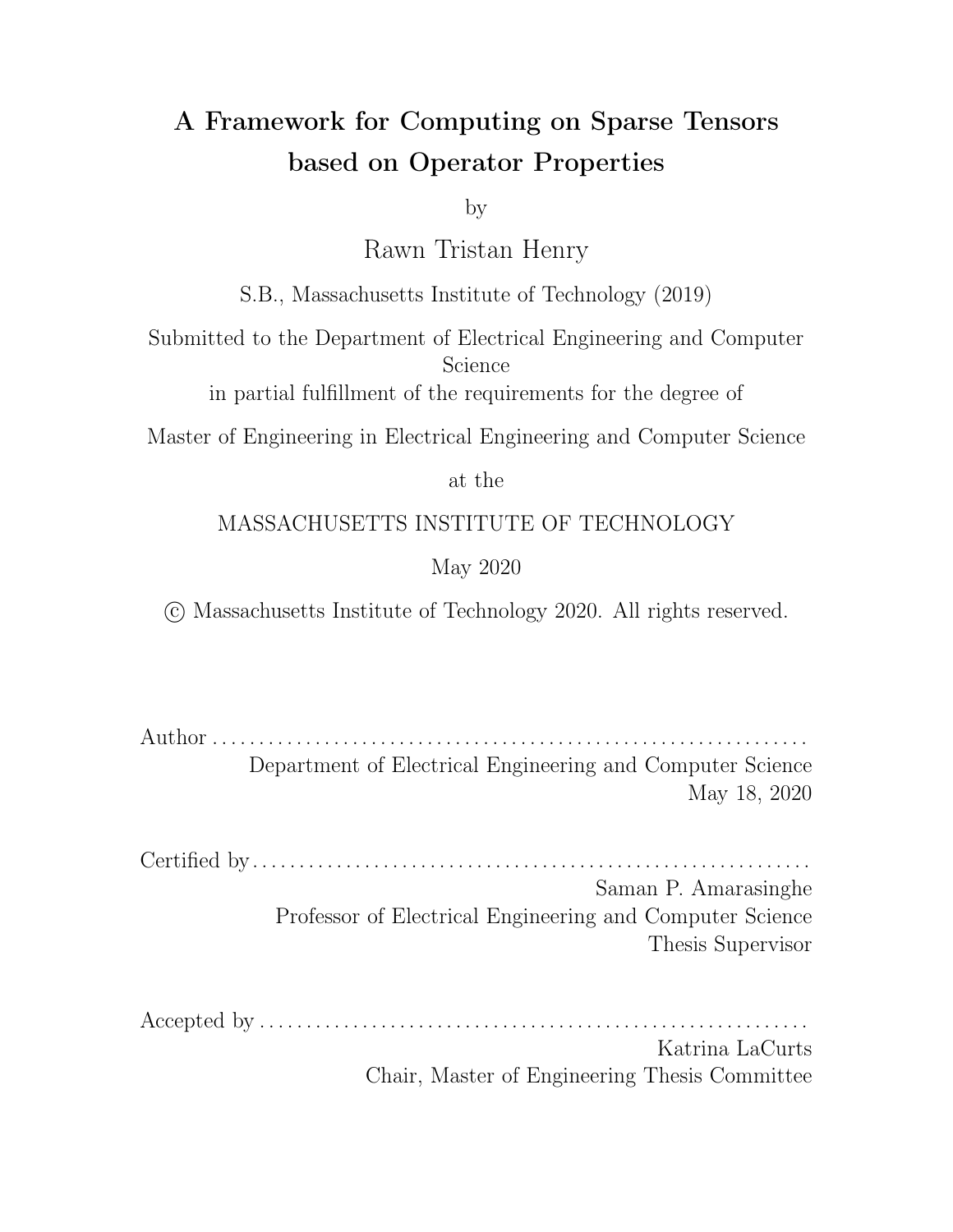road and web graphs are from real world data. The twitter, kron and web graphs are scale-free graphs with a low diameter. The road graph is smaller than the others but has a high diameter which can cause issues for some implementations. The road graph is also weighted so the weights were removed to evaluate the performance of BFS since they are unneeded. The uniform graph represents the worst case with respect to locality since every vertex has an equal probability of being a neighbor of any other vertex.

| Name        | <b>Description</b>             | # Vertices (M) | # Edges (M) | Degree | Degree Distribution |
|-------------|--------------------------------|----------------|-------------|--------|---------------------|
| Twitter     | <b>Twitter Follow links</b>    | 61.6           | 1.468.4     | 23.8   | power               |
| Web         | Web Crawl of the .sk Domain    | 50.6           | 1949.4      | 38.5   | power               |
| Road        | Distances of roads in the USA  | 23.9           | 58.3        | 2.4    | bounded             |
| <b>Kron</b> | Synthetic Kronecker Graph      | 134.2          | 2111.6      | 16     | power               |
| Urand       | Synthetic Uniform Random Graph | 134.2          | 2147.4      | 16     | normal              |

Table 8.1: Description of Graphs used in Evaluation

I use the timing method specied in the GAP Benchmark Suite for timing to time CPU codes. That is, I do not include the time to load the graphs into shared memory. For all graphs, I load a CSR and CSC version in memory to allow for direction optimization in each kernel without including the transpose time in the algorithm run time. Since BFS has a single source, I repeat the algorithm 64 times with random vertices and report the average time across those 64 runs in order to account for the variance of starting at di erent nodes. The random number generator used to pick start vertices has a xed seed so the same sequence of start vertices is picked for every framework tested. For LAGraph, the source vertices were generated using the GAP suite and stored in an Matrix Market le that the framework could read. Table 8.2 below summarizes the trials and sources for BFS.

| Algorithm $ $ Trials |    | Sources           |
|----------------------|----|-------------------|
| BFS.                 | 64 | 64 unique sources |

Table 8.2: Summary of timing method for each algorithm evaluated.

All CPU experiments are run on a dual-socket, 12-core with 24 threads, 2.5 GHz Intel Xeon E5-2680 v3 machine with 30 MB of L3 cache per socket and 128 GB of main memory, running Ubuntu 18.04.3 LTS. On CPU, I compile codes using g++ 7.5.0 with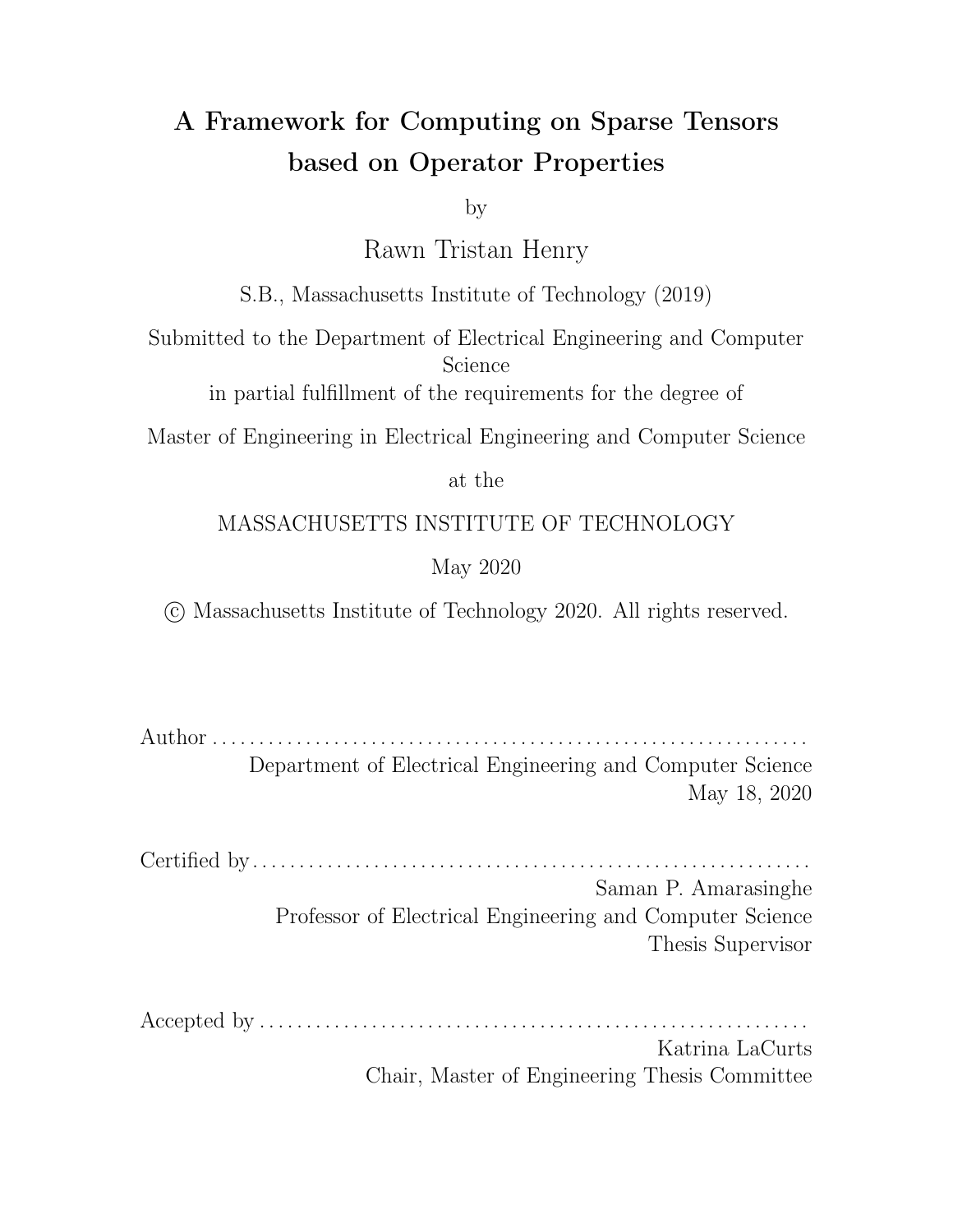the compiler ags-O3, -DNDEBUG march=native, -mtune=native, -ffast-math and -fopenmp. I usedstd::chrono::high\_resolution\_clock to record execution times on CPU. Correctness was veried by comparing against the reference version of the algorithm in the GAP Benchmark Suite.

#### 8.1.1 Discussion of performance

In this section, I rst compare the performance of TACO with and without the optimizations enabled by this work. I omit the road graph from this comparison since it has very long run times in both versions of TACO and it almost exclusively uses the SpVSpM kernel which does not take advantage of the masking and short circuiting capabilities introduced in this work. Figure 8-1 is a graph showing the performance of TACO on all of the graphs except road with and without the features of this work. This work is 5.08 times faster in the geomean compared to the prior version of TACO due to the ability to mask and short circuit.

Figure 8-1: Comparison of TACO on BFS with optimizations enabled by using the features in this work (blue) and without (red)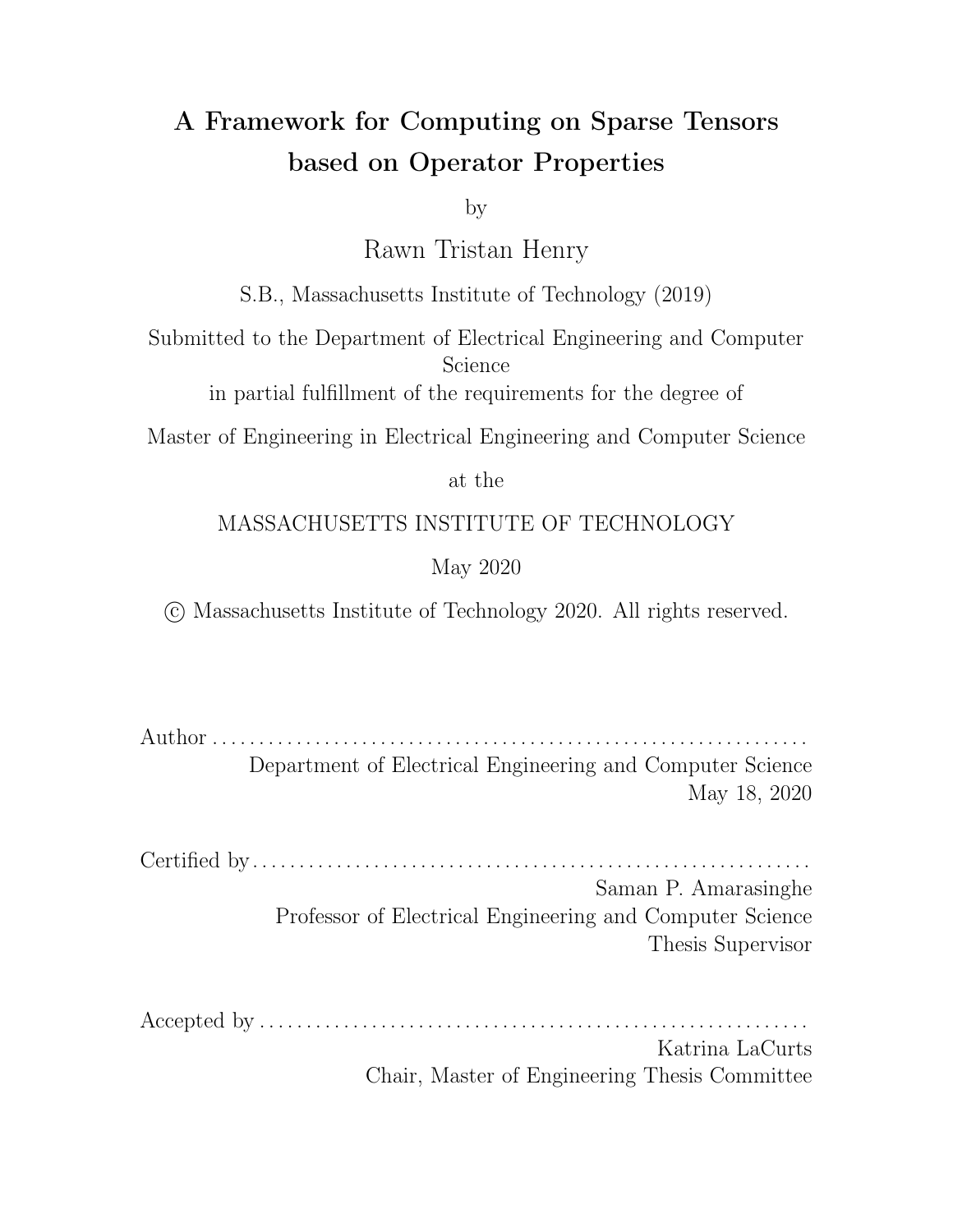| Graph          | Runtime (s) (lower is better) |         |            |             |  |
|----------------|-------------------------------|---------|------------|-------------|--|
|                | <b>GAP</b>                    | GraphIt | LAGraph    | <b>TACO</b> |  |
| <b>Twitter</b> | 0.260                         | 0.263   | 1.153      | 0.831       |  |
| Web            | 0.382                         | 0.486   | 1.325      | 2.212       |  |
| Road           | 0.328                         | 0.287   | 6.145      | 67.79       |  |
| Kron           | 0.393                         | 0.404   | <b>OOM</b> | 0.996       |  |
| <b>URand</b>   | 0.637                         | 1.038   | <b>OOM</b> | 1.653       |  |

Table 8.3: Average time in seconds for running BFS on each framework. The times are averaged after running 64 trials from the same start vertices across frameworks. OOM means the framework ran out of memory.

|                | Edge throughput (MTEPS) (higher is better) |      |                   |             |  |
|----------------|--------------------------------------------|------|-------------------|-------------|--|
| Graph          | <b>GAP</b>                                 |      | GraphIt   LAGraph | <b>TACO</b> |  |
| <b>Twitter</b> | 5648                                       | 5583 | 1274              | 1767        |  |
| Web            | 5103                                       | 4011 | 1471              | 881.3       |  |
| Road           | $152.6$ 203                                |      | 9.487             | 0.860       |  |
| Kron           | 5373                                       | 5227 | <b>OOM</b>        | 2120        |  |
| <b>URand</b>   | 3371                                       | 2069 | <b>OOM</b>        | 1299        |  |

Table 8.4: Million traversed edges per second (MTEPS) for each framework (Higher is better). OOM means the framework ran out of memory.

Table 8.3 and Table 8.4 shows the performance results obtained for Breadth-First search against state-of-the-art work. In terms of run time, TACO is slower on all of the graph algorithms with the GAP reference being the fastest. TACO was only able to beat LAGraph, which is a library for performing graph algorithms using linear algebra on the twitter graph. However, LAGraph failed to execute on the large graphs. The disparity in the run times can be explained by a few reasons:

- 1. when performing the top down step TACO must use a dense result whereas the other frameworks can maintain sparsity.
- 2. Before every top down step, the frontier must be converted into a sparse representation since both kernels give a dense output. This is done completely serially and takes one third to half of the total time to perform the top-down step.
- 3. The code generated by TACO has to use an atomic operation inside of the reduction loop in SpVSpM which induces another serial bottleneck as shown in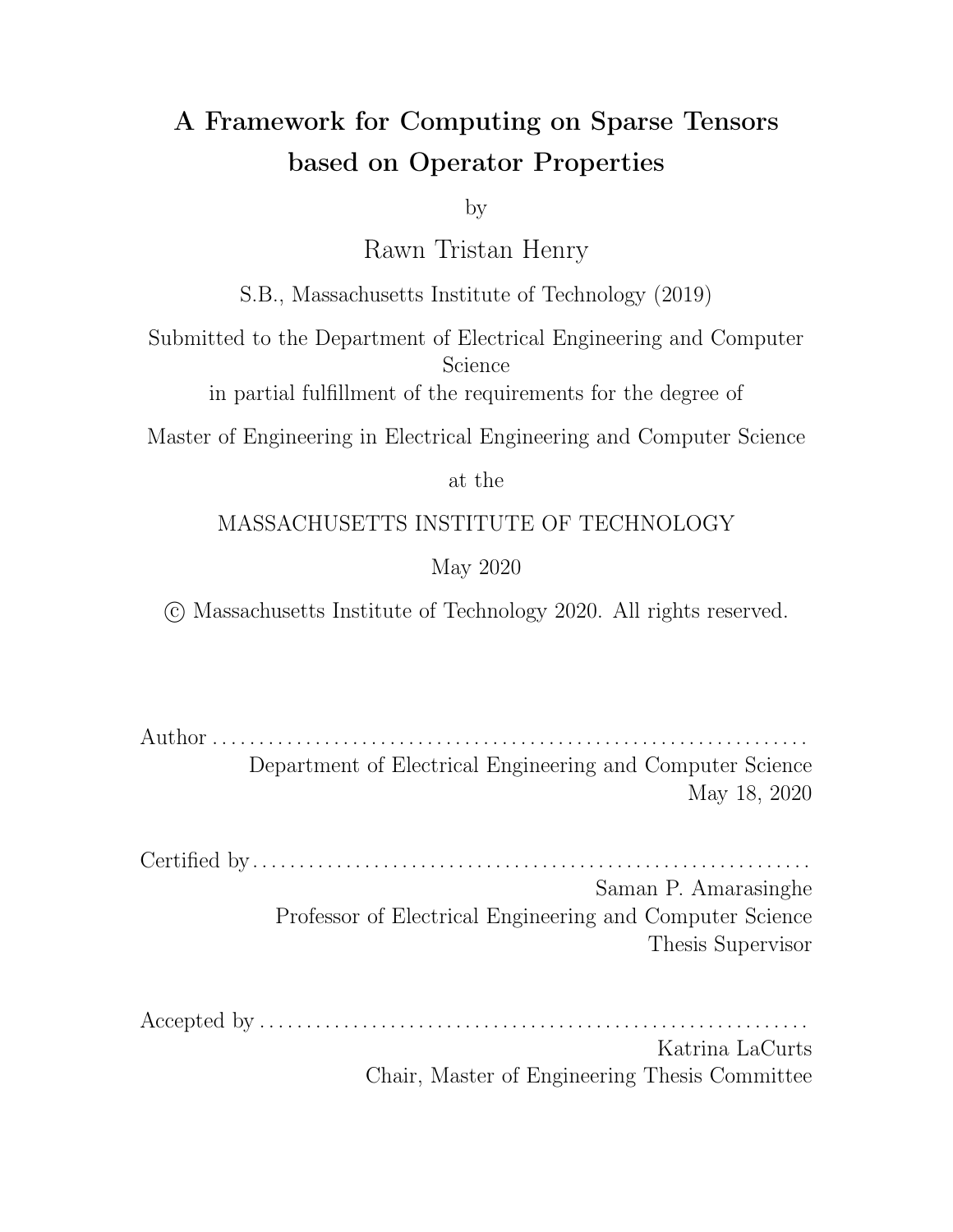Figure 8-2.

Figure 8-2: Code for the sparse vector sparse matrix kernel into a dense result. The sparse vector is x, the sparse matrix is A and the result isy.

The addition of sparse parallel assembly to TACO would help to solve these problems by removing both serial bottlenecks in the current kernel. Firstly, one would only pay the sparse to dense conversion once when initially switching from bottom up traversal to top down traversal instead of at the beginning of each top down traversal. This would be greatly bene cial since this is currently done completely serially. Additionally, a more general way to perform scatter reductions into a sparse result could potentially be free of locks as seen in the works of Azad and Buluc [3] which would further reduce the amount of serialization.

The results support the claim that the top down kernel is the much slower than bottom up. The road graph has a very small average number of neighbors so the frontier rarely becomes large enough for the direction to switch to pull during BFS execution. This explains why it exhibits such a long run time in comparison to all the other frameworks.

Finally, even if the SpVSpM kernel is rectied, the pull direction in the GAP suite is up to 3x faster than TACO on the same BFS step. The code format looks extremely similar where both iterate over the graphs and employ masking and short circuiting. However, GAP uses special data structures for BFS since it knows it is operating on booleans. Namely, GAP packs the bits manually inuint64 t s and performs bit manipulations to get and set bits in the frontier. Additionally, it leverages the fact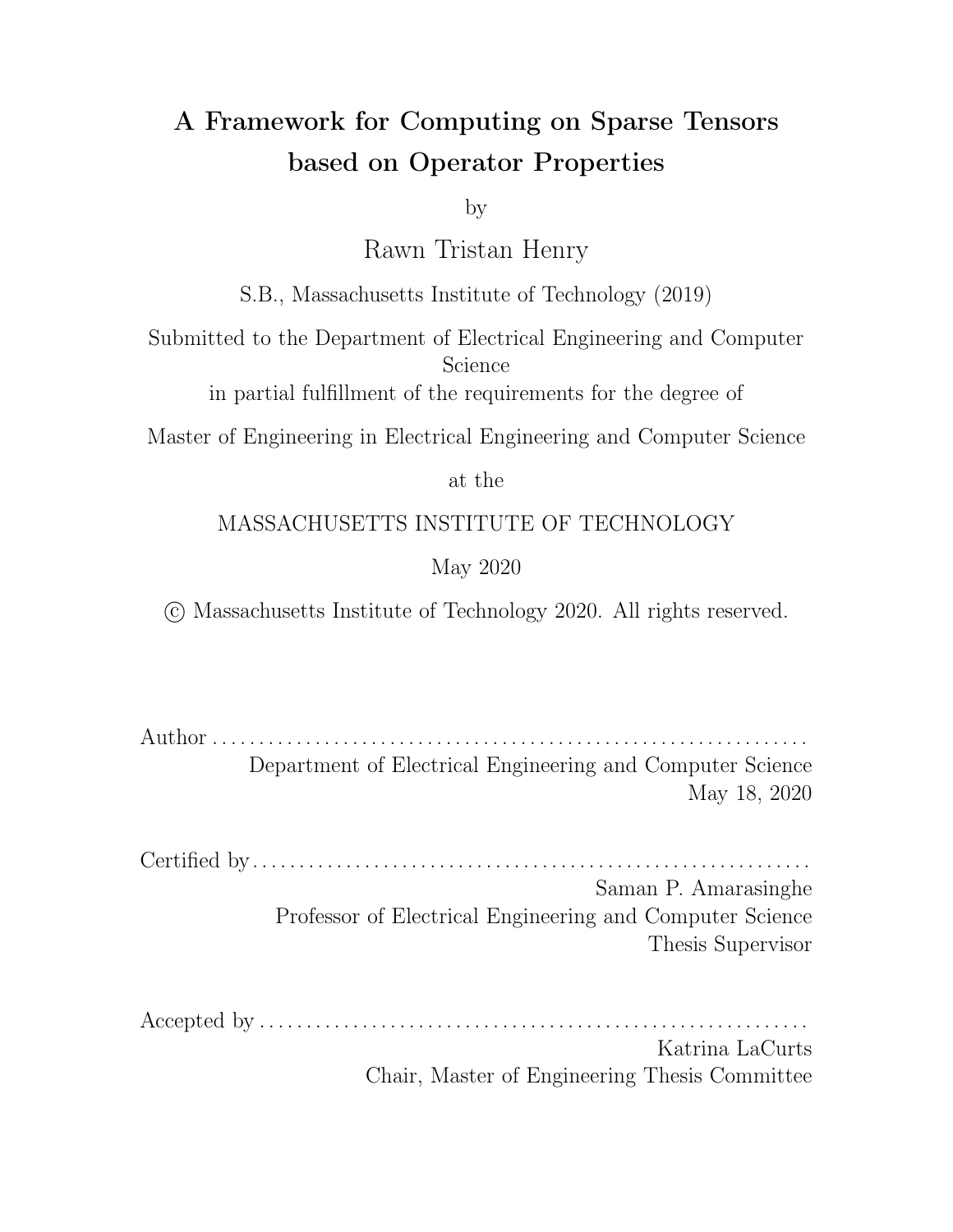that the graph is a boolean with no explicit zeros stored in the matrix so that it does not need to store a value indicating that an edge is present. The presence of an edge is implicitly inferred by the presence of a coordinate. Both of these features reduce the memory trac which is very bene cial to graph algorithms. These could potentially be supported in a TACO and exposed via the scheduling language, where a user can instruct TACO to pack larger integer types into smaller ones in general. Additionally, a scheduling or format primitive which instructs TACO that there are no explicit zeros in the tensor could enable it to omit storing the values of a boolean tensor. I leave implementing these features along with parallel sparse assembly as future work.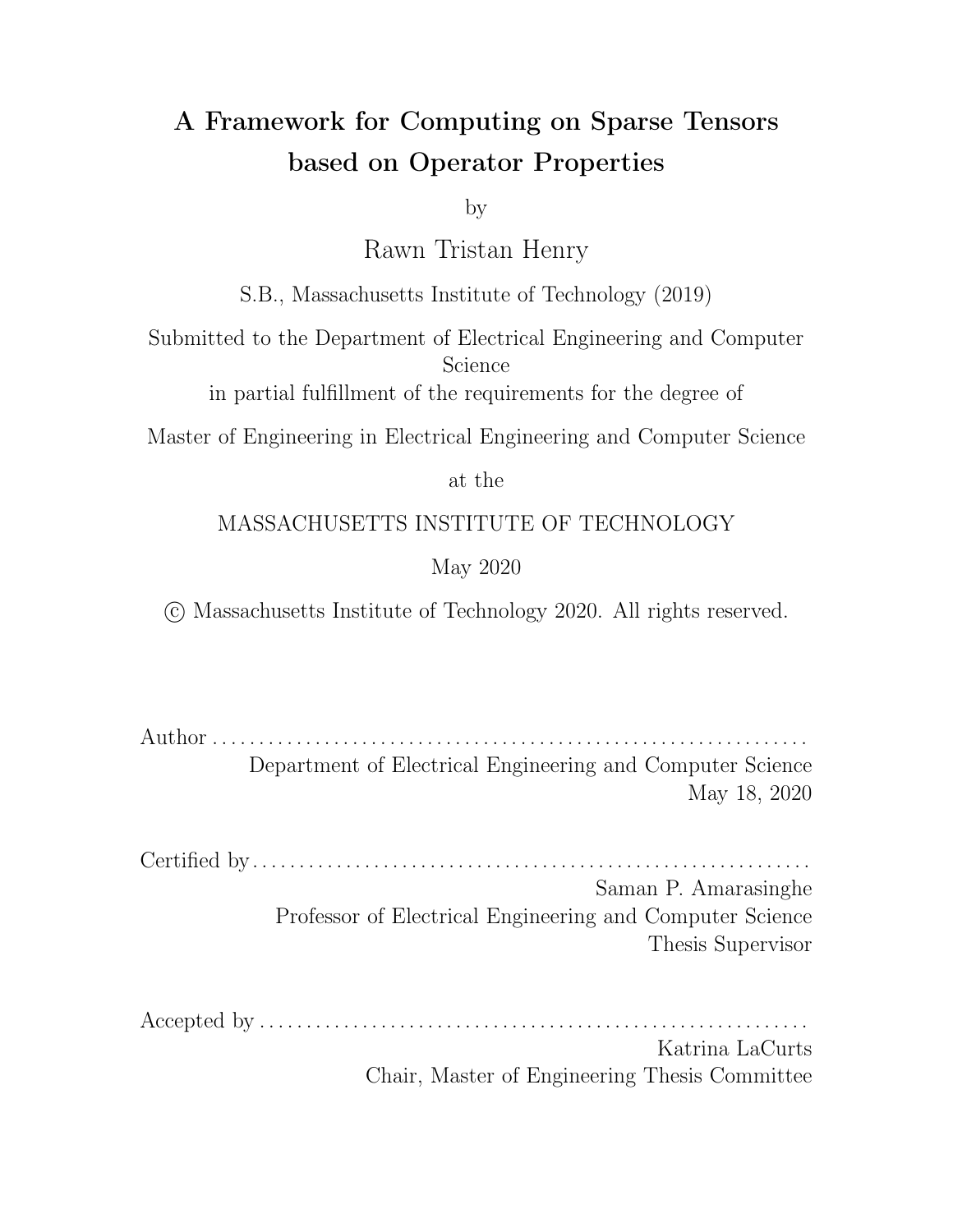### Chapter 9

### Related Work

Many researchers have worked on compilers to generate code for computing on sparse tensors. Recently, researchers have explored performing graph algorithms using sparse linear algebra computations over general semi-rings. I discuss prior work from both categories in this section since this work blends the two elds.

Sparse Compilers: Prior work on sparse linear algebra compilers forms the foundation of this approach. Works by Bik and Wijsho [7, 9] used a technique called guard encapsulation to transform code for computing on dense linear algebra into the analog sparse linear algebra code. Kotlyar et al. [23] soon followed with a relational algebra based framework that compiled e cient sparse matrix code from dense loops and a speci cation of the representation of the sparse matrix. Pugh and Shpeisman introduced SIPR [28] which was a new intermediate representation that separated the maintenance of the complicated sparse data structures from the actual matrix operations performed. Their new representation allowed for cost-analysis to predict program eciency allowing them to compile dense code into the equivalent ecient sparse code. There has been recent work to use a sparse polyhedral framework [33, 32] to emit ecient code for computing on sparse data structures. Generally, these strategies inspects and reorders the data at run-time and executes the original computation on the newly transformed data-structures. Most recently, the Tensor Algebra Compiler (TACO) [12, 20, 21] emits ecient code that computes on sparse and dense tensors. It uses a description of the format each tensor is stored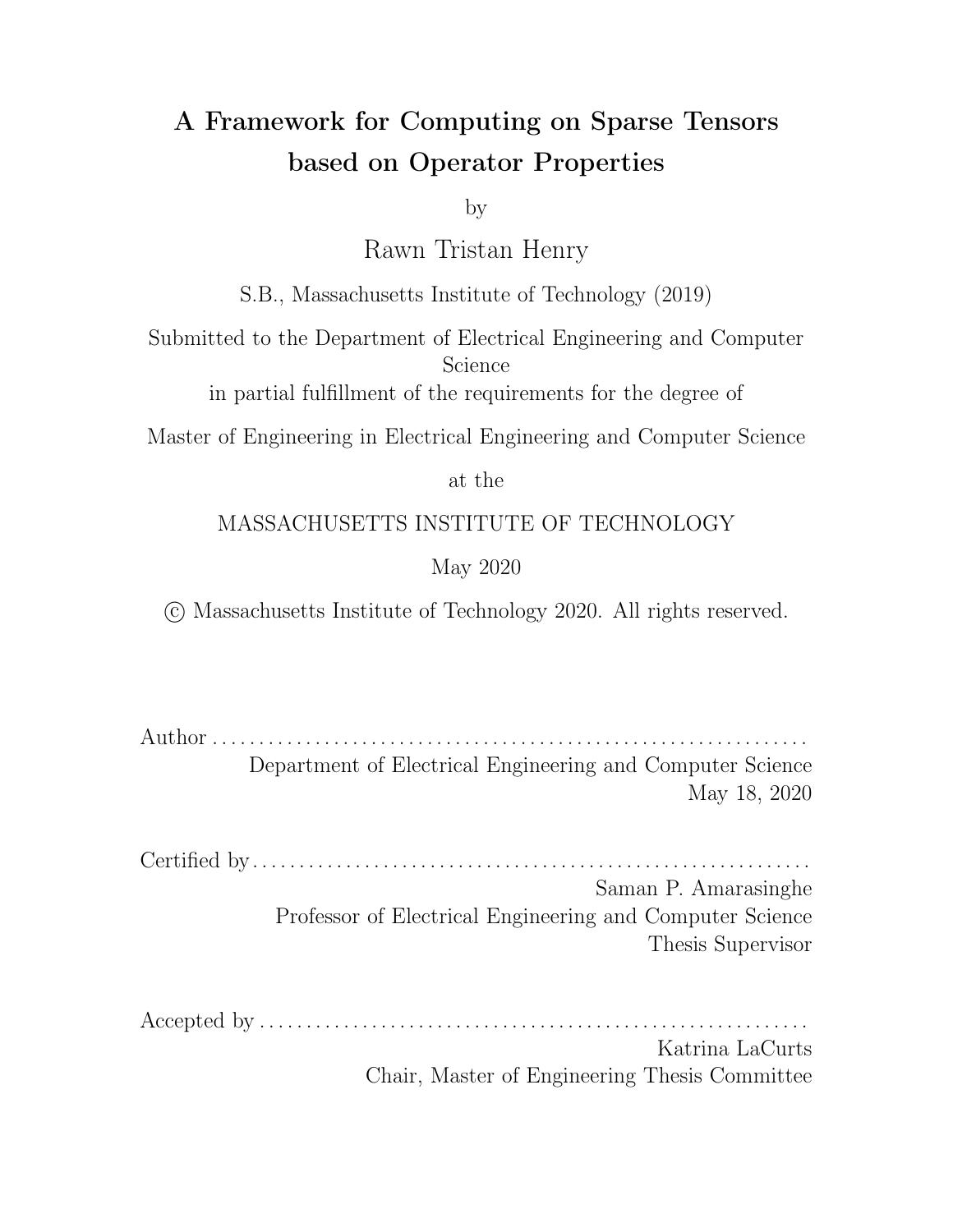in along with the computation to be performed to generate ecient tensor algebra code. TACO is great for tensor algebra operations falling in the usual  $; +)$  semiring but it does not generalize to arbitrary semi-rings and does not allow computation outside of semi-rings. I build on TACO in this work allowing generic operations and introducing properties that TACO can explicitly use to perform its transformations. This generality allows TACO to be used to compile codes for a wide range of linear algebra based graph algorithms.

Linear Algebra Graph Algorithms: Pregel [24] introduced the vertex-centric framework for thinking about graph algorithms. It relies on message passing to send data among the vertices in the graph and updates vertex state based on the messages received. The edge-centric model for graph computations was introduced by PowerGraph [16] to address performance and scalability issues with vertex-centrix model for scale-free graphs. The edge-centric model is conceptually split into three phases - Gather, Apply, Scatter (GAS) where information is rst gathered about adjacent vertices and edges to apply an update to the vertices which is then scattered to update data on adjacent edges. Lastly, linear algebra graph frameworks have been proposed. This began with work by Combinatorial BLAS [11] which exposes a small set of linear algebra primitives that target graph applications. One issue is that users often are unaware of how to express certain graph algorithms in linear algebra terms. GraphMat [34] attempts to bridge the gap between the vertex centric model and the linear algebra based frameworks by translating vertex centric graph algorithms to their linear algebra equivalents in the back end. This provides the productivity of the familiar vertex centric models without sacri cing performance. GraphBLAS [10] is an open source e ort to de ne building blocks for graph algorithms in the language of linear algebra. SuiteSparse [15] was the rst fully GraphBLAS compliant library and has a multi-threaded CPU version. GraphBLAST [39] is a GPU linear algebra based graph system inspired by GraphBLAS. It generalizes the concepts of semirings to allow users to express a wide range of graph algorithms using highly optimized kernels for operations on sparse matrices and vectors.

The current work on sparse compilers is very promising but it is restricted to one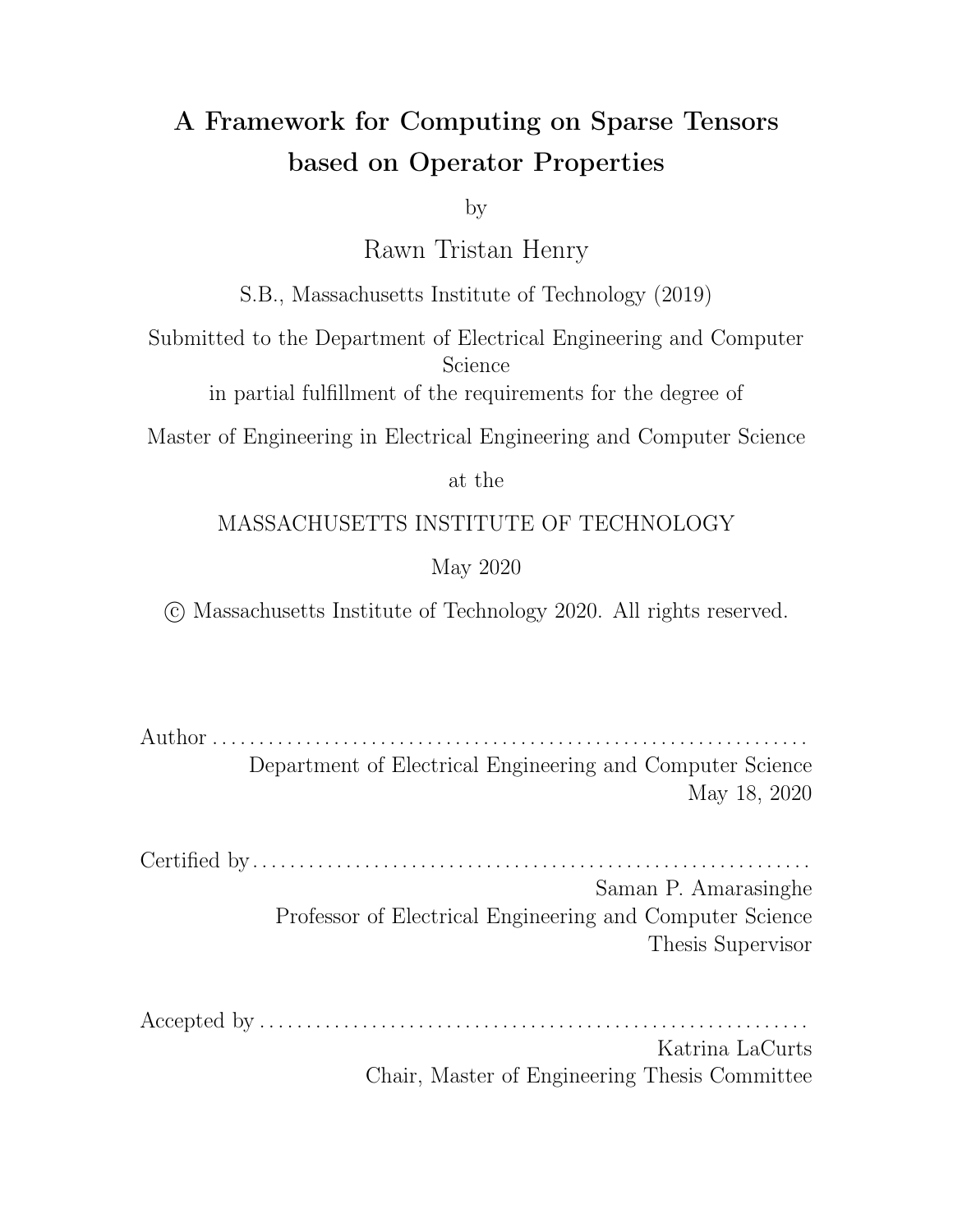semi-ring. In this work, I lift this restriction to allow the sparse compiler approach taken by TACO to work on arbitrary semi-rings by allowing the compiler to exploit the properties of the operators in the expression. This work also allows operations outside of semi-rings to be dened and generalizes the concept of iteration spaces introduced in TACO enabling new optimizations to be de ned that are bene cial to running graph algorithms.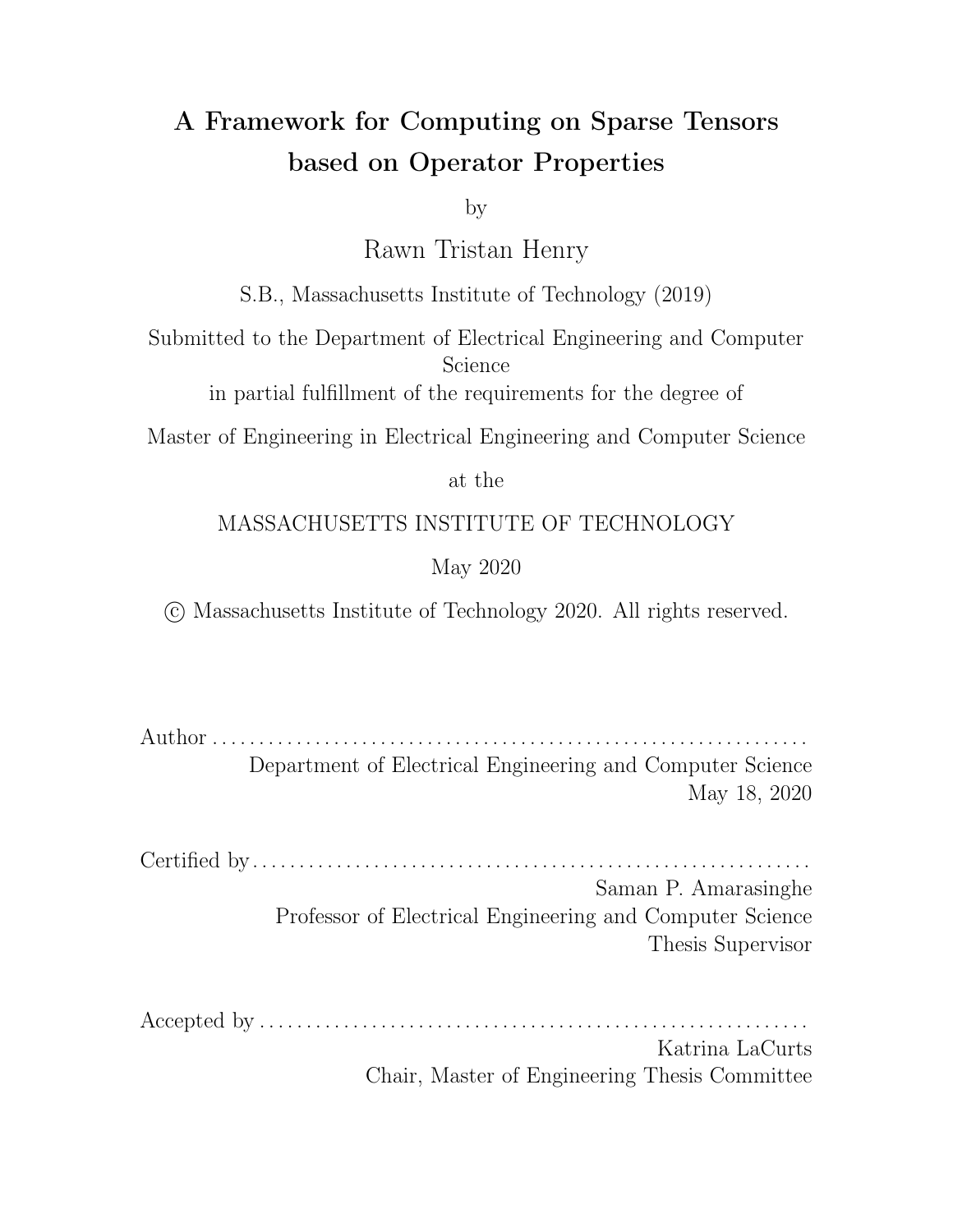## Chapter 10

### Conclusion and Future Work

This thesis presents a new framework for thinking about optimizations and operators on sparse tensors in terms of the operator properties and generalizes the concept of iteration spaces by introducing complements. I extended the iteration lattices from the previous work and I show how properties can allow a sparse tensor compiler to construct lattices and reason about the loop domains for reductions. I also introduce the concept of a general ll value to the compiler so that ll values no longer have to be just zero. The framework presented here can recreate general optimizations on graph algorithms in linear algebra but does not currently support sparse parallel assembly of tensor results which limits its performance on the graph algorithms tested. I believe that this work is a stepping stone to unlocking a sparse equivalent of numpy since it allows a wide range of operators to be supported eciently and allows optimizations to be uncovered by simply reasoning about the properties of the operators used in some computation.

Future work includes implementing support for custom tensor types in the compiler to complement the custom operators presented here. This would give users more exibility when describing algorithms. One instance is that with the sssp problem, it is possible to derive both path lengths and the actual source to target paths using one semiring instead of two [19]. One could also add support for sparse slicing to the compiler to match the kind of numpy-style slicing as well as generalize the notion of indices in index notation so that indices can be anything. This would allow TACO to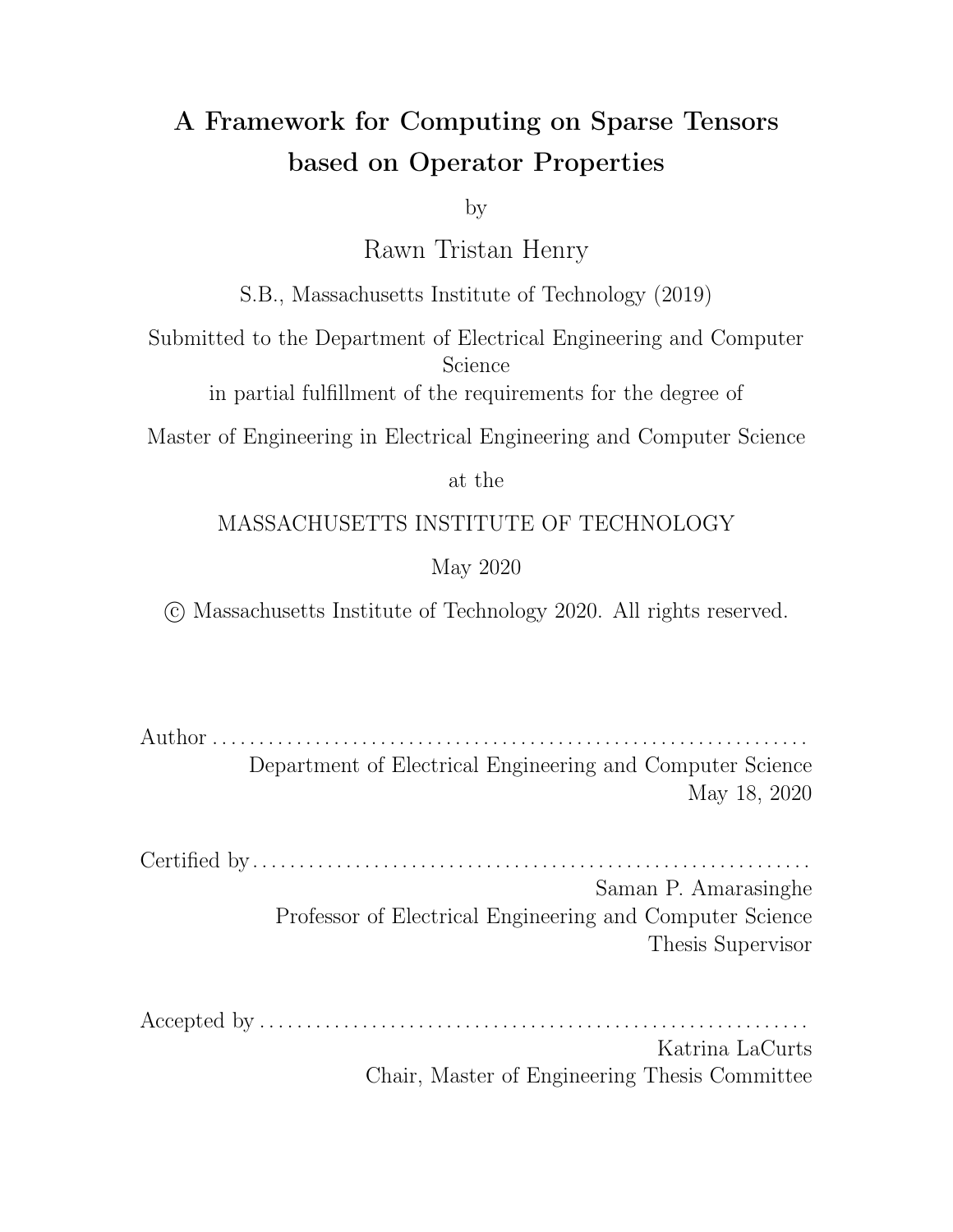be used in data science frameworks such as pandas as a backend and allow those users to benet from the ecient code that it generates. Lastly, one could allow TACO operators to be implemented in C/C++ code instead of in the TACO IR. This would make it easier for users already familiar with C to introduce new operators to the compiler allowing it to be easier to leverage the operator abstractions expressed in this thesis. On the scheduling side, it could be useful to include a scheduling primitive to pack smaller types such as that sinto larger types such as the 4\_t s. This could be bene cial for a sparse compiler since algorithms are usually memory bound and this could help the compiler emit wider sizes reads and writes so more data is moved with each instruction. Lastly, parallel sparse assembly would be very bene cial since it would give users much more exibility when using TACO's scheduling language.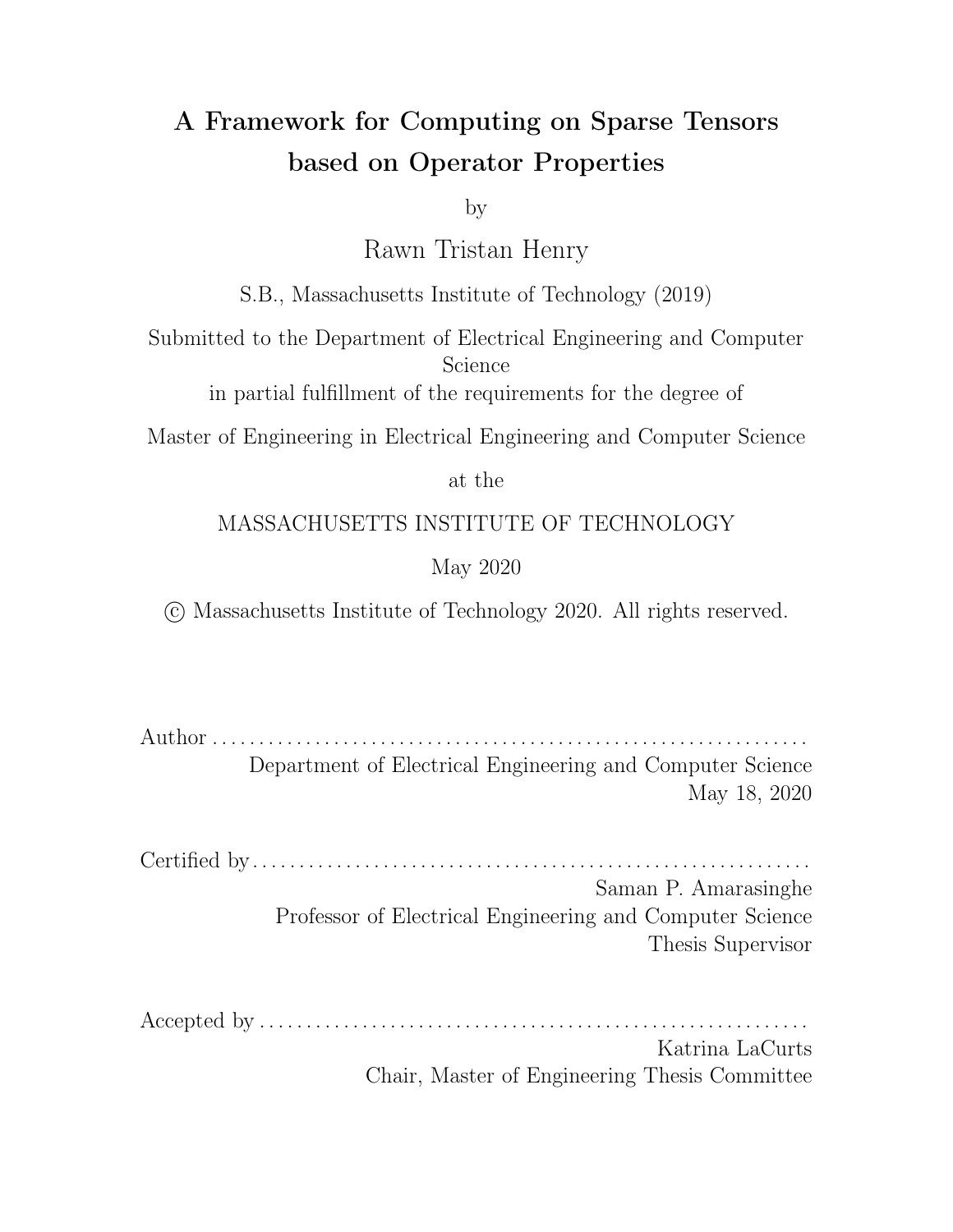# Appendix A

...

# Operator Implementations

### A.1 BFS Pull Implementation

```
struct BfsLower {
 ir::Expr operator()(const std::vector<ir::Expr> &v) {
   return v[0];
 }
};
struct BfsMaskAlg {
  IterationAlgebra operator()(const std::vector<IndexExpr>& regions) {
    return Intersect(regions[0], Complement(regions[1]));
 }
};
Tensor<double> A("A", {NUM_I, NUM_J}, CSR);
Tensor<double> f("f", {NUM_J}, {Dense});
Tensor<double> mask("mask", {NUM_I}, {Dense});
Tensor<double> v("v", {NUM_I}, {Dense});
```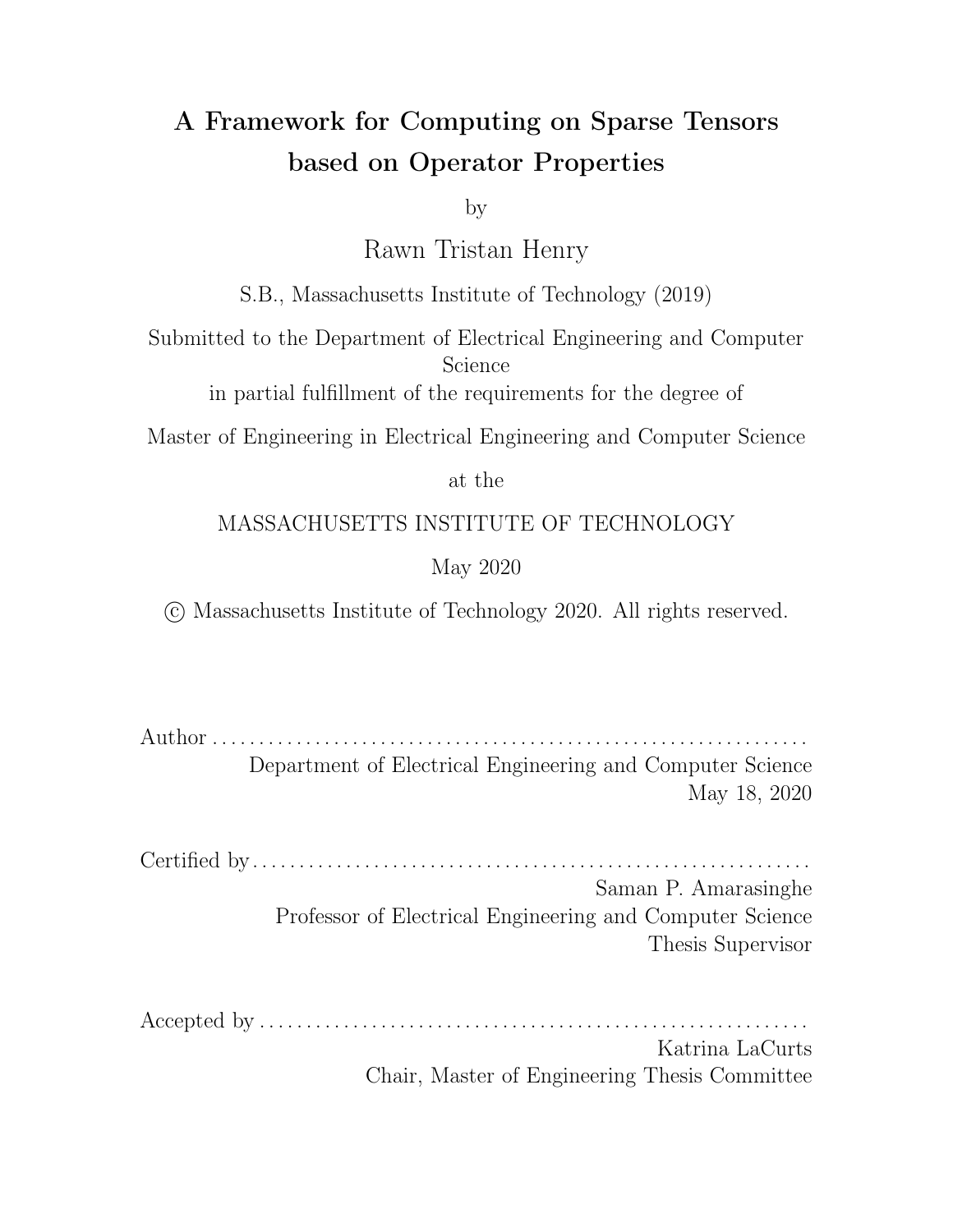```
A.pack();
f.pack();
mask.pack();
IndexVar i, j;
// Instantiate Operator
Op bfsMaskOp("bfsMask", BfsLower(), BfsMaskAlg());
IndexExpr bfsStep = bfsMaskOp(taco::And(A(i,j),f(j)), mask(i));
v(i) = taco::Reduction(taco::Or(), j, bfsStep);
```
IndexStmt stmt = v.getAssignment().concretize();

```
stmt = stmt.split(i, i0, i1, 16)
            .reorder(\{i0, i1, j\})
             .parallelize(i0, ParallelUnit::CPUThread, OutputRaceStrategy::NoRaces);
```
v.compile(stmt);

v.assemble();

v.compute();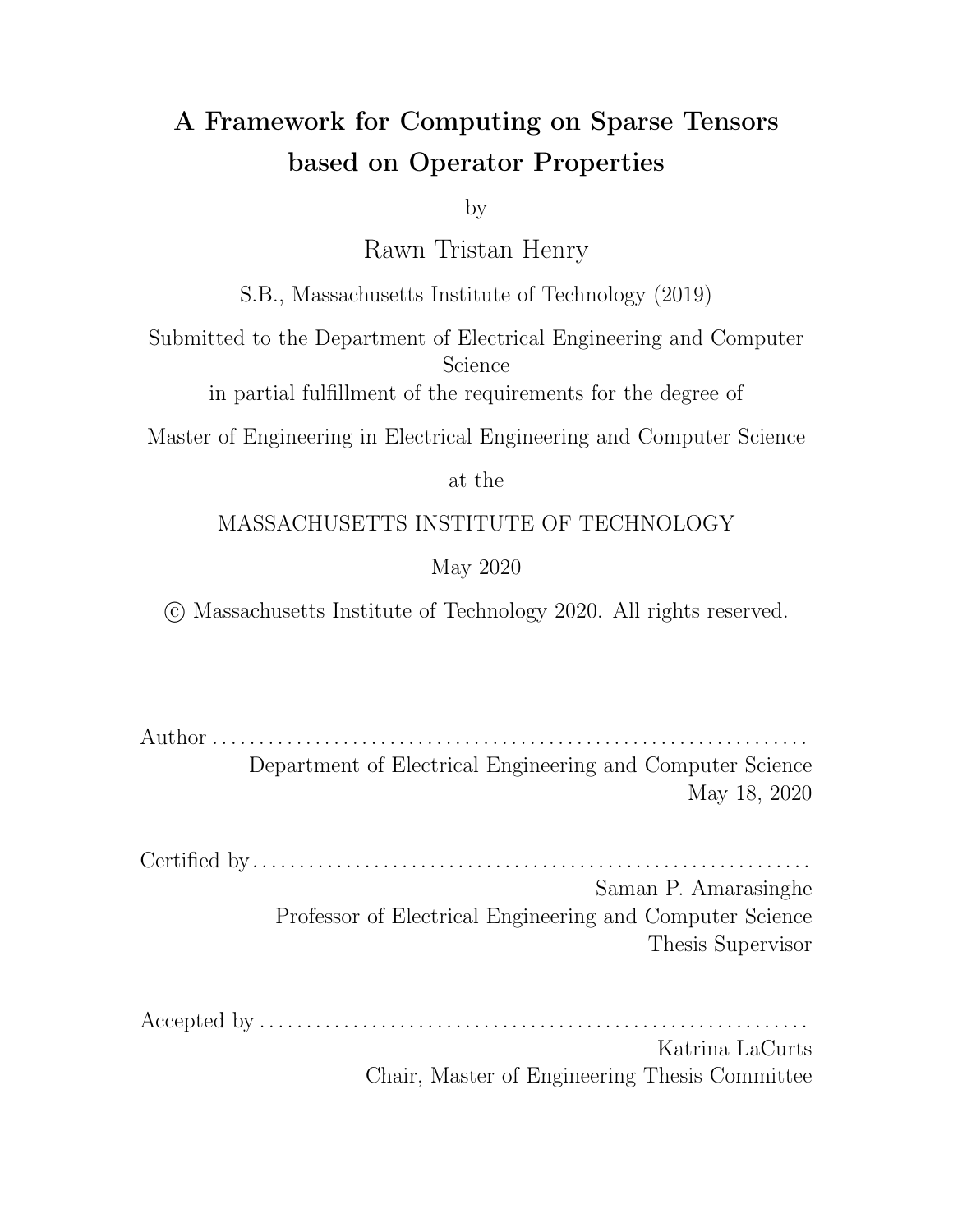### A.2 BFS Pull Implementation

```
Tensor<double> A("A", {NUM_I, NUM_J}, CSC);
Tensor<double> f("f", {NUM_J}, {Compressed});
Tensor<double> mask("mask", {NUM_I}, {Dense});
Tensor<double> v("v", {NUM_I}, {Dense});
...
A.pack();
f.pack();
mask.pack();
IndexVar i, j;
v(i) = \text{Reduction}(\text{taco}: 0r(), j, \text{taco}: \text{And}(A(i, j), f(j)));
IndexStmt stmt = v.getAssignment().concretize();
stmt = stmt.reorder(i,j).parallelize(j, taco::ParallelUnit::CPUThread,
                          taco:: OutputRaceStrategy:: Atomics);
```

```
v.compile(stmt);
v.assemble();
```

```
v.compute();
```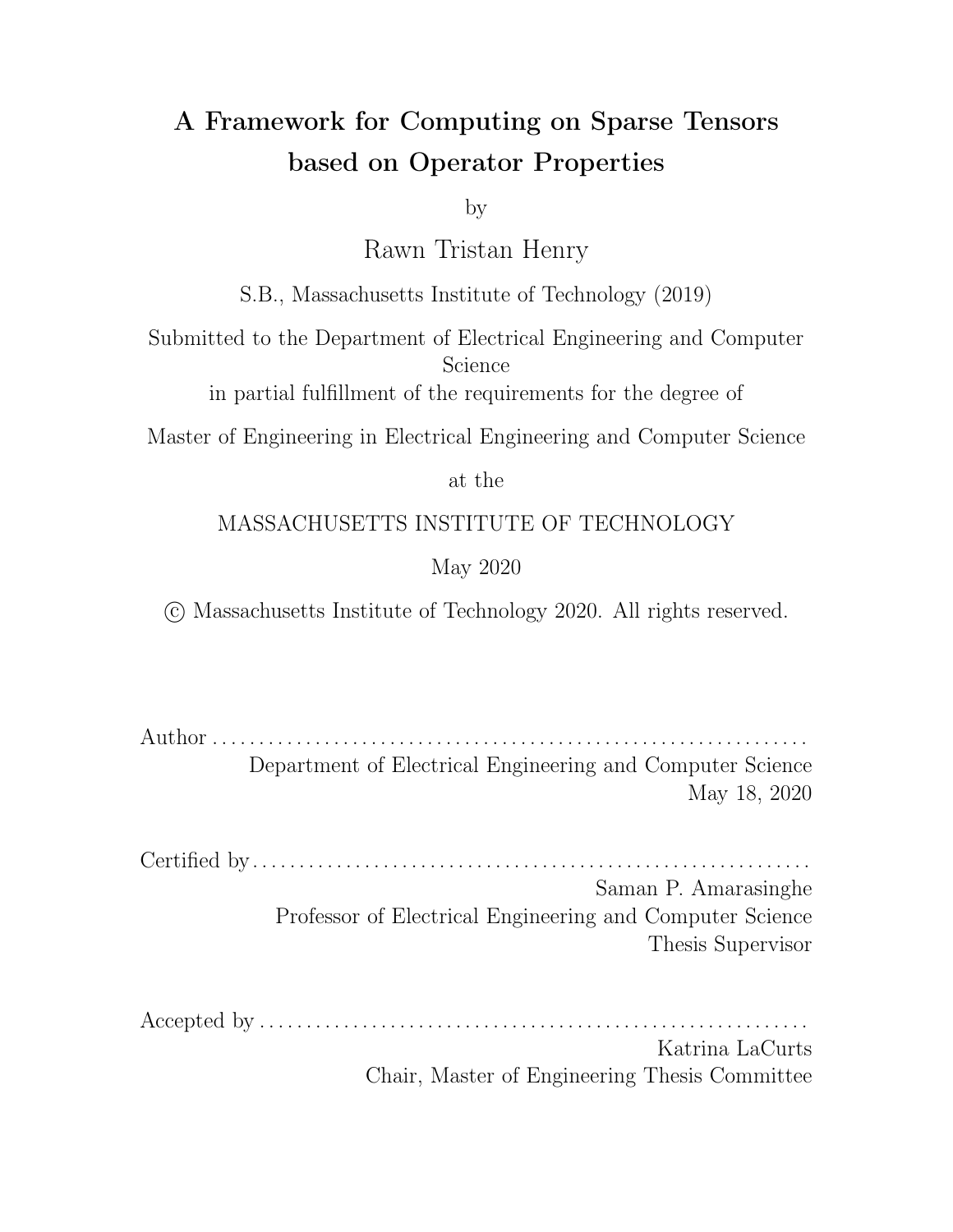## Bibliography

- [1] Martin Abadi, Paul Barham, Jianmin Chen, Zhifeng Chen, Andy Davis, Je rey Dean, Matthieu Devin, Sanjay Ghemawat, Geo rey Irving, Michael Isard, Manjunath Kudlur, Josh Levenberg, Rajat Monga, Sherry Moore, Derek G. Murray, Benoit Steiner, Paul Tucker, Vijay Vasudevan, Pete Warden, Martin Wicke, Yuan Yu, Xiaoqiang Zheng, Paul Barham, Jianmin Chen, Zhifeng Chen, Andy Davis, Je rey Dean, Matthieu Devin, Sanjay Ghemawat, Geo rey Irving, Michael Isard, Manjunath Kudlur, Josh Levenberg, Rajat Monga, Sherry Moore, Derek G. Murray, Benoit Steiner, Paul Tucker, Vijay Vasudevan, Pete Warden, Martin Wicke, Yuan Yu, and Xiaoqiang Zheng. TensorFlow: A system for large-scale machine learning. In USENIX Symposium on Operating Systems Design and Implementation, pages 265–283, 2016.
- [2] A. Azad, A. Buluç, and J. Gilbert. Parallel triangle counting and enumeration using matrix algebra. In 2015 IEEE International Parallel and Distributed Processing Symposium Workshop, pages 804–811, 2015.
- [3] Ariful Azad and Aydin Buluc. A work-e cient parallel sparse matrix-sparse vector multiplication algorithm, 2016.
- [4] S. Beamer, K. Asanovic, and D. Patterson. Locality exists in graph processing: Workload characterization on an ivy bridge server. In 2015 IEEE International Symposium on Workload Characterization, pages 56–65, 2015.
- [5] Scott Beamer, Krste Asanovi, and David Patterson. Direction-optimizing breadth-first search. In Proceedings of the International Conference on High Performance Computing, Networking, Storage and Analysis, SC '12, Washington, DC, USA, 2012. IEEE Computer Society Press.
- [6] Scott Beamer, Krste Asanovi, and David Patterson. The gap benchmark suite, 2015.
- [7] Aart J. C. Bik. Compiler Support for Sparse Matrix Computations. PhD thesis, 1996.
- [8] Aart J. C. Bik, Peter J. H. Brinkhaus, Peter M. W. Knijnenburg, and Harry A. G. Wijsho. The Automatic Generation of Sparse Primitives. ACM Transactions on Mathematical Software, 24(2):190–225, 1998.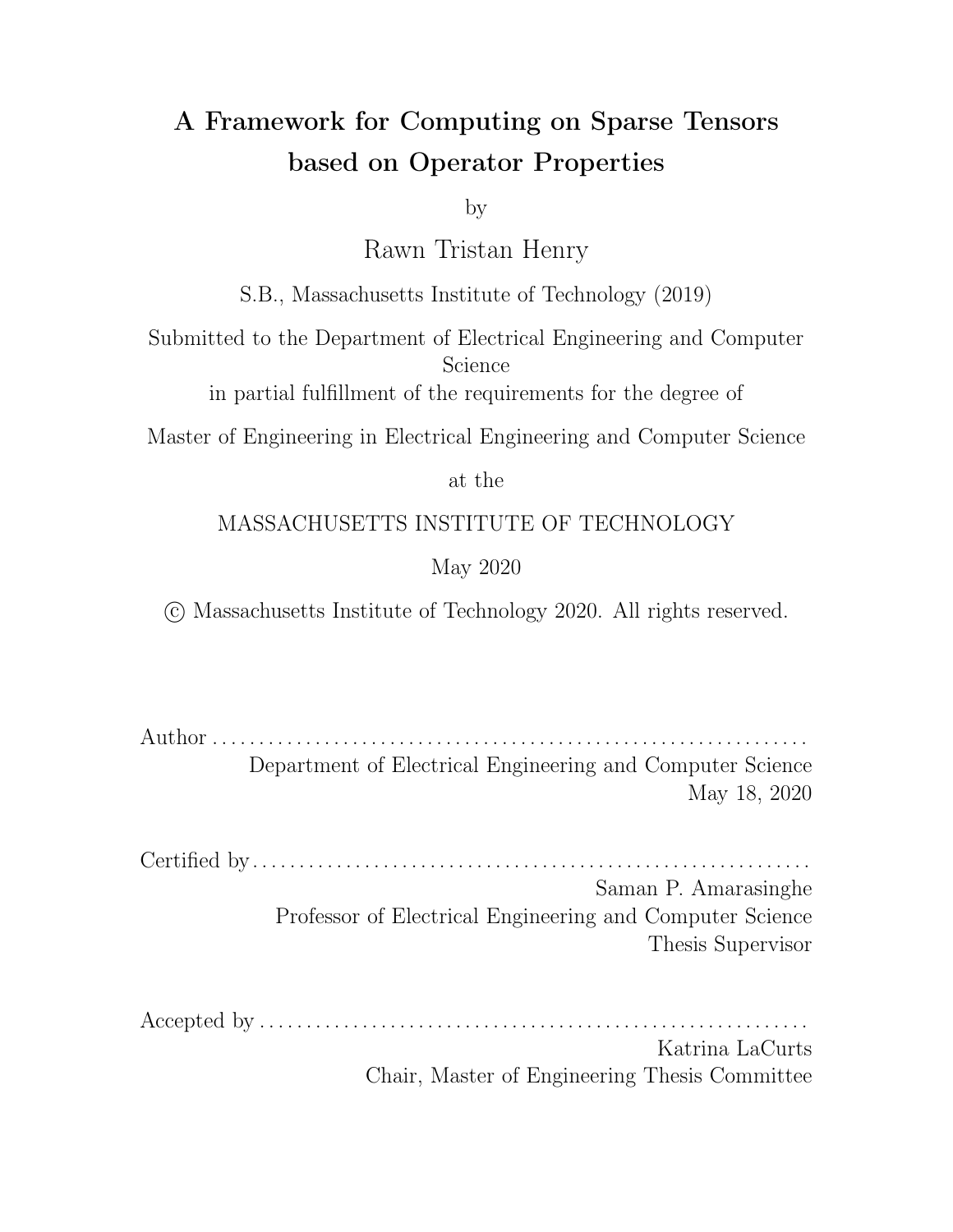- [9] Aart J. C. Bik and Harry A. G. Wijsho. Compilation Techniques for Sparse Matrix Computations. In International Conference on Supercomputing, pages 416–424. ACM, jul 1993.
- [10] Aydın Buluç, Tim Mattson, Scott McMillan, Jose Moreira, and Carl Yang. Design of the GraphBLAS api for c. Proceedings - 2017 IEEE 31st International Parallel and Distributed Processing Symposium Workshops, IPDPSW 2017, 0(0):643–652, 2017.
- [11] Aydin Buluç and John Gilbert. The combinatorial blas: Design, implementation, and applications. IJHPCA, 25:496–509, 12 2011.
- [12] Stephen Chou, Fredrik Kjolstad, and Saman Amarasinghe. Format abstraction for sparse tensor algebra compilers. Proc. ACM Program. Lang., 2(OOPSLA):123:1–123:30, October 2018.
- [13] Stephen Chou, Fredrik Kjolstad, and Saman Amarasinghe. Format abstraction for sparse tensor algebra compilers. Proceedings of the ACM on Programming Languages, 2(OOPSLA):123:1–123:30, November 2018.
- [14] Timothy A. Davis. Graph algorithms via suitesparse: Graphblas: triangle counting and k-truss. 2018 IEEE High Performance extreme Computing Conference (HPEC), pages 1–6, 2018.
- [15] Timothy A. Davis. Algorithm 1000: Suitesparse:graphblas: Graph algorithms in the language of sparse linear algebra. ACM Trans. Math. Softw., 45(4), December 2019.
- [16] Joseph E. Gonzalez, Yucheng Low, Haijie Gu, Danny Bickson, and Carlos Guestrin. Powergraph: Distributed graph-parallel computation on natural graphs. In Presented as part of the 10th USENIX Symposium on Operating Systems Design and Implementation (OSDI 12), pages 17–30, Hollywood, CA, 2012. USENIX.
- [17] Norman P. Jouppi, Cli Young, Nishant Patil, David A. Patterson, Gaurav Agrawal, Raminder Bajwa, Sarah Bates, Suresh Bhatia, Nan Boden, Al Borchers, Rick Boyle, Pierre-luc Cantin, Cli ord Chao, Chris Clark, Jeremy Coriell, Mike Daley, Matt Dau, Je rey Dean, Ben Gelb, Tara Vazir Ghaemmaghami, Rajendra Gottipati, William Gulland, Robert Hagmann, Richard C. Ho, Doug Hogberg, John Hu, Robert Hundt, Dan Hurt, Julian Ibarz, Aaron Ja ey, Alek Jaworski, Alexander Kaplan, Harshit Khaitan, Andy Koch, Naveen Kumar, Steve Lacy, James Laudon, James Law, Diemthu Le, Chris Leary, Zhuyuan Liu, Kyle Lucke, Alan Lundin, Gordon MacKean, Adriana Maggiore, Maire Mahony, Kieran Miller, Rahul Nagarajan, Ravi Narayanaswami, Ray Ni, Kathy Nix, Thomas Norrie, Mark Omernick, Narayana Penukonda, Andy Phelps, Jonathan Ross, Amir Salek, Emad Samadiani, Chris Severn, Gregory Sizikov, Matthew Snelham, Jed Souter, Dan Steinberg, Andy Swing, Mercedes Tan, Gregory Thorson,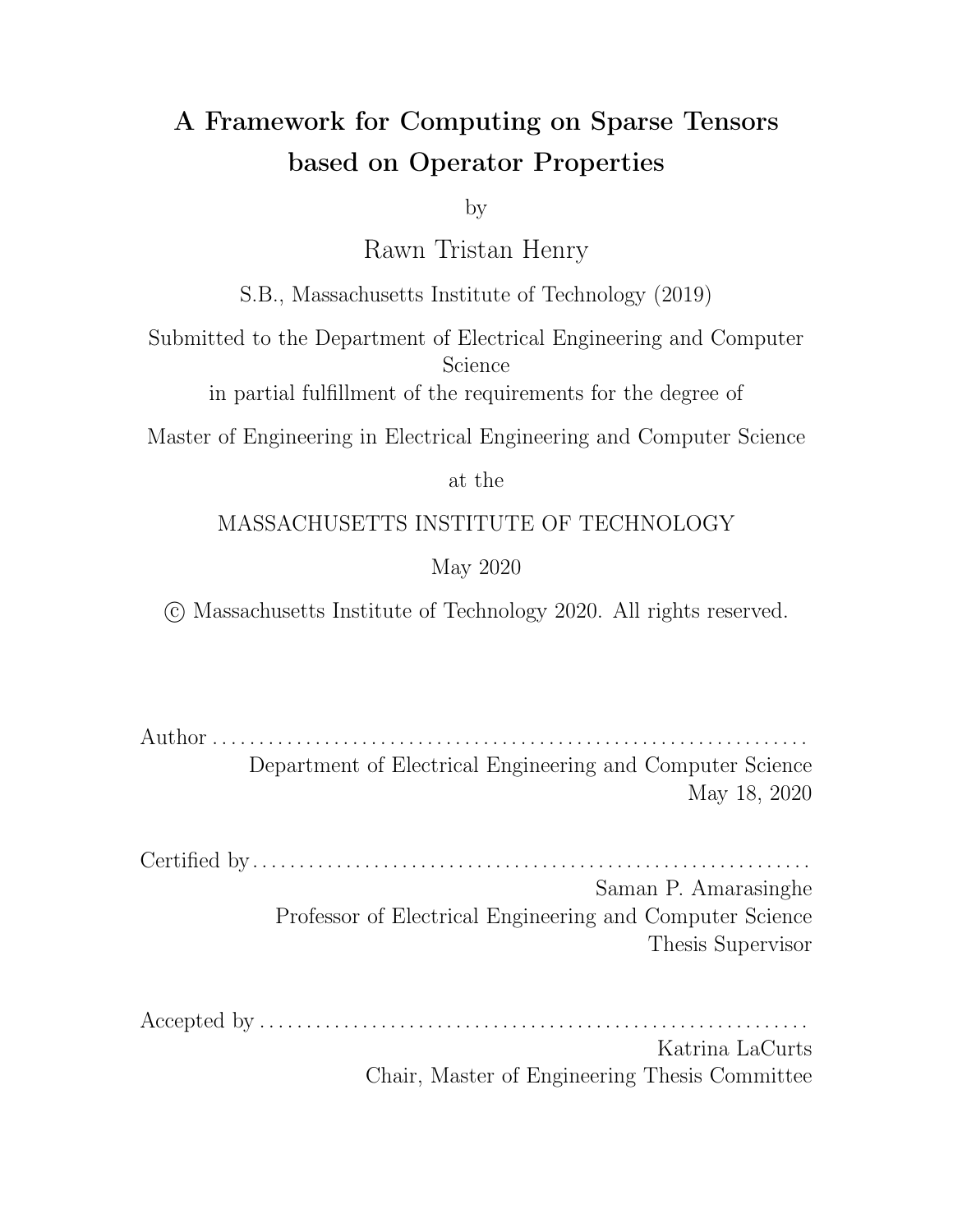Bo Tian, Horia Toma, Erick Tuttle, Vijay Vasudevan, Richard Walter, Walter Wang, Eric Wilcox, and Doe Hyun Yoon. In-datacenter performance analysis of a tensor processing unit. CoRR, abs/1704.04760, 2017.

- [18] Jeremy Kepner, Peter Aaltonen, David A. Bader, Aydin Buluç, Franz Franchetti, John R. Gilbert, Dylan Hutchison, Manoj Kumar, Andrew Lumsdaine, Henning Meyerhenke, Scott McMillan, José E. Moreira, John D. Owens, Carl Yang, Marcin Zalewski, and Timothy G. Mattson. Mathematical foundations of the graphblas. CoRR, abs/1606.05790, 2016.
- [19] Jeremy Kepner and John R. Gilbert. *Graph algorithms in the language of linear* algebra, volume 22. SIAM, 2011.
- [20] Fredrik Kjolstad, Peter Ahrens, Shoaib Kamil, and Saman Amarasinghe. Tensor algebra compilation with workspaces. pages 180–192, 2019.
- [21] Fredrik Kjolstad, Shoaib Kamil, Stephen Chou, David Lugato, and Saman Amarasinghe. The tensor algebra compiler. Proceedings of the ACM on Programming Languages, 1(OOPSLA):77:1–77:29, October 2017.
- [22] Fredrik Berg Kjolstad. Sparse Tensor Algebra Compilation. PhD thesis, Massachusetts Institute of Technology, 2020.
- [23] Vladimir Kotlyar, Keshav Pingali, and Paul Stodghill. A relational approach to the compilation of sparse matrix programs. In *Euro-Par Parallel Processing*, pages 318–327. Springer, Passau, Germany, 1997.
- [24] Grzegorz Malewicz, Matthew H. Austern, Aart J.C Bik, James C. Dehnert, Ilan Horn, Naty Leiser, and Grzegorz Czajkowski. Pregel: a system for largescale graph processing. In Proceedings of the 2010 ACM SIGMOD International Conference on Management of data, SIGMOD '10, pages 135–146, New York, NY, USA, 2010. ACM.
- [25] Tim Mattson, David Bader, Jon Berry, Aydın Buluç, Jack Dongarra, Christos Faloutsos, John Feo, John R. Gilbert, Joseph Gonzalez, Bruce Hendrickson, Jeremy Kepner, Charles E Leiserson, Andrew Lumsdaine, David Padua, Stephen Poole, Steve Reinhardt, Michael Stonebraker, Steve Wallach, and Andrew Yoo. Standards for Graph Algorithm Primitives. In IEEE High Performance Extreme Computing Conference, pages 1–2. IEEE, 2013.
- [26] Ravi Teja Mullapudi, Andrew Adams, Dillon Sharlet, Jonathan Ragan-Kelley, and Kayvon Fatahalian. Automatically scheduling halide image processing pipelines. ACM Trans. Graph., 35(4), July 2016.
- [27] Travis E. Oliphant. A quide to NumPy. Trelgol Publishing USA, 2006.
- [28] William Pugh and Tatiana Shpeisman. SIPR: A new framework for generating e cient code for sparse matrix computations. In International Workshop on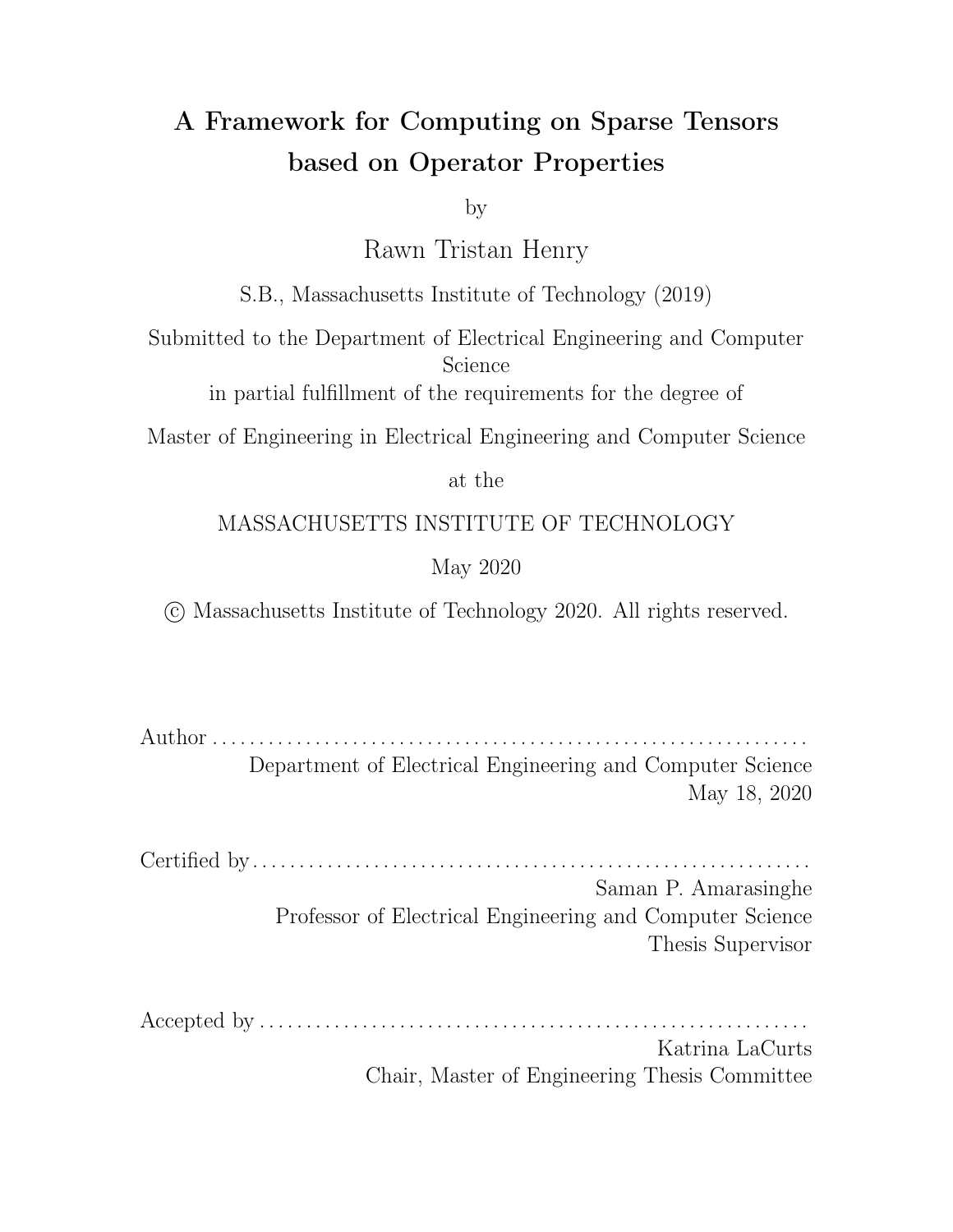Languages and Compilers for Parallel Computing, pages 213–229. Springer, aug 1998.

- [29] Jonathan Ragan-Kelley, Andrew Adams, Sylvain Paris, Marc Levoy, Saman Amarasinghe, and Frédo Durand. Decoupling algorithms from schedules for easy optimization of image processing pipelines. ACM Trans. Graph., 31(4), July 2012.
- [30] Ryan Senanayake, Fredrik Kjolstad, Changwan Hong, Shoaib Kamil, and Saman Amarasinghe. A unified iteration space transformation framework for sparse and dense tensor algebra, 2019.
- [31] Julian Shun and Guy E. Blelloch. Ligra: a lightweight graph processing framework for shared memory. In Alex Nicolau, Xiaowei Shen, Saman P. Amarasinghe, and Richard W. Vuduc, editors, ACM SIGPLAN Symposium on Principles and Practice of Parallel Programming, PPoPP '13, Shenzhen, China, February 23- 27, 2013, pages 135–146. ACM, 2013.
- [32] Michelle Strout, Geri Georg, and Catherine Olschanowsky. Set and relation manipulation for the sparse polyhedral framework. volume 7760, 09 2012.
- [33] Michelle Mills Strout, Mary Hall, and Catherine Olschanowsky. The Sparse Polyhedral Framework: Composing Compiler-Generated Inspector-Executor Code. Proceedings of the IEEE, 106(11):1921–1934, 2018.
- [34] Narayanan Sundaram, Nadathur Satish, Md. Mostofa Ali Patwary, Subramanya Dulloor, Satya Vadlamudi, Dipankar Das, and Pradeep Dubey. Graphmat: High performance graph analytics made productive. 03 2015.
- [35] E. Theodosis and P. Maragos. Analysis of the viterbi algorithm using tropical algebra and geometry. In 2018 IEEE 19th International Workshop on Signal Processing Advances in Wireless Communications (SPAWC), pages 1–5, 2018.
- [36] Scott Thibault, Lenore Mullin, and Matt Insall. Generating indexing functions of regularly sparse arrays for array compilers. 11 1996.
- [37] R.J. Valenza. Linear Algebra: An Introduction to Abstract Mathematics. Undergraduate Texts in Mathematics. Springer New York, 2012.
- [38] Yangzihao Wang, Yuechao Pan, Andrew A. Davidson, Yuduo Wu, Carl Yang, Leyuan Wang, Muhammad Osama, Chenshan Yuan, Weitang Liu, Andy T. Riffel, and John D. Owens. Gunrock: GPU graph analytics. CoRR, abs/1701.01170, 2017.
- [39] Carl Yang, Aydin Buluc, and John D. Owens. Graphblast: A high-performance linear algebra-based graph framework on the gpu, 2019.